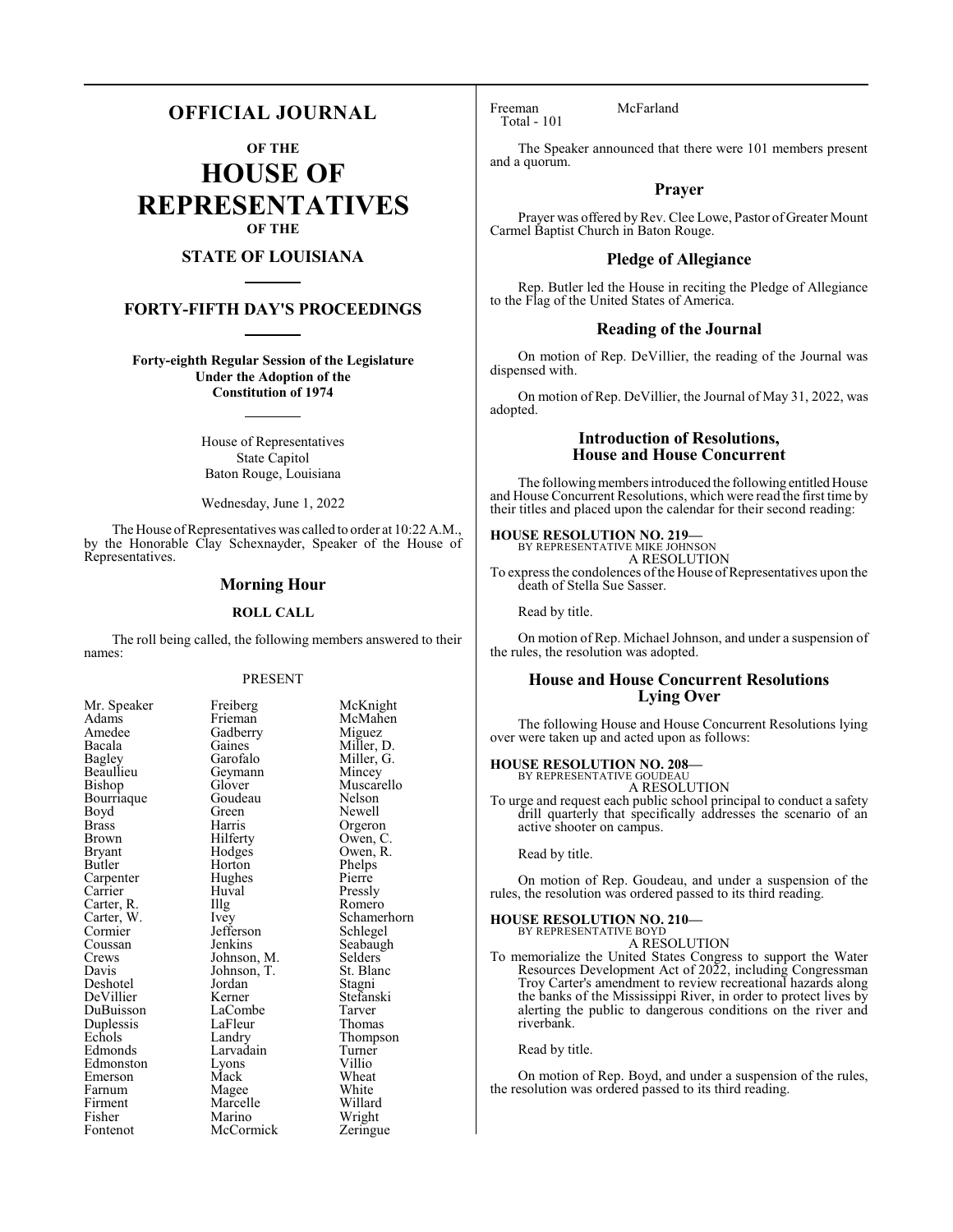# Page 2 HOUSE

45th Day's Proceedings - June 1, 2022

#### **HOUSE RESOLUTION NO. 211—** BY REPRESENTATIVE FREEMAN

A RESOLUTION

To recognize and commemorate the fiftieth anniversary of the enactment of Title IX and to celebrate its history and impact.

Read by title.

On motion of Rep. Freeman, and under a suspension of the rules, the resolution was ordered passed to its third reading.

#### **HOUSE RESOLUTION NO. 212—** BY REPRESENTATIVE ZERINGUE

A RESOLUTION

To express support for the Board of Regents' effort, in conjunction with the Louisiana Community and Technical College System and L.E. Fletcher Technical CommunityCollege, to develop the CommunityCollege Resilience Center pilot project at Fletcher's campuses to better serve local communities in the aftermath of disasters and develop more resilient campus locations for the future.

Read by title.

On motion of Rep. Zeringue, and under a suspension of the rules, the resolution was ordered passed to its third reading.

# **HOUSE RESOLUTION NO. 215—** BY REPRESENTATIVE BRYANT

A RESOLUTION

To urge and request the state of Louisiana, represented by the Department of Justice, and the Louisiana State Police to expedite legal proceedings regarding the incident involving Louisiana State Police officers that ultimately led to the death of Ronald Greene.

Read by title.

On motion of Rep. Bryant, and under a suspension of the rules, the resolution was ordered passed to its third reading.

#### **HOUSE RESOLUTION NO. 217—** BY REPRESENTATIVE FIRMENT

A RESOLUTION

To urge and request the state Department of Education to study the risks and benefits of allowing certain school employees to carry concealed firearms on school grounds and to report its findings, including recommendations for changes to state law, to the House of Representatives not later than sixty days prior to the convening of the 2023 Regular Session of the Legislature.

Read by title.

On motion of Rep. Firment, and under a suspension of the rules, the resolution was ordered passed to its third reading.

# **HOUSE RESOLUTION NO. 218—** BY REPRESENTATIVES MIGUEZ AND LAFLEUR

A RESOLUTION

To urge and request the state Department of Education to study school safety issues and submit a written report of findings and conclusions, including any recommendations for related legislation, to the House Committee on Education not later than sixty days prior to the beginning of the 2023 Regular Session of the Legislature.

Read by title.

On motion of Rep. Miguez, and under a suspension of the rules, the resolution was ordered passed to its third reading.

# **Senate Concurrent Resolutions Lying Over**

The following Senate Concurrent Resolutions lying over were taken up and acted upon as follows:

#### **SENATE CONCURRENT RESOLUTION NO. 70—** BY SENATOR BARROW

A CONCURRENT RESOLUTION To recognize and commemorate the  $50<sup>th</sup>$  anniversary of the enactment of Title IX and to celebrate its history and impact.

Read by title.

On motion of Rep. Freeman, and under a suspension of the rules, the resolution was concurred in.

# **SENATE CONCURRENT RESOLUTION NO. 72—** BY SENATOR PEACOCK

A CONCURRENT RESOLUTION

To commend the creators of the film, The Five Priests, on being honored as an Official Selection and Monthly Winner at the Cannes World Film Festival for independent filmmakers along with twenty-six other international festivals of note.

Read by title.

On motion of Rep. Bagley, and under a suspension of the rules, the resolution was concurred in.

# **House and House Concurrent Resolutions Reported by Committee**

The following House and House Concurrent Resolutions reported by committee were taken up and acted upon as follows:

#### **HOUSE RESOLUTION NO. 180—**

BY REPRESENTATIVE WRIGHT A RESOLUTION

To urge and request the Supervisory Committee on Campaign Finance Disclosure to study issues surrounding the acceptance of campaign contributions in the form of crypto-currency and to report its findings, including any recommended legislation, to the House Committee on House and Governmental Affairs not later than sixty days prior to the 2023 Regular Session.

Read by title.

Reported favorably by the Committee on House and Governmental Affairs.

On motion of Rep. Stefanski, the resolution was ordered engrossed and passed to its third reading.

#### **HOUSE RESOLUTION NO. 181—** BY REPRESENTATIVE MINCEY

A RESOLUTION

To urge and request the office of community development to work with theLouisiana Watershed Initiative to create an independent watershed region for the Amite River Basin.

Read by title.

Reported favorably by the Committee on Transportation, Highways and Public Works.

Onmotion ofRep. Wright, the resolution was ordered engrossed and passed to its third reading.

# **HOUSE RESOLUTION NO. 193—**

BY REPRESENTATIVE LYONS A RESOLUTION

To direct the office of community development within the division of administration to work in conjunction with the Louisiana Housing Corporation to update the policies and procedures for the Small Rental Property Program and to submit the updated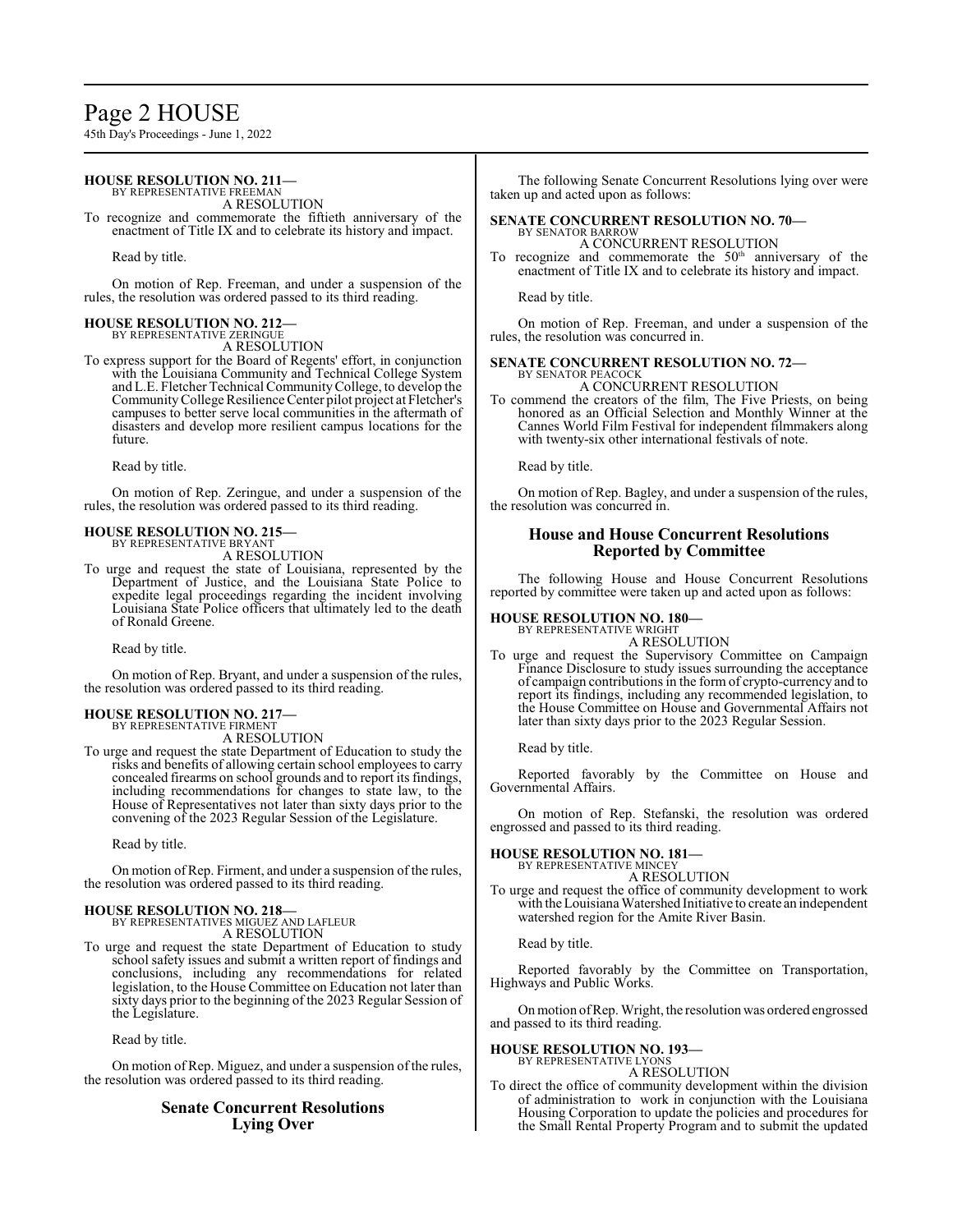45th Day's Proceedings - June 1, 2022

policies and procedures to the House of Representatives no later than January 1, 2023.

Read by title.

Reported favorably by the Committee on Municipal, Parochial and Cultural Affairs.

On motion of Rep. Edmonds, the resolution was ordered engrossed and passed to its third reading.

#### **HOUSE RESOLUTION NO. 194—** BY REPRESENTATIVE HUGHES

A RESOLUTION

To urge and request the Louisiana Housing Corporation to study issues related to the rising number of homeless individuals in Louisiana, the lack of affordable housing in our state, and to identify potential funding sources to address these issues and to report its findings to the House of Representatives and the House Committee on Appropriations of the Legislature of Louisiana prior to March 1, 2023.

Read by title.

Reported favorably by the Committee on Municipal, Parochial and Cultural Affairs.

On motion of Rep. Edmonds, the resolution was ordered engrossed and passed to its third reading.

#### **HOUSE CONCURRENT RESOLUTION NO. 121—**

BY REPRESENTATIVE JORDAN A CONCURRENT RESOLUTION

To create a task force to study suicide rates among African Americans in Louisiana and report its findings to the legislature no later than March 1, 2023.

Read by title.

Reported favorably by the Committee on House and Governmental Affairs.

On motion of Rep. Stefanski, the resolution was ordered engrossed and passed to its third reading.

#### **HOUSE CONCURRENT RESOLUTION NO. 129—**

BY REPRESENTATIVE CREWS A CONCURRENT RESOLUTION

To urge and request the presiding officers of the legislature to study issues created by the columns in the legislative committee rooms and to explore all opportunities to improve conditions or resolve issues involving the line-of-sight issues caused by those columns and to report their findings and recommendations to each member of the legislature not later than January 15, 2023.

Read by title.

Reported favorably by the Committee on House and Governmental Affairs.

On motion of Rep. Stefanski, the resolution was ordered engrossed and passed to its third reading.

### **Senate Concurrent Resolutions Reported by Committee**

The following Senate Concurrent Resolutions reported by committee were taken up and acted upon as follows:

#### **SENATE CONCURRENT RESOLUTION NO. 45—** BY SENATOR MCMATH

A CONCURRENT RESOLUTION

To create and provide for the Task Force on Administration of State Transportation and Development Services to study national best practice models for the efficient and effective administration of state transportation departments.

Read by title.

Reported favorably by the Committee on House and Governmental Affairs.

On motion of Rep. Stefanski, the resolution was ordered passed to its third reading.

#### **SENATE CONCURRENT RESOLUTION NO. 46—**

BY SENATOR MCMATH A CONCURRENT RESOLUTION

To create and provide for the Louisiana Electric Vehicle Task Force to study the economic impact of electric vehicles and to recommend any action or legislation that the task force deems necessary or appropriate.

Read by title.

Reported favorably by the Committee on House and Governmental Affairs.

On motion of Rep. Stefanski, the resolution was ordered passed to its third reading.

### **Senate Instruments on Second Reading Returned from the Legislative Bureau**

The following Senate Instruments on second reading, returned from the Legislative Bureau, were taken up and acted upon as follows:

**SENATE BILL NO. 63—**<br>BY SENATORS MIZELL, ABRAHAM, BARROW, BERNARD, CARTER,<br>CATHEY, CLOUD, CONNICK, CORTEZ, FESI, FOIL, HARRIS, HENRY,<br>HENSGENS, HEWITT, JACKSON, LAMBERT, LUNEAU, MCMATH,<br>MILLIGAN, FRED MILLS, ROBERT MILLS, SMITH, WARD AND WHITE AND REPRESENTATIVES FREIBERG, MOORE AND SCHLEGEL AN ACT

To amend and reenact Children's Code Art. 610(A)(1) and to enact Children's Code Art.  $610(E)(4)$  and R.S.  $46:51(16)$ , relative to mandatory reporting of child abuse; to provide for reporting of child sex trafficking; to provide for the duties of the department including the provision of care coordination and advocacy services; to provide for an effective date; and to provide for related matters.

Read by title.

Reported favorably by the Committee on Appropriations.

Reported without amendments by the Legislative Bureau.

On motion of Rep. Zeringue, the bill was ordered passed to its third reading.

#### **SENATE BILL NO. 178—** BY SENATOR FIELDS

AN ACT

To enact R.S. 17:5105, relative to the Taylor Opportunity Program for Students; to provide relative to eligibility for awards; to waive or modify certain eligibility provisions for certain students in response to circumstances related to certain natural disasters and certain public health emergencies; to authorize the administering agency to waive eligibility requirements; and to provide for related matters.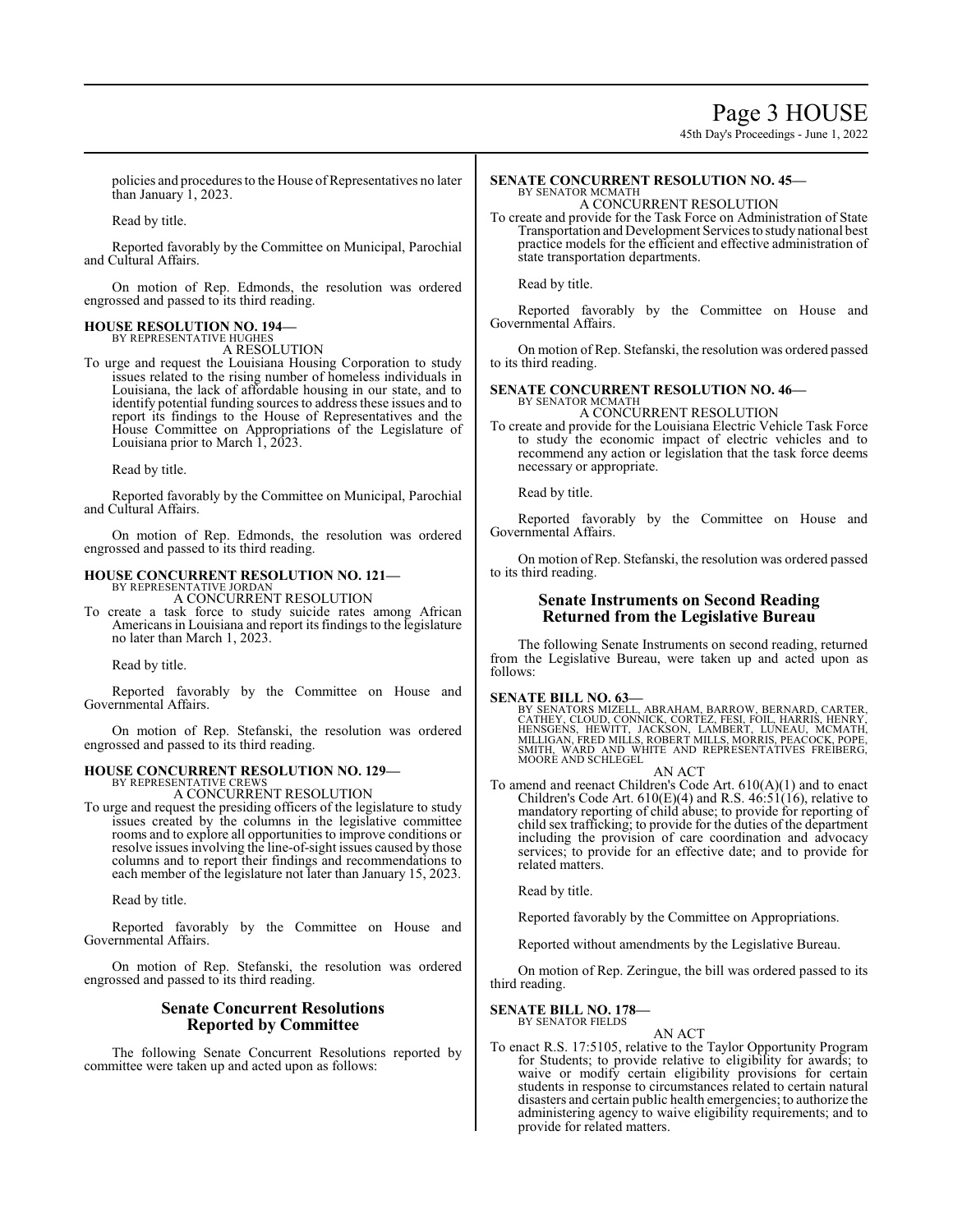# Page 4 HOUSE

45th Day's Proceedings - June 1, 2022

Read by title.

Reported favorably by the Committee on Appropriations.

Reported without amendments by the Legislative Bureau.

On motion of Rep. Zeringue, the bill was ordered passed to its third reading.

#### **SENATE BILL NO. 235—** BY SENATOR ALLAIN

AN ACT

To amend and reenact R.S.  $47:340(E)(3)$  and  $(5)$ ,  $(G)(1)$  through  $(5)$ , the introductory paragraph of  $(G)(6)$ ,  $(G)(8)$ , and  $(11)$ ,  $(\overline{H})(3)$ , (12), and (13), and (I), to enact R.S. 47:339.1, and to repeal R.S.  $47:340(H)(15)$ , relative to the administration of local sales and use taxes; to provide for the powers and duties of the Louisiana Sales and Use TaxCommission for Remote Sellers; to authorize the commission to collect local sales and use taxes for collectors that enter into contracts with the commission; to provide for an effective date; and to provide for related matters.

Read by title.

Reported favorably by the Committee on Appropriations.

Reported without amendments by the Legislative Bureau.

On motion of Rep. Zeringue, the bill was ordered passed to its third reading.

### **SENATE BILL NO. 472—**

BY SENATOR MILLIGAN AND REPRESENTATIVE MIKE JOHNSON AN ACT

To enact Chapter 49 of Title 51 of the Louisiana Revised Statutes of 1950, to be comprised of R.S. 51:3051 through 3054, relative to homeland security; to provide relative to prohibited contracts; to provide for designation of a country as a threat to critical infrastructure; and to provide for related matters.

Read by title.

Reported favorably by the Committee on Appropriations.

Reported without amendments by the Legislative Bureau.

On motion of Rep. Zeringue, the bill was ordered passed to its third reading.

#### **SENATE BILL NO. 476—** BY SENATOR BARROW

AN ACT

To amend and reenact the introductory paragraph of R.S. 33:2740.67(C)(1), 2740.67(C)(1)(f)through (i), (2), and (3) and to repeal R.S.  $33:2740.67(C)(1)(k)$  and (1), relative to the Baton Rouge North Economic Development District; to provide relative to the boundaries of the district; to provide for the governance of the district; and to provide for related matters.

Read by title.

Reported with amendments by the Committee on Municipal, Parochial and Cultural Affairs.

The committee amendments were read as follows:

#### **HOUSE COMMITTEE AMENDMENTS**

Amendments proposed byHouseCommittee on Municipal, Parochial and Cultural Affairs to Reengrossed Senate Bill No. 476 by Senator Barrow

### AMENDMENT NO. 1

On page 1, at the beginning of line 3, delete "2740.67 $(C)(1)(f)$ " and insert  $\frac{1}{2740.67(C)(1)}$ (a) and (f)"

AMENDMENT NO. 2

On page 1, line 9, after "R.S. 33:2740.67(C)(1)," delete the remainder of the line and insert "2740.67(C)(1)(a) and (f)"

#### AMENDMENT NO. 3

On page 2, between lines 2 and 3, insert the following:

"(a) One member shall be appointed by the state representative for House District No. 29, one of whom who shall be a representative ofthe business community, on a rotating basis beginning in 2022 and every other year thereafter.

Reported without amendments by the Legislative Bureau.

On motion of Rep. Edmonds, the amendments were adopted.

On motion of Rep. Edmonds, the bill, as amended, was ordered passed to its third reading.

# **Senate Concurrent Resolutions on Third Reading for Final Consideration**

The following Senate Concurrent Resolutions on third reading for final consideration were taken up and acted upon as follows:

**SENATE CONCURRENT RESOLUTION NO. 28—**<br>BY SENATORS FOIL, BARROW, BOUDREAUX, CARTER, HENSGENS,<br>LUNEAU AND FRED MILLS A CONCURRENT RESOLUTION

To urge and request the Louisiana Department of Health and Louisiana commercial health insurance payors to increase reimbursement rates for autism therapy services.

Read by title.

Rep. Davis moved the concurrence of the resolution.

By a vote of 91 yeas and 0 nays, the resolution was concurred in.

#### **SENATE CONCURRENT RESOLUTION NO. 31—** BY SENATOR JACKSON

A CONCURRENT RESOLUTION

To establish the Related Services Advisory Commission, within the state Department of Education, to study the level of supports statewide for students with special needs and exceptionalities through an examination of the ratio of service providers to students and the impact on service implementation.

Read by title.

Rep. Fisher moved the concurrence of the resolution.

By a vote of 93 yeas and 0 nays, the resolution was concurred in.

- **SENATE CONCURRENT RESOLUTION NO. 39—**<br>BY SENATORS ALLAIN, BARROW, BOUDREAUX, CARTER,<br>HENSGENS, LUNEAU, MCMATH, FRED MILLS AND POPE A CONCURRENT RESOLUTION
- To urge and request the Louisiana Department of Health to study and develop a proposal for a statewide patient movement plan that identifies load-balancing practices for use during declared disasters, and to submit a report to the House and Senate committees on health and welfare and the House and Senate select committees on homeland security.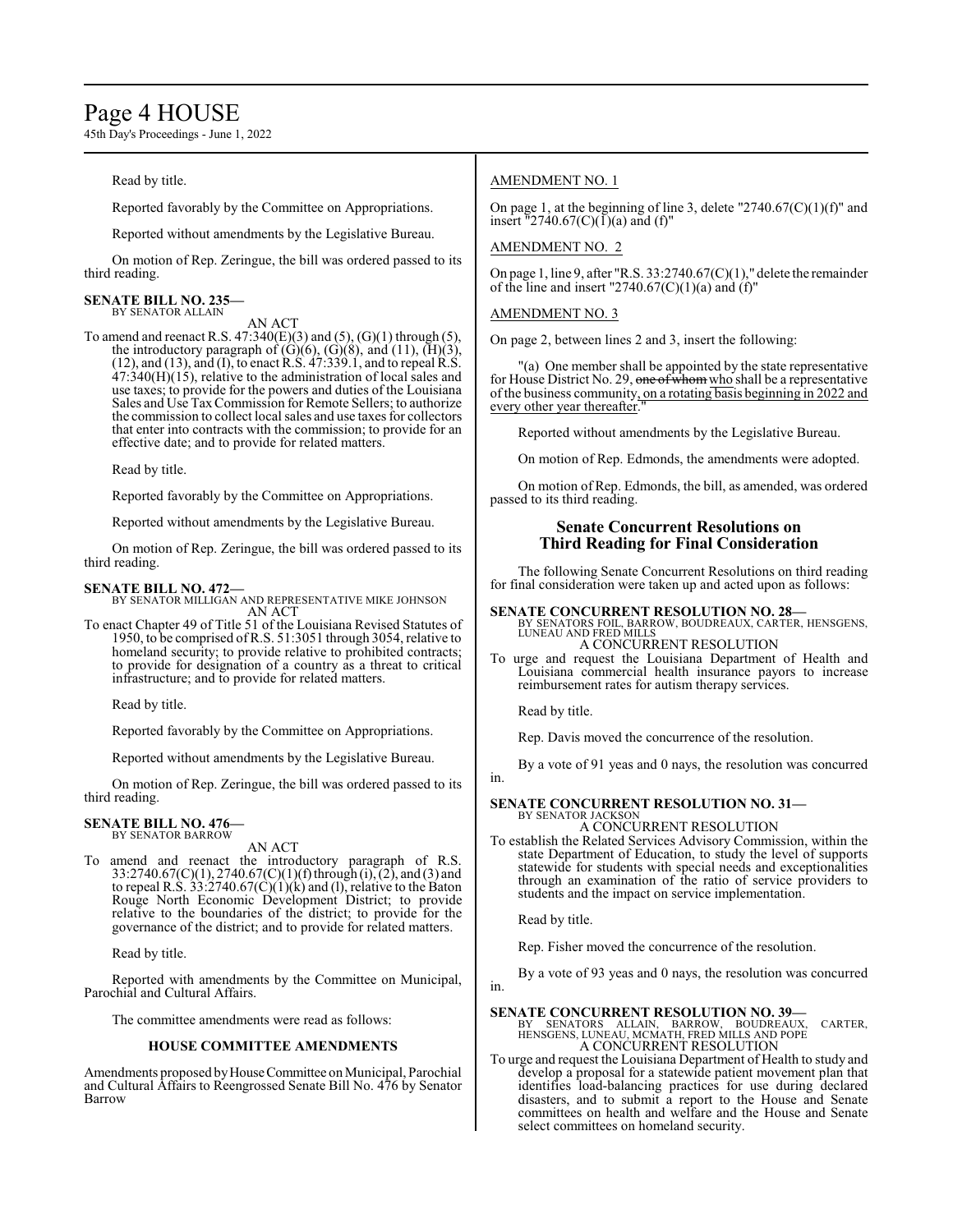45th Day's Proceedings - June 1, 2022

Read by title.

Rep. Bishop moved the concurrence of the resolution.

By a vote of 92 yeas and 0 nays, the resolution was concurred in.

#### **SENATE CONCURRENT RESOLUTION NO. 42—** BY SENATOR TALBOT

### A CONCURRENT RESOLUTION

To suspend until sixty days after final adjournment of the 2023 Regular Session of the Legislature of Louisiana the provisions of R.S.  $51:1286(C)(2)(c)$ , which limit the Department of Culture, Recreation and Tourism's purchase of in-state media advertisements to an amount not exceeding ten percent of all funds used for the purchase of media advertisements.

Read by title.

Rep. Schlegel moved the concurrence of the resolution.

#### **ROLL CALL**

The roll was called with the following result:

#### YEAS

| Mr. Speaker   | Freiberg      | McKnight    |
|---------------|---------------|-------------|
| Adams         | Frieman       | McMahen     |
| Amedee        | Gadberry      | Miguez      |
| Bagley        | Gaines        | Miller, D.  |
| Beaullieu     | Garofalo      | Miller, G.  |
| Bishop        | Geymann       | Mincey      |
| Bourriaque    | Goudeau       | Muscarello  |
| Boyd          | Green         | Newell      |
| Brass         | Harris        | Orgeron     |
| Brown         | Hilferty      | Owen, C.    |
| <b>Bryant</b> | Hodges        | Owen, R.    |
| Butler        | Horton        | Phelps      |
| Carpenter     | Hughes        | Pierre      |
| Carrier       | Huval         | Pressly     |
| Carter, R.    | Illg          | Romero      |
| Cormier       | Ivey          | Schamerhorn |
| Coussan       | Jefferson     | Schlegel    |
| Crews         | Jenkins       | Seabaugh    |
| Davis         | Johnson, M.   | Selders     |
| Deshotel      | Johnson, T.   | St. Blanc   |
| DeVillier     | Jordan        | Stagni      |
| DuBuisson     | Kerner        | Stefanski   |
| Duplessis     | LaCombe       | Tarver      |
| Echols        | Landry        | Thomas      |
| Edmonds       | Larvadain     | Thompson    |
| Emerson       | Lyons         | Turner      |
| Farnum        | Mack          | Wheat       |
| Firment       | Magee         | White       |
| Fisher        | Marino        | Willard     |
| Fontenot      | McCormick     | Wright      |
| Freeman       | McFarland     | Zeringue    |
| Total - 93    |               |             |
|               | <b>NAYS</b>   |             |
| Total $-0$    |               |             |
|               | <b>ABSENT</b> |             |
| Bacala        | Glover        | Moore       |
| Carter, W.    | Hollis        | Nelson      |
| $\cos$        | LaFleur       | Riser       |
| Edmonston     | Marcelle      | Villio      |
| Total - 12    |               |             |
|               |               |             |

The resolution was concurred in.

#### **SENATE CONCURRENT RESOLUTION NO. 58—** BY SENATOR PEACOCK

A CONCURRENT RESOLUTION

To express support for the strengthening of the partnership with Taiwan and for the expansion of Taiwan's role on the global stage.

Read by title.

Rep. Wright moved the concurrence of the resolution.

By a vote of 95 yeas and 0 nays, the resolution was concurred

in.

### **House Bills and Joint Resolutions Returned from the Senate with Amendments**

The following House Bills and Joint Resolutions returned from the Senate with amendments to be concurred in by the House were taken up and acted upon as follows:

# **HOUSE BILL NO. 102—**

BY REPRESENTATIVE MUSCARELLO AN ACT

To amend and reenact R.S. 15:574.4.1(A)(1), relative to parole consideration and hearings; to provide relative to the time period for parole rehearings for certain prisoners; to provide for an effective date; and to provide for related matters.

Read by title.

The above bill was taken up with the amendments proposed by the Senate.

#### **SENATE FLOOR AMENDMENTS**

Amendments proposed by Senator Smith to Reengrossed House Bill No. 102 by Representative Muscarello

#### AMENDMENT NO. 1

On page 1, at the end of line 3, delete "to" and at the beginning of line 4, delete "provide for an effective date;"

#### AMENDMENT NO. 2

On page 1, line 16, after "contrary," insert "beginning on August 1,  $2024$ 

#### AMENDMENT NO. 3

On page 2, delete line 10

Rep. Muscarello, Jr. moved that the amendments proposed by the Senate be concurred in.

#### **ROLL CALL**

The roll was called with the following result:

#### YEAS

Mr. Speaker Frieman McMahen<br>Adams Gadberry Miguez Adams Gadberry<br>Amedee Gaines Amedee Gaines Miller, D.<br>Bagley Garofalo Miller, G. Bagley Garofalo Miller, G. Beaullieu Geymann<br>Bishop Goudeau Bourriaque Green<br>Boyd Harris Boyd Harris Newell<br>Brass Hilferty Orgero Brass Hilferty Orgeron<br>Bryant Hodges Owen, C

Goudeau Muscarello<br>Green Nelson Hodges Owen, C.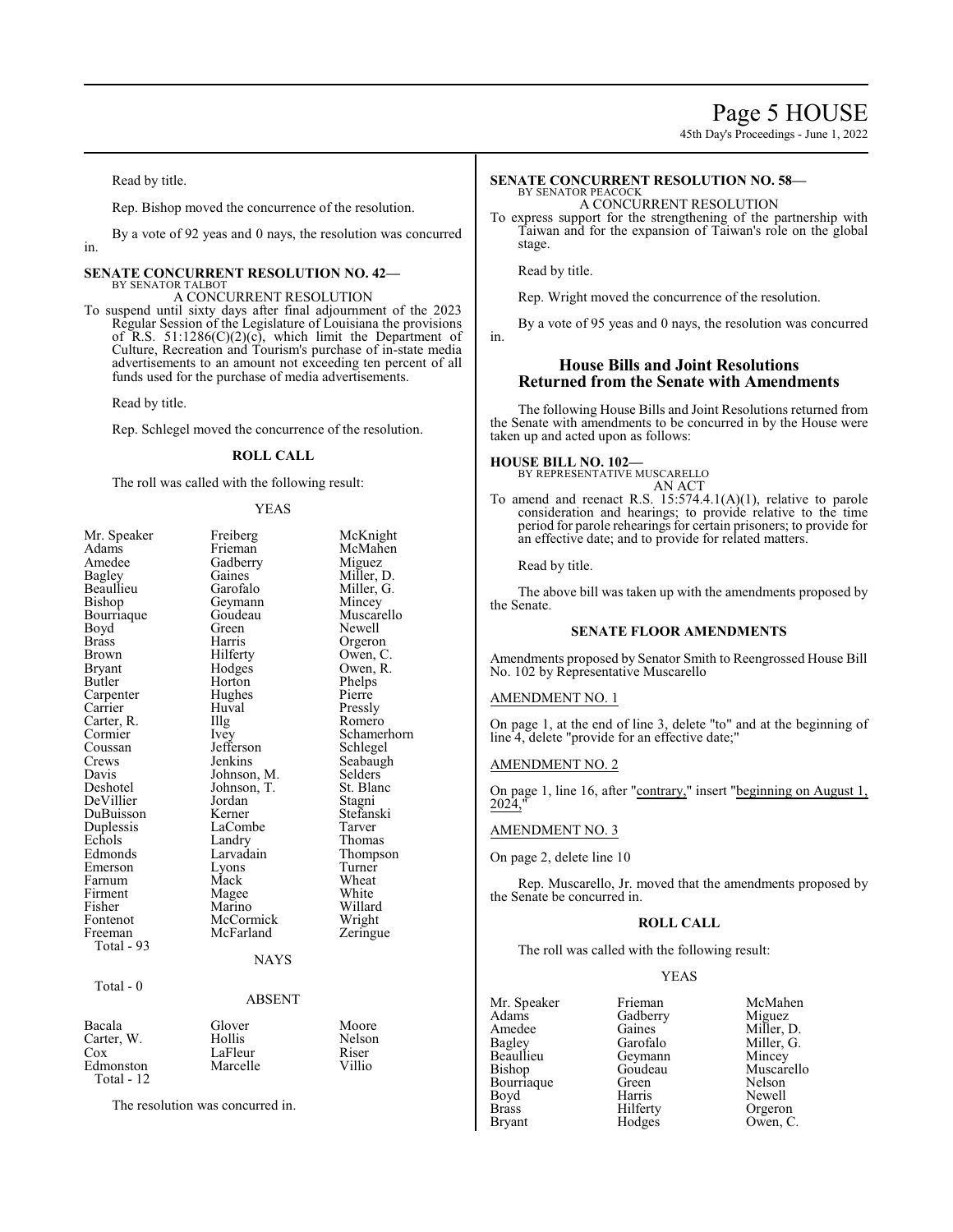# Page 6 HOUSE

45th Day's Proceedings - June 1, 2022

| Butler      | Horton        | Owen, R.    |
|-------------|---------------|-------------|
| Carpenter   | Hughes        | Phelps      |
| Carrier     | Huval         | Pierre      |
| Carter, R.  | Illg          | Pressly     |
| Cormier     | Ivey          | Romero      |
| Coussan     | Jefferson     | Schamerhorn |
| Crews       | Jenkins       | Schlegel    |
| Davis       | Johnson, M.   | Seabaugh    |
| Deshotel    | Johnson, T.   | Selders     |
| DeVillier   | Jordan        | St. Blanc   |
| DuBuisson   | Kerner        | Stagni      |
| Duplessis   | LaFleur       | Stefanski   |
| Echols      | Landry        | Tarver      |
| Edmonds     | Larvadain     | Thomas      |
| Edmonston   | Lyons         | Thompson    |
| Emerson     | Mack          | Turner      |
| Farnum      | Magee         | Wheat       |
| Firment     | Marcelle      | White       |
| Fisher      | Marino        | Willard     |
|             |               |             |
| Fontenot    | McCormick     | Wright      |
| Freeman     | McFarland     | Zeringue    |
| Freiberg    | McKnight      |             |
| Total - 95  |               |             |
|             | <b>NAYS</b>   |             |
| $Total - 0$ |               |             |
|             | <b>ABSENT</b> |             |
| Bacala      | Glover        | Riser       |
|             | Hollis        | Villio      |
| Brown       |               |             |
| Carter, W.  | LaCombe       |             |
| Cox         | Moore         |             |
| Total - 10  |               |             |

The amendments proposed by the Senate were concurred in by the House.

# **HOUSE BILL NO. 153—** BY REPRESENTATIVE FREEMAN

AN ACT

To amend and reenact R.S. 33:9091.9(D)(1), (3)(b), and (4), (E)(4), and (F)(1) and (3)(c), relative to Orleans Parish; to provide relative to the Twinbrook Security District; to provide relative to the district's governing board; to provide relative to board appointments; to provide relative the parcel fee levied within the district; to provide relative to the expiration of the fee; and to provide for related matters.

Read by title.

The above bill was taken up with the amendments proposed by the Senate.

#### **SENATE FLOOR AMENDMENTS**

Amendments proposed by Senator Henry to Engrossed House Bill No. 153 by Representative Freeman

#### AMENDMENT NO. 1

On page 4, line 1, after "Orleans." insert "Notwithstanding any provisions of R.S. 18:402(F), the district may hold an election to renew the parcel fee on or before December 10, 2022."

#### **SENATE FLOOR AMENDMENTS**

Amendments proposed by Senator Bouie to Engrossed House Bill No. 153 by Representative Freeman

#### AMENDMENT NO. 1

On page 1, line 12, following "amended" and before "to read" insert "and reenacted"

#### AMENDMENT NO. 2

On page 3, line 28, following "authorize' and before "renewal" insert "a"

Rep. Freeman moved that the amendments proposed by the Senate be rejected.

### **ROLL CALL**

The roll was called with the following result:

YEAS

| Mr. Speaker | Frieman       | McMahen     |
|-------------|---------------|-------------|
| Adams       | Gadberry      | Miguez      |
| Amedee      | Gaines        | Miller, D.  |
| Bagley      | Garofalo      | Miller, G.  |
| Beaullieu   | Geymann       | Mincey      |
| Bishop      | Goudeau       | Muscarello  |
| Bourriaque  | Green         | Nelson      |
| Boyd        | Harris        | Newell      |
| Brass       | Hilferty      | Orgeron     |
| Bryant      | Hodges        | Owen, C.    |
| Butler      | Horton        | Owen, R.    |
| Carpenter   | Hughes        | Phelps      |
| Carrier     | Huval         | Pierre      |
| Carter, R.  | Illg          | Pressly     |
| Cormier     | Ivey          | Romero      |
| Coussan     | Jefferson     | Schamerhorn |
| Crews       | Jenkins       | Schlegel    |
| Davis       | Johnson, M.   | Seabaugh    |
| Deshotel    | Johnson, T.   | Selders     |
| DeVillier   | Jordan        | St. Blanc   |
| DuBuisson   | Kerner        | Stagni      |
| Duplessis   | LaFleur       | Stefanski   |
| Echols      | Landry        | Tarver      |
| Edmonds     | Larvadain     | Thomas      |
| Edmonston   | Lyons         | Thompson    |
| Emerson     | Mack          | Turner      |
| Farnum      | Magee         | Wheat       |
| Firment     | Marcelle      | White       |
| Fisher      | Marino        | Willard     |
| Fontenot    | McCormick     | Wright      |
| Freeman     | McFarland     | Zeringue    |
| Freiberg    | McKnight      |             |
| Total - 95  |               |             |
|             | <b>NAYS</b>   |             |
|             |               |             |
| Total - 0   |               |             |
|             | <b>ABSENT</b> |             |
| Bacala      | Glover        | Riser       |
| Brown       | Hollis        | Villio      |
| Carter, W.  | LaCombe       |             |
| Cox         | Moore         |             |
|             |               |             |

The amendments proposed by the Senate were rejected.

Conference committee appointment pending.

#### **HOUSE BILL NO. 261—**

Total - 10

BY REPRESENTATIVES MAGEE, AMEDEE, BROWN, BRYANT,<br>EDMONSTON, EMERSON, FISHER, GREEN, HARRIS, LARVADAIN,<br>MARINO, NELSON, ORGERON, PIERRE, STEFANSKI, THOMAS,<br>THOMPSON,AND ZERINGUE AN ACT

To enact Part II-E of Chapter 8 of Title 17 of the Louisiana Revised Statutes of 1950, to be comprised of R.S. 17:1977.1 through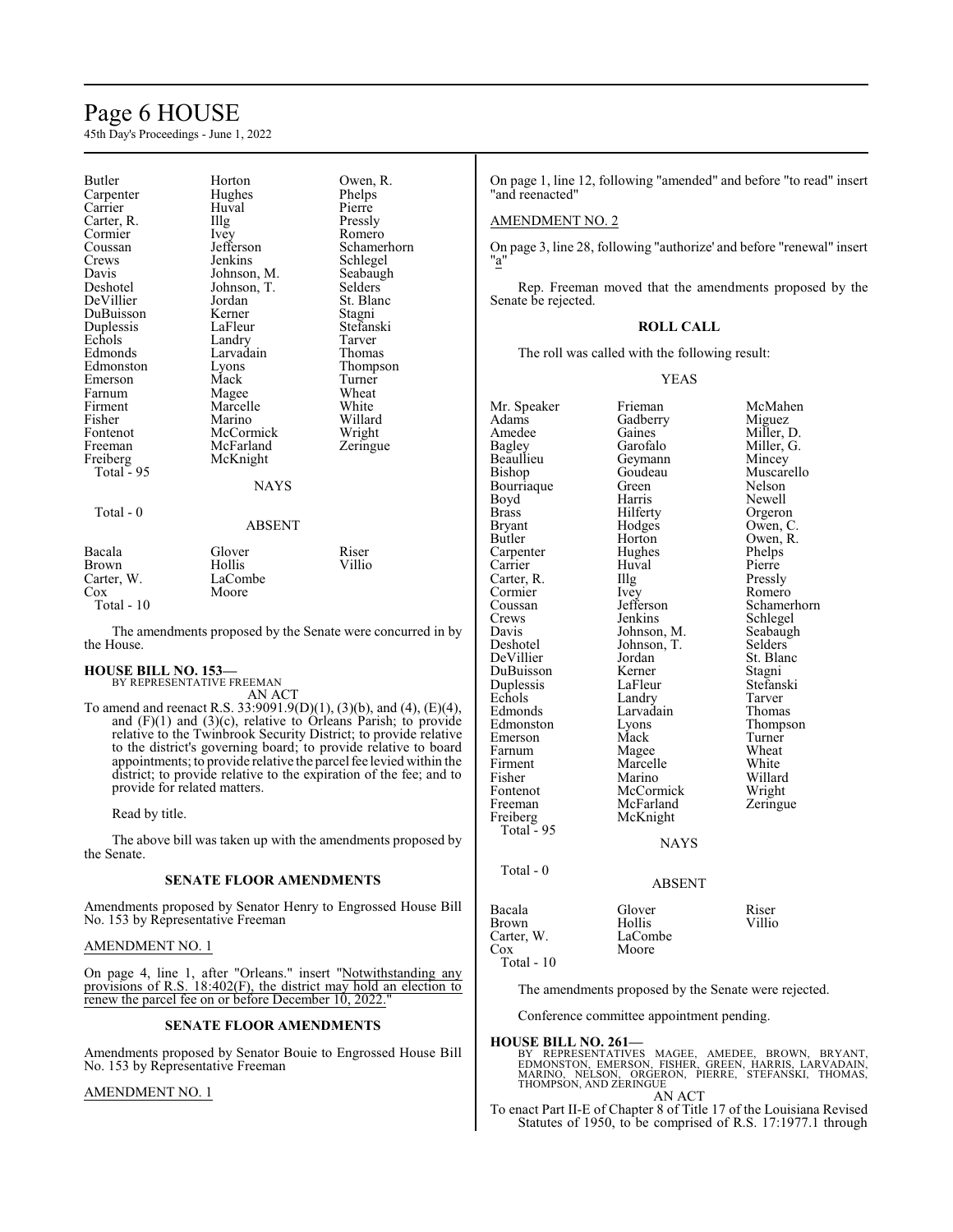45th Day's Proceedings - June 1, 2022

1977.3, and R.S.  $36:651(C)(13)$ , relative to education; to create an independent public French immersion school; to provide for the location of the school and the grade levels to be served; to provide for a board of directors and a school director and the powers, duties, and responsibilities of each; to provide for board membership, terms, and compensation; to provide for an effective date; to provide for funding; and to provide for related matters.

Read by title.

The above bill was taken up with the amendments proposed by the Senate.

### **SENATE COMMITTEE AMENDMENTS**

Amendments proposed by Senate Committee on Education to Reengrossed House Bill No. 261 by Representative Magee

### AMENDMENT NO. 1

On page 2, line 4, change "seven" to "eleven"

AMENDMENT NO. 2

On page 2, between lines 12 and 13, insert the following:

"(7) One member appointed by the United Houma Nation.

(8) The state superintendent of education or his designee.

(9) The member of the Louisiana Senate whose district encompasses the location of the school or his designee.

(10) The member of the Louisiana House of Representatives whose district encompasses the location of the school or his designee.

#### AMENDMENT NO. 3

On page 2, line 14, change "Four" to "Six"

### **SENATE FLOOR AMENDMENTS**

Amendments proposed by Senator Fesi to Reengrossed House Bill No. 261 by Representative Magee

#### AMENDMENT NO. 1

Delete Senate Committee Amendments Set No. 3558 proposed by the Senate Committee on Education and adopted by the Senate on May 24, 2022.

#### AMENDMENT NO. 2

On page 1, line 14, before "There" insert "A."

#### AMENDMENT NO. 3

On page 1, after line 18, insert the following:

"B.(1) The Terrebonne Parish School Board shall make available, at no cost, any school facility, including real and immovable property, whether improved or unimproved, that is owned by the school board and that is vacant or slated to be vacant in the town of Pointe-aux-Chenes for use by Ecole Pointe-au-Chien.

(2) The Terrebonne Parish School Board shall donate all other property that was within the Pointe-aux-Chenes Elementary School prior to its closure in June 2021, including all equipment, books, instructional materials, and furniture to the Ecole Pointe-au-Chien

board of directors. The donation shall occur within ninety days ofthis Act becoming law.

### AMENDMENT NO. 4

On page 2, line 4, change "seven" to "thirteen"

### AMENDMENT NO. 5

On page 2, line 11, before the period "." insert "one who is an employee of the Council."

AMENDMENT NO. 6

On page 2, between lines 12 and 13 insert the following:

"(6) One member appointed by the Grand Caillou/Dulac Band of Biloxi-Chitimacha-Choctaw.

(7) One member appointed by the Bayou Lafourche Band of Biloxi-Chitimacha Confederation of Muskogees."

(8) One member appointed by the United Houma Nation.

(9) The state superintendent of education or his designee who is an employee of the state Department of Education.

(10) The member of the Louisiana Senate whose district encompasses the location of the school or his designee who is a resident of Pointe-aux-Chenes.

(11) The member of the Louisiana House of Representatives whose district encompasses the location of the school or his designee who is a resident of Pointe-aux-Chenes.

AMENDMENT NO. 7

On page 2, line 14, change "Four" to "Seven"

Rep. Zeringue moved that the amendments proposed by the Senate be rejected.

### **ROLL CALL**

The roll was called with the following result:

Landry

#### YEAS

Mr. Speaker Frieman McKnight<br>Adams Gadberry McMahen Amedee Gaines<br>Bagley Garofalo Bagley Garofalo Miller, D. Beaullieu Geymann Miller, G. Bourriaque Green<br>Boyd Harris Boyd Harris Nelson Brass Hilferty<br>Bryant Hodges Bryant Hodges Orgeron Carpenter Hughe<br>Carrier Huval Carter, R. Illg Pierre<br>
Pierre Pressly<br>
Pressly Cormier Ivey Pressly<br>
Coussan Iefferson Romero Coussan Jefferson<br>Crews Jenkins Crews Jenkins Schamerhorn<br>
Davis Johnson, M. Schlegel Davis Johnson, M. Schlegel Deshotel Johnson, T.<br>DeVillier Jordan DuBuisson Kerner St. Bla<br>
Duplessis LaCombe Stagni Duplessis LaCombe<br>
Echols LaFleur Echols LaFleur Stefanski<br>Edmonds Landry Tarver

Gadberry McMah<br>Gaines Miguez Goudeau Mincey<br>
Green Muscarello Horton Owen, C.<br>Hughes Owen, R. Huval Phelps<br>Illg Pierre Jordan Selders<br>Kerner St. Blanc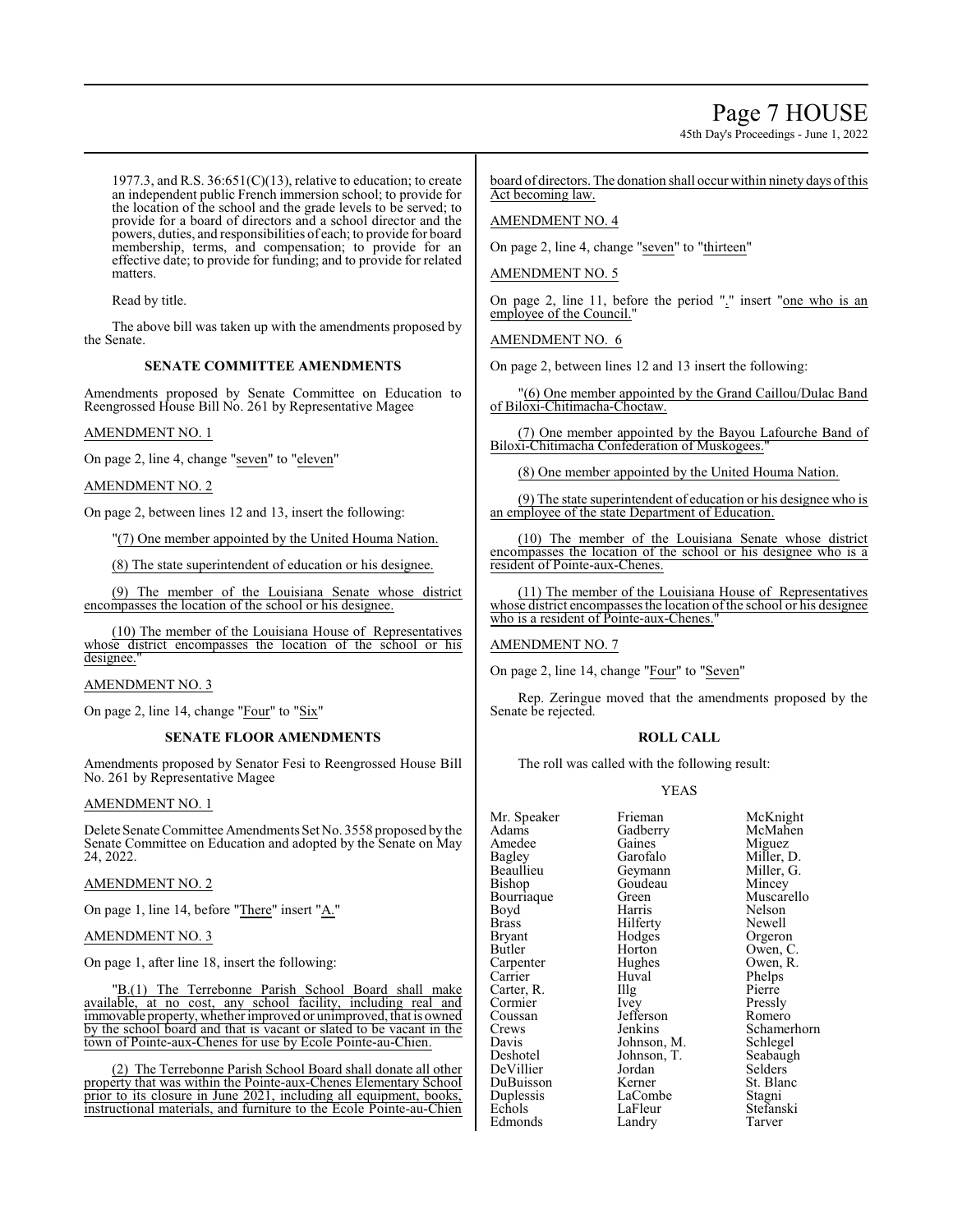# Page 8 HOUSE

45th Day's Proceedings - June 1, 2022

| Edmonston<br>Emerson<br>Farnum<br>Firment<br>Fisher<br>Fontenot<br>Freeman<br>Freiberg<br>Total $-96$<br>Total $-0$ | Larvadain<br>Lyons<br>Mack<br>Magee<br>Marcelle<br>Marino<br>McCormick<br>McFarland<br><b>NAYS</b><br><b>ABSENT</b> | Thomas<br>Thompson<br>Turner<br>Wheat<br>White<br>Willard<br>Wright<br>Zeringue |
|---------------------------------------------------------------------------------------------------------------------|---------------------------------------------------------------------------------------------------------------------|---------------------------------------------------------------------------------|
| Bacala                                                                                                              | Cox                                                                                                                 | Moore                                                                           |
| Brown                                                                                                               | Glover                                                                                                              | Riser                                                                           |
| Carter, W.                                                                                                          | Hollis                                                                                                              | Villio                                                                          |

# Total - 9

The amendments proposed by the Senate were rejected.

Conference committee appointment pending.

**HOUSE BILL NO. 272—** BY REPRESENTATIVE JEFFERSON AN ACT

To amend and reenact R.S. 9:327(B), 331, 355.15, and 365, relative to mental health evaluations in divorce and child custody proceedings; to provide for the qualifications of certain mental health professionals; to prohibit ex parte communication; to provide for definitions; and to provide for related matters.

Read by title.

The above bill was taken up with the amendments proposed by the Senate.

#### **SENATE COMMITTEE AMENDMENTS**

Amendments proposed by Senate Committee on Judiciary A to Reengrossed House Bill No. 272 by Representative Jefferson

#### AMENDMENT NO. 1

On page 2, at the end of line 25, insert the following:

"Communications initiated by the licensed mental health professional with a litigant for the purpose of conducting the court-ordered evaluation shall not be considered ex parte communications prohibited by this Subsection.

Rep. Jefferson moved that the amendments proposed by the Senate be concurred in.

#### **ROLL CALL**

The roll was called with the following result:

#### YEAS

| Mr. Speaker   | Frieman  | McMahen    |
|---------------|----------|------------|
| Adams         | Gadberry | Miguez     |
| Amedee        | Gaines   | Miller, D. |
| Bagley        | Garofalo | Miller, G. |
| Beaullieu     | Geymann  | Mincey     |
| Bishop        | Goudeau  | Muscarello |
| Bourriaque    | Green    | Nelson     |
| Boyd          | Harris   | Newell     |
| <b>Brass</b>  | Hilferty | Orgeron    |
| <b>Bryant</b> | Hodges   | Owen, C.   |
| Butler        | Horton   | Owen, R.   |
| Carpenter     | Hughes   | Pierre     |
|               |          |            |

| Carrier    | Huval         | Pressly     |
|------------|---------------|-------------|
| Carter, R. | Illg          | Romero      |
| Cormier    | Ivey          | Schamerhorn |
| Coussan    | Jefferson     | Schlegel    |
| Crews      | Jenkins       | Seabaugh    |
| Davis      | Johnson, M.   | Selders     |
| Deshotel   | Jordan        | St. Blanc   |
| DeVillier  | Kerner        | Stagni      |
| DuBuisson  | LaCombe       | Stefanski   |
| Duplessis  | LaFleur       | Tarver      |
| Echols     | Landry        | Thomas      |
| Edmonds    | Larvadain     | Thompson    |
| Edmonston  | Lyons         | Turner      |
| Emerson    | Mack          | Wheat       |
| Farnum     | Magee         | White       |
| Firment    | Marcelle      | Willard     |
| Fisher     | Marino        | Wright      |
| Fontenot   | McCormick     | Zeringue    |
| Freeman    | McFarland     |             |
| Freiberg   | McKnight      |             |
| Total - 94 |               |             |
|            | <b>NAYS</b>   |             |
| Total - 0  |               |             |
|            | <b>ABSENT</b> |             |
| Bacala     | Glover        | Phelps      |
| Brown      | Hollis        | Riser       |
| Carter, W. | Johnson, T.   | Villio      |
| Cox        | Moore         |             |

Total - 11

The amendments proposed by the Senate were concurred in by the House.

#### **HOUSE BILL NO. 323—**

BY REPRESENTATIVES NELSON, BRYANT, DUPLESSIS, EDMONDS,<br>EDMONSTON, FONTENOT, GREEN, HUGHES, JEFFERSON, JENKINS,<br>LARVADAIN, MARCELLE, MCKNIGHT, DUSTIN MILLER, MOORE,<br>NEWELL, PIERRE, SELDERS, AND THOMPSON AN ACT

To enact R.S. 15:745.4, relative to the confinement of inmates; to provide relative to persons committed to the custody of the Department of Public Safety and Corrections who are confined in a parish jail; to create the Back on Track Louisiana Pilot Program; to provide relative to participation in the program; to provide relative to payments to local jails; to provide relative to funding; and to provide for related matters.

Read by title.

The above bill was taken up with the amendments proposed by the Senate.

### **SENATE COMMITTEE AMENDMENTS**

Amendments proposed by Senate Committee on Judiciary B to Reengrossed House Bill No. 323 by Representative Nelson

#### AMENDMENT NO. 1

On page 1, line 18, after "shall mean an" change "inmate" to "individual"

Rep. Muscarello, Jr. moved that the amendments proposed by the Senate be concurred in.

#### **ROLL CALL**

The roll was called with the following result:

#### YEAS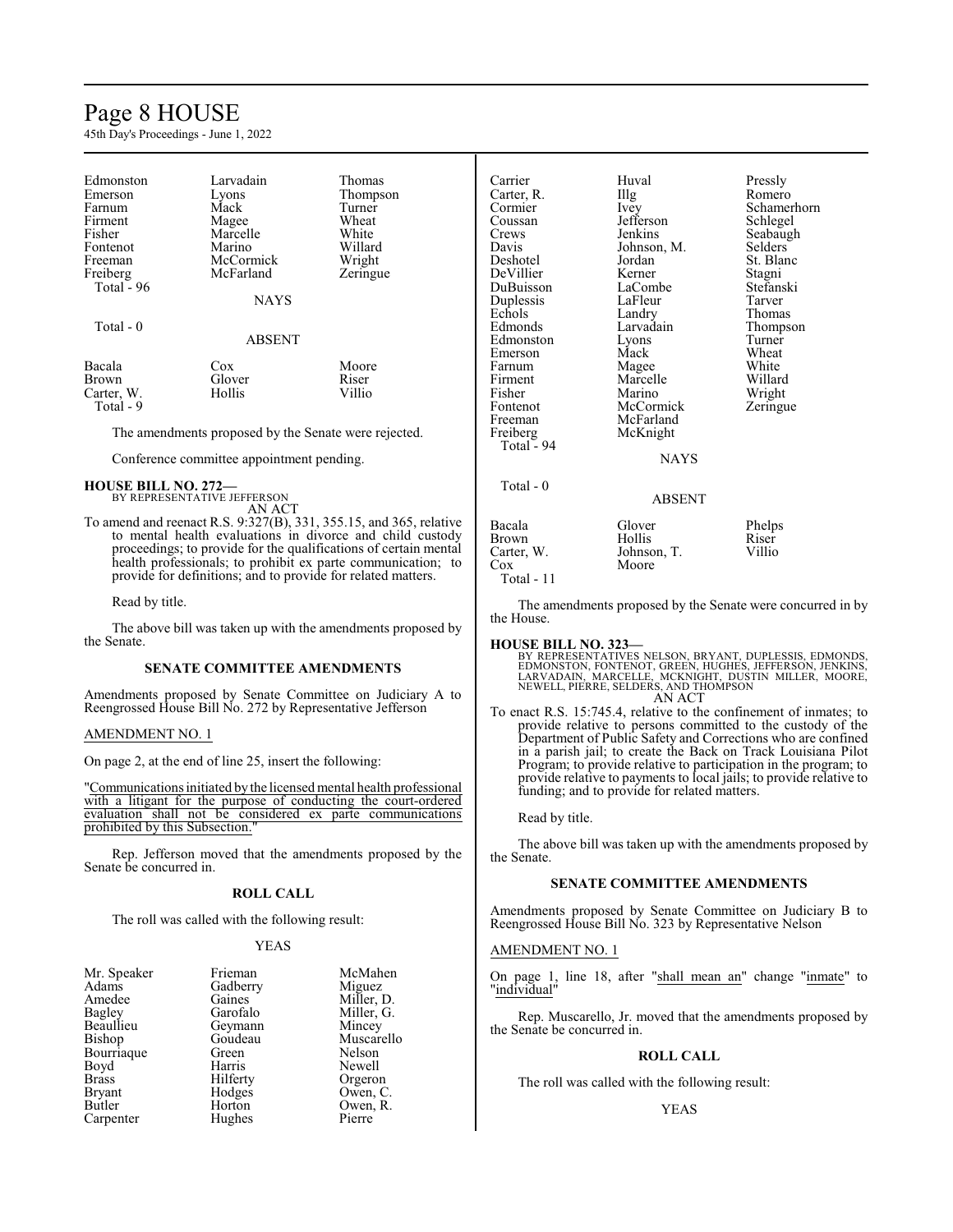45th Day's Proceedings - June 1, 2022

Mr. Speaker Frieman McMahen<br>Adams Gadberry Miguez Adams Gadberry<br>Amedee Gaines Amedee Gaines Miller, D.<br>Bagley Garofalo Miller, G. Bagley Garofalo Miller, G.<br>Beaullieu Geymann Mincey Beaullieu Geymann<br>Bishop Goudeau Bourriaque Green Nelson<br>Boyd Harris Newell Boyd Harris Newell Brass Filerty Orgeron<br>Bryant Hodges Owen, C Bryant Hodges Owen, C.<br>Butler Horton Owen, R. Carpenter Hughe<br>Carrier Huval Carter, R. Illg<br>Cormier Ivev Cormier Ivey Schamerhorn<br>
Coussan Iefferson Schlegel Coussan Jefferson Schlegel<br>Crews Jenkins Seabaugl Crews Jenkins Seabaugh<br>
Davis Johnson, M. Selders Davis Johnson, M. Selders Johnson, T. Selders DeVillier Jordan Stagni DuBuisson Kerner Stefans<br>
Duplessis LaCombe Tarver Duplessis LaCombe Tarver<br>
Echols LaFleur Thomas Echols LaFleur<br>Edmonds Landry Edmonds Landry Thompson<br>
Edmonston Larvadain Turner Emerson Lyons Wheat Farnum Mack White<br>Firment Marcelle Willard Firment Marcelle<br>Fisher Marino Fisher Marino Wright<br>
Fontenot McCormick Zeringue Fontenot McCormick<br>Freeman McFarland Freeman McFarland<br>Freiberg McKnight Total - 94 Total - 0

Horton Owen, R.<br>Hughes Pierre Huval Pressly<br>
Illg Romero Johnson, T. St. Blanch<br>Jordan Stagni Larvadain Turner<br>Lyons Wheat McKnight NAYS

Muscarello

| Bacala       | Glover | Phelps |
|--------------|--------|--------|
| <b>Brown</b> | Hollis | Riser  |
| Carter, W.   | Magee  | Villio |
| Cox          | Moore  |        |

Total - 11

The amendments proposed by the Senate were concurred in by the House.

ABSENT

# **HOUSE BILL NO. 330—** BY REPRESENTATIVE TRAVIS JOHNSON

AN ACT

To enact Part VII of Chapter 10-A of Title 3 of the Louisiana Revised Statutes of 1950, to be comprised of R.S. 3:1491 through 1496 and R.S. 36:629(L)(4), relative to the creation of the Louisiana Industrial Hemp Promotion and Research Program; to create the Louisiana Industrial Hemp Promotion and Research Advisory Board; to provide for the composition, powers, duties, and functions of the board; to authorize the commissioner of agriculture and forestry to adopt rules and accept certain funds; to provide for the use of funds; to provide for definitions; to provide for transfer of the board to the Department of Agriculture and Forestry; and to provide for related matters.

Read by title.

The above bill was taken up with the amendments proposed by the Senate.

#### **SENATE COMMITTEE AMENDMENTS**

Amendments proposed by Senate Committee on Agriculture, Forestry, Aquaculture, and Rural Development to Reengrossed House Bill No. 330 by Representative Travis Johnson

#### AMENDMENT NO. 1

On page 3, line 1, after "consist of" delete the remainder of the line and insert "fifteen members"

### AMENDMENT NO. 2

On page 3, at the beginning of line 2, delete "commissioner"

AMENDMENT NO. 3

On page 3, delete lines 3 through 24 and insert:

 $''(1)$  One member who is engaged in the production of industrial hemp or industrial hemp seed appointed by the Louisiana Farm Bureau Federation, Inc.

(2) One member appointed by the Louisiana State University Agricultural Center.

(3) One member appointed by the Southern University Agricultural Research and Extension Center.

(4) One member appointed by the speaker of the Louisiana House of Representatives.

(5) One member appointed by the president of the Louisiana Senate.

(6) One member appointed by the chairman of the House Committee on Agriculture, Forestry, Aquaculture and Rural Development.

(7) One member appointed by the chairman of the Senate Committee on Agriculture, Forestry, Aquaculture, and Rural Development.

(8) One member appointed by the commissioner who is a licensed grower of industrial hemp.

(9) One member appointed by the commissioner who is a licensed processor of industrial hemp.

(10) One member appointed by the commissioner who is a consumer of industrial hemp.

(11)One member appointed by the commissioner who is a representative of the Louisiana industrial hemp industry.

(12) One member appointed by the Louisiana Black Farmers Cannabis and Hemp Association.

(13) One member appointed by the Morehouse Parish Black Farmers and Landowners Association.

(14) One member appointed by the Louisiana Cannabis Association.

(15) One member appointed by the Gulf South Hemp Association.

#### AMENDMENT NO. 4

On page 3, line 27, delete "commissioner" and insert "appointing authority"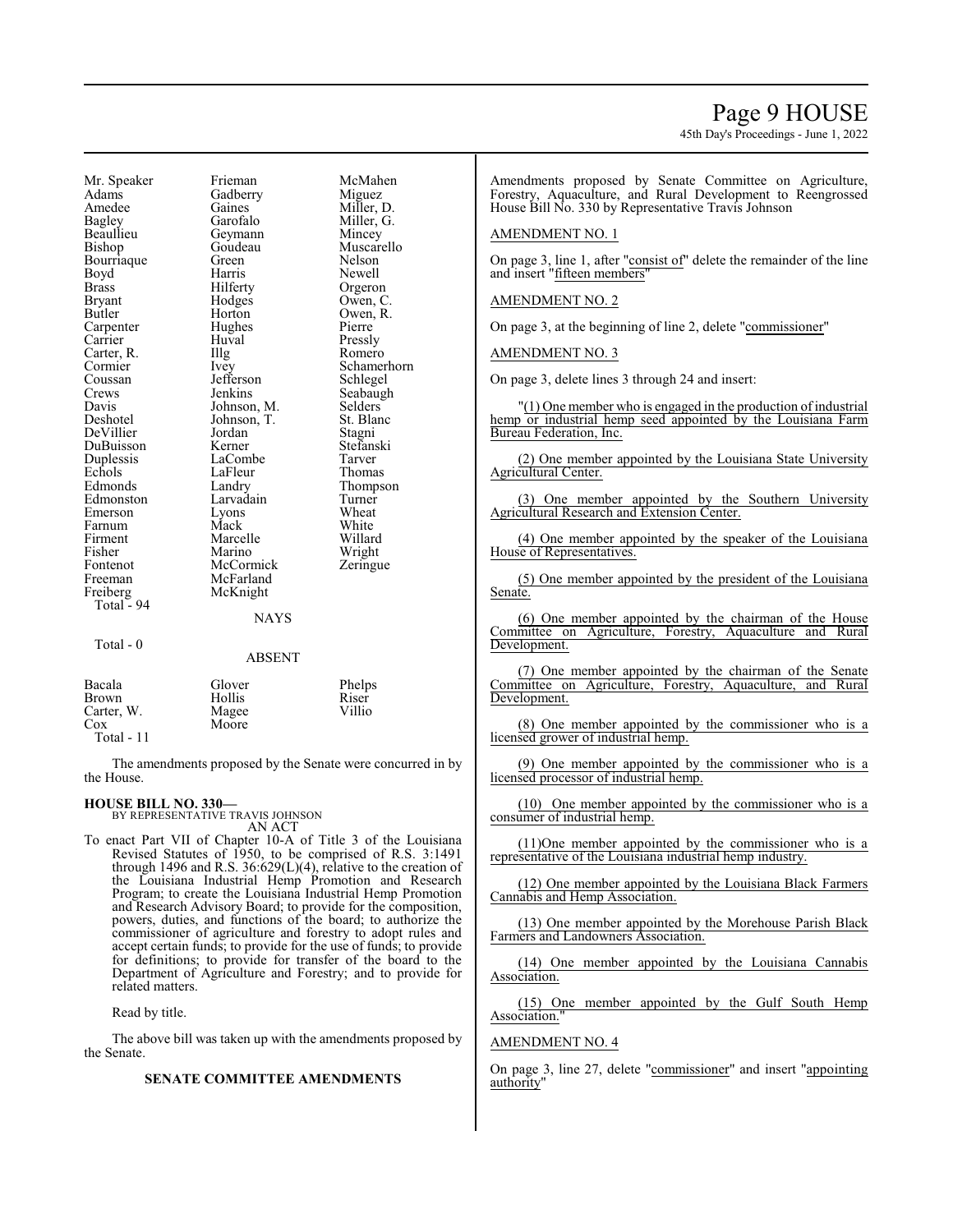# Page 10 HOUSE

45th Day's Proceedings - June 1, 2022

### AMENDMENT NO. 5

On page 3, line 28, after "E." delete the remainder of the line and delete line 29 and insert "Appointments to the board shall be made no later than September 1, 2022. Each appointing authority shall notify the commissioner of the appointment.

#### AMENDMENT NO. 6

On page 4, delete lines 1 and 2 and insert "The board should be"

#### AMENDMENT NO. 7

On page 4, line 5, after "appointment." delete the remainder of the line and delete line 6

#### AMENDMENT NO. 8

On page 5, between lines 8 and 9, insert:

"(3) Make recommendations to the House and Senate committees on agriculture, forestry, aquaculture, and rural development on legislation relative to the regulation of industrial hemp.

Rep. C. Travis Johnson moved that the amendments proposed by the Senate be rejected.

#### **ROLL CALL**

The roll was called with the following result:

#### YEAS

| Mr. Speaker<br>Adams | Freiberg<br>Frieman | McMahen<br>Miguez |
|----------------------|---------------------|-------------------|
| Amedee               | Gadberry            | Miller, D.        |
| Bagley               | Gaines              | Miller, G.        |
| Beaullieu            | Garofalo            | Mincey            |
| Bishop               | Geymann             | Muscarello        |
| Bourriaque           | Goudeau             | Nelson            |
| Boyd                 | Green               | Newell            |
| Brass                | Harris              | Orgeron           |
| Brown                | Hilferty            | Owen, C.          |
| Bryant               | Hodges              | Owen, R.          |
| Butler               | Horton              | Pierre            |
| Carpenter            | Hughes              | Pressly           |
| Carrier              | Huval               | Romero            |
| Carter, R.           | Illg                | Schamerhorn       |
| Cormier              | Ivey                | Schlegel          |
| Coussan              | Jefferson           | Seabaugh          |
| Crews                | Jenkins             | Selders           |
| Davis                | Johnson, M.         | St. Blanc         |
| Deshotel             | Johnson, T.         | Stagni            |
| DeVillier            | Jordan              | Stefanski         |
| DuBuisson            | Kerner              | Tarver            |
| Duplessis            | LaCombe             | Thomas            |
| Echols               | Landry              | Thompson          |
| Edmonds              | Larvadain           | Turner            |
| Edmonston            | Lyons               | Wheat             |
| Emerson              | Mack                | White             |
| Farnum               | Marcelle            | Willard           |
| Firment              | Marino              | Wright            |
| Fisher               | McCormick           | Zeringue          |
| Fontenot             | McFarland           |                   |
| Freeman              | McKnight            |                   |
| Total - 94           |                     |                   |
|                      | <b>NAYS</b>         |                   |
| Total - 0            |                     |                   |

Bacala Hollis Phelps Carter, W. LaFleur Riser<br>Cox Magee Villio Cox Magee<br>Glover Moore Moore Total - 11

The amendments proposed by the Senate were rejected.

Conference committee appointment pending.

# **HOUSE BILL NO. 551—** BY REPRESENTATIVE ILLG

AN ACT

To amend and reenact R.S. 26:274(A)(2), relative to alcohol beverage control; to provide relative to permits for dealers in beverages of low alcohol content; to provide relative to local permits; to provide for exceptions for delivery; and to provide for related matters.

Read by title.

The above bill was taken up with the amendments proposed by the Senate.

#### **SENATE COMMITTEE AMENDMENTS**

Amendments proposed by Senate Committee on Judiciary B to Reengrossed House Bill No. 551 by Representative Illg

### AMENDMENT NO. 1

On page 1, line 2, after "R.S. 26:274(A)(2)" insert "and 308(C)(8)"

## AMENDMENT NO. 2

On page 1, line 7, change "is" to "and 308(C)(8) are"

#### AMENDMENT NO. 3

On page 1, at the end of line 20 delete "No" and on page 2, delete lines 1 and 2

#### AMENDMENT NO. 4

On page 2, after line 3, insert:

"§308. Alcoholic beverages delivery agreements; requirements; limitations

\* \* \*

C. An alcoholic beverage delivery agreement between a retail dealer and a third party shall require all of the following:

\* \* \*

(8)(a) For any parish having a population of less than one hundred thousand according to the latest federal decennial census, no No alcoholic beverages shall be delivered more than twenty-five twenty miles from the place of purchase.

(b) For any parish having a population of greater than one hundred thousand according to the latest federal decennial census, no alcoholic beverages shall be delivered more than ten miles from the place of purchase.

\* \* \* \* \* <mark>\*</mark>

Rep. Illg moved that the amendments proposed by the Senate be concurred in.

#### **ROLL CALL**

ABSENT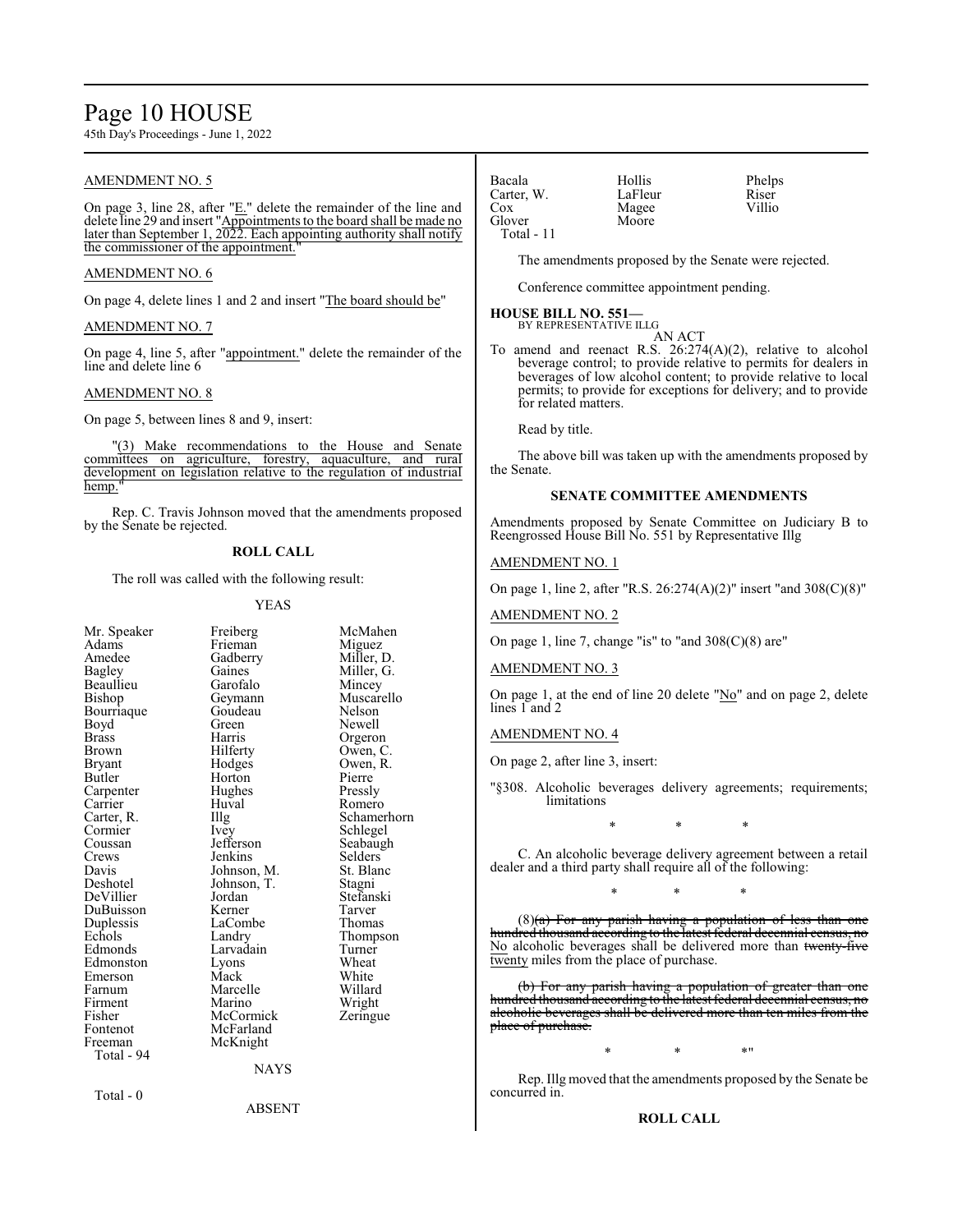45th Day's Proceedings - June 1, 2022

The roll was called with the following result:

YEAS

| Mr. Speaker  | Freeman       | McFarland   |
|--------------|---------------|-------------|
| Adams        | Freiberg      | McKnight    |
| Amedee       | Frieman       | McMahen     |
| Bagley       | Gadberry      | Miguez      |
| Beaullieu    | Gaines        | Miller, D.  |
| Bishop       | Garofalo      | Miller, G.  |
| Bourriaque   | Geymann       | Mincey      |
| Boyd         | Goudeau       | Muscarello  |
| <b>Brass</b> | Green         | Nelson      |
| Brown        | Harris        | Newell      |
| Bryant       | Hilferty      | Orgeron     |
| Butler       | Hodges        | Owen, C.    |
| Carpenter    | Horton        | Owen, R.    |
| Carrier      | Hughes        | Phelps      |
| Carter, R.   | Huval         | Pierre      |
| Cormier      | Illg          | Romero      |
| Coussan      | Ivey          | Schamerhorn |
| Crews        | Jefferson     | Schlegel    |
| Davis        | Jenkins       | Seabaugh    |
| DeVillier    | Johnson, M.   | Selders     |
| DuBuisson    | Johnson, T.   | St. Blanc   |
| Duplessis    | Jordan        | Stagni      |
| Echols       | Kerner        | Stefanski   |
| Edmonds      | LaCombe       | Thompson    |
| Edmonston    | Landry        | Turner      |
| Emerson      | Larvadain     | Wheat       |
| Farnum       | Lyons         | White       |
| Firment      | Mack          | Willard     |
| Fisher       | Marino        | Wright      |
| Fontenot     | McCormick     | Zeringue    |
| Total - 90   |               |             |
|              | NAYS          |             |
| Total - 0    |               |             |
|              | <b>ABSENT</b> |             |
| Bacala       | Hollis        | Pressly     |
| Carter, W.   | LaFleur       | Riser       |
|              |               |             |

Cox Magee Tarver<br>Deshotel Marcelle Thomas Deshotel Marcelle Thom<br>Glover Moore Villio Moore Total - 15

The amendments proposed by the Senate were concurred in by the House.

# **HOUSE BILL NO. 652—** BY REPRESENTATIVE HILFERTY

AN ACT To amend and reenact R.S. 33:4090(A) and to enact R.S. 33:4159.1 and 4159.2, relative to the Sewerage and Water Board of New Orleans; to provide that the board is recognized as a public utility; to provide relative to the powers and duties granted to the New Orleans City Council with respect to the board; to provide relative to costs associated with sewer and water connections; and to provide for related matters.

Read by title.

The above bill was taken up with the amendments proposed by the Senate.

### **SENATE COMMITTEE AMENDMENTS**

Amendments proposed by Senate Committee on Senate and Governmental Affairs to Reengrossed House Bill No. 652 by Representative Hilferty

### AMENDMENT NO. 1

On page 1, line 3, after "Orleans;" delete the remainder of the line and on line 4 delete "the recognized as a public utility;"

#### AMENDMENT NO. 2

On page 2, line 8, change "Public utility; regulation; city council" to "Regulation; city council"

#### AMENDMENT NO. 3

On page 2, line 9, after "A." delete the remainder of the line and delete line 10 and on line  $\Pi$ , delete "recognized as a public utility."

#### AMENDMENT NO. 4

On page 2, line 13, change "board" to "Sewerage and Water Board of New Orleans, referred to in this Section as the 'board'"

#### AMENDMENT NO. 5

On page 3, line 27, after "council" delete the remainder of the line, delete lines 28 and 29, and on page 4, delete lines 1 through 4 and insert:

"may establish, by ordinance, procedures regarding the billing policies of the board, including reducing or modifying a bill received by a customer, or waiving late charges or accrued interest, subject to the authority established by the billing ordinance as set forth in Paragraph (2) of this Subsection."

#### AMENDMENT NO. 6

On page 4, between lines 4 and 5, insert:

"(2) The city council shall establish a billing ordinance working group to review and opine on ordinances before any such ordinance may be considered by the Public Works, Sanitation, and Environmental Committee of the city council, including evaluating the necessityofsuch an ordinance. This working group shall convene within ninety days of the effective date of this Section to establish procedural guidelines and within thirty days of the filing of an ordinance that impacts any aspect of the Sewerage and Water Board of New Orleans billing process or policies. The findings of this working group shall be made part of the official record before consideration of any such ordinance drafted pursuant to this Section.

(3) The billing ordinance review working group shall be comprised of the following members:

(a) The chairman of the New Orleans City Council Budget, Audit, and Board of Review Committee, or his designee.

(b) The chairman of the New Orleans City Council Public Works, Sanitation, and Environment Committee, or his designee.

(c) The chairman of the New Orleans City Council Governmental Affairs Committee, or his designee.

(d) A member of the House of Representatives residing in Orleans Parish, or his designee, appointed by the New Orleans City Council president.

(e) A member of the Senate residing in Orleans Parish, or his designee, appointed by the New Orleans City Council president.

(f) The executive director of the Sewerage and Water Board of New Orleans, or his designee.

(g) The president of the Sewerage and Water Board of New Orleans, or his designee.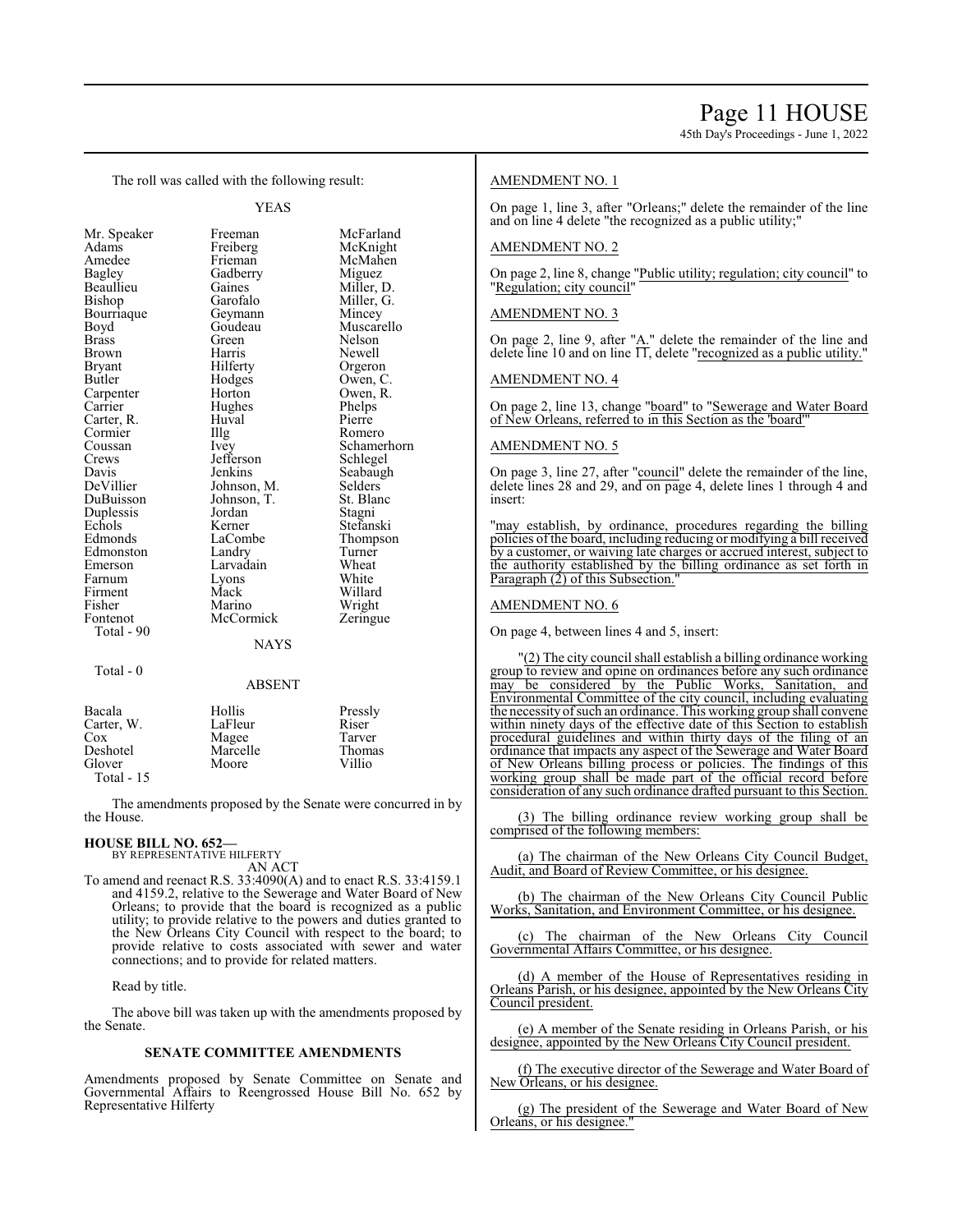# Page 12 HOUSE

45th Day's Proceedings - June 1, 2022

### AMENDMENT NO. 7

On page 4, line 5, change "(2)" to "(4)"

## AMENDMENT NO. 8

On page 4, line 8, change "B." to "B. (1)"

#### AMENDMENT NO. 9

On page 4, between lines 12 and 13, insert:

"(2) For purposes of this Section, a catastrophic failure shall be defined as an impact to board-owned-and-operated equipment or assets that result in a diminished level of service to more than ten thousand customers and an emergency declaration by the board's general superintendent."

#### AMENDMENT NO. 10

On page 4, delete lines 13 through 16.

#### AMENDMENT NO. 11

On page 4, line 17, change " $D$ ." to " $C$ ."

Rep. Hilferty moved that the amendments proposed by the Senate be concurred in.

### **ROLL CALL**

The roll was called with the following result:

#### YEAS

Freiberg McMahen<br>Frieman Miguez

Miller, G.<br>Mincey

Owen, R.<br>Pressly

Schlegel<br>Seabaugh

St. Blanc<br>Stagni

Thompson<br>Turner

Willard<br>Wright

| Mr. Speaker<br>Adams<br>Amedee<br>Bagley<br>Beaullieu<br>Bishop<br>Bourriaque<br>Boyd<br><b>Brass</b><br><b>Brown</b><br>Bryant<br>Butler<br>Carrier<br>Carter, R.<br>Cormier<br>Coussan<br>Crews<br>Davis<br>DeVillier<br>DuBuisson<br>Duplessis<br>Echols | Freiberg<br>Frieman<br>Gadberry<br>Gaines<br>Garofalo<br>Goudeau<br>Green<br>Harris<br>Hilferty<br>Hodges<br>Horton<br>Hughes<br>Huval<br>Illg<br>Ivey<br>Jefferson<br>Jenkins<br>Johnson, M.<br>Johnson, T.<br>Jordan<br>Kerner<br>LaCombe | McMal<br>Miguez<br>Miller,<br>Miller,<br>Mincey<br>Muscar<br>Nelson<br>Newell<br>Orgero<br>Owen,<br>Owen,<br>Pressly<br>Romer<br>Scham<br>Schleg<br>Seabau<br>St. Blai<br>Stagni<br>Stefans<br>Tarver<br>Thoma |
|-------------------------------------------------------------------------------------------------------------------------------------------------------------------------------------------------------------------------------------------------------------|---------------------------------------------------------------------------------------------------------------------------------------------------------------------------------------------------------------------------------------------|----------------------------------------------------------------------------------------------------------------------------------------------------------------------------------------------------------------|
|                                                                                                                                                                                                                                                             |                                                                                                                                                                                                                                             | Thomp                                                                                                                                                                                                          |
| Edmonds<br>Edmonston                                                                                                                                                                                                                                        | Landry<br>Larvadain                                                                                                                                                                                                                         | Turner<br>Wheat                                                                                                                                                                                                |
| Emerson                                                                                                                                                                                                                                                     | Lyons                                                                                                                                                                                                                                       | White                                                                                                                                                                                                          |
| Farnum                                                                                                                                                                                                                                                      | Mack                                                                                                                                                                                                                                        | Willard                                                                                                                                                                                                        |
| Firment<br>Fisher<br>Fontenot<br>Freeman                                                                                                                                                                                                                    | Marino<br>McCormick<br>McFarland<br>McKnight                                                                                                                                                                                                | Wright<br>Zering                                                                                                                                                                                               |
| Total - 88                                                                                                                                                                                                                                                  | <b>NAYS</b>                                                                                                                                                                                                                                 |                                                                                                                                                                                                                |
| Total - 0                                                                                                                                                                                                                                                   | ABSENT                                                                                                                                                                                                                                      |                                                                                                                                                                                                                |

Frieman<br>Gadberry Gadberry Miller, D.<br>Gaines Miller, G. Garofalo<br>Goudeau Goudeau Muscarello<br>Green Nelson Harris Newell<br>Hilferty Orgeror Hilferty Orgeron<br>Hodges Owen, C Hodges Owen, C.<br>Horton Owen, R. Hughes<br>Huval Huval Romero<br>Illg Schamer Illg Schamerhorn<br>Ivev Schlegel Jefferson<br>Jenkins Johnson, M. Stagni<br>Johnson, T. Stefanski Johnson, T. Stefans<br>Iordan Tarver Kerner Thomas<br>LaCombe Thomps Landry Turner<br>
Larvadain Wheat Larvadain Wheat<br>
Lyons White Lyons<br>Mack Marino Wright<br>
McCormick Zeringue **McCormick** McFarland McKnight

#### **NAYS**

Bacala Glover Phelps

| Carpenter  | Hollis   | Pierro |
|------------|----------|--------|
| Carter, W. | LaFleur  | Riser  |
| Cox        | Magee    | Selde  |
| Deshotel   | Marcelle | Villio |
| Geymann    | Moore    |        |
| Total - 17 |          |        |

ollis Pierre<br>Eleur Riser agee Selders<br>arcelle Villio

The amendments proposed by the Senate were concurred in by the House.

**HOUSE BILL NO. 689—** BY REPRESENTATIVE SCHAMERHORN AN ACT

To amend and reenact R.S. 56:306.2(B), 306.3, 306.4(Section heading) and  $(C)(1)$ , and 306.5(A) and to enact R.S. 56:306.1 and  $30\overline{6}$ .2(A)(2), relative to licenses; to create the retail seafood dealer's license; to provide for license required to buy and sell seafood; and to provide for related matters.

Read by title.

The above bill was taken up with the amendments proposed by the Senate.

#### **SENATE FLOOR AMENDMENTS**

Amendments proposed by Senator Reese to Reengrossed House Bill No. 689 by Representative Schamerhorn

# AMENDMENT NO. 1

On page 2, line 8, after "is" delete the remainder of the line and insert the following:

"valid only for one place of business and valid only to transact"

Rep. Schamerhorn moved that the amendments proposed by the Senate be concurred in.

## **ROLL CALL**

The roll was called with the following result:

#### YEAS

| Mr. Speaker   | Fontenot    | McMahen     |
|---------------|-------------|-------------|
| Adams         | Freeman     | Miguez      |
| Amedee        | Freiberg    | Miller, D.  |
| <b>Bagley</b> | Frieman     | Miller, G.  |
| Beaullieu     | Gadberry    | Mincey      |
| Bishop        | Gaines      | Muscarello  |
| Bourriaque    | Garofalo    | Nelson      |
| Boyd          | Goudeau     | Newell      |
| <b>Brass</b>  | Green       | Orgeron     |
| Brown         | Harris      | Owen, C.    |
| Bryant        | Hodges      | Owen, R.    |
| Butler        | Hughes      | Phelps      |
| Carpenter     | Huval       | Pierre      |
| Carrier       | Illg        | Romero      |
| Carter, R.    | Ivey        | Schamerhorn |
| Cormier       | Jefferson   | Schlegel    |
| Coussan       | Jenkins     | Seabaugh    |
| Crews         | Johnson, M. | St. Blanc   |
| Davis         | Johnson, T. | Stagni      |
| DeVillier     | Jordan      | Stefanski   |
| DuBuisson     | Kerner      | Thompson    |
| Duplessis     | LaCombe     | Turner      |
| Echols        | Landry      | Wheat       |
| Edmonds       | Larvadain   | White       |
| Edmonston     | Lyons       | Willard     |
| Emerson       | Mack        | Wright      |
| Farnum        | Marino      | Zeringue    |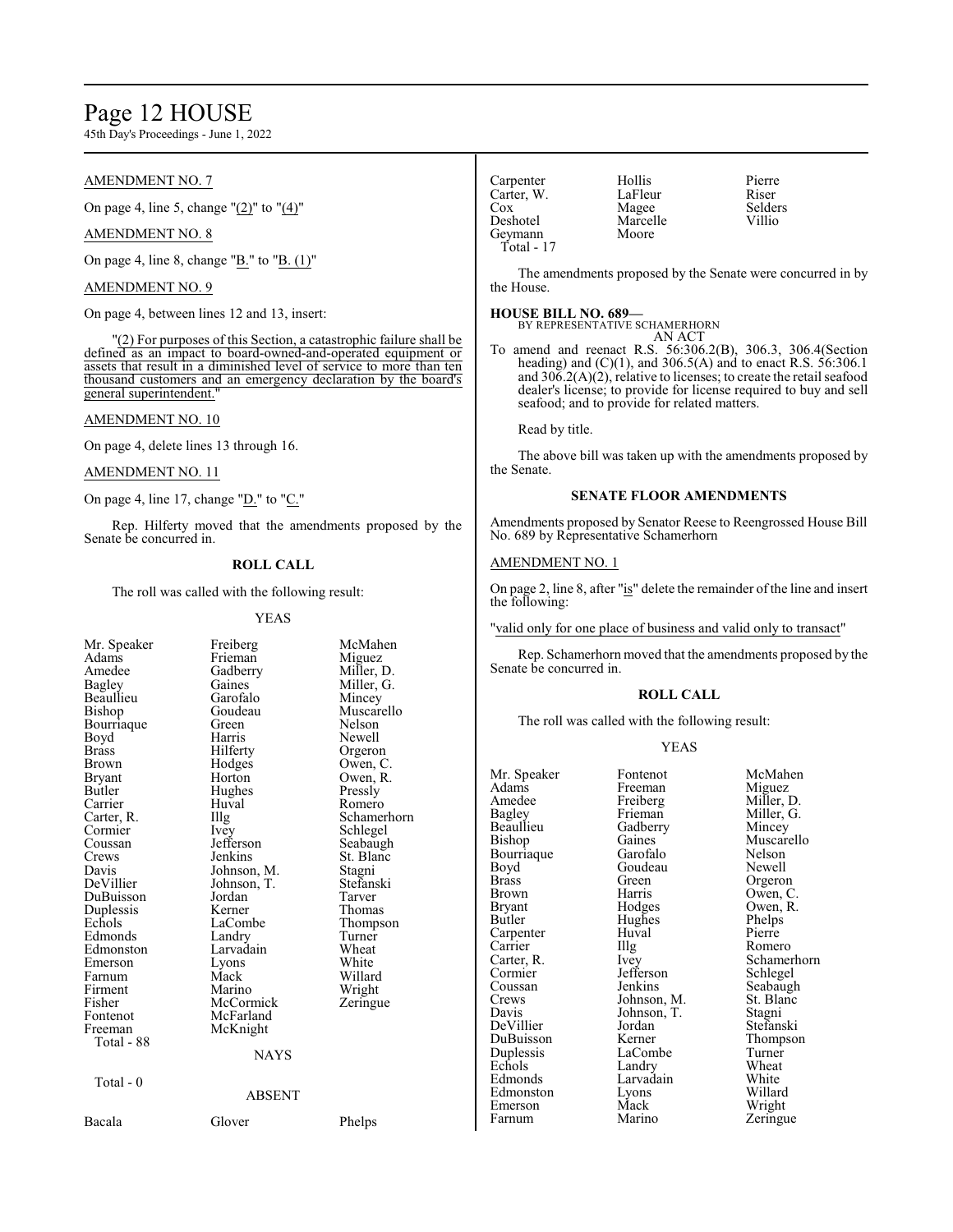# Page 13 HOUSE

45th Day's Proceedings - June 1, 2022

| Firment<br>Fisher    | McCormick<br>McFarland |                  |
|----------------------|------------------------|------------------|
| Total $-85$          | <b>NAYS</b>            |                  |
| Total - 0            | <b>ABSENT</b>          |                  |
| Bacala<br>Carter, W. | Hollis<br>Horton       | Pressly<br>Riser |

|            |          | -------        |
|------------|----------|----------------|
| Carter, W. | Horton   | Riser          |
| Cox        | LaFleur  | <b>Selders</b> |
| Deshotel   | Magee    | Tarver         |
| Geymann    | Marcelle | Thomas         |
| Glover     | McKnight | Villio         |
| Hilferty   | Moore    |                |
| Total - 20 |          |                |

The amendments proposed by the Senate, having received a two-thirds vote of the elected members, were concurred in by the House.

#### **HOUSE BILL NO. 693—** BY REPRESENTATIVE STEFANSKI

AN ACT To amend and reenact R.S. 27:3(13)(i) and 27(A)(introductory paragraph) and (1), relative to the Gaming Control Law; to provide relative to the definition of "institutional investors"; to provide relative to the criteria for suitability for institutional investors; to provide for an effective date; and to provide for

related matters. Read by title.

The above bill was taken up with the amendments proposed by the Senate.

#### **SENATE COMMITTEE AMENDMENTS**

Amendments proposed by Senate Committee on Judiciary B to Reengrossed House Bill No. 693 by Representative Stefanski

#### AMENDMENT NO. 1

On page 1, line 16, before "the board" change "person" to "investor as"

# AMENDMENT NO. 2

On page 1, line 17, after "Title" delete the remainder of the line, delete lines 18 and 19, and insert a period ".'

Rep. Stefanski moved that the amendments proposed by the Senate be concurred in.

#### **ROLL CALL**

The roll was called with the following result:

#### YEAS

| Mr. Speaker   | Freiberg |
|---------------|----------|
| Adams         | Frieman  |
| Amedee        | Gadberry |
| Bagley        | Gaines   |
| Beaullieu     | Goudeau  |
| Bishop        | Green    |
| Bourriaque    | Harris   |
| Boyd          | Hodges   |
| <b>Brass</b>  | Horton   |
| <b>Brown</b>  | Hughes   |
| <b>Bryant</b> | Huval    |
| <b>Rutler</b> | Шo       |

Miller, G. Mincey Muscarello Nelson Newell Orgeron Owen, C. Owen, R. Phelps Pierre Pressly Romero

| Carpenter  | Ivey          | Schamerhorn |
|------------|---------------|-------------|
| Carrier    | Jefferson     | Schlegel    |
| Carter, R. | Jenkins       | Seabaugh    |
| Cormier    | Johnson, M.   | Selders     |
| Coussan    | Johnson, T.   | St. Blanc   |
| Crews      | Jordan        | Stagni      |
| DeVillier  | Kerner        | Stefanski   |
| DuBuisson  | LaCombe       | Tarver      |
| Duplessis  | Landry        | Thomas      |
| Echols     | Larvadain     | Thompson    |
| Edmonds    | Lyons         | Turner      |
| Edmonston  | Mack          | Wheat       |
| Emerson    | Marino        | White       |
| Farnum     | McCormick     | Willard     |
| Firment    | McFarland     | Wright      |
| Fisher     | McMahen       | Zeringue    |
| Fontenot   | Miguez        |             |
| Freeman    | Miller, D.    |             |
| Total - 88 |               |             |
|            | <b>NAYS</b>   |             |
| Total - 0  |               |             |
|            | <b>ABSENT</b> |             |
| Bacala     | Geymann       | Marcelle    |
| Carter, W. | Glover        | McKnight    |
| Cox        | Hilferty      | Moore       |
| Davis      | Hollis        | Riser       |
| Deshotel   | LaFleur       | Villio      |
| Garofalo   | Magee         |             |
| Total - 17 |               |             |

The amendments proposed by the Senate were concurred in by the House.

# **Acting Speaker Stefanski in the Chair**

**HOUSE BILL NO. 703—** BY REPRESENTATIVE GREGORY MILLER

AN ACT

To enact R.S. 9:2784.1, relative to repair contracts following a natural disaster; to provide for venue for disputes arising from the contract; to provide for nullification of certain terms; to provide for rescission of the contract; to provide for notice; to provide for exceptions; and to provide for related matters.

Read by title.

The above bill was taken up with the amendments proposed by the Senate.

#### **SENATE COMMITTEE AMENDMENTS**

Amendments proposed by Senate Committee on Judiciary A to Reengrossed House Bill No. 703 by Representative Gregory Miller

AMENDMENT NO. 1

On page 1, line 10, after " $\underline{A}$ ." delete the remainder of the line

AMENDMENT NO. 2

On page 1, delete lines 11 through 13 in their entirety

#### AMENDMENT NO. 3

On page 1, line 14, delete "(2)"

#### AMENDMENT NO. 4

On page 2, delete lines 12 through 14 in their entirety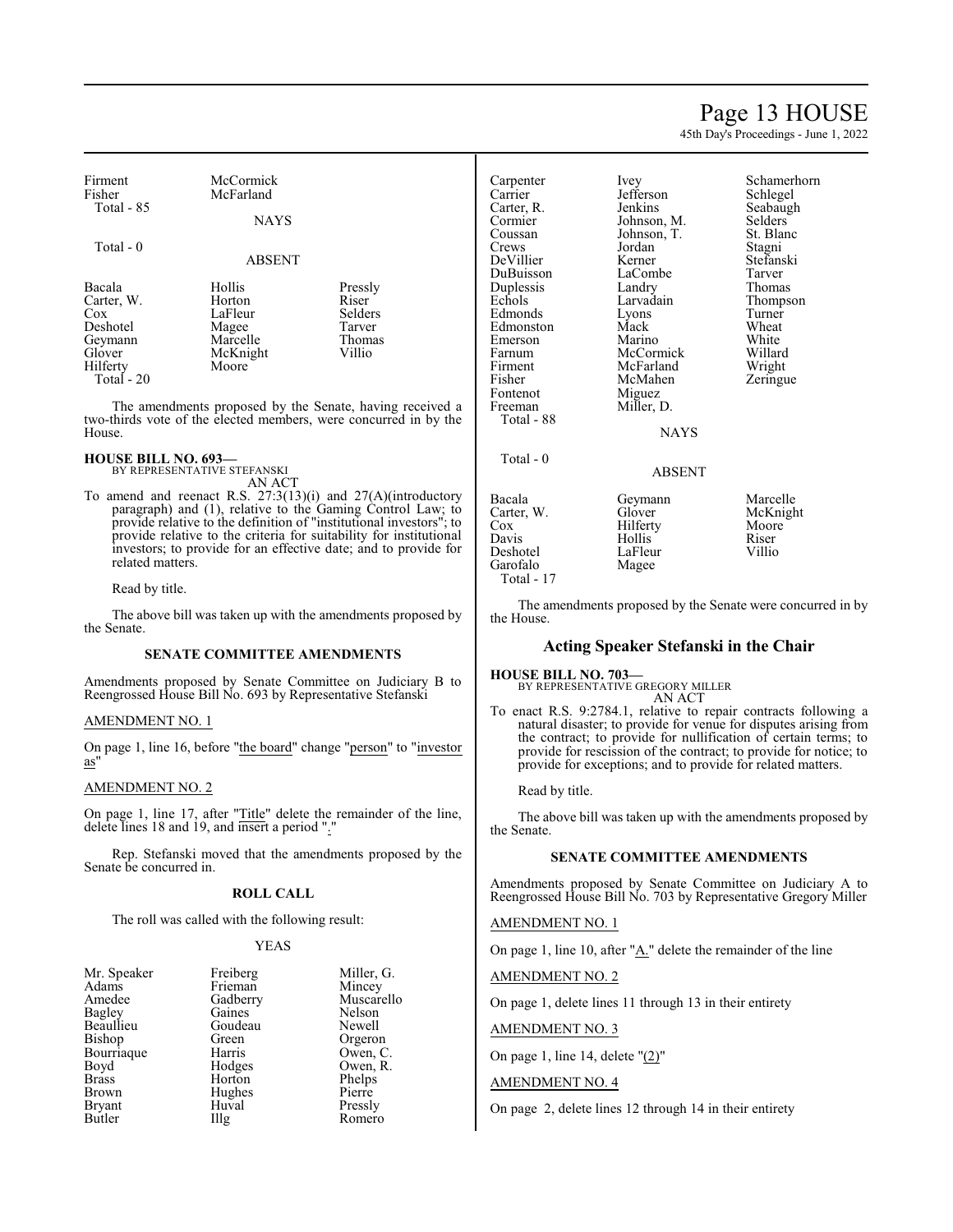# Page 14 HOUSE

45th Day's Proceedings - June 1, 2022

## AMENDMENT NO. 5

On page 2, line 26, after "following" and before "a gubernatorially" insert "the initial declaration of"

#### AMENDMENT NO. 6

On page 2, line 28, after "property" and before "affected" insert "located in the emergency area and"

#### **SENATE FLOOR AMENDMENTS**

Amendments proposed by Senator Luneau to Reengrossed House Bill No. 703 by Representative Gregory Miller

#### AMENDMENT NO. 1

On page 1, at the beginning of line 17, delete "repairs" and insert "the contract" and after "other than" delete the remainder of the line

### AMENDMENT NO. 2

On page 1, at the beginning of line 18, delete "Subsection" and insert "a venue provided by law

Rep. Gregory Miller moved that the amendments proposed by the Senate be concurred in.

### **ROLL CALL**

The roll was called with the following result:

#### YEAS

| Mr. Speaker<br>Adams<br>Amedee<br>Bagley<br>Beaullieu<br>Bishop<br>Bourriaque<br>Boyd<br>Brass<br>Brown<br><b>Bryant</b><br>Butler<br>Carpenter<br>Carrier<br>Carter, R.<br>Cormier<br>Coussan<br>Crews<br>Deshotel<br>DeVillier<br>DuBuisson<br>Duplessis<br>Echols<br>Edmonds<br>Edmonston<br>Emerson<br>Farnum<br>Firment<br>Fisher<br>Fontenot<br>Freeman<br>Total - 91 | Freiberg<br>Frieman<br>Gadberry<br>Garofalo<br>Geymann<br>Goudeau<br>Green<br>Harris<br>Hodges<br>Horton<br>Hughes<br>Huval<br>Illg<br><i>lvey</i><br>Jefferson<br>Jenkins<br>Johnson, M.<br>Johnson, T.<br>Jordan<br>Kerner<br>LaCombe<br>Landry<br>Larvadain<br>Lyons<br>Mack<br>Magee<br>Marino<br>McCormick<br>McFarland<br>McMahen<br>Miguez<br><b>NAYS</b> | Miller, D.<br>Miller, G.<br>Mincey<br>Muscarello<br>Nelson<br>Newell<br>Orgeron<br>Owen, C.<br>Owen, R.<br>Phelps<br>Pierre<br>Pressly<br>Romero<br>Schamerhorn<br>Schlegel<br>Seabaugh<br>Selders<br>St. Blanc<br>Stagni<br>Stefanski<br>Tarver<br>Thomas<br>Thompson<br>Turner<br>Wheat<br>White<br>Willard<br>Wright<br>Zeringue |
|-----------------------------------------------------------------------------------------------------------------------------------------------------------------------------------------------------------------------------------------------------------------------------------------------------------------------------------------------------------------------------|------------------------------------------------------------------------------------------------------------------------------------------------------------------------------------------------------------------------------------------------------------------------------------------------------------------------------------------------------------------|-------------------------------------------------------------------------------------------------------------------------------------------------------------------------------------------------------------------------------------------------------------------------------------------------------------------------------------|
|                                                                                                                                                                                                                                                                                                                                                                             |                                                                                                                                                                                                                                                                                                                                                                  |                                                                                                                                                                                                                                                                                                                                     |
| $Total - 0$                                                                                                                                                                                                                                                                                                                                                                 | <b>ABSENT</b>                                                                                                                                                                                                                                                                                                                                                    |                                                                                                                                                                                                                                                                                                                                     |
| Bacala                                                                                                                                                                                                                                                                                                                                                                      | Glover                                                                                                                                                                                                                                                                                                                                                           | McKnight                                                                                                                                                                                                                                                                                                                            |

| Carter, W.   | Hilferty | Moore  |
|--------------|----------|--------|
| Cox          | Hollis   | Riser  |
| Davis        | LaFleur  | Villio |
| Gaines       | Marcelle |        |
| Total - $14$ |          |        |

The amendments proposed by the Senate were concurred in by the House.

# **HOUSE BILL NO. 762—**

BY REPRESENTATIVE ZERINGUE AN ACT

To enact R.S. 36:610(B)(13), R.S. 56:10(B)(17), and Part VI of Chapter 8 of Title 56 of the Louisiana Revised Statutes of 1950, to be comprised of R.S. 56:1931 through 1936, relative to the Louisiana Outdoors Forever Program; to create the Louisiana Outdoors Forever Programand the Louisiana Outdoors Forever Fund; to provide for executive branch organization; to create a project selection board and a technical advisory board; to provide for board membership and duties; to provide for program eligibility and applications; to provide for administrative rules; to provide for program termination; and to provide for related matters.

Read by title.

The above bill was taken up with the amendments proposed by the Senate.

# **SENATE COMMITTEE AMENDMENTS**

Amendments proposed by Senate Committee on Natural Resources to Reengrossed House Bill No. 762 by Representative Zeringue

#### AMENDMENT NO. 1

On page 2, line 10, after "Fund a" insert: "special account known as the"

#### AMENDMENT NO. 2

On page 4, line 16, after "A.(1)" delete the remainder of the line and insert: "State agencies, political subdivisions of the state, including local"

#### **SENATE FLOOR AMENDMENTS**

Amendments proposed by Senator Peacock to Reengrossed House Bill No. 762 by Representative Zeringue

### AMENDMENT NO. 1

On page 1, line 2, after "R.S. 56:10(B)(17)," insert "1684(D),"

#### AMENDMENT NO. 2

On page 1, line 8, after "applications;" insert "to provide for natural areas;"

#### AMENDMENT NO. 3

On page 2, line 1, after "R.S. 56:10(B)(17)" insert ", 1684(D),"

### AMENDMENT NO. 4

On page 2, between line 23 and 24, insert:

"§1684. Categories of classification

Each office of state parks holding will be identified and operated according to the basic purpose for which it is established and will be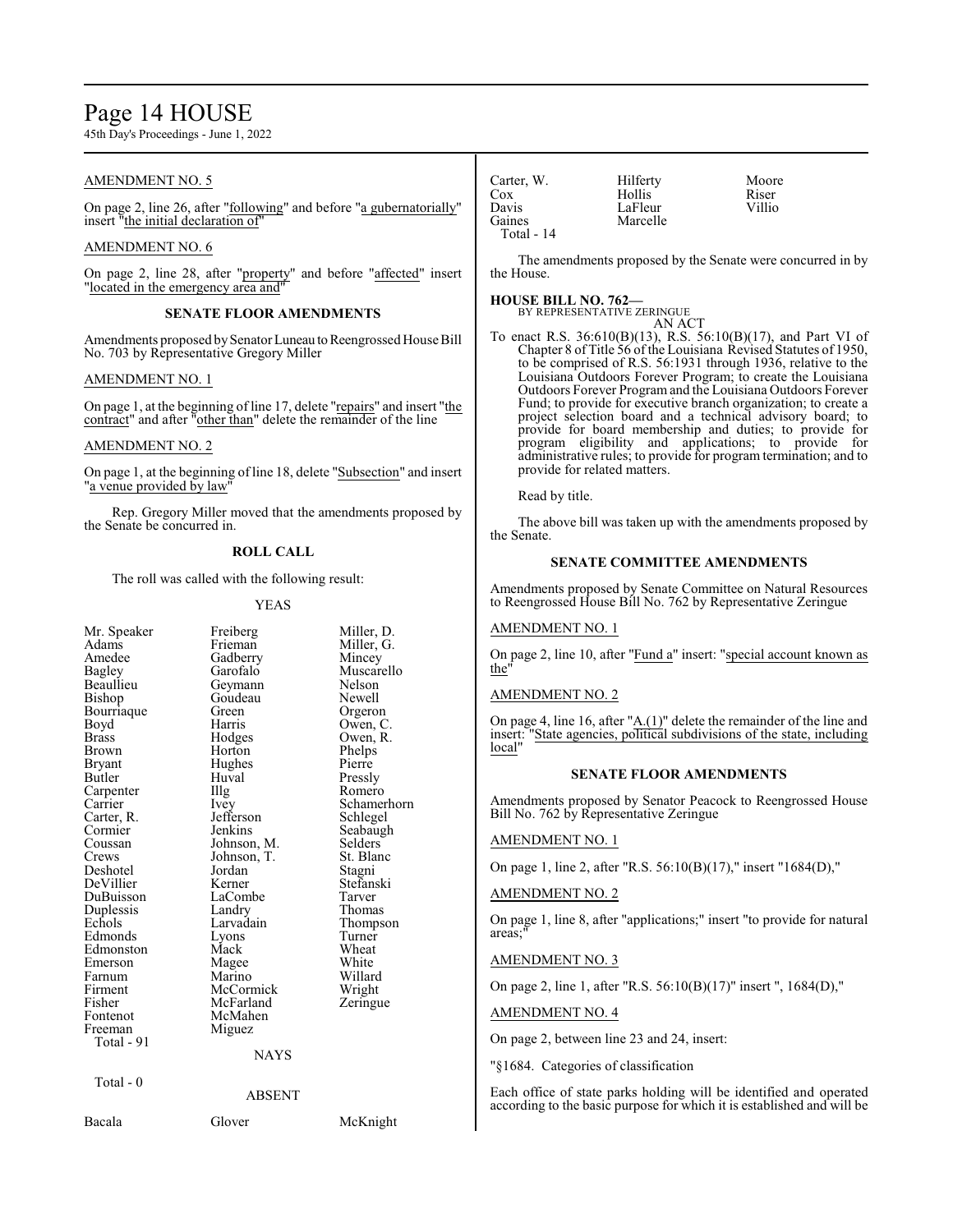# Page 15 HOUSE

45th Day's Proceedings - June 1, 2022

Stefanski<br>Tarver

Thompson<br>Turner

Willard<br>Wright

Zeringue

selected, operated and identified according to the following classification categories and the criteria thereof:

\* \* \*

D. "State parks" are natural areas which, when evaluated on a statewide basis, possess outstanding potential for recreation utilization. The natural area must possess outstanding scenic and natural qualities to provide a recreation opportunity of high quality in a natural setting.

The criteria for the selection of areas to be designated as state parks shall be:

(1) Size: A state park shall be of sufficient size to insure efficient operation and maintenance of its recreation facilities and have sufficient buffer to preserve the natural integrity of the area.

All state parks, except those currently within the system and those in Caddo and Bossier Parishes, must adhere to an absolute minimum size standard of two hundred and fifty acres and preferred minimum size standard of four hundred acres. The secretary of the Department of Culture, Recreation and Tourism will determine in each case which minimum standard will be applicable.

 $*$  \*  $*$  \*

# **SENATE FLOOR AMENDMENTS**

Amendments proposed by Senator Lambert to Reengrossed House Bill No. 762 by Representative Zeringue

#### AMENDMENT NO. 1

On page 5, after line 20, insert the following:

"Section 3. This Act shall become effective upon signature by the governor or, if not signed by the governor, upon expiration of the time for bills to become law without signature by the governor, as provided by Article III, Section 18 of the Constitution of Louisiana. If vetoed by the governor and subsequently approved by the legislature, this Act shall become effective on the day following such approval.

Rep. Zeringue moved that the amendments proposed by the Senate be concurred in.

#### **ROLL CALL**

The roll was called with the following result:

#### YEAS

| Mr. Speaker   | Freeman           | McMahen     |
|---------------|-------------------|-------------|
| Adams         | Frieman           | Miller, D.  |
| Amedee        | Gadberry          | Miller, G.  |
| Bacala        | Gaines            | Mincey      |
| Bagley        | Garofalo          | Muscarello  |
| Beaullieu     | Geymann           | Nelson      |
| Bishop        | Goudeau           | Newell      |
| Bourriaque    | Green             | Orgeron     |
| Boyd          | Harris            | Owen, C.    |
| Brass         | Hodges            | Owen, R.    |
| Brown         | Horton            | Phelps      |
| <b>Bryant</b> | Hughes            | Pierre      |
| Butler        | Huval             | Pressly     |
| Carpenter     | $\prod_{i=1}^{n}$ | Romero      |
| Carrier       | Ivey              | Schamerhorn |
| Carter, R.    | Jefferson         | Schlegel    |
| Cormier       | Jenkins           | Seabaugh    |
| Coussan       | Johnson, M.       | Selders     |
| Crews         | Johnson, T.       | St. Blanc   |

| Davis      | Jordan        | Stagni         |
|------------|---------------|----------------|
| DeVillier  | Kerner        | <b>Stefans</b> |
| DuBuisson  | LaCombe       | Tarver         |
| Duplessis  | Landry        | Thoma          |
| Echols     | Larvadain     | Thomp          |
| Edmonds    | Lyons         | Turner         |
| Edmonston  | Mack          | Wheat          |
| Emerson    | Magee         | White          |
| Farnum     | Marino        | Willar         |
| Firment    | McCormick     | Wright         |
| Fisher     | McFarland     | Zering         |
| Fontenot   | McKnight      |                |
| Total - 92 |               |                |
|            | <b>NAYS</b>   |                |
| Miguez     |               |                |
| Total - 1  |               |                |
|            | <b>ABSENT</b> |                |
|            |               |                |

|                   | .        |          |
|-------------------|----------|----------|
| Carter, W.        | Glover   | Marcelle |
| Cox               | Hilferty | Moore    |
| Deshotel          | Hollis   | Riser    |
| Freiberg          | LaFleur  | Villio   |
| <b>Total - 12</b> |          |          |

The amendments proposed by the Senate were concurred in by the House.

# **HOUSE BILL NO. 803—** BY REPRESENTATIVE GADBERRY

AN ACT

To amend and reenact R.S. 40:1730.28(A)(3)(e) and (f) and (7), the heading of Part IV-B of Chapter 8 of Title 40 of the Louisiana Revised Statutes of 1950, 1730.41 through 1730.45, and  $1730.49(D)$  and  $(E)(1)$ (introductory paragraph), (a), and (2), to enact R.S. 40:1730.22(F), 1730.28(A)(8), 1730.28.4, and 1730.28.5, and to repeal R.S. 40:1730.46 through 1730.48, relative to building codes; to provide for a short title; to provide for definitions; to provide for the heading of Part IV-B of Chapter 8, of Title 40 of the Louisiana Revised Statutes of 1950; to provide for energy conservation standards; to provide for applicable alterations and repairs; to provide for training and technical assistance; to create the energy code commission; and to provide for related matters.

Read by title.

The above bill was taken up with the amendments proposed by the Senate.

#### **SENATE COMMITTEE AMENDMENTS**

Amendments proposed by Senate Committee on Commerce, Consumer Protection and International Affairs to Reengrossed House Bill No. 803 by Representative Gadberry

#### AMENDMENT NO. 1

On page 1, line 2, change "Part IV-B" to "Part IV-C"

AMENDMENT NO. 2

On page 1, line 6, after "R.S. 40:" insert "1730.28(A)(3)(g) and"

#### AMENDMENT NO. 3

On page 1, line 7, change "Part IV-B" to "Part IV-C" and after "Chapter 8" delete the comma ","

#### AMENDMENT NO. 4

On page 1, line 13, change "Part IV-B" to "Part IV-C"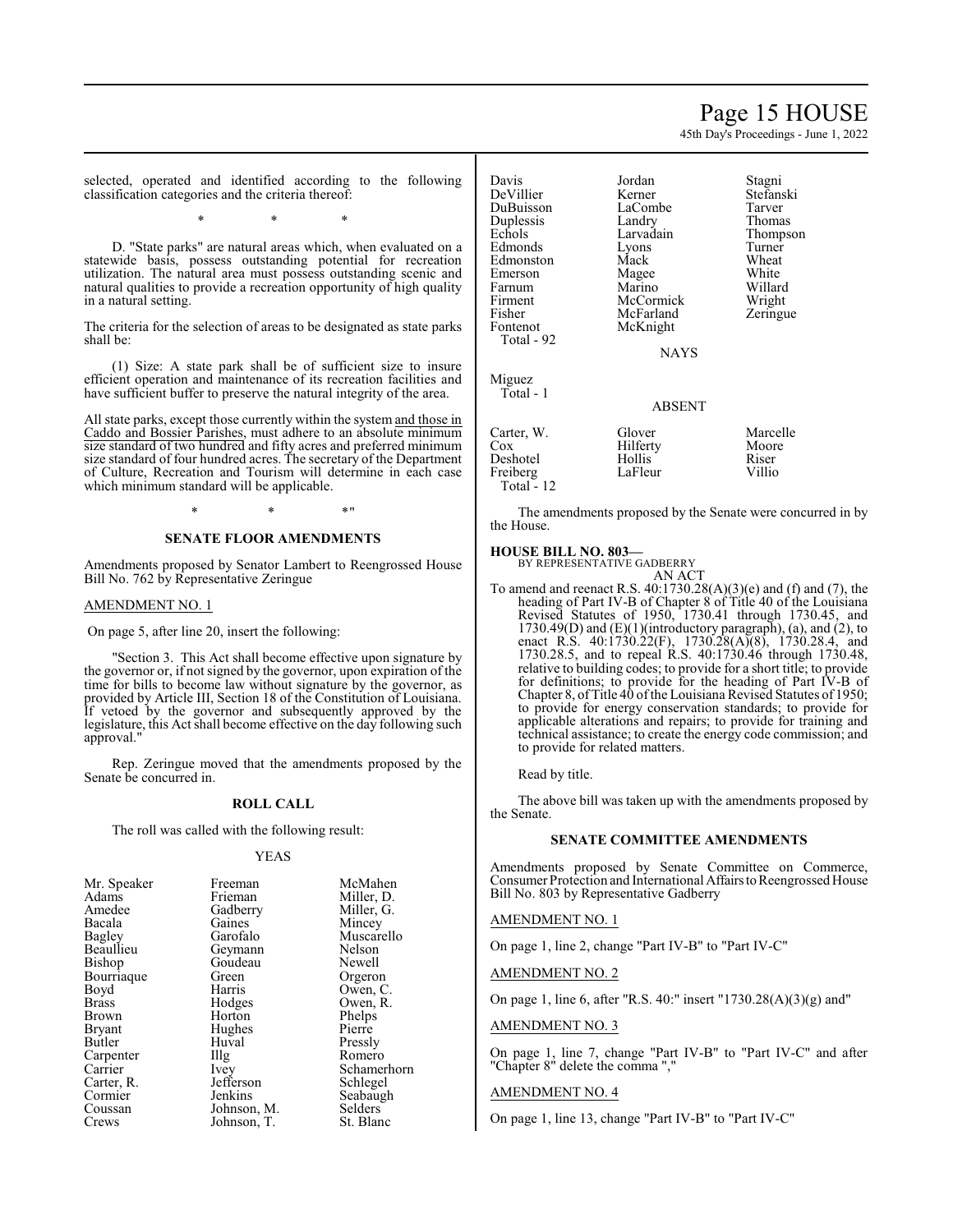# Page 16 HOUSE

45th Day's Proceedings - June 1, 2022

## AMENDMENT NO. 5

On page 3, delete lines 13 through 24 and insert:

"(1) The president of the Louisiana Home Builders Association  $(LHBA)$  or his designee.

(2) The president of the Building Officials Association of Louisiana, Inc. or his designee.

(3) The president of AIA Louisiana or his designee.

(4) The president of the New Orleans ASHRAE Chapter or his designee.

(5) The president of the Apartment Association of Louisiana, Inc. or his designee.

(6) The president of the Greater New Orleans Housing Alliance or his designee.

(7) The chairman of the Associated Builders and Contractors of Louisiana or his designee.

(8) The general president of the Laborers' International Union of North America or his designee.

(9) The state president ofthe HVACR Association of Louisiana or his designee.

(10) The president of the Louisiana Associated General Contractors, Inc. or his designee.

(11) The chairman of the Louisiana Chemical Association or his designee.

(12) The president of the Louisiana REALTORS or his designee.

(13) A designee of the Southeast Louisiana Coalition of the Air Conditioning Industry who is a RESNET HERS rater designated by the president of the Southeast Louisiana Coalition of the Air Conditioning Industry.

#### AMENDMENT NO. 6

On page 3, delete lines 27 and 28 and on page 4, delete lines 1 through 5 and insert:

"(1) The secretary of the Department of Natural Resources or his designee.

(2) The director of the facilities planning and control department, division of administration, or his designee.

(3) The chairman of the Technical Committee of the Louisiana State Uniform Construction Code Council, Department of Public Safety and Corrections, or his designee.

C. The names of the members chosen or designated as provided in Subsections A and B of this Section shall be submitted to the chairman of the council on or before August 1, 2022.

### AMENDMENT NO. 7

On page 4, delete lines 6 through 9 and insert the following:

"(D) The commission shall cease to exist and have no authority upon the adoption of the 2021 International Energy Conservation Code as provided by R.S. 40:1730.28(7) pursuant to the council's authority to promulgate rules in accordance with the Administrative Procedure Act, R.S. 49:950 et seq.

### AMENDMENT NO. 8

On page 5, delete lines 8 through 10

AMENDMENT NO. 9

On page 5, line 11, change "(4)" to "(3)"

#### AMENDMENT NO. 10

On page 9, line 13, delete "R.S. 40:1730.46" and insert "R.S. 40:1730.28(A)(3)(g) and 1730.46"

Rep. Gadberry moved that the amendments proposed by the Senate be concurred in.

#### **ROLL CALL**

The roll was called with the following result:

#### YEAS

Mr. Speaker Freeman McKnight<br>
Adams Freiberg McMahen Adams Freiberg McMahen<br>Amedee Frieman Miguez Amedee Frieman<br>Bacala Gadberry Bacala Gadberry Miller, G. Bagley Gaines Mincey<br>Beaullieu Garofalo Muscare Beaullieu Garofalo Muscarello<br>Bishop Geymann Nelson Bourriaque Goude<br>Boyd Green Boyd Green Orgeron<br>Brass Harris Owen, C Brass Harris Owen, C.<br>Brown Hodges Owen, R. Brown Hodges Owen, R.<br>Bryant Horton Pierre Bryant Horton Pierre<br>Butler Hughes Pressly Carpenter Huv<br>Carrier Hllg Cormier Ivey Schlegel<br>Crews Jefferson Seabaugl Crews Jefferson Seabaugh<br>
Davis Jenkins Selders Davis Jenkins Selders<br>Deshotel Johnson, M. St. Blanc Deshotel Johnson, M. St. Blanck St. Blanck Johnson, T. Stagni DuBuisson Jordan Stefans<br>Duplessis Kerner Tarver Duplessis Kerner Tarver<br>
Echols LaCombe Thomas Echols LaCombe<br>Edmonds Landry Edmonston Larvadain Turner<br>
Emerson Lyons Wheat Emerson Lyons Wheat<br>
Farnum Mack White Farnum Mack<br>Firment Marino Firment Marino Willard<br>Fisher McCormick Wright Fisher McCormick<br>
Fontenot McFarland McFarland Total - 89 NAYS Total - 0 Carter, R. Hollis Phelps Carter, W. LaFleur Riser<br>Coussan Magee Villio Coussan Magee<br>Cox Marcelle Cox Marcelle Zeringue<br>Glover Miller, D. Miller, D.<br>Moore Hilferty Total - 16

Geymann Nelson<br>Goudeau Newell Hughes Pressly<br>Huval Romero Schamerhorn Johnson, T. Stagni<br>Jordan Stefanski Landry Thompson<br>Larvadain Turner

# ABSENT

The amendments proposed by the Senate were concurred in by the House.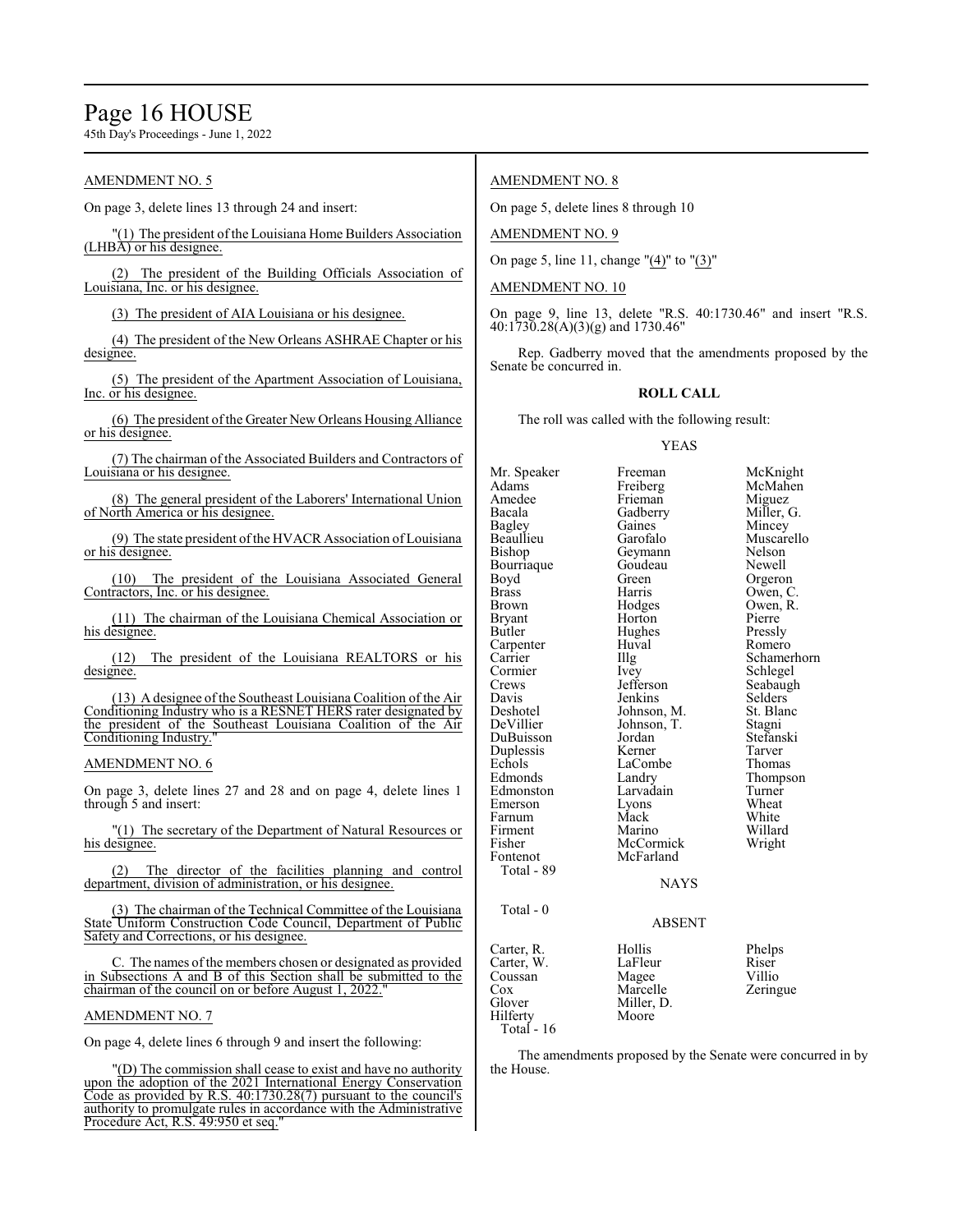# Page 17 HOUSE

45th Day's Proceedings - June 1, 2022

| <b>HOUSE BILL NO. 867-</b><br>BY REPRESENTATIVE MOORE<br>AN ACT<br>To amend and reenact R.S. $32:267(A)(2)$ and (E), to enact R.S.<br>$32:267(A)(3)$ and (4), and to repeal R.S. $32:57.4$ and 267.1,<br>relative to the designation of highway safety corridors by the<br>Department of Transportation and Development; to remove<br>references to electronic enforcement; to provide for penalties;<br>to provide for definitions; and to provide for related matters.<br>Read by title.<br>The above bill was taken up with the amendments proposed by<br>the Senate. | Duplessis<br>Echols<br>Edmonds<br>Edmonston<br>Emerson<br>Firment<br>Fisher<br>Fontenot<br>Total - 91<br>Total - 0 | LaCombe<br>Landry<br>Larvadain<br>Lyons<br>Mack<br>Marino<br>McCormick<br>McFarland<br><b>NAYS</b><br><b>ABSENT</b> | Thompson<br>Turner<br>Wheat<br>White<br>Willard<br>Wright  |
|--------------------------------------------------------------------------------------------------------------------------------------------------------------------------------------------------------------------------------------------------------------------------------------------------------------------------------------------------------------------------------------------------------------------------------------------------------------------------------------------------------------------------------------------------------------------------|--------------------------------------------------------------------------------------------------------------------|---------------------------------------------------------------------------------------------------------------------|------------------------------------------------------------|
| <b>SENATE COMMITTEE AMENDMENTS</b><br>Amendments proposed by Senate Committee on Transportation,<br>Highways and Public Works to Engrossed House Bill No. 867 by<br>Representative Moore                                                                                                                                                                                                                                                                                                                                                                                 | Carter, W.<br>$\cos$<br>Farnum<br>Glover<br><b>Hollis</b><br>Total - $14$                                          | LaFleur<br>Magee<br>Marcelle<br>Miller, G.<br>Moore                                                                 | <b>Nelson</b><br>Riser<br>Villio<br>Zeringue               |
| <b>AMENDMENT NO. 1</b><br>On page 2, line 3, delete "a high collision zone" and insert "locations"<br>with a high potential for safety improvement"<br><b>AMENDMENT NO. 2</b>                                                                                                                                                                                                                                                                                                                                                                                            | the House.<br><b>HOUSE BILL NO. 893-</b><br>BY REPRESENTATIVE HUGHES                                               | AN ACT                                                                                                              | The amendments proposed by the Senate were concurred in by |

On page 2, lines 3 and 4, delete "severe injuries and fatal collisions" and insert "fatal and serious injury crashes"

### **LEGISLATIVE BUREAU AMENDMENTS**

Amendments proposed by Legislative Bureau to Engrossed House Bill No. 867 by Representative Moore

#### AMENDMENT NO. 1

On page 1, line 19, change "R.S. 32:267" to "this Section"

Rep. Wright moved that the amendments proposed by the Senate be concurred in.

#### **ROLL CALL**

The roll was called with the following result:

#### YEAS

| Mr. Speaker | Freeman     | McKnight    |
|-------------|-------------|-------------|
| Adams       | Freiberg    | McMahen     |
| Amedee      | Frieman     | Miguez      |
| Bacala      | Gadberry    | Miller, D.  |
| Bagley      | Gaines      | Mincey      |
| Beaullieu   | Garofalo    | Muscarello  |
| Bishop      | Geymann     | Newell      |
| Bourriaque  | Goudeau     | Orgeron     |
| Boyd        | Green       | Owen, C.    |
| Brass       | Harris      | Owen, R.    |
| Brown       | Hilferty    | Phelps      |
| Bryant      | Hodges      | Pierre      |
| Butler      | Horton      | Pressly     |
| Carpenter   | Hughes      | Romero      |
| Carrier     | Huval       | Schamerhorn |
| Carter, R.  | Illg        | Schlegel    |
| Cormier     | Ivey        | Seabaugh    |
| Coussan     | Jefferson   | Selders     |
| Crews       | Jenkins     | St. Blanc   |
| Davis       | Johnson, M. | Stagni      |
| Deshotel    | Johnson, T. | Stefanski   |
| DeVillier   | Jordan      | Tarver      |
| DuBuisson   | Kerner      | Thomas      |

AN ACT To amend and reenact R.S. 15:827.1(E)(2), 827.2(A)(2) and (3), and 827.3 and to repeal R.S.  $15:827.2(D)(7)$ , relative to the Department ofPublic SafetyandCorrections; to provide relative to the reentry preparation program; to require the department to enter into cooperative endeavors or contracts to provide entrepreneurial educational opportunities for eligible offenders; to provide with respect to reporting of financial and other impacts of criminal justice reinvestment legislation; to provide with respect to the calculation and allocation of savings attributable to such legislation; and to provide for related matters.

Read by title.

The above bill was taken up with the amendments proposed by the Senate.

#### **SENATE COMMITTEE AMENDMENTS**

Amendments proposed by Senate Committee on Judiciary B to Reengrossed House Bill No. 893 by Representative Hughes

#### AMENDMENT NO. 1

On page 5, after line 11, add the following:

"Section 3. The provisions of Sections 1 and 2 of this Act shall apply prospectively only and percentages for savings allocations shall apply to savings generated in Fiscal Year 2022-2023 and subsequent years. Nothing in this Act shall change or impact the savings recognized in Fiscal Years 2017-2018 through 2021-2022 or change or impact the continuous and reoccurring allocation of savings recognized in these prior fiscal years and allocated to the Department of Public Safety and Corrections, the office of juvenile justice, the Louisiana Commission on Law Enforcement and Administration of Criminal Justice, and sheriffs' offices for the purpose of reinvestment as provided in Act 261 of the 2017 Regular Session."

Rep. Hughes moved that the amendments proposed by the Senate be concurred in.

#### **ROLL CALL**

The roll was called with the following result: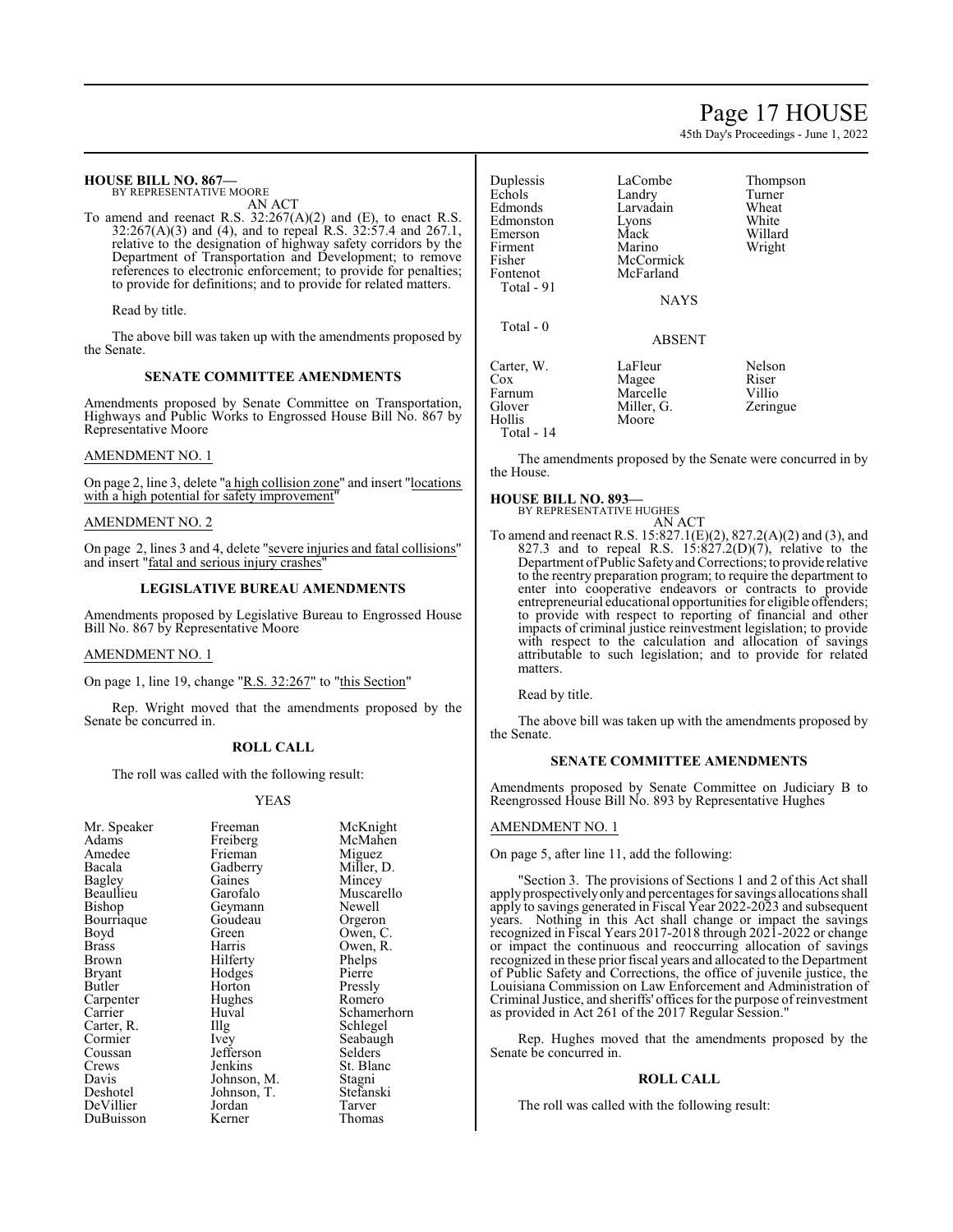# Page 18 HOUSE

45th Day's Proceedings - June 1, 2022

| YEAS                                                                                                                                                                                                                                                                                                                                                                                               |                                                                                                                                                                                                                                                                                                                                                                   |                                                                                                                                                                                                                                                                                                                                                       |  |
|----------------------------------------------------------------------------------------------------------------------------------------------------------------------------------------------------------------------------------------------------------------------------------------------------------------------------------------------------------------------------------------------------|-------------------------------------------------------------------------------------------------------------------------------------------------------------------------------------------------------------------------------------------------------------------------------------------------------------------------------------------------------------------|-------------------------------------------------------------------------------------------------------------------------------------------------------------------------------------------------------------------------------------------------------------------------------------------------------------------------------------------------------|--|
| Mr. Speaker<br>Adams<br>Amedee<br>Bacala<br>Bagley<br>Beaullieu<br>Bishop<br>Bourriaque<br>Boyd<br><b>Brass</b><br><b>Brown</b><br><b>Bryant</b><br>Butler<br>Carpenter<br>Carrier<br>Carter, R.<br>Cormier<br>Coussan<br>Crews<br>Davis<br>Deshotel<br>DeVillier<br>DuBuisson<br>Duplessis<br>Echols<br>Edmonds<br>Edmonston<br>Emerson<br>Farnum<br>Firment<br>Fisher<br>Total - 92<br>Total - 0 | Fontenot<br>Freeman<br>Freiberg<br>Frieman<br>Gadberry<br>Gaines<br>Garofalo<br>Geymann<br>Goudeau<br>Green<br>Harris<br>Hilferty<br>Hodges<br>Horton<br>Hughes<br>Huval<br>Illg<br><i>lvey</i><br>Jefferson<br>Jenkins<br>Johnson, M.<br>Johnson, T.<br>Jordan<br>Kerner<br>LaCombe<br>Landry<br>Larvadain<br>Lyons<br>Mack<br>Marcelle<br>Marino<br><b>NAYS</b> | McCormick<br>McFarland<br>McKnight<br>McMahen<br>Miguez<br>Miller, D.<br>Miller, G.<br>Mincey<br>Muscarello<br>Newell<br>Orgeron<br>Owen, C.<br>Owen, R.<br>Phelps<br>Pierre<br>Pressly<br>Romero<br>Schamerhorn<br>Schlegel<br>Seabaugh<br>Selders<br>St. Blanc<br>Stagni<br>Stefanski<br>Tarver<br>Thomas<br>Thompson<br>Turner<br>Wheat<br>Willard |  |
|                                                                                                                                                                                                                                                                                                                                                                                                    | <b>ABSENT</b>                                                                                                                                                                                                                                                                                                                                                     |                                                                                                                                                                                                                                                                                                                                                       |  |
| Carter, W.<br>Cox<br>Glover<br>Hollis<br>LaFleur<br>Total $-13$                                                                                                                                                                                                                                                                                                                                    | Magee<br>Moore<br>Nelson<br>Riser<br>Villio                                                                                                                                                                                                                                                                                                                       | White<br>Wright<br>Zeringue                                                                                                                                                                                                                                                                                                                           |  |

The amendments proposed by the Senate were concurred in by the House.

### **Speaker Schexnayder in the Chair**

# **HOUSE BILL NO. 938—** BY REPRESENTATIVE DUSTIN MILLER

AN ACT

To amend and reenact R.S. 4:150(A) and 169(A)(3), relative to horse racing; to extend the term of certain licenses; to provide for renewal; to provide an expiration date; to make technical changes; to provide for an effective date; and to provide for related matters.

Read by title.

The above bill was taken up with the amendments proposed by the Senate.

#### **SENATE COMMITTEE AMENDMENTS**

Amendments proposed by Senate Committee on Judiciary B to Engrossed House Bill No. 938 by Representative Dustin Miller

# AMENDMENT NO. 1

On page 2, delete lines 20 through 24, and insert the following:

"Section 2. This Act shall become effective on June 30, 2022; if vetoed by the governor and subsequently approved by the legislature, this Act shall become effective on the day following such approval by the legislature or June 30, 2022, whichever is later."

Rep. Dustin Miller moved that the amendments proposed by the Senate be concurred in.

#### **ROLL CALL**

The roll was called with the following result:

YEAS

| Mr. Speaker<br>Adams<br>Amedee<br>Bagley<br>Beaullieu<br>Bishop<br>Bourriaque<br>Boyd<br><b>Brass</b><br>Brown<br>Bryant<br>Butler<br>Carpenter<br>Carrier<br>Carter, R.<br>Cormier<br>Coussan<br>Crews<br>Davis<br>Deshotel<br>DeVillier<br>DuBuisson<br>Duplessis<br>Echols<br>Edmonston<br>Emerson<br>Farnum<br>Fisher<br>Fontenot<br>Freeman<br>Total - 88<br>Total - 0 | Freiberg<br>Frieman<br>Gadberry<br>Gaines<br>Garofalo<br>Goudeau<br>Green<br>Hilferty<br>Hodges<br>Horton<br>Huval<br>Illg<br>Ivey<br>Jefferson<br>Jenkins<br>Johnson, M.<br>Johnson, T.<br>Jordan<br>Kerner<br>LaCombe<br>Landry<br>Larvadain<br>Lyons<br>Mack<br>Marcelle<br>McCormick<br>McFarland<br>McKnight<br>McMahen<br>Miguez<br><b>NAYS</b><br><b>ABSENT</b> | Miller, D.<br>Miller, G.<br>Mincey<br>Muscarello<br>Nelson<br>Newell<br>Orgeron<br>Owen, C.<br>Owen, R.<br>Phelps<br>Pierre<br>Pressly<br>Romero<br>Schamerhorn<br>Schlegel<br>Seabaugh<br>Selders<br>St. Blanc<br>Stagni<br>Stefanski<br>Tarver<br>Thomas<br>Thompson<br>Turner<br>Wheat<br>White<br>Willard<br>Wright |
|-----------------------------------------------------------------------------------------------------------------------------------------------------------------------------------------------------------------------------------------------------------------------------------------------------------------------------------------------------------------------------|------------------------------------------------------------------------------------------------------------------------------------------------------------------------------------------------------------------------------------------------------------------------------------------------------------------------------------------------------------------------|-------------------------------------------------------------------------------------------------------------------------------------------------------------------------------------------------------------------------------------------------------------------------------------------------------------------------|
|                                                                                                                                                                                                                                                                                                                                                                             |                                                                                                                                                                                                                                                                                                                                                                        |                                                                                                                                                                                                                                                                                                                         |
|                                                                                                                                                                                                                                                                                                                                                                             |                                                                                                                                                                                                                                                                                                                                                                        |                                                                                                                                                                                                                                                                                                                         |
| Bacala<br>Carter, W.<br>Cox<br>Edmonds<br>Firment<br>Geymann<br>Total - 17                                                                                                                                                                                                                                                                                                  | Glover<br>Harris<br>Hollis<br>Hughes<br>LaFleur<br>Magee                                                                                                                                                                                                                                                                                                               | Marino<br>Moore<br>Riser<br>Villio<br>Zeringue                                                                                                                                                                                                                                                                          |

The amendments proposed by the Senate were concurred in by the House.

#### **HOUSE BILL NO. 963—**

BY REPRESENTATIVE ORGERON AN ACT

To enact R.S. 17:276.1 and 3996(B)(67), relative to required instruction in public schools; to require instruction in water safety for public school students; to provide relative to materials used for such instruction; to require public school governing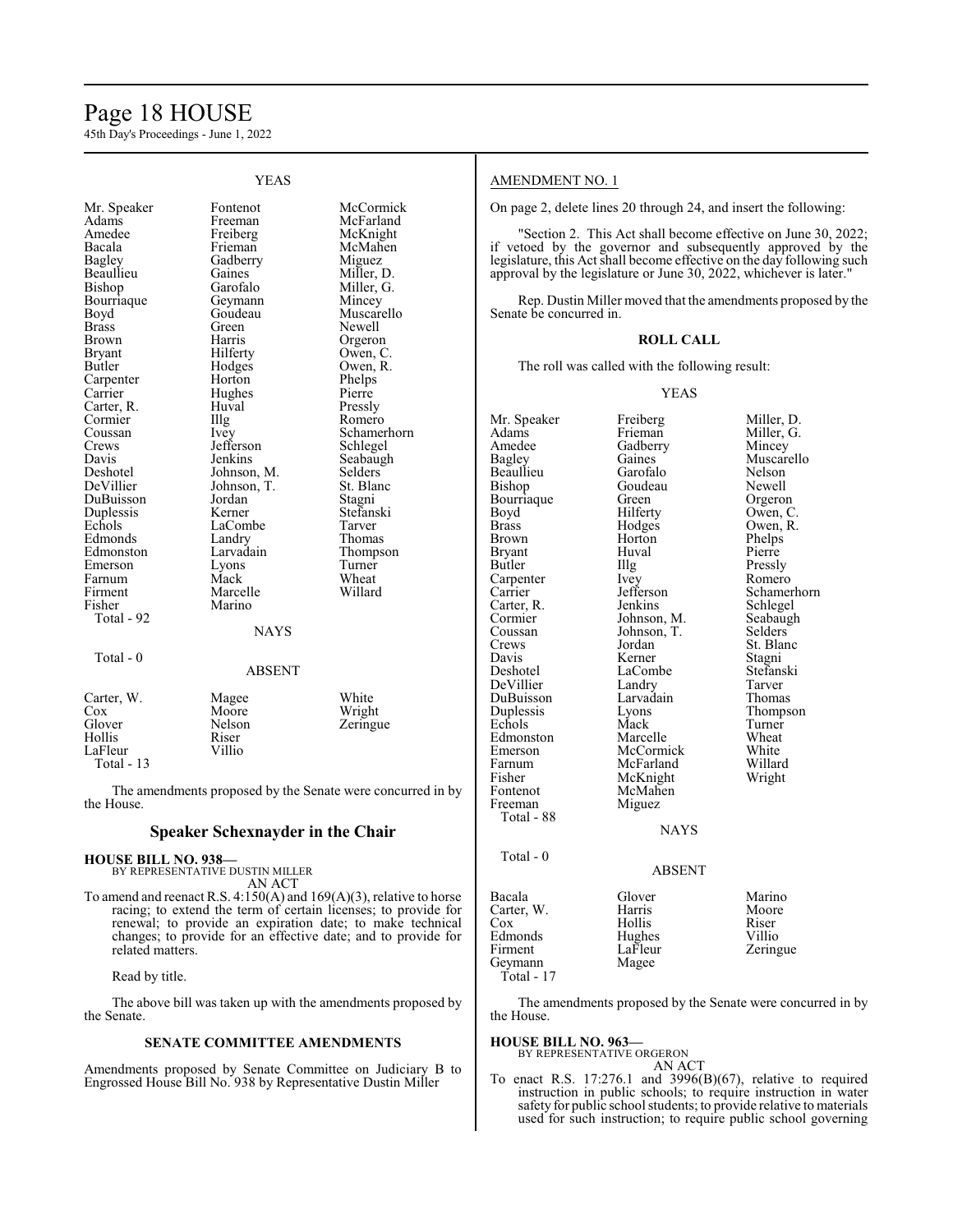# Page 19 HOUSE

45th Day's Proceedings - June 1, 2022

authorities to adopt policies to implement such instruction; and to provide for related matters.

Read by title.

The above bill was taken up with the amendments proposed by the Senate.

#### **SENATE COMMITTEE AMENDMENTS**

Amendments proposed by Senate Committee on Education to Engrossed House Bill No. 963 by Representative Orgeron

#### AMENDMENT NO. 1

On page page 2, line 5, change "devises" to "devices"

Rep. Orgeron moved that the amendments proposed by the Senate be concurred in.

# **ROLL CALL**

The roll was called with the following result:

#### YEAS

| Mr. Speaker  | Freeman       | McKnight    |
|--------------|---------------|-------------|
| Adams        | Freiberg      | McMahen     |
| Amedee       | Frieman       | Miguez      |
| Bacala       | Gadberry      | Miller, D.  |
| Bagley       | Gaines        | Miller, G.  |
| Beaullieu    | Garofalo      | Mincey      |
| Bishop       | Geymann       | Muscarello  |
| Bourriaque   | Goudeau       | Nelson      |
| Boyd         | Green         | Newell      |
| <b>Brass</b> | Harris        | Orgeron     |
| <b>Brown</b> | Hilferty      | Owen, C.    |
| Bryant       | Hodges        | Owen, R.    |
| Butler       | Horton        | Phelps      |
| Carpenter    | Hughes        | Pierre      |
| Carrier      | Huval         | Pressly     |
| Carter, R.   | Illg          | Romero      |
| Cormier      | Ivey          | Schamerhorn |
| Coussan      | Jefferson     | Schlegel    |
| Crews        | Jenkins       | Seabaugh    |
| Davis        | Johnson, M.   | Selders     |
| Deshotel     | Johnson, T.   | St. Blanc   |
| DeVillier    | Jordan        | Stagni      |
| DuBuisson    | Kerner        | Stefanski   |
| Duplessis    | LaCombe       | Tarver      |
| Echols       | Landry        | Thomas      |
| Edmonds      | Larvadain     | Thompson    |
| Edmonston    | Lyons         | Turner      |
| Emerson      | Mack          | Wheat       |
| Farnum       | Marcelle      | White       |
| Firment      | Marino        | Willard     |
| Fisher       | McCormick     | Wright      |
| Fontenot     | McFarland     | Zeringue    |
| Total - 96   |               |             |
|              | <b>NAYS</b>   |             |
| Total - 0    |               |             |
|              | <b>ABSENT</b> |             |
| Carter, W.   | Hollis        | Moore       |
| Cox          | LaFleur       | Riser       |
| Glover       | Magee         | Villio      |

The amendments proposed by the Senate were concurred in by the House.

Total - 9

#### **HOUSE BILL NO. 1055—**

BY REPRESENTATIVE HUGHES

AN ACT To amend and reenact R.S. 4:158.1 and 160(B) and to enact R.S. 4:147(7) and (8), 158.2, and 160(C), relative to horse racing; to provide for specific duties of the Louisiana State Racing Commission; to provide for standards and employment; to provide for written reports; and to provide for related matters.

Read by title.

The above bill was taken up with the amendments proposed by the Senate.

### **SENATE COMMITTEE AMENDMENTS**

Amendments proposed by Senate Committee on Judiciary B to Reengrossed House Bill No. 1055 by Representative Hughes

#### AMENDMENT NO. 1

On page 1, line 19, after "requirements" insert "including but not limited to food service, marketing, pari-mutuel windows, and kiosk repair staffing"

#### **SENATE FLOOR AMENDMENTS**

Amendments proposed by Senator Connick to Reengrossed House Bill No. 1055 by Representative Hughes

### AMENDMENT NO. 1

On page 1, at the beginning of line 3, delete "and  $160(C)$ " and insert "160(C), and 164, and R.S. 27:391.3"

AMENDMENT NO. 2

On page 1, line 5, after "reports;" insert "to provide for a fund;"

#### AMENDMENT NO. 3

On page 1, line 8, after "158.2," delete "and 160(C)" and insert  $"160(\overline{C})$ , and  $164"$ 

### AMENDMENT NO. 4

On page 4, between lines 5 and 6, insert the following:

§164. Facility maintenance and improvement fund

A. Each association shall establish and maintain a facility maintenance and improvement fund for the sole purpose of complying with the commission's rules regarding minimum standards and required infrastructure investments. This fund shall be subject to audit by the commission and the legislative auditor.

\* \* \* \*

B. For purposes of this Section, the following terms shall have the following meanings:

(1) "Gross profits"meansthe amount oftaxable net slot machine proceeds less the amount of state taxes paid.

(2) "State tax" means the license tax on taxable net slot machine proceeds as provided in R.S. 27:393.

(3) "Taxable net slot machine proceeds" shall have the same meaning as that term is defined in R.S. 27:353.

C.(1) After July 1, 2022, fifty percent of gross profits, shall be deposited into the fund until such time that all commission-required facility maintenance and improvements have been completed as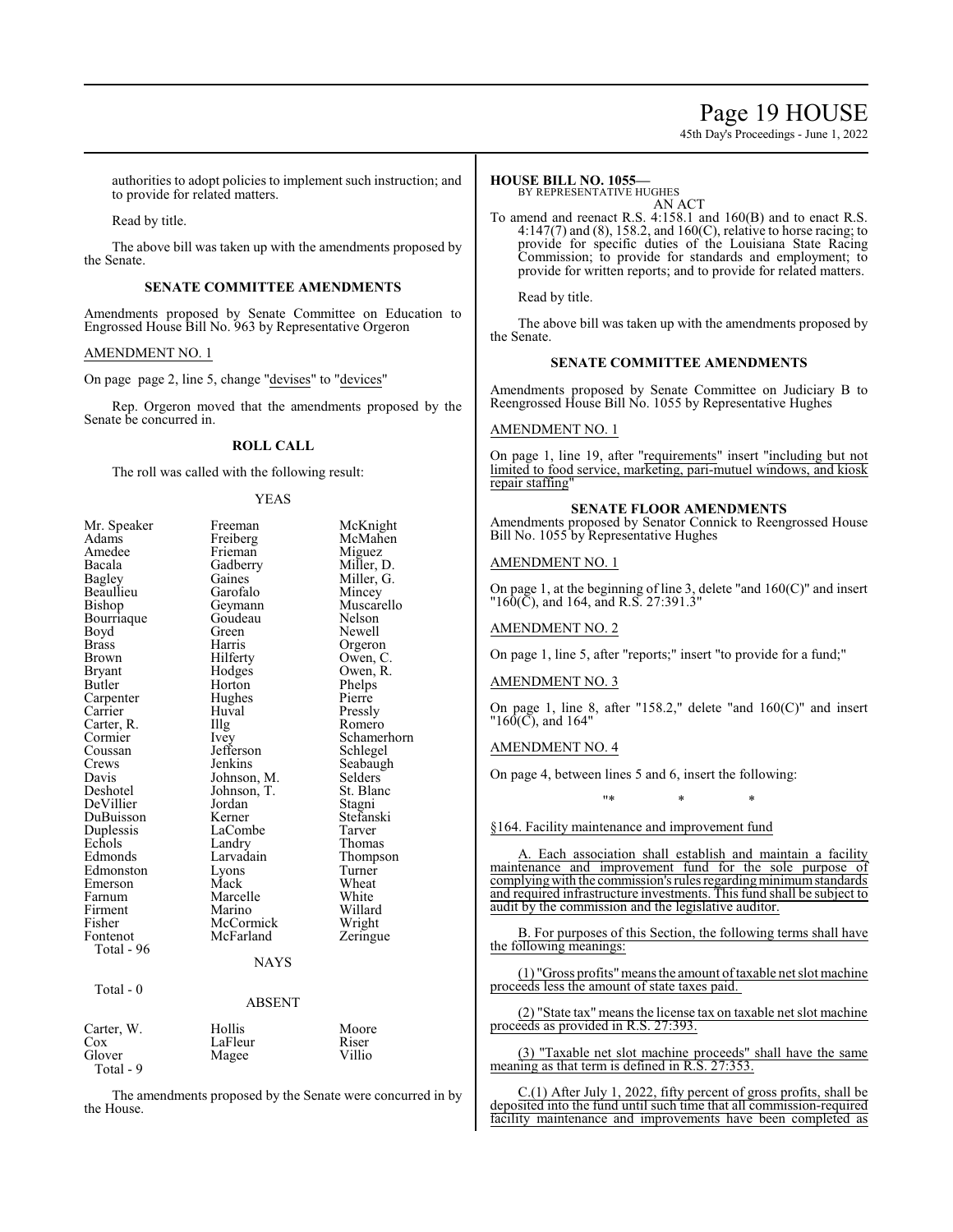# Page 20 HOUSE

45th Day's Proceedings - June 1, 2022

determined by the commission. Such deposits shall be made at the same time the state tax is paid.

(2) Once the initial facility maintenance and improvements are completed to the satisfaction of the commission, each association shall continue to maintain a minimum fund balance of ten million dollars.

\* \* \*

Section 2. R.S. 27:393.1. is hereby enacted to read as follows:

§393.1. Facility maintenance and improvement fund

A. Each licensed eligible facility or licensee shall establish and maintain a facility maintenance and improvement fund as provided in  $R.S.$  4:164 and shall make deposits as required therein. 4:164 and shall make deposits as required therein.

B. The establishment, required deposits, and maintenance of a facility maintenance and improvement fund as well as compliance with the minimum standards and required infrastructure investments as determined by the Louisiana State Racing Commission shall be a condition of licensing and shall be required by the owner of the licensed eligible facility or the licensee to maintain continued authority to conduct slot machines gaming at the licensed eligible facility. The provisions of this Subsection shall be applicable to any new license or the renewal of any existing license that is issued by the board on and after July 1, 2022."

#### AMENDMENT NO. 5

On page 4, line 6, change "Section 2." to "Section 3."

Rep. Hughes moved that the amendments proposed by the Senate be concurred in.

#### **ROLL CALL**

The roll was called with the following result:

Hughes<br>Huyal

LaFleur<br>Landry

#### YEAS

| <b>NII.</b> Spearer |
|---------------------|
| Adams               |
| Amedee              |
| Bacala              |
| <b>Bagley</b>       |
| Beaullieu           |
| Bishop              |
| Bourriaque          |
| Boyd                |
| <b>Brass</b>        |
| Brown               |
| <b>Bryant</b>       |
| Butler              |
| Carpenter           |
| Carrier             |
| Carter, R.          |
| Cormier             |
| Coussan             |
| Crews               |
| Davis               |
| Deshotel            |
| DeVillier           |
| DuBuisson           |
| Duplessis           |
| Echols              |
| Edmonds             |
| Edmonston           |
| Emerson             |
| Farnum              |
| Fisher              |

Mr. Speaker Freeman McMahen<br>Adams Freiberg Miguez Freiberg<br>Frieman Frieman Miller, D.<br>Gadberry Miller, G. Gadberry Miller, G.<br>Gaines Mincey Gaines Mincey<br>Goudeau Muscare Goudeau Muscarello<br>Green Nelson Green Nelson<br>Harris Newell Harris Newell<br>Hilferty Orgeror Hilferty Orgeron<br>Hodges Owen, C Hodges Owen, C.<br>Horton Owen, R. Owen, R.<br>Phelps Huval Pierre<br>Illg Pressly The Pressly<br>
Ivey Romero Ivey Romero<br>Jefferson Schamer Jefferson Schamerhorn<br>Jenkins Schlegel Jenkins Schlegel<br>
Iohnson M Seabaugh Seabaugh<br>Selders Johnson, T.<br>Jordan St. Blanc<br>Stagni Kerner Stagni<br>LaCombe Stefanski LaCombe Stefans<br>LaFleur Tarver Landry Thomas<br>
Larvadain Thombs Thompson<br>Turner Lyons Turner<br>Marcelle Wheat Marcelle Wheat<br>
Marino White Marino White<br>
McCormick Willard McCormick Willard<br>
McFarland Wright McFarland

Fontenot McKnight Zeringue Total - 93 NAYS Total - 0 ABSENT Carter, W. Geymann Magee<br>
Cox Glover Moore Glover Moore<br>
Hollis Riser Firment Hollis Riser Garofalo Total - 12

The amendments proposed by the Senate were concurred in by the House.

### **House Bills and Joint Resolutions on Third Reading and Final Passage**

The following House Bills and Joint Resolutions on third reading and final passage were taken up and acted upon as follows:

## **HOUSE BILL NO. 498—**

BY REPRESENTATIVE GREEN A JOINT RESOLUTION

Proposing to amend Article III, Sections 2(A)(1) and (3) and (D), 5(A), and 19 of the Constitution of Louisiana and to repeal Article III, Sections 2(A)(4) of the Constitution of Louisiana, to provide for regular legislative sessions; to provide for the timing and duration of such sessions; to provide relative to the date legislators take office; to provide for the effective date of laws enacted during the regular session; to provide for submission of the proposed amendment to the electors; and to provide for related matters.

Read by title.

## **Motion**

On motion of Rep. Newell, the bill was returned to the calendar.

#### **Recess**

On motion of Rep. Stefanski, the Speaker declared the House at recess until 1:00 P.M.

#### **After Recess**

Speaker Schexnayder called the House to order at 1:30 P.M.

#### **ROLL CALL**

The roll being called, the following members answered to their names:

#### PRESENT

Mr. Speaker Freeman McFarland<br>
Adams Freiberg McMahen Adams Freiberg McMah<br>Amedee Frieman Miguez Amedee Frieman<br>Bacala Gadberry Bacala Gadberry Miller, D.<br>Bagley Gaines Miller, G. Bagley Gaines Miller, G.<br>Beaullieu Garofalo Mincey Beaullieu Garofalo<br>Bishop Geymann Bourriaque Glover Nelson<br>Boyd Goudeau Newell Boyd Goudeau<br>Brass Green Brass Green Orgeron<br>Brown Harris Owen, C Brown Harris Owen, C. Bryant Hilferty Owen, R.<br>Butler Hodges Phelps Carpenter

Geymann Muscarello<br>Glover Nelson Hodges Phelps<br>
Horton Pierre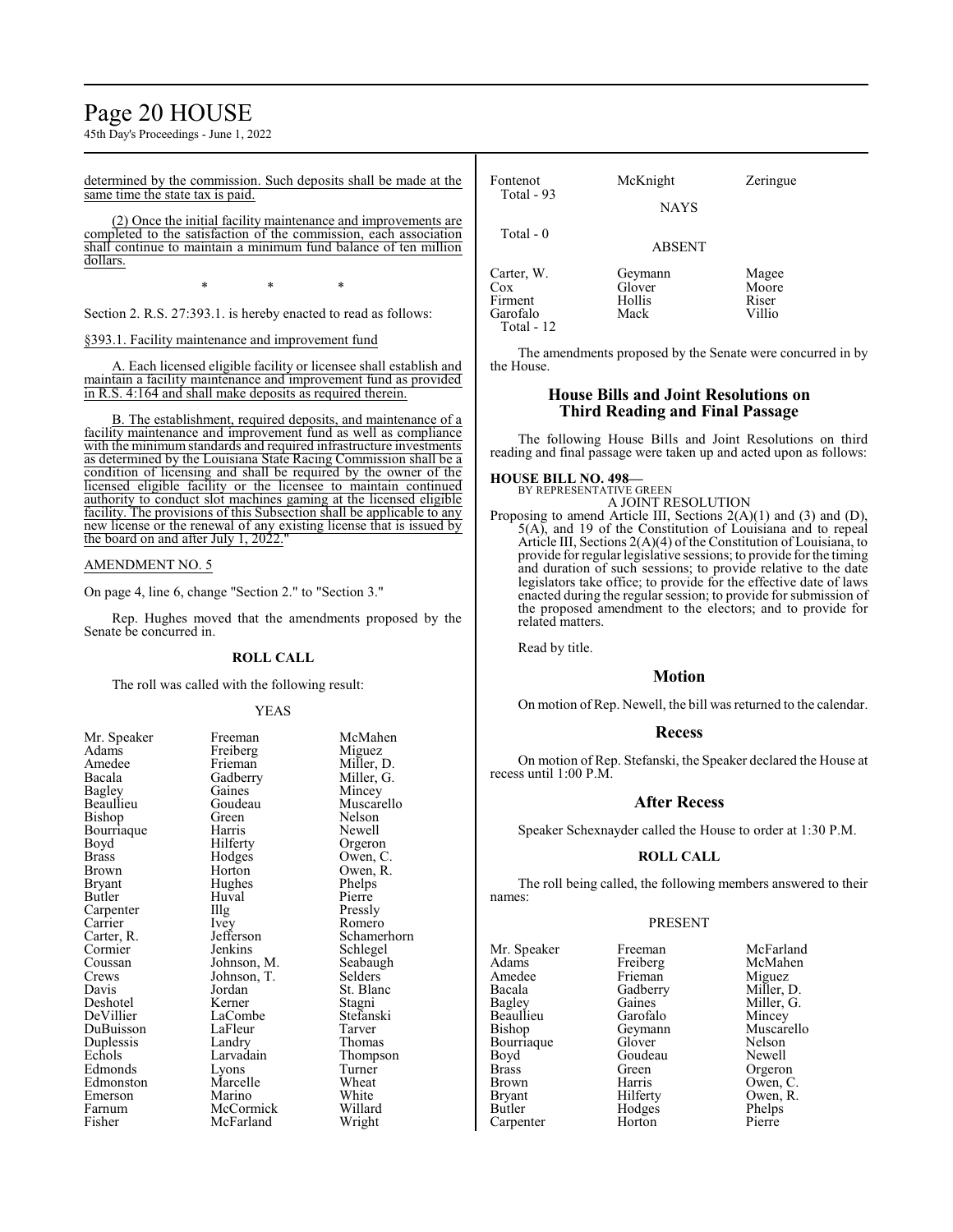# Page 21 HOUSE

45th Day's Proceedings - June 1, 2022

St. Blanc

| Carrier    | Hughes            | Pressly     |
|------------|-------------------|-------------|
| Carter, R. | Huval             | Romero      |
| Carter, W. | $\prod_{i=1}^{n}$ | Schamerhorn |
| Cormier    | Ivey              | Schlegel    |
| Coussan    | Jefferson         | Seabaugh    |
| Crews      | Jenkins           | Selders     |
| Davis      | Johnson, T.       | St. Blanc   |
| Deshotel   | Jordan            | Stagni      |
| DeVillier  | Kerner            | Stefanski   |
| DuBuisson  | LaCombe           | Tarver      |
| Duplessis  | LaFleur           | Thomas      |
| Echols     | Landry            | Thompson    |
| Edmonds    | Larvadain         | Turner      |
| Edmonston  | Lyons             | Villio      |
| Emerson    | Mack              | Wheat       |
| Farnum     | Magee             | White       |
| Firment    | Marcelle          | Willard     |
| Fisher     | Marino            | Wright      |
| Fontenot   | McCormick         | Zeringue    |
| Total - 99 |                   |             |

The Speaker announced that there were 99 members present and a quorum.

### **House Business Resumed**

### **Senate Bills and Joint Resolutions on Third Reading and Final Passage**

The following Senate Bills and Joint Resolutions on third reading and final passage were taken up and acted upon as follows:

#### **SENATE BILL NO. 5—**

BY SENATOR PRICE AND REPRESENTATIVE LARVADAIN AN ACT

To enact R.S. 11:542.3, relative to the Louisiana State Employees' Retirement System; to provide with respect to a nonrecurring lump-sum supplemental payment to certain retirees and beneficiaries; to provide relative to eligibility for and calculation of such payment; to provide for an effective date; and to provide for related matters.

Read by title.

Rep. DeVillier moved the final passage of the bill.

# **ROLL CALL**

The roll was called with the following result:

#### YEAS

| Mr. Speaker   | Freeman     | McFarl  |
|---------------|-------------|---------|
| Adams         | Freiberg    | McKni   |
| Amedee        | Frieman     | McMal   |
| Bacala        | Gadberry    | Miguez  |
| Bagley        | Gaines      | Miller, |
| Beaullieu     | Garofalo    | Miller, |
| <b>Bishop</b> | Geymann     | Mincey  |
| Bourriaque    | Goudeau     | Muscar  |
| Boyd          | Green       | Nelson  |
| <b>Brass</b>  | Harris      | Newell  |
| Brown         | Hilferty    | Orgero  |
| <b>Bryant</b> | Hodges      | Owen,   |
| Butler        | Horton      | Owen,   |
| Carpenter     | Hughes      | Phelps  |
| Carrier       | Huval       | Pierre  |
| Carter, R.    | Illg        | Pressly |
| Carter, W.    | Ivey        | Romer   |
| Cormier       | Jefferson   | Scham   |
| Coussan       | Johnson, M. | Schlege |
| Davis         | Johnson, T. | Selders |
|               |             |         |

McFarland McKnight McMahen Miguez Miller, D. Miller, G. Mincey Muscarello<br>Nelson Newell Orgeron Owen, C. Owen, R. Phelps Pierre Pressly Romero Schamerhorn Schlegel Selders

| Deshotel   | Jordan        | St. Bla |
|------------|---------------|---------|
| DeVillier  | Kerner        | Stagni  |
| DuBuisson  | LaCombe       | Stefan: |
| Duplessis  | LaFleur       | Tarver  |
| Echols     | Landry        | Thoma   |
| Edmonds    | Larvadain     | Thomp   |
| Edmonston  | Lyons         | Turner  |
| Emerson    | Mack          | Villio  |
| Farnum     | Magee         | White   |
| Firment    | Marcelle      | Willar  |
| Fisher     | Marino        | Wright  |
| Fontenot   | McCormick     | Zering  |
| Total - 96 |               |         |
|            | <b>NAYS</b>   |         |
| Total $-0$ |               |         |
|            | <b>ABSENT</b> |         |
|            |               |         |

e Stagni<br>Reference Stefanski Tarver Thomas in Thompson Villio White Willard Fisher Marino Wright Zeringue

#### **BSENT**

| Cox<br>Crews | Hollis<br>Jenkins | Riser<br>Seabaugh |
|--------------|-------------------|-------------------|
| Glover       | Moore             | Wheat             |
| Total - 9    |                   |                   |

The Chair declared the above bill, having received a two-thirds vote of the elected members, was finally passed.

Rep. DeVillier moved to reconsider the vote bywhich the above bill was finally passed, and, on his own motion, the motion to reconsider was laid on the table.

#### **SENATE BILL NO. 6—**

BY SENATORS PRICE, FIELDS, HENSGENS, ROBERT MILLS, MIZELL, PEACOCK AND TALBOT AND REPRESENTATIVE LARVADAIN AN ACT

To provide a permanent benefit increase to retirees and beneficiaries of the Teachers' Retirement System of Louisiana; to authorize payments funded by the retirement system's experience account; to provide for qualifications for receipt of such payments; to provide relative to the amount of such payments; to provide for an effective date; and to provide for related matters.

Read by title.

Rep. DeVillier moved the final passage of the bill.

#### **ROLL CALL**

The roll was called with the following result:

#### YEAS

Adams Freiberg McMah<br>Amedee Frieman Miguez Amedee Frieman<br>Bacala Gadberry Beaullieu Garofalo<br>Bishop Geymann Bourriaque Goude<br>Boyd Green Boyd Green Newell<br>Brass Harris Orgerol Brass Harris Orgeron<br>Brown Hilferty Owen, C Brown Hilferty Owen, C.<br>Bryant Hodges Owen, R. Bryant Hodges Owen, R.<br>Butler Horton Phelps Carpenter Hughes Pierre<br>Carrier Huval Presslv Carrier Huval Pressly<br>Carter, R. Illg Romero Carter, R. Illg<br>Carter, W. Ivey Cormier Jefferson<br>Coussan Jenkins Crews Johnson, M. Selders<br>Davis Johnson, T. St. Blanc Deshotel

Mr. Speaker Freeman McKnight<br>
Adams Freiberg McMahen Bacala Gadberry Miller, D.<br>Bagley Gaines Miller, G. Gaines Miller, G.<br>Garofalo Mincey Geymann Muscarello<br>Goudeau Nelson Horton Phelps<br>Hughes Pierre Carter, W. Ivey Schamerhorn<br>
Cormier Jefferson Schlegel Coussan Jenkins Seabaugh<br>Crews Johnson, M. Selders Johnson, T. St. Bla<br>Jordan Stagni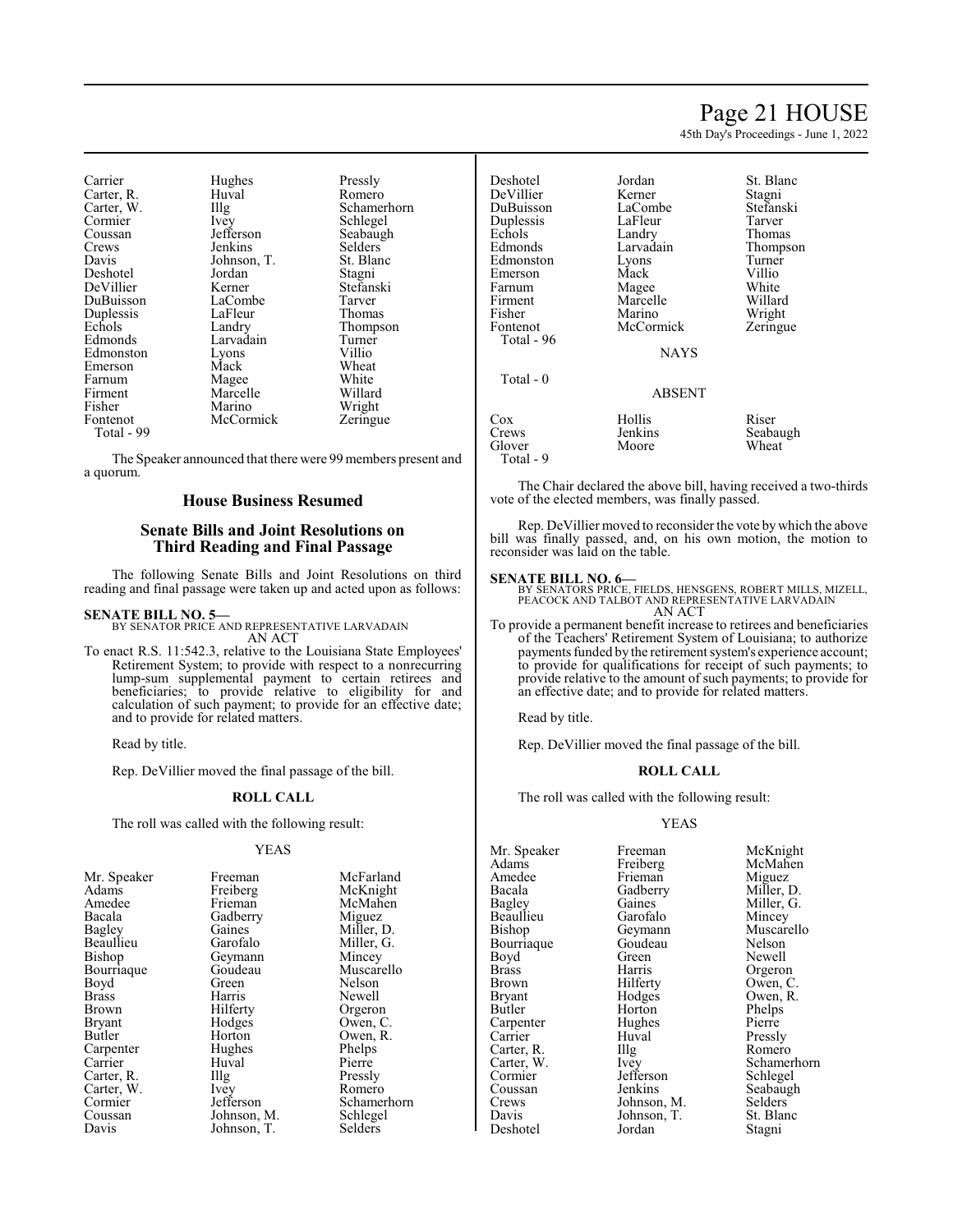# Page 22 HOUSE

45th Day's Proceedings - June 1, 2022

| DeVillier<br>DuBuisson<br>Duplessis<br>Echols<br>Edmonds<br>Edmonston<br>Emerson<br>Farnum<br>Firment<br>Fisher<br>Fontenot<br>Total - 98<br>Total - 0 | Kerner<br>LaCombe<br>LaFleur<br>Landry<br>Larvadain<br>Lyons<br>Mack<br>Marcelle<br>Marino<br>McCormick<br>McFarland<br><b>NAYS</b><br><b>ABSENT</b> | Stefanski<br>Tarver<br>Thomas<br>Turner<br>Villio<br>Wheat<br>White<br>Willard<br>Wright<br>Zeringue |
|--------------------------------------------------------------------------------------------------------------------------------------------------------|------------------------------------------------------------------------------------------------------------------------------------------------------|------------------------------------------------------------------------------------------------------|
| Cox<br>Glover<br>Hollis                                                                                                                                | Magee<br>Moore<br>Riser                                                                                                                              | Thompson                                                                                             |

Total - 7

The Chair declared the above bill, having received a two-thirds vote of the elected members, was finally passed.

Rep. DeVillier moved to reconsider the vote by which the above bill was finally passed, and, on his own motion, the motion to reconsider was laid on the table.

**SENATE BILL NO. 7—**<br>BY SENATORS PRICE, ROBERT MILLS, PEACOCK AND TALBOT AND<br>REPRESENTATIVE LARVADAIN AN ACT

To provide a permanent benefit increase to retirees and beneficiaries of the Louisiana State Police Retirement System; to authorize payments funded by the retirement system's experience account; to provide for qualifications for receipt of such payments; to provide relative to the amount of such payments; to provide for an effective date; and to provide for related matters.

Read by title.

Rep. DeVillier moved the final passage of the bill.

### **ROLL CALL**

The roll was called with the following result:

#### YEAS

| Mr. Speaker<br>Adams<br>Amedee<br>Bacala<br>Bagley<br>Beaullieu<br>Bishop<br>Bourriaque<br>Boyd<br>Brass<br>Brown<br>Bryant<br>Butler<br>Carpenter<br>Carrier<br>Carter, R.<br>Carter, W.<br>Cormier<br>Coussan | Freeman<br>Freiberg<br>Frieman<br>Gadberry<br>Gaines<br>Garofalo<br>Geymann<br>Goudeau<br>Green<br>Harris<br>Hilferty<br>Hodges<br>Horton<br>Hughes<br>Huval<br>Illg<br>Ivey<br>Jefferson<br>Jenkins | McMahen<br>Miguez<br>Miller, D.<br>Miller, G.<br>Mincey<br>Muscarello<br>Nelson<br>Newell<br>Orgeron<br>Owen, C.<br>Owen, R.<br>Phelps<br>Pierre<br>Pressly<br>Romero<br>Schamerhorn<br>Schlegel<br>Seabaugh<br>Selders |
|-----------------------------------------------------------------------------------------------------------------------------------------------------------------------------------------------------------------|------------------------------------------------------------------------------------------------------------------------------------------------------------------------------------------------------|-------------------------------------------------------------------------------------------------------------------------------------------------------------------------------------------------------------------------|
|                                                                                                                                                                                                                 |                                                                                                                                                                                                      |                                                                                                                                                                                                                         |
| Crews                                                                                                                                                                                                           | Johnson, M.                                                                                                                                                                                          | St. Blanc                                                                                                                                                                                                               |
| Davis<br>Deshotel                                                                                                                                                                                               | Jordan<br>Kerner                                                                                                                                                                                     | Stagni<br>Stefanski                                                                                                                                                                                                     |
| DeVillier                                                                                                                                                                                                       | LaCombe                                                                                                                                                                                              | Tarver                                                                                                                                                                                                                  |
|                                                                                                                                                                                                                 |                                                                                                                                                                                                      |                                                                                                                                                                                                                         |

| DuBuisson<br>Duplessis<br>Echols<br>Edmonds<br>Edmonston<br>Emerson<br>Farnum<br>Firment<br>Fisher<br>Fontenot<br>Total - 98 | LaFleur<br>Landry<br>Larvadain<br>Lyons<br>Mack<br>Marcelle<br>Marino<br>McCormick<br>McFarland<br>McKnight<br><b>NAYS</b> | Thomas<br>Thompson<br>Turner<br>Villio<br>Wheat<br>White<br>Willard<br>Wright<br>Zeringue |
|------------------------------------------------------------------------------------------------------------------------------|----------------------------------------------------------------------------------------------------------------------------|-------------------------------------------------------------------------------------------|
| Total $-0$                                                                                                                   | <b>ABSENT</b>                                                                                                              |                                                                                           |
| Cox<br>Glover<br>Hollis<br>Total - 7                                                                                         | Johnson, T.<br>Magee<br>Moore                                                                                              | Riser                                                                                     |

The Chair declared the above bill, having received a two-thirds vote of the elected members, was finally passed.

Rep. DeVillier moved to reconsider the vote by which the above bill was finally passed, and, on his own motion, the motion to reconsider was laid on the table.

# **SENATE BILL NO. 15—** BY SENATOR FRED MILLS

AN ACT

To amend and reenact the introductory paragraphs of R.S. 39:198(I) and 198(I)(8), and R.S. 39:198(I)(2), (6), (8)(b) and (c), and (9), relative to contracts for fiscal intermediary services; to provide for the transfer of contract award oversight from the House and Senate committees on health and welfare to the Joint Legislative Committee on the Budget; and to provide for related matters.

Read by title.

Rep. Bacala sent up floor amendments which were read as follows:

#### **HOUSE FLOOR AMENDMENTS**

Amendments proposed by Representative Bacala to Engrossed Senate Bill No. 15 by Senator Fred Mills

### AMENDMENT NO. 1

On page 1, line 2, after "reenact" delete the remainder of the line in its entirety and delete line 3 in its entirety and insert: "R.S. 39:198(I)(introductory paragraph), (2), (6), (8)(introductory paragraph), (b), and (c), and (9), relative to contracts for fiscal intermediary"

### AMENDMENT NO. 2

On page 1, line 8, after "Section 1." delete the remainder of the line in its entirety and delete line 9 in its entirety and insert: "R.S. 39:198(I)(introductory paragraph), (2), (6), (8)(introductory paragraph), (b), and (c), and (9) are hereby amended and reenacted to read as"

#### AMENDMENT NO. 3

On page 3, line 15, after "until" and before "it is" delete "the time as"

On motion of Rep. Bacala, the amendments were adopted.

Rep. Bacala moved the final passage of the bill, as amended.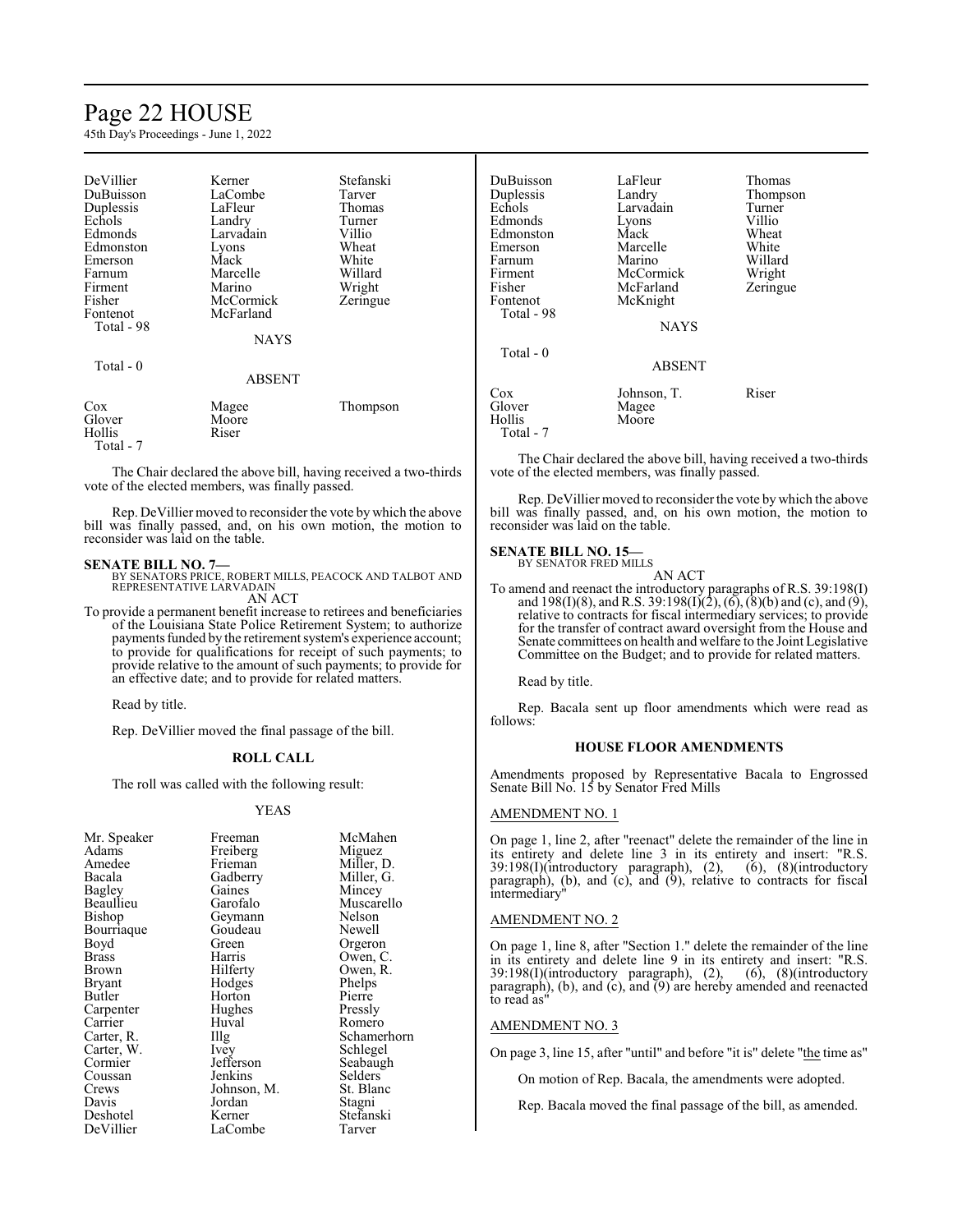# Page 23 HOUSE

45th Day's Proceedings - June 1, 2022

# **ROLL CALL**

The roll was called with the following result:

#### YEAS

Mr. Speaker Freiberg McKnight<br>Adams Frieman McMahen Amedee Gadberry<br>Bacala Gaines Beaullieu Geymann<br>Bishop Glover Bourriaque Goude<br>Boyd Green Carter, R. Illg<br>Carter, W. Ivey Davis Johnson, T.<br>Deshotel Jordan Duplessis LaFleur<br>Echols Landry Fontenot McCormick<br>Freeman McFarland Total - 101

# Adams Frieman McMahen<br>Amedee Gadberry Miguez Bacala Gaines Miller, D.<br>Bagley Garofalo Miller, G. Bagley Garofalo Miller, G.<br>Beaullieu Geymann Mincey Glover Muscarello<br>Goudeau Nelson Newell Brass Harris Orgeron<br>Brown Hilferty Owen, C Brown Hilferty Owen, C.<br>Bryant Hodges Owen, R. Bryant Hodges Owen, R.<br>Butler Horton Phelps Horton Phelps<br>Hughes Pierre Carpenter Hughes Pierre<br>Carrier Huval Pressly Carrier Huval Pressly<br>Carter, R. Illg Romero Carter, W. Ivey Schamerhorn Cormier Jefferson Schlegel<br>Coussan Jenkins Seabaugl Coussan Jenkins Seabaugh<br>Crews Johnson, M. Selders Crews Johnson, M. Selders Davis Johnson, T. St. Blanc Jordan Stagni<br>Kerner Stefanski DeVillier Kerner Stefans<br>DuBuisson LaCombe Tarver DuBuisson LaCombe Tarver<br>
Duplessis LaFleur Thomas Echols Landry Thompson<br>Edmonds Larvadain Turner Larvadain Turner<br>Lyons Villio Edmonston Lyons Villio Emerson Mack Wheat<br>
Farnum Magee White Farnum Magee White<br>Firment Marcelle Willard Marcelle Fisher Marino Wright<br>Fontenot McCormick Zeringue McFarland **NAYS**

#### Total - 0

ABSENT

| Cox       | Moore |
|-----------|-------|
| Hollis    | Riser |
| Total - 4 |       |

The Chair declared the above bill was finally passed.

Rep. Bacala moved to reconsider the vote by which the above bill was finally passed, and, on his own motion, the motion to reconsider was laid on the table.

#### **SENATE BILL NO. 16—** BY SENATOR FRED MILLS

AN ACT

To amend and reenact R.S. 27:437(C)(3), relative to the Video Draw Poker Device Fund; to provide for the use of monies in the fund; to provide for an effective date; and to provide for related matters.

Read by title.

Rep. Huval moved the final passage of the bill.

#### **ROLL CALL**

The roll was called with the following result:

Mr. Speaker Frieman<br>Adams Gadberr Amedee<br>Bacala Bacala Glover<br>Bagley Goudea Beaullieu Green<br>Bishop Harris Bishop Harris<br>Bourriaque Hilferty Bourriaque<br>Boyd Boyd Hodges<br>Brass Horton Brass Horton<br>Brown Hughes Bryant Huv<br>Butler Hllg Butler Illg Pressly Carpenter Ivey<br>Carrier Ieffe Carter, R.<br>Carter, W. Carter, W. Johnson, M.<br>Cormier Johnson, T. Coussan<br>Davis Davis Kerner<br>Deshotel LaCom DeVillier LaFleur<br>DuBuisson Landry DuBuisson Landry<br>
Duplessis Larvadain Duplessis Larvad<br>
Echols Lyons Echols Lyons<br>Edmonston Mack Edmonston<br>Emerson Emerson Magee<br>Farnum Marcel Farnum Marcelle<br>Fisher Marino Fisher Marino<br>Fontenot McFarla Fontenot McFarland<br>Freeman McKnight Freiberg McMahen Total - 94

Total - 5

Garofalo Total - 6

#### YEAS

| Frieman<br>Gadberry<br>Gaines<br>Glover<br>Goudeau<br>Green<br>Harris<br>Hilferty<br>Hodges<br>Horton<br>Hughes<br>Huval<br>Illg<br>Ivey<br>Jefferson<br>Jenkins<br>Johnson, M.<br>Johnson, T.<br>Jordan<br>Kerner<br>LaCombe<br>LaFleur<br>Landry<br>Larvadain<br>Lyons<br>Mack<br>Magee<br>Marcelle<br>Marino<br>McFarland<br>McKnight | Miguez<br>Miller, D.<br>Miller, G.<br>Mincey<br>Muscarello<br>Nelson<br>Newell<br>Orgeron<br>Owen, C.<br>Owen, R.<br>Phelps<br>Pierre<br>Pressly<br>Romero<br>Schamerhorn<br>Schlegel<br>Selders<br>St. Blanc<br>Stagni<br>Stefanski<br>Tarver<br>Thomas<br>Thompson<br>Turner<br>Villio<br>Wheat<br>White<br>Willard<br>Wright<br>Zeringue |
|------------------------------------------------------------------------------------------------------------------------------------------------------------------------------------------------------------------------------------------------------------------------------------------------------------------------------------------|---------------------------------------------------------------------------------------------------------------------------------------------------------------------------------------------------------------------------------------------------------------------------------------------------------------------------------------------|
|                                                                                                                                                                                                                                                                                                                                          |                                                                                                                                                                                                                                                                                                                                             |
| McMahen                                                                                                                                                                                                                                                                                                                                  |                                                                                                                                                                                                                                                                                                                                             |
|                                                                                                                                                                                                                                                                                                                                          |                                                                                                                                                                                                                                                                                                                                             |
| <b>NAYS</b>                                                                                                                                                                                                                                                                                                                              |                                                                                                                                                                                                                                                                                                                                             |
| Firment                                                                                                                                                                                                                                                                                                                                  | Seabaugh                                                                                                                                                                                                                                                                                                                                    |

Crews Firment<br>Edmonds McCorn McCormick

ABSENT

# Cox Geymann Moore<br>Garofalo Hollis Riser

The Chair declared the above bill was finally passed.

Rep. Huval moved to reconsider the vote by which the above bill was finally passed, and, on his own motion, the motion to reconsider was laid on the table.

#### **SENATE BILL NO. 28—**

BY SENATOR ALLAIN

AN ACT To amend and reenact R.S. 47:201.2(C)(3)(b)(iv) and (v), relative to state partnership audit adjustments; to provide for the calculation methodology for distributive shares reported to tiered partners; and to provide for related matters.

Read by title.

Rep. Bishop moved the final passage of the bill.

#### **ROLL CALL**

The roll was called with the following result:

Gadberry

#### YEAS

Mr. Speaker Frieman McMahen<br>Adams Gadberry Miguez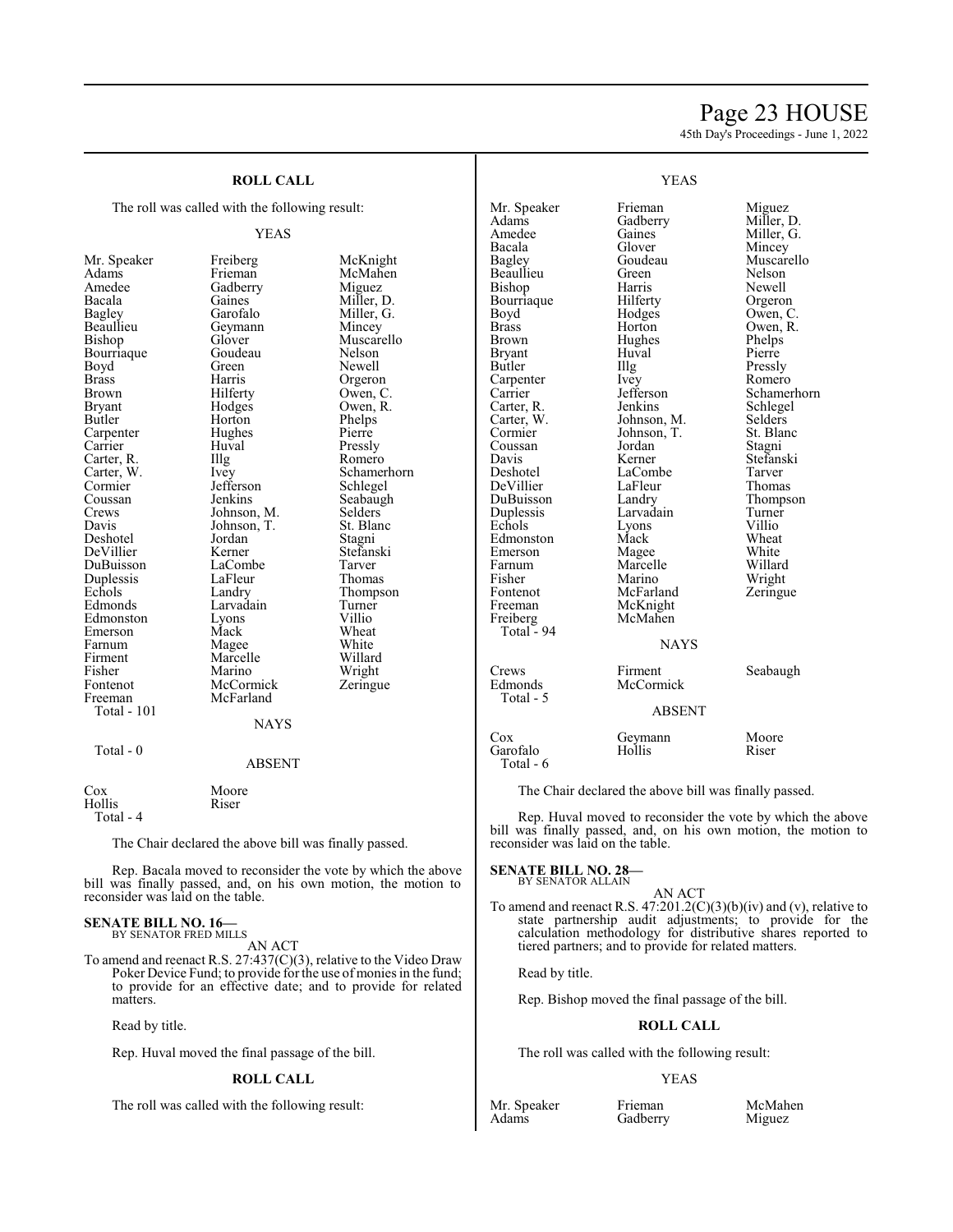# Page 24 HOUSE

45th Day's Proceedings - June 1, 2022

| Amedee<br>Bacala<br><b>Bagley</b><br>Beaullieu<br>Bishop<br>Bourriaque<br>Boyd<br><b>Brass</b><br>Brown<br><b>Bryant</b><br>Butler<br>Carpenter<br>Carrier<br>Carter, R.<br>Carter, W.<br>Cormier<br>Coussan<br>Crews<br>Deshotel<br>DeVillier<br>DuBuisson<br>Duplessis<br>Echols<br>Edmonds<br>Edmonston<br>Emerson<br>Farnum<br>Firment<br>Fisher<br>Fontenot<br>Freeman<br>Freiberg | Gaines<br>Garofalo<br>Geymann<br>Glover<br>Goudeau<br>Green<br>Harris<br>Hilferty<br>Hodges<br>Horton<br>Hughes<br>Huval<br>Illg<br>Ivey<br>Jefferson<br>Jenkins<br>Johnson, M.<br>Johnson, T.<br>Jordan<br>Kerner<br>LaCombe<br>LaFleur<br>Landry<br>Larvadain<br>Lyons<br>Mack<br>Magee<br>Marcelle<br>Marino<br>McCormick<br>McFarland<br>McKnight | Miller, D.<br>Miller, G.<br>Mincey<br>Muscarello<br>Nelson<br>Newell<br>Orgeron<br>Owen, C.<br>Owen, R.<br>Phelps<br>Pierre<br>Pressly<br>Romero<br>Schamerhorn<br>Schlegel<br>Seabaugh<br>Selders<br>St. Blanc<br>Stagni<br>Stefanski<br>Tarver<br>Thomas<br>Thompson<br>Turner<br>Villio<br>Wheat<br>White<br>Willard<br>Wright<br>Zeringue | Bishop<br>Bourriaque<br>Boyd<br><b>Brass</b><br><b>Brown</b><br><b>Bryant</b><br>Butler<br>Carpenter<br>Carrier<br>Carter, R.<br>Carter, W.<br>Cormier<br>Coussan<br>Crews<br>Davis<br>Deshotel<br>DeVillier<br>DuBuisson<br>Duplessis<br>Echols<br>Edmonds<br>Edmonston<br>Emerson<br>Farnum<br>Firment<br>Fisher<br>Fontenot<br>Freeman<br>Total - 101<br>Total - 0 | Glover<br>Goudeau<br>Green<br>Harris<br>Hilferty<br>Hodges<br>Horton<br>Hughes<br>Huval<br>Illg<br>Ivey<br>Jefferson<br>Jenkins<br>Johnson, M.<br>Johnson, T.<br>Jordan<br>Kerner<br>LaCombe<br>LaFleur<br>Landry<br>Larvadain<br>Lyons<br>Mack<br>Magee<br>Marcelle<br>Marino<br>McCormick<br>McFarland<br><b>NAYS</b> | Muscarello<br>Nelson<br>Newell<br>Orgeron<br>Owen, C.<br>Owen, R.<br>Phelps<br>Pierre<br>Pressly<br>Romero<br>Schamerhorn<br>Schlegel<br>Seabaugh<br>Selders<br>St. Blanc<br>Stagni<br>Stefanski<br>Tarver<br>Thomas<br>Thompson<br>Turner<br>Villio<br>Wheat<br>White<br>Willard<br>Wright<br>Zeringue |
|-----------------------------------------------------------------------------------------------------------------------------------------------------------------------------------------------------------------------------------------------------------------------------------------------------------------------------------------------------------------------------------------|-------------------------------------------------------------------------------------------------------------------------------------------------------------------------------------------------------------------------------------------------------------------------------------------------------------------------------------------------------|-----------------------------------------------------------------------------------------------------------------------------------------------------------------------------------------------------------------------------------------------------------------------------------------------------------------------------------------------|-----------------------------------------------------------------------------------------------------------------------------------------------------------------------------------------------------------------------------------------------------------------------------------------------------------------------------------------------------------------------|-------------------------------------------------------------------------------------------------------------------------------------------------------------------------------------------------------------------------------------------------------------------------------------------------------------------------|---------------------------------------------------------------------------------------------------------------------------------------------------------------------------------------------------------------------------------------------------------------------------------------------------------|
| <b>Total</b> - 100                                                                                                                                                                                                                                                                                                                                                                      | <b>NAYS</b>                                                                                                                                                                                                                                                                                                                                           |                                                                                                                                                                                                                                                                                                                                               |                                                                                                                                                                                                                                                                                                                                                                       | <b>ABSENT</b>                                                                                                                                                                                                                                                                                                           |                                                                                                                                                                                                                                                                                                         |
| Total - 0                                                                                                                                                                                                                                                                                                                                                                               | <b>ABSENT</b>                                                                                                                                                                                                                                                                                                                                         |                                                                                                                                                                                                                                                                                                                                               | Cox<br>Hollis<br>Total - 4                                                                                                                                                                                                                                                                                                                                            | Moore<br>Riser                                                                                                                                                                                                                                                                                                          |                                                                                                                                                                                                                                                                                                         |
| Cox<br>Davis<br>Total - 5                                                                                                                                                                                                                                                                                                                                                               | Hollis<br>Moore                                                                                                                                                                                                                                                                                                                                       | Riser                                                                                                                                                                                                                                                                                                                                         |                                                                                                                                                                                                                                                                                                                                                                       | The Chair declared the above bill was finally passed.                                                                                                                                                                                                                                                                   | Rep. Bishop moved to reconsider the vote by which the above<br>bill was finally passed, and, on his own motion, the motion to                                                                                                                                                                           |

The Chair declared the above bill was finally passed.

Rep. Bishop moved to reconsider the vote by which the above bill was finally passed, and, on his own motion, the motion to reconsider was laid on the table.

#### **SENATE BILL NO. 54—**

BY SENATOR ALLAIN

AN ACT

To amend and reenact R.S. 47:103(D), relative to income tax return filing extensions; to provide for an automatic filing extension for certain income tax returns; to provide for conditions and applicability; and to provide for related matters.

Read by title.

Rep. Bishop moved the final passage of the bill.

# **ROLL CALL**

The roll was called with the following result:

#### YEAS

| Mr. Speaker | Freiberg | McKnight   |
|-------------|----------|------------|
| Adams       | Frieman  | McMahen    |
| Amedee      | Gadberry | Miguez     |
| Bacala      | Gaines   | Miller. D. |
| Bagley      | Garofalo | Miller, G. |
| Beaullieu   | Geymann  | Mincey     |

**SENATE BILL NO. 106—**

BY SENATOR LUNEAU

reconsider was laid on the table.

AN ACT To amend and reenact R.S. 37:21(A) and the introductory paragraph of 21(C), relative to professional and occupational boards and commissions; to provide for suspension of disciplinary proceedings; to provide for terms, conditions, and procedures; and to provide for related matters.

Read by title.

Rep. Magee moved the final passage of the bill.

### **ROLL CALL**

The roll was called with the following result:

Goudeau

### YEAS

Mr. Speaker Freeman McFarland<br>Adams Freiberg McKnight Adams Freiberg McKnight<br>
Amedee Frieman McMahen Amedee Frieman McMahen<br>Bacala Gadberry Miguez Bacala Gadberry<br>Bagley Gaines Bagley Gaines Miller, D.<br>Beaullieu Garofalo Miller, G. Beaullieu Garofalo Miller, G.<br>Bishop Geymann Mincey Bourriaque Glover Muscar<br>Boyd Goudeau Nelson

Geymann Mincey<br>Glover Muscarello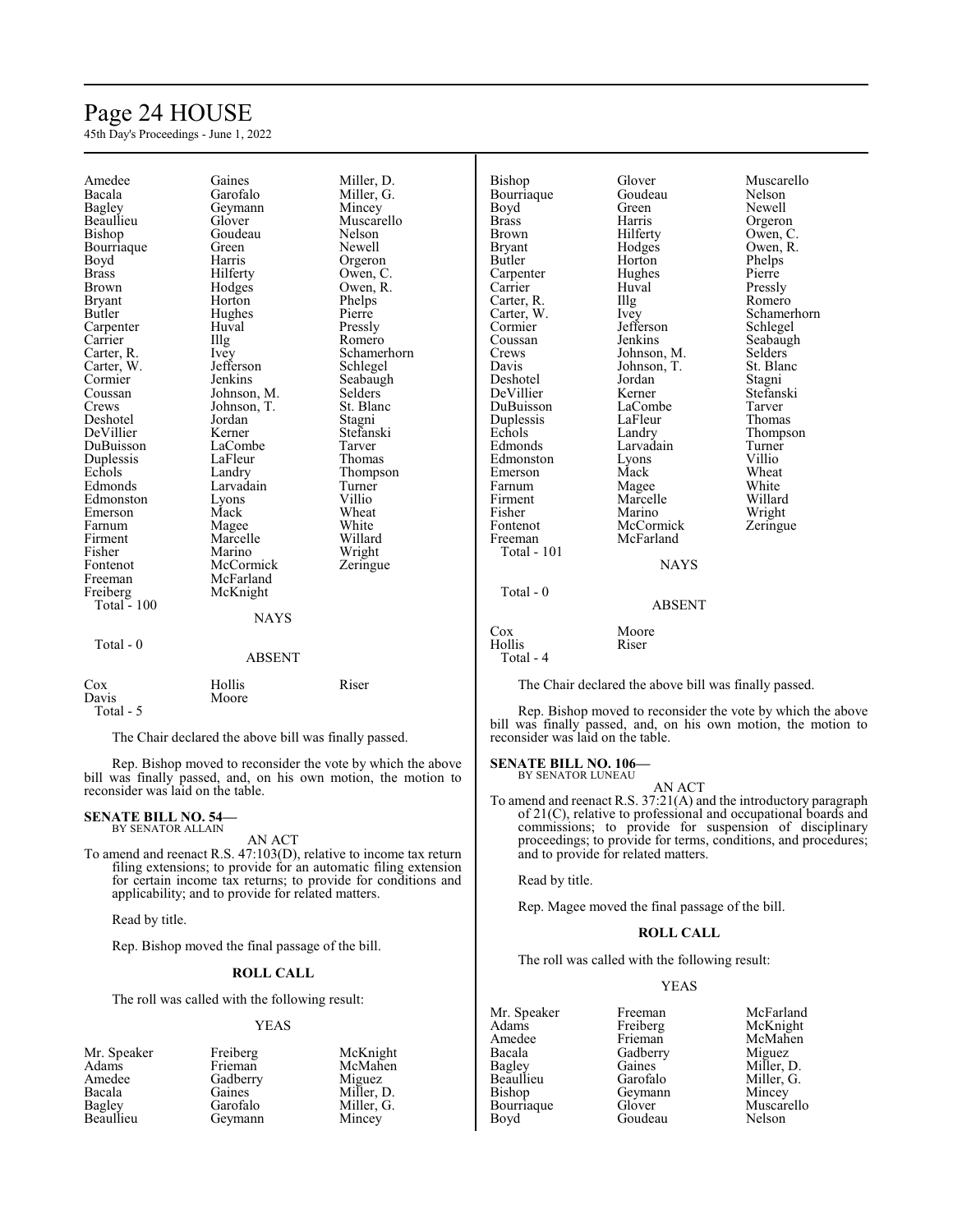# Page 25 HOUSE

45th Day's Proceedings - June 1, 2022

| <b>Brass</b><br>Brown<br>Bryant<br>Butler<br>Carpenter<br>Carrier<br>Carter, R.<br>Carter, W.<br>Cormier<br>Coussan<br>Crews<br>Davis<br>Deshotel<br>DeVillier<br>DuBuisson<br>Duplessis<br>Echols<br>Edmonds<br>Edmonston<br>Emerson<br>Farnum<br>Firment<br>Fisher<br>Fontenot<br>Total - 99 | Harris<br>Hilferty<br>Hodges<br>Horton<br>Hughes<br>Huval<br>Illg<br>Ivey<br>Jefferson<br>Jenkins<br>Johnson, M.<br>Johnson, T.<br>Jordan<br>Kerner<br>LaCombe<br>LaFleur<br>Landry<br>Larvadain<br>Lyons<br>Mack<br>Magee<br>Marcelle<br>Marino<br>McCormick<br>NAYS | Orgeron<br>Owen, C.<br>Owen, R.<br>Phelps<br>Pierre<br>Pressly<br>Romero<br>Schamerhorn<br>Schlegel<br>Seabaugh<br>Selders<br>St. Blanc<br>Stagni<br>Stefanski<br>Tarver<br>Thomas<br>Thompson<br>Turner<br>Villio<br>Wheat<br>White<br>Willard<br>Wright<br>Zeringue |
|------------------------------------------------------------------------------------------------------------------------------------------------------------------------------------------------------------------------------------------------------------------------------------------------|-----------------------------------------------------------------------------------------------------------------------------------------------------------------------------------------------------------------------------------------------------------------------|-----------------------------------------------------------------------------------------------------------------------------------------------------------------------------------------------------------------------------------------------------------------------|
|                                                                                                                                                                                                                                                                                                |                                                                                                                                                                                                                                                                       |                                                                                                                                                                                                                                                                       |
| Total - 0                                                                                                                                                                                                                                                                                      | ABSENT                                                                                                                                                                                                                                                                |                                                                                                                                                                                                                                                                       |
| $\Gamma_{\alpha x}$                                                                                                                                                                                                                                                                            | $H_0H_{1a}$                                                                                                                                                                                                                                                           | $N_{\alpha}$ $\sim$ 11                                                                                                                                                                                                                                                |

| Cox       | Hollis | Newell |
|-----------|--------|--------|
| Green     | Moore  | Riser  |
| Total - 6 |        |        |

The Chair declared the above bill was finally passed.

Rep. Magee moved to reconsider the vote by which the above bill was finally passed, and, on his own motion, the motion to reconsider was laid on the table.

#### **SENATE BILL NO. 108—** BY SENATOR WARD

AN ACT

To amend and reenact R.S. 32:299.3(A)(1), relative to utility terrain vehicles; to provide for definitions; to provide for a distinction between utility terrain vehicle and recreational off-highway vehicle; and to provide for related matters.

Read by title.

Rep. Magee moved the final passage of the bill.

#### **ROLL CALL**

The roll was called with the following result:

#### YEAS

| Mr. Speaker  | Freeman  | McMahen    |
|--------------|----------|------------|
| Adams        | Freiberg | Miguez     |
| Bacala       | Frieman  | Miller, D. |
| Bagley       | Gadberry | Miller, G. |
| Beaullieu    | Gaines   | Mincey     |
| Bishop       | Garofalo | Muscarello |
| Bourriaque   | Geymann  | Nelson     |
| Boyd         | Glover   | Newell     |
| <b>Brass</b> | Goudeau  | Orgeron    |
| Brown        | Harris   | Owen, C.   |
| Bryant       | Hilferty | Owen, R.   |
| Butler       | Hodges   | Phelps     |
| Carpenter    | Horton   | Pierre     |
| Carrier      | Hughes   | Pressly    |
|              |          |            |

| Carter, R.<br>Carter, W.<br>Cormier<br>Coussan<br>Crews<br>Davis<br>Deshotel<br>DeVillier<br>DuBuisson<br>Duplessis<br>Echols<br>Edmonds<br>Edmonston<br>Emerson<br>Farnum<br>Firment<br>Fisher<br>Fontenot | Huval<br>$\prod$ llg<br>Jefferson<br>Jenkins<br>Johnson, M.<br>Jordan<br>Kerner<br>LaFleur<br>Landry<br>Larvadain<br>Lyons<br>Mack<br>Magee<br>Marcelle<br>Marino<br>McCormick<br>McFarland<br>McKnight | Romero<br>Schamerhorn<br>Schlegel<br>Seabaugh<br>Selders<br>St. Blanc<br>Stagni<br>Stefanski<br>Tarver<br>Thomas<br>Thompson<br>Turner<br>Villio<br>Wheat<br>White<br>Willard<br>Wright |
|-------------------------------------------------------------------------------------------------------------------------------------------------------------------------------------------------------------|---------------------------------------------------------------------------------------------------------------------------------------------------------------------------------------------------------|-----------------------------------------------------------------------------------------------------------------------------------------------------------------------------------------|
| Total - 96                                                                                                                                                                                                  | NAYS                                                                                                                                                                                                    | Zeringue                                                                                                                                                                                |
| Total - 0                                                                                                                                                                                                   | <b>ABSENT</b>                                                                                                                                                                                           |                                                                                                                                                                                         |
| Amedee<br>Cox<br>Green                                                                                                                                                                                      | Hollis<br><i>lvey</i><br>Johnson. T.                                                                                                                                                                    | LaCombe<br>Moore<br>Riser                                                                                                                                                               |

#### Total - 9

The Chair declared the above bill was finally passed.

Rep. Magee moved to reconsider the vote by which the above bill was finally passed, and, on his own motion, the motion to reconsider was laid on the table.

#### **SENATE BILL NO. 222—** BY SENATOR LAMBERT

AN ACT To amend and reenact R.S. 37:3415.2(2), 3415.8(A), (C), and (E)(3), 3415.9(B)(1), 3415.10(D), and the introductory paragraph of 3415.18(A) and to enact R.S. 37:3415.22(C), relative to the Louisiana Appraisal Management Company Licensing and Regulation Act; to provide for definitions; to provide appraisal management company ownership and controlling person requirements; to provide for procedures; to exempt federally regulated appraisal management companies; to provide for an effective date; to provide a sunset date; and to provide for related matters.

Read by title.

Rep. Thomas moved the final passage of the bill.

#### **ROLL CALL**

The roll was called with the following result:

#### YEAS

| Mr. Speaker               | Freeman   | McFarland    |
|---------------------------|-----------|--------------|
| Adams                     | Freiberg  | McKnight     |
| Amedee                    | Frieman   | McMahen      |
| Bacala                    | Gadberry  | Miguez       |
| Bagley                    | Gaines    | Miller, D.   |
| Beaullieu                 | Garofalo  | Miller, G.   |
| Bishop                    | Geymann   | Mincey       |
| Bourriaque                | Glover    | Muscarello   |
| Boyd                      | Goudeau   | Nelson       |
| <b>Brass</b>              | Harris    | Newell       |
| <b>Brown</b>              | Hilferty  | Orgeron      |
| <b>Bryant</b>             | Hodges    | Owen, C.     |
| $\mathbf{D}$ $\mathbf{I}$ | <b>TT</b> | $\sim$<br>T. |

Bryant Hodges Owen, C.<br>Butler Horton Owen, R. Owen, R.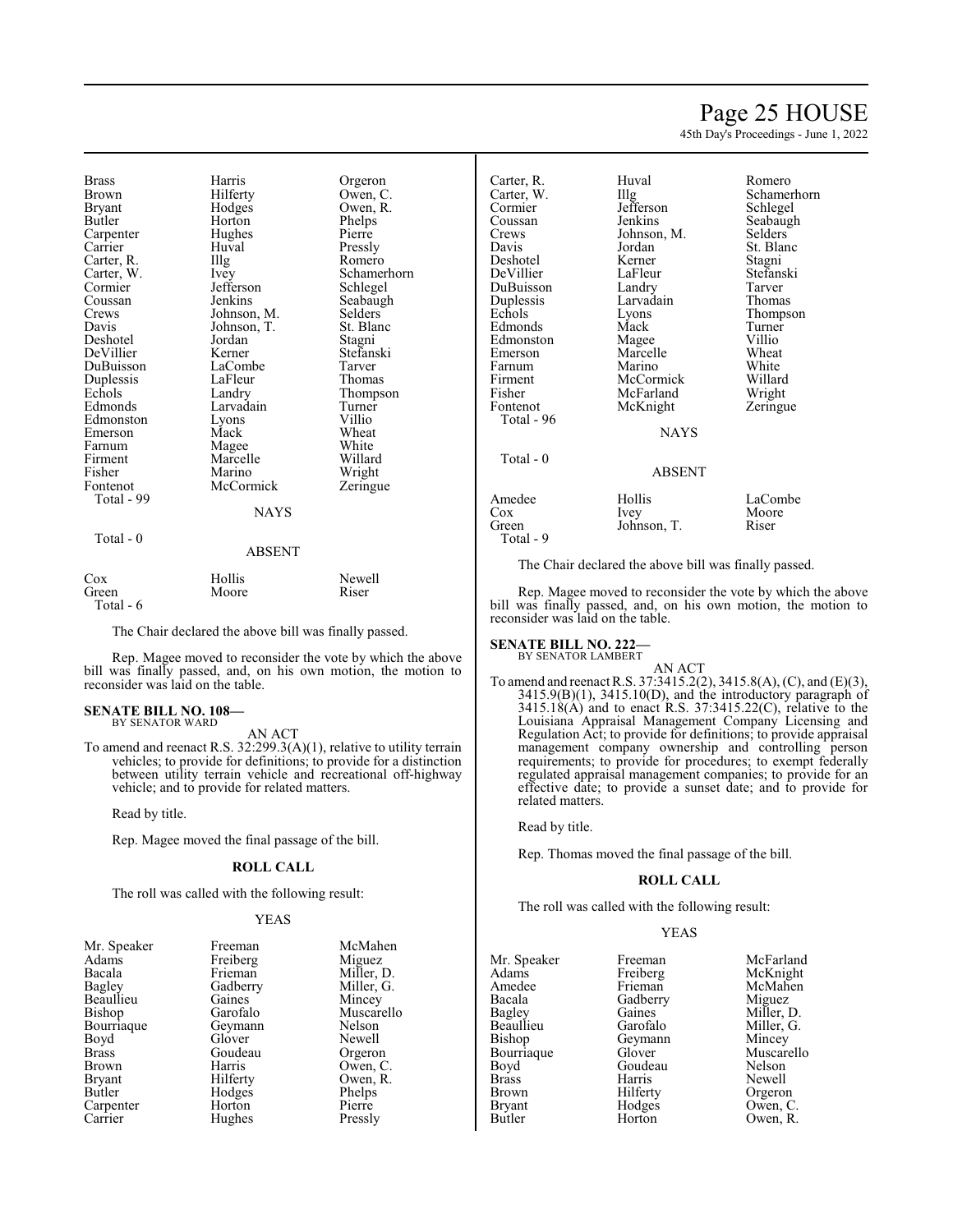# Page 26 HOUSE

45th Day's Proceedings - June 1, 2022

| Carpenter<br>Carrier<br>Carter, R.<br>Carter, W.<br>Cormier<br>Coussan<br>Crews<br>Davis<br>Deshotel<br>DeVillier<br>DuBuisson<br>Duplessis<br>Echols<br>Edmonds<br>Edmonston<br>Emerson<br>Farnum<br>Firment<br>Fisher<br>Fontenot<br>Total - 99 | Hughes<br>Huval<br>Illg<br><i>lvey</i><br>Jefferson<br>Jenkins<br>Johnson, M.<br>Johnson, T.<br>Jordan<br>Kerner<br>LaCombe<br>LaFleur<br>Landry<br>Larvadain<br>Lyons<br>Mack<br>Magee<br>Marcelle<br>Marino<br>McCormick<br><b>NAYS</b> | Phelps<br>Pierre<br>Pressly<br>Romero<br>Schamerhorn<br>Schlegel<br>Seabaugh<br>Selders<br>St. Blanc<br>Stagni<br>Stefanski<br>Tarver<br>Thomas<br>Thompson<br>Turner<br>Villio<br>Wheat<br>White<br>Willard<br>Wright |
|---------------------------------------------------------------------------------------------------------------------------------------------------------------------------------------------------------------------------------------------------|-------------------------------------------------------------------------------------------------------------------------------------------------------------------------------------------------------------------------------------------|------------------------------------------------------------------------------------------------------------------------------------------------------------------------------------------------------------------------|
| Total - 0                                                                                                                                                                                                                                         | ABSENT                                                                                                                                                                                                                                    |                                                                                                                                                                                                                        |
|                                                                                                                                                                                                                                                   |                                                                                                                                                                                                                                           |                                                                                                                                                                                                                        |
| Cox<br>Green)                                                                                                                                                                                                                                     | Hollis<br>Moore                                                                                                                                                                                                                           | Riser<br>Zeringue                                                                                                                                                                                                      |

The Chair declared the above bill was finally passed.

Rep. Thomas moved to reconsider the vote by which the above bill was finally passed, and, on her own motion, the motion to reconsider was laid on the table.

# **SENATE BILL NO. 241—** BY SENATOR ALLAIN

Total - 6

AN ACT

To amend and reenact R.S. 47:2134(E)(1) and enact R.S. 47:1989(G) and 2134(F), relative to security required for challenging the correctness or legality of ad valoremtax assessments; to provide that a payment under protest is not required to appeal the correctness of an assessment to the Louisiana Tax Commission; to provide for the posting of a bond or other security in lieu of a payment under protest for challenges to the legality of an assessment; and to provide for related matters.

Read by title.

Rep. Bishop sent up floor amendments which were read as follows:

#### **HOUSE FLOOR AMENDMENTS**

Amendments proposed by Representative Bishop to Engrossed Senate Bill No. 241 by Senator Allain

#### AMENDMENT NO. 1

Delete House Committee Amendment No. 1 by the House Committee on Ways and Means (#4468).

#### AMENDMENT NO. 2

On page 1, delete lines 13 through 17 in their entirety and insert the following:

"G. Notwithstanding any other law to the contrary, a taxpayer challenging the correctness of an assessment pursuant to Article VII, Section 18(E) of the Constitution of Louisiana is not required to make a payment under protest or post security while the correctness challenge is pending.

On motion of Rep. Bishop, the amendments were adopted.

Rep. Bishop sent up floor amendments which were read as follows:

#### **HOUSE FLOOR AMENDMENTS**

Amendments proposed by Representative Bishop to Engrossed Senate Bill No. 241 by Senator Allain

#### AMENDMENT NO. 1

On page 1, line 2, after "reenact" and before "and enact" delete "R.S.  $47:\overline{2}1\overline{3}4(E)(1)$ " and insert in lieu thereof "R.S. 2132(D) and  $2134(E)(1)$ 

#### AMENDMENT NO. 2

On page 1, line 7, after "assessment;" and before "and" insert "to provide for certain appeals of actions by the tax commission; to provide for applicability; to provide for an effective date;"

#### AMENDMENT NO. 3

On page 3, after line 28, insert the following:

"Section 2. R.S. 47:2132(D) is hereby amended and reenacted to read as follows:

§2132. Refund of taxes erroneously paid

\* \* \*

D.(1) Except as provided in Paragraph (2) of this Subsection, An an action of the assessor or of the tax commission rejecting or refusing to approve any claim made under the provisions of this Section may be appealed by means of ordinary proceedings to the Board of Tax Appeals or to the district court having jurisdiction where the property which is the subject of the claim is located.

(2) Notwithstanding the provisions of Paragraph (1) of this Subsection, an appeal of the action of the tax commission following its rejection or refusal to approve a claimmade pursuant to Paragraph  $(A)(1)$  of this Section in which a person claiming the right to a refund and repayment of taxes found to be erroneously paid in connection with public service property is successful as the result of a review by the Board of Tax Appeals, that determination by the Board of Tax Appeals shall be final and the tax commission shall have no further right to appeal to any district court or appeals court located in East Baton Rouge Parish or having jurisdiction where the public service property which would comprise the subject of the appeal is located.

\* \* \*

Section 3. This provisions of Section 2 of this Act shall apply to anymatter pending before the Board of Tax Appeals or eligible for appeal by means of ordinary proceedings to the Board of Tax Appeals on July 1, 2022.

Section 4. This Act shall become effective on July 1, 2022."

On motion of Rep. Bishop, the amendments were adopted.

Rep. Bishop moved the final passage of the bill, as amended.

#### **ROLL CALL**

The roll was called with the following result: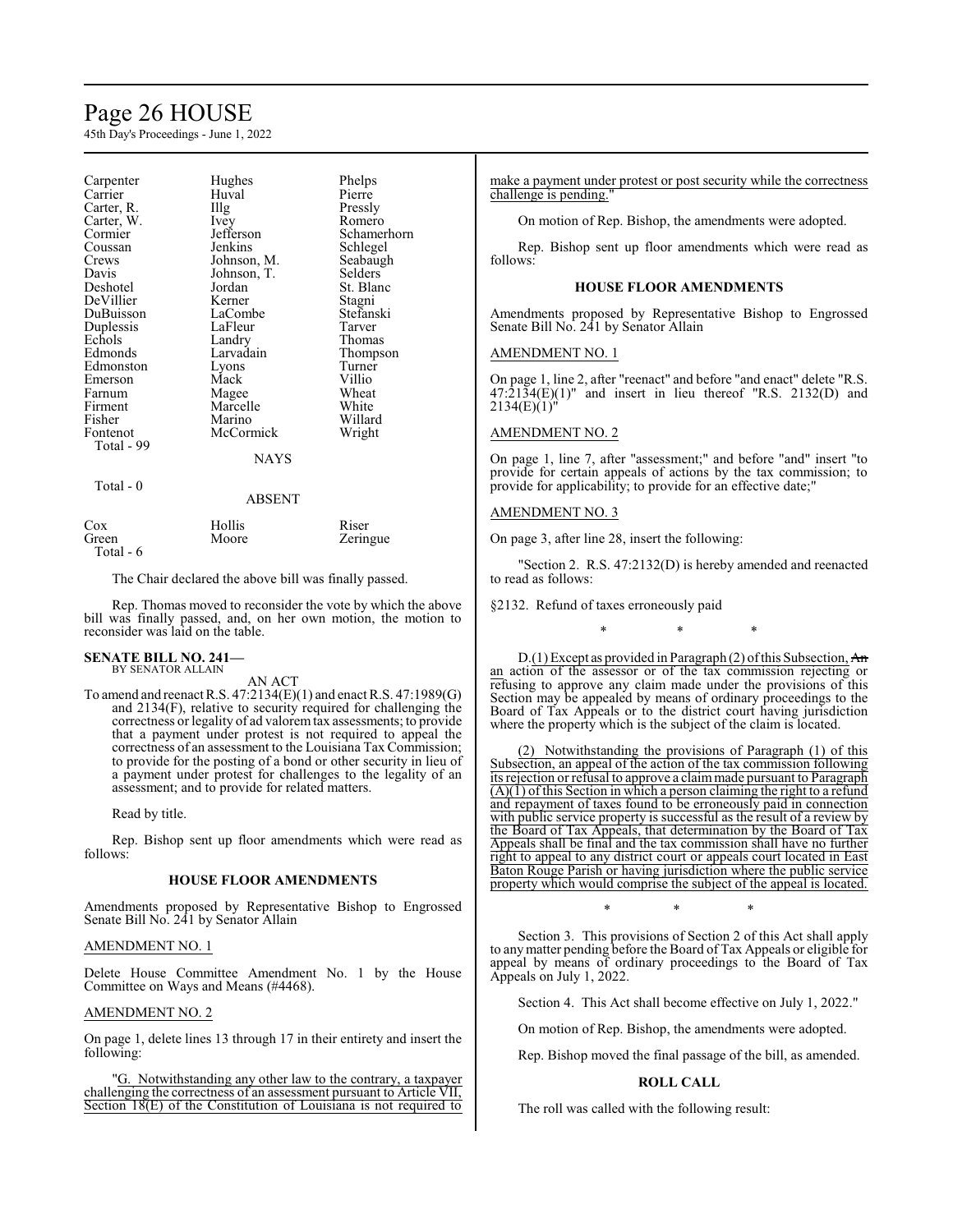# Page 27 HOUSE

45th Day's Proceedings - June 1, 2022

|               | <b>YEAS</b>       |                | Mr. Speaker<br>Adams | Freiberg<br>Frieman | McMahen<br>Miguez |
|---------------|-------------------|----------------|----------------------|---------------------|-------------------|
| Mr. Speaker   | Freeman           | McFarland      | Amedee               | Gadberry            | Miller, D.        |
| Adams         | Freiberg          | McKnight       | Bacala               | Gaines              | Miller, G.        |
| Amedee        | Frieman           | McMahen        |                      | Garofalo            |                   |
|               |                   |                | Bagley               |                     | Mincey            |
| Bacala        | Gadberry          | Miguez         | Beaullieu            | Geymann             | Muscarello        |
| <b>Bagley</b> | Gaines            | Miller, D.     | Bishop               | Glover              | Nelson            |
| Beaullieu     | Garofalo          | Miller, G.     | Bourriaque           | Goudeau             | Newell            |
| Bishop        | Geymann           | Mincey         | Boyd                 | Harris              | Orgeron           |
| Bourriaque    | Glover            | Muscarello     | <b>Brass</b>         | Hilferty            | Owen, C.          |
| Boyd          | Goudeau           | Nelson         | <b>Brown</b>         | Hodges              | Owen, R.          |
| <b>Brass</b>  | Harris            | Newell         | <b>Bryant</b>        | Horton              | Phelps            |
| <b>Brown</b>  | Hilferty          | Orgeron        | Butler               | Hughes              | Pierre            |
| <b>Bryant</b> | Hodges            | Owen, R.       | Carpenter            | Huval               | Pressly           |
| Butler        | Horton            | Phelps         | Carrier              | Illg                | Romero            |
| Carpenter     | Hughes            | Pierre         | Carter, R.           | Ivey                | Schamerhorn       |
| Carrier       | Huval             | Pressly        | Carter, W.           | Jefferson           | Schlegel          |
| Carter, R.    | Illg              | Romero         | Cormier              | Jenkins             | Seabaugh          |
| Carter, W.    | Ivey              | Schamerhorn    | Coussan              | Johnson, M.         | Selders           |
| Cormier       | Jefferson         | Schlegel       | Crews                | Johnson, T.         | St. Blanc         |
| Coussan       | Jenkins           | Seabaugh       | Davis                | Jordan              | Stagni            |
| Crews         | Johnson, M.       | <b>Selders</b> | Deshotel             | Kerner              | Stefanski         |
| Davis         | Johnson, T.       | St. Blanc      | DeVillier            | LaCombe             | Tarver            |
| Deshotel      | Jordan            | Stagni         | DuBuisson            | LaFleur             | Thomas            |
| DeVillier     | Kerner            | Stefanski      | Duplessis            | Landry              | Thompson          |
| DuBuisson     | LaCombe           | Tarver         | Echols               | Larvadain           | Turner            |
| Duplessis     | LaFleur           | Thomas         | Edmonds              | Lyons               | Villio            |
| Echols        | Landry            | Thompson       | Edmonston            | Mack                | Wheat             |
| Edmonds       | Larvadain         | Turner         | Emerson              | Magee               | White             |
| Edmonston     | Lyons             | Villio         | Farnum               | Marcelle            | Willard           |
| Emerson       | Mack              | Wheat          | Firment              | Marino              | Wright            |
| Farnum        |                   | White          | Fisher               | McCormick           | Zeringue          |
|               | Magee<br>Marcelle | Willard        | Fontenot             | McFarland           |                   |
| Firment       |                   |                |                      |                     |                   |
| Fisher        | Marino            | Wright         | Freeman              | McKnight            |                   |
| Fontenot      | McCormick         | Zeringue       | Total - 100          |                     |                   |
| Total - 99    |                   |                |                      | <b>NAYS</b>         |                   |
|               | <b>NAYS</b>       |                |                      |                     |                   |
|               |                   |                | Total - 0            |                     |                   |
| Total - 0     |                   |                |                      | <b>ABSENT</b>       |                   |
|               | <b>ABSENT</b>     |                |                      |                     |                   |
|               |                   |                | Cox                  | Hollis              | Riser             |
| Cox           | Hollis            | Owen, C.       | Green                | Moore               |                   |
| Green         | Moore             | Riser          | Total - 5            |                     |                   |

The Chair declared the above bill was finally passed.

Rep. Bishop moved to reconsider the vote by which the above bill was finally passed, and, on his own motion, the motion to reconsider was laid on the table.

# **SENATE BILL NO. 266—** BY SENATOR WARD

AN ACT To amend and reenact R.S. 48:77(D) and to repeal R.S. 48:77(E), relative to the state motor vehicle sales tax dedicated to the Construction Subfund of the Transportation Trust Fund; to provide for the prioritization of the use of the funds to match federal funds; to provide relative to bonding; and to provide for related matters.

Read by title.

Rep. Stefanski sent up floor amendments which were read as follows:

### **HOUSE FLOOR AMENDMENTS**

Amendments proposed by Representative Stefanski to Engrossed Senate Bill No. 266 by Senator Ward

To enact R.S. 47:337.14.1, relative to reporting requirements for certain local tax collectors; to require the legislative auditor and the Louisiana Uniform Local Sales Tax Board to develop uniform reporting schedules for collectors compensated on the basis of cost of collection; to provide for minimum reporting requirements; to provide for the due date of required reports; and to provide for related matters.

AN ACT

The Chair declared the above bill was finally passed.

Rep. Bishop moved to reconsider the vote by which the above bill was finally passed, and, on his own motion, the motion to

Read by title.

reconsider was laid on the table. **SENATE BILL NO. 244—** BY SENATOR ALLAIN

Total - 6

Rep. Bishop moved the final passage of the bill.

#### **ROLL CALL**

The roll was called with the following result: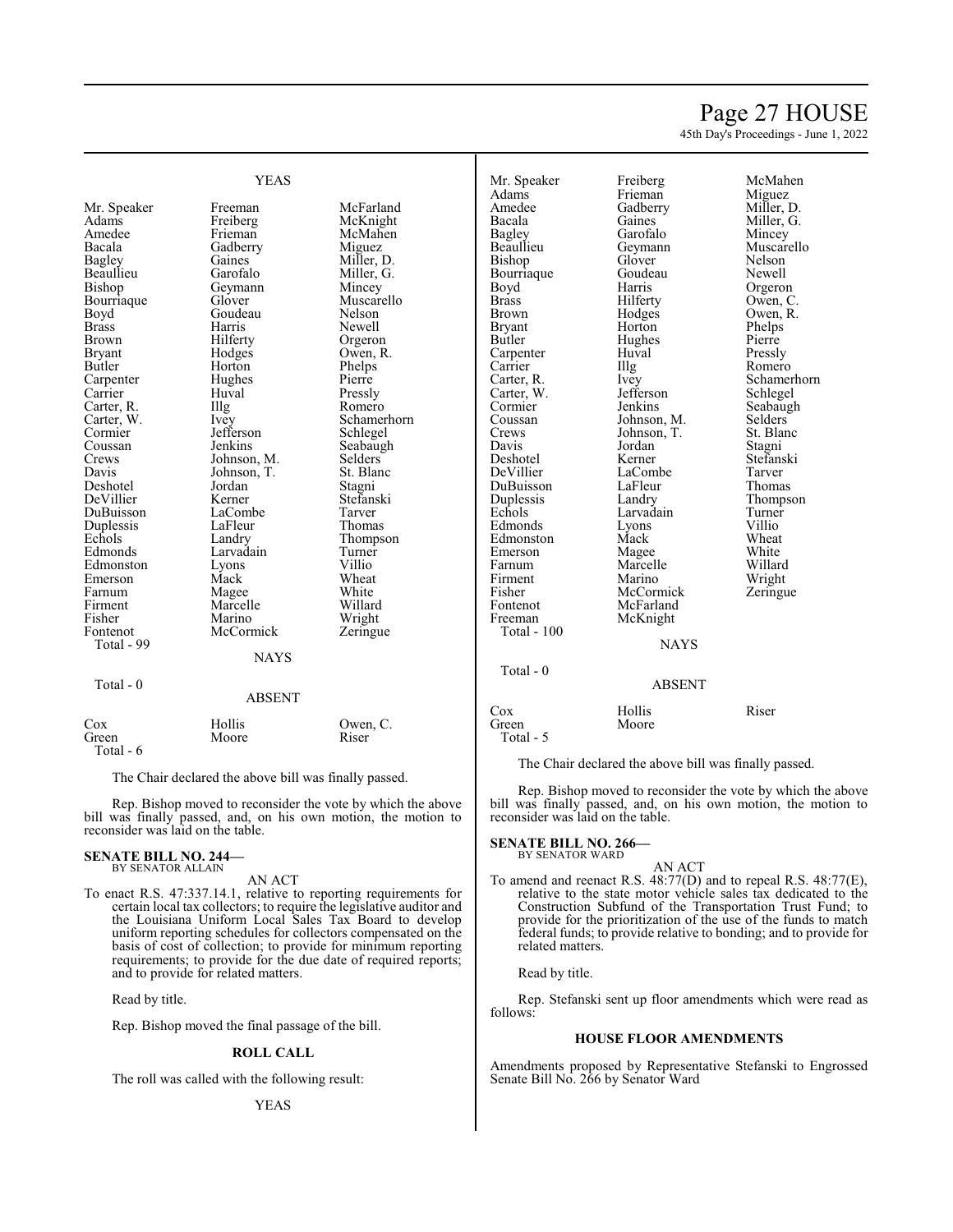# Page 28 HOUSE

45th Day's Proceedings - June 1, 2022

### AMENDMENT NO. 1

On page 1, line 16, after "percent" and before "on highway" delete "of the remaining monies"

On motion of Rep. Stefanski, the amendments were adopted.

Rep. Magee moved the final passage of the bill, as amended.

#### **ROLL CALL**

The roll was called with the following result:

#### YEAS

| Mr. Speaker   | Freeman       | McFarland   |
|---------------|---------------|-------------|
| Adams         | Freiberg      | McKnight    |
| Amedee        | Frieman       | McMahen     |
| Bacala        | Gadberry      | Miguez      |
| <b>Bagley</b> | Gaines        | Miller, D.  |
| Beaullieu     | Garofalo      | Miller, G.  |
| Bishop        | Geymann       | Mincey      |
| Bourriaque    | Glover        | Muscarello  |
| Boyd          | Goudeau       | Nelson      |
| Brass         | Harris        | Newell      |
| Brown         | Hilferty      | Orgeron     |
| Bryant        | Hodges        | Owen, C.    |
| Butler        | Horton        | Owen, R.    |
| Carpenter     | Hughes        | Pierre      |
| Carrier       | Huval         | Pressly     |
| Carter, R.    | Illg          | Romero      |
| Carter, W.    | Ivey          | Schamerhorn |
| Cormier       | Jefferson     | Schlegel    |
| Coussan       | Jenkins       | Seabaugh    |
| Crews         | Johnson, M.   | Selders     |
| Davis         | Johnson, T.   | St. Blanc   |
| Deshotel      | Jordan        | Stagni      |
| DeVillier     | Kerner        | Stefanski   |
| DuBuisson     | LaCombe       | Tarver      |
| Duplessis     | LaFleur       | Thomas      |
| Echols        | Landry        | Thompson    |
| Edmonds       | Larvadain     | Turner      |
| Edmonston     | Lyons         | Villio      |
| Emerson       | Mack          | Wheat       |
| Farnum        | Magee         | White       |
| Firment       | Marcelle      | Willard     |
| Fisher        | Marino        | Wright      |
| Fontenot      | McCormick     | Zeringue    |
| Total - 99    |               |             |
|               | <b>NAYS</b>   |             |
| Total - 0     |               |             |
|               | <b>ABSENT</b> |             |
| Cox           | Hollis        | Phelps      |
| Green         | Moore         | Riser       |

Total - 6

The Chair declared the above bill was finally passed.

Rep. Magee moved to reconsider the vote by which the above bill was finally passed, and, on his own motion, the motion to reconsider was laid on the table.

#### **SENATE BILL NO. 271—**

BY SENATOR WOMACK AND REPRESENTATIVE ROMERO AN ACT

To amend and reenact R.S. 38:2212(B)(2) and (H) and to enact R.S. 38:2211(A)(15), relative to bidding requirements on public works projects; to prohibit additional requirements for information requested by public entities; to provide relative to bidders' information on public bids; to provide for definitions; and to provide for related matters.

Read by title.

Rep. Gadberry moved the final passage of the bill.

#### **ROLL CALL**

The roll was called with the following result:

#### YEAS

| Mr. Speaker  | Freiberg      | McMahen     |
|--------------|---------------|-------------|
| Adams        | Frieman       | Miguez      |
| Amedee       | Gadberry      | Miller, D.  |
| Bacala       | Gaines        | Miller, G.  |
| Bagley       | Garofalo      | Mincey      |
| Beaullieu    | Geymann       | Muscarello  |
| Bishop       | Glover        | Nelson      |
| Bourriaque   | Goudeau       | Newell      |
| <b>Brass</b> | Harris        | Orgeron     |
| <b>Brown</b> | Hilferty      | Owen, C.    |
| Bryant       | Hodges        | Owen, R.    |
| Butler       | Horton        | Phelps      |
| Carpenter    | Hughes        | Pierre      |
| Carrier      | Huval         | Pressly     |
| Carter, R.   | Illg          | Romero      |
| Carter, W.   | Ivey          | Schamerhorn |
| Cormier      | Jefferson     | Schlegel    |
| Coussan      | Jenkins       | Seabaugh    |
| Crews        | Johnson, M.   | Selders     |
| Davis        | Johnson, T.   | St. Blanc   |
| Deshotel     | Jordan        | Stagni      |
| DeVillier    | Kerner        | Stefanski   |
| DuBuisson    | LaCombe       | Tarver      |
| Duplessis    | LaFleur       | Thomas      |
| Echols       | Landry        | Thompson    |
| Edmonds      | Lyons         | Turner      |
| Edmonston    | Mack          | Villio      |
| Emerson      | Magee         | Wheat       |
| Farnum       | Marcelle      | White       |
| Firment      | Marino        | Willard     |
| Fisher       | McCormick     | Wright      |
| Fontenot     | McFarland     | Zeringue    |
| Freeman      | McKnight      |             |
| Total - 98   |               |             |
|              | <b>NAYS</b>   |             |
|              |               |             |
| Total - 0    |               |             |
|              | <b>ABSENT</b> |             |
| Boyd         | Hollis        | Riser       |
| Cox          | Larvadain     |             |
| Green        | Moore         |             |
| Total - 7    |               |             |

The Chair declared the above bill was finally passed.

Rep. Gadberrymoved to reconsider the vote by which the above bill was finally passed, and, on his own motion, the motion to reconsider was laid on the table.

# **SENATE BILL NO. 272—** BY SENATOR CORTEZ

AN ACT To amend and reenact R.S. 4:149, 211, 213, and 214 and R.S. 27:602(13) and to enact R.S. 4:147(7), 215(D), and 228(H) and R.S. 27:602(18.1), 607(H), and 629, relative to horse racing; to provide for pari-mutuel wagering; to provide regarding offtrack wagering facilities; to authorize pari-mutuel wagering in a sports book lounge of certain licensed entities as offtrack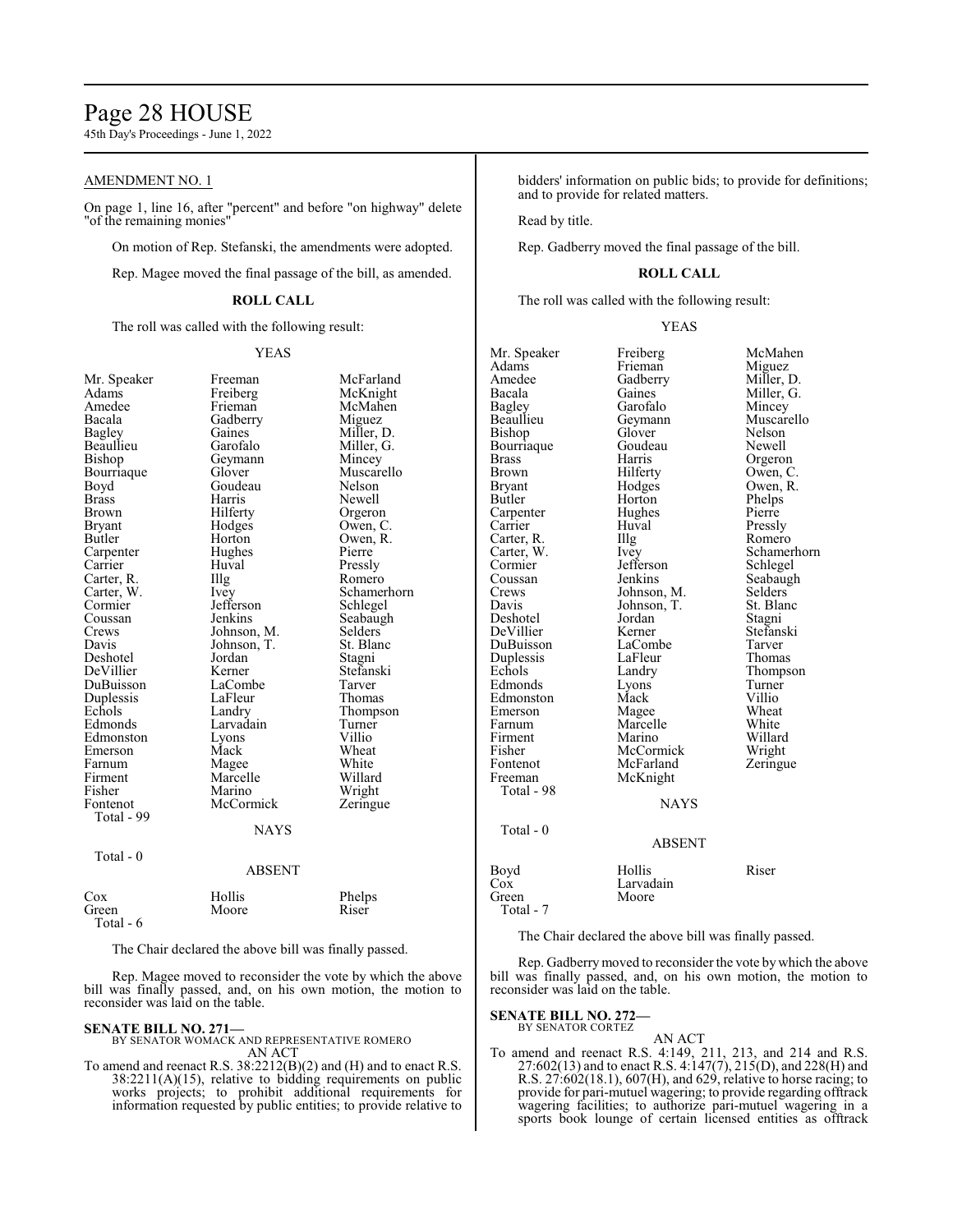# Page 29 HOUSE

45th Day's Proceedings - June 1, 2022

wagering facilities; to require certain agreements or plans of operations; to provide for required terms of the agreement or plan and approval; to provide for requirements and exceptions; to provide regarding restrictions and prohibitions; and to provide for related matters.

Read by title.

Rep. Stefanski moved the final passage of the bill.

#### **ROLL CALL**

The roll was called with the following result:

#### YEAS

| Mr. Speaker<br>Adams<br>Amedee<br>Bacala<br>Bagley<br>Beaullieu<br>Bishop<br>Bourriaque<br>Boyd<br>Brass<br>Brown<br><b>Bryant</b><br>Butler<br>Carpenter<br>Carrier<br>Carter, R.<br>Carter, W.<br>Coussan<br>Davis<br>Deshotel<br>DeVillier<br>DuBuisson<br>Duplessis<br>Echols<br>Edmonston<br>Emerson<br>Farnum<br>Fisher<br>Fontenot<br>Freeman<br>Total - 88 | Freiberg<br>Frieman<br>Gadberry<br>Gaines<br>Glover<br>Goudeau<br>Hilferty<br>Hodges<br>Horton<br>Hughes<br>Huval<br>Illg<br>Ivey<br>Jefferson<br>Jenkins<br>Johnson, M.<br>Johnson, T.<br>Jordan<br>Kerner<br>LaCombe<br>LaFleur<br>Landry<br>Larvadain<br>Lyons<br>Magee<br>Marcelle<br>Marino<br>McCormick<br>McKnight<br>McMahen<br><b>NAYS</b> | Miller, D.<br>Miller, G.<br>Mincey<br>Nelson<br>Newell<br>Orgeron<br>Owen, C.<br>Owen, R.<br>Phelps<br>Pierre<br>Pressly<br>Romero<br>Schamerhorn<br>Schlegel<br>Seabaugh<br>Selders<br>St. Blanc<br>Stagni<br>Stefanski<br>Tarver<br>Thomas<br>Turner<br>Villio<br>Wheat<br>White<br>Willard<br>Wright<br>Zeringue |
|--------------------------------------------------------------------------------------------------------------------------------------------------------------------------------------------------------------------------------------------------------------------------------------------------------------------------------------------------------------------|-----------------------------------------------------------------------------------------------------------------------------------------------------------------------------------------------------------------------------------------------------------------------------------------------------------------------------------------------------|---------------------------------------------------------------------------------------------------------------------------------------------------------------------------------------------------------------------------------------------------------------------------------------------------------------------|
|                                                                                                                                                                                                                                                                                                                                                                    |                                                                                                                                                                                                                                                                                                                                                     | McFarland                                                                                                                                                                                                                                                                                                           |
| Crews<br>Edmonds<br>Firment<br>Total - 7                                                                                                                                                                                                                                                                                                                           | Geymann<br>Harris<br>Mack                                                                                                                                                                                                                                                                                                                           |                                                                                                                                                                                                                                                                                                                     |
|                                                                                                                                                                                                                                                                                                                                                                    | <b>ABSENT</b>                                                                                                                                                                                                                                                                                                                                       |                                                                                                                                                                                                                                                                                                                     |
| Cormier<br>Cox<br>Garofalo<br>Green<br>Total - 10                                                                                                                                                                                                                                                                                                                  | Hollis<br>Miguez<br>Moore<br>Muscarello                                                                                                                                                                                                                                                                                                             | Riser<br>Thompson                                                                                                                                                                                                                                                                                                   |

The Chair declared the above bill was finally passed.

Rep. Stefanski moved to reconsider the vote by which the above bill was finally passed, and, on his own motion, the motion to reconsider was laid on the table.

#### **SENATE BILL NO. 277** BY SENATOR CORTEZ

AN ACT

To amend and reenact the introductory paragraph of R.S. 48:77(A), to enact R.S. 48:77.1 and 77.2, and to repeal R.S. 48:77(B) and (E), relative to the creation of the Megaprojects Leverage Fund and certain accounts therein; to provide for the deposit of monies into the fund; to provide for the use of monies so deposited; to provide relative to the issuance of bonds; and to provide for related matters.

Read by title.

Rep. Magee moved the final passage of the bill.

#### **ROLL CALL**

The roll was called with the following result:

#### YEAS

| Mr. Speaker   | Freiberg      | McMahen     |
|---------------|---------------|-------------|
| Adams         | Frieman       | Miguez      |
| Amedee        | Gadberry      | Miller, D.  |
| Bacala        | Gaines        | Miller, G.  |
| <b>Bagley</b> | Garofalo      | Mincey      |
| Beaullieu     | Geymann       | Muscarello  |
| Bishop        | Goudeau       | Nelson      |
| Bourriaque    | Harris        | Newell      |
| Boyd          | Hilferty      | Orgeron     |
| <b>Brass</b>  | Hodges        | Owen, C.    |
| Brown         | Horton        | Owen, R.    |
| Bryant        | Hughes        | Phelps      |
| Butler        | Huval         | Pierre      |
| Carpenter     | Illg          | Pressly     |
| Carrier       | Ivey          | Romero      |
| Carter, W.    | Jefferson     | Schamerhorn |
| Cormier       | Jenkins       | Schlegel    |
| Coussan       | Johnson, M.   | Seabaugh    |
| Crews         | Johnson, T.   | Selders     |
| Davis         | Jordan        | St. Blanc   |
| Deshotel      | Kerner        | Stagni      |
| DeVillier     | LaCombe       | Stefanski   |
| DuBuisson     | LaFleur       | Tarver      |
| Duplessis     | Landry        | Thomas      |
| Echols        | Larvadain     | Thompson    |
| Edmonds       | Lyons         | Turner      |
| Edmonston     | Mack          | Villio      |
| Emerson       | Magee         | Wheat       |
| Farnum        | Marcelle      | White       |
| Firment       | Marino        | Willard     |
| Fisher        | McCormick     | Wright      |
| Fontenot      | McFarland     | Zeringue    |
| Freeman       | McKnight      |             |
| Total - 98    |               |             |
|               | <b>NAYS</b>   |             |
| Carter, R.    | Glover        |             |
| Total - 2     |               |             |
|               | <b>ABSENT</b> |             |
| Cox           | Hollis        | Riser       |
| Green         | Moore         |             |
| Total - 5     |               |             |

The Chair declared the above bill was finally passed.

Rep. Magee moved to reconsider the vote by which the above bill was finally passed, and, on his own motion, the motion to reconsider was laid on the table.

#### **Consent to Correct a Vote Record**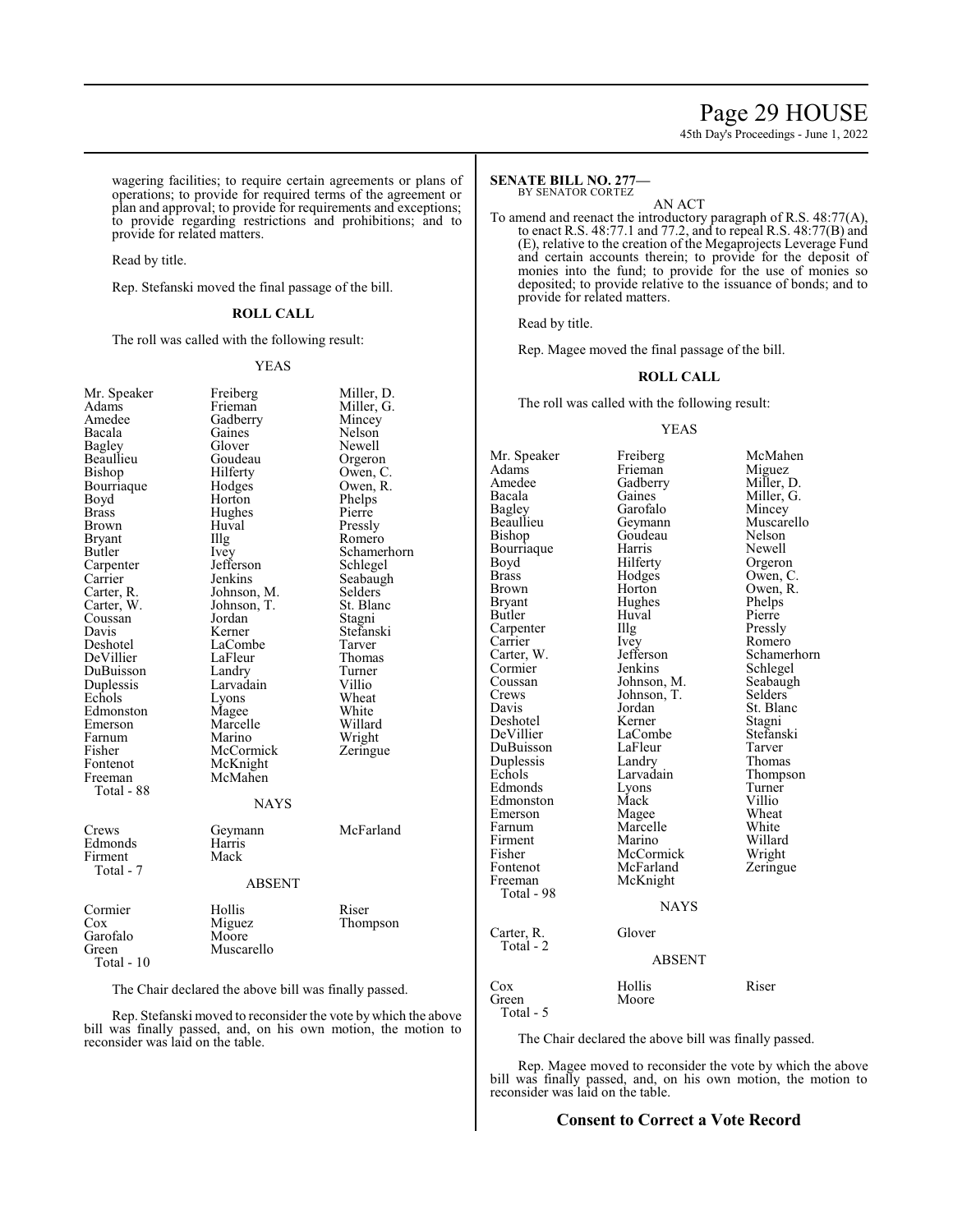# Page 30 HOUSE

45th Day's Proceedings - June 1, 2022

Rep. Glover requested the House consent to record his vote on final passage of Senate Bill No. 277 as nay, which consent was unanimously granted.

#### **SENATE BILL NO. 286—** BY SENATOR LUNEAU

AN ACT

To amend and reenact R.S. 37:3552(5) through (12) and  $3556(A)(1)(a)$  and to enact R.S.  $37:3552(13)$  and  $(14)$ , relative to massage therapists; to provide relative to licensure and qualifications of massage therapists; to provide for the methods of instruction; to provide for definitions; and to provide for related matters.

Read by title.

Rep. Pressly moved the final passage of the bill.

#### **ROLL CALL**

The roll was called with the following result:

#### YEAS

| Mr. Speaker  | Frieman       | Miguez      |
|--------------|---------------|-------------|
| Adams        | Gadberry      | Miller, D.  |
| Amedee       | Gaines        | Miller, G.  |
| Bacala       | Garofalo      | Mincey      |
| Beaullieu    | Glover        | Muscarello  |
| Bishop       | Goudeau       | Nelson      |
| Bourriaque   | Harris        | Newell      |
| Boyd         | Hilferty      | Orgeron     |
| <b>Brass</b> | Hodges        | Owen, C.    |
| Brown        | Horton        | Owen, R.    |
| Bryant       | Hughes        | Phelps      |
| Butler       | Huval         | Pierre      |
| Carpenter    | Illg          | Pressly     |
| Carrier      | <i>lvey</i>   | Romero      |
| Carter, R.   | Jefferson     | Schamerhorn |
| Carter, W.   | Jenkins       | Schlegel    |
| Cormier      | Johnson, M.   | Seabaugh    |
| Coussan      | Johnson, T.   | Selders     |
| Crews        | Jordan        | St. Blanc   |
| Davis        | Kerner        | Stagni      |
| Deshotel     | LaCombe       | Stefanski   |
| DeVillier    | LaFleur       | Tarver      |
| DuBuisson    | Landry        | Thomas      |
| Duplessis    | Larvadain     | Thompson    |
| Echols       | Lyons         | Turner      |
| Edmonds      | Mack          | Villio      |
| Edmonston    | Magee         | Wheat       |
| Emerson      | Marcelle      | White       |
| Farnum       | Marino        | Willard     |
| Firment      | McCormick     | Wright      |
| Fisher       | McFarland     | Zeringue    |
| Freeman      | McKnight      |             |
| Freiberg     | McMahen       |             |
| Total - 97   |               |             |
|              | <b>NAYS</b>   |             |
|              |               |             |
| Total - 0    |               |             |
|              | <b>ABSENT</b> |             |
| Bagley       | Geymann       | Moore       |
| $\cos$       | Green         | Riser       |
| Fontenot     | Hollis        |             |
| Total - 8    |               |             |

The Chair declared the above bill was finally passed.

Rep. Pressly moved to reconsider the vote by which the above bill was finally passed, and, on his own motion, the motion to reconsider was laid on the table.

**SENATE BILL NO. 423—** BY SENATOR FOIL

AN ACT To amend and reenact R.S. 38:2295(C)(1), relative to plans and specifications for public works; to provide for clarification of requirements for prior approval; to provide for adjusting the time response period for particular products; to provide for technical corrections; and to provide for related matters.

Read by title.

Rep. McFarland moved the final passage of the bill.

#### **ROLL CALL**

The roll was called with the following result:

#### YEAS

Mr. Speaker Frieman McMahen<br>Adams Gadberry Miguez Adams Gadberry<br>Amedee Gaines Amedee Gaines Miller, D.<br>Bacala Garofalo Miller, G. Bacala Garofalo Miller, G.<br>Bagley Geymann Mincey Bagley Geymann<br>Beaullieu Glover Beaullieu Glover Muscarello<br>Bishop Goudeau Nelson Goudeau Nelson<br>Harris Newell Bourriaque Harris<br>Boyd Hilferty Boyd Hilferty Orgeron<br>Brass Hodges Owen, C Brass Hodges Owen, C. Brown Horton Owen, R.<br>Bryant Hughes Phelps Hughes Phelps<br>Huval Pierre Butler Huval Pierre<br>
Carpenter IIIg Pressly Carpenter Illg<br>Carrier Ivey Carrier Ivey Romero<br>Carter, R. Jefferson Schame Jefferson Schamerhorn<br>Jenkins Schlegel Carter, W. Jenkins Schlegel<br>Cormier Johnson, M. Seabaugh Cormier Johnson, M. Seabaugh<br>Coussan Johnson, T. Selders Coussan Johnson, T.<br>Crews Jordan Crews Jordan St. Blanc<br>
Davis Kerner Stagni Davis Kerner<br>DeVillier LaCombe LaCombe<br>LaFleur Tarver DuBuisson LaFleur Tarver<br>
Duplessis Landry Thomas Duplessis Landry<br>Echols Larvadain Echols Larvadain Thompson<br>Edmonds Lyons Turner Lyons Turner<br>
Mack Villio Edmonston Mack Villio<br>Emerson Magee Wheat Emerson Magee Wheat<br>
Farnum Marcelle White Marcelle White<br>
Marino Wright Firment Marino Wright<br>
Fisher McCormick Zeringue Fisher McCormick<br>Freeman McFarland McFarland<br>McKnight Freiberg McKnight Total - 97 NAYS Total - 0 ABSENT Cox Green Riser Deshotel Hollis Willard Fontenot Total - 8

The Chair declared the above bill was finally passed.

Rep. McFarland moved to reconsider the vote by which the above bill was finally passed, and, on his own motion, the motion to reconsider was laid on the table.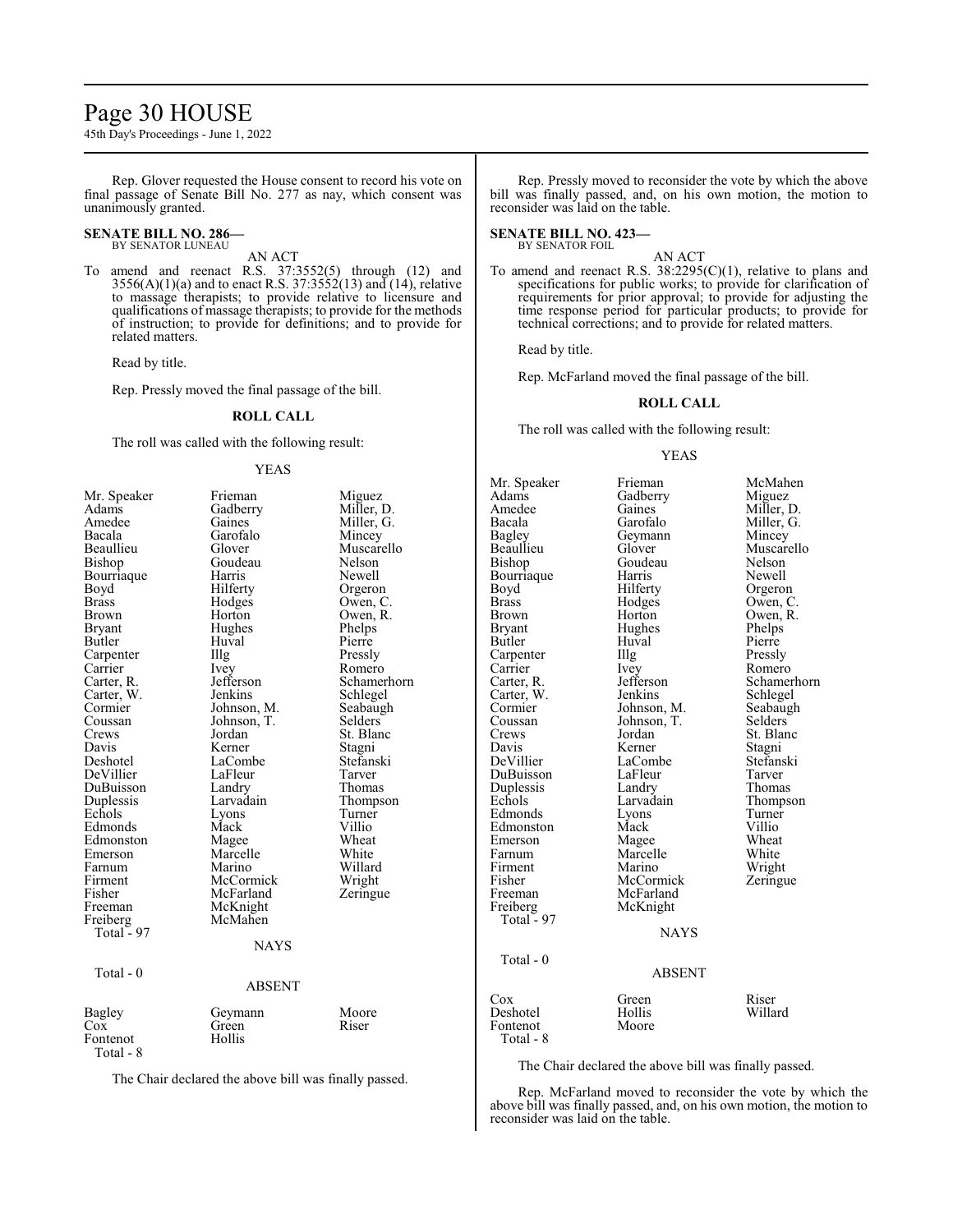#### **SENATE BILL NO. 429—** BY SENATOR WOMACK

AN ACT

To amend and reenact R.S. 38:2248(B), relative to public works contracts; to provide with respect to substantial completion of public works; to provide for notice and itemization of work to be performed; and to provide for related matters.

Read by title.

Rep. Gadberry moved the final passage of the bill.

#### **ROLL CALL**

The roll was called with the following result:

#### YEAS

| Mr. Speaker  | Frieman     | McKnight    |
|--------------|-------------|-------------|
| Amedee       | Gadberry    | McMahen     |
| Bacala       | Gaines      | Miguez      |
| Bagley       | Garofalo    | Miller, D.  |
| Beaullieu    | Geymann     | Miller, G.  |
| Bishop       | Glover      | Mincey      |
| Bourriaque   | Goudeau     | Muscarello  |
| Boyd         | Green       | Nelson      |
| <b>Brass</b> | Harris      | Newell      |
| Brown        | Hilferty    | Orgeron     |
| Bryant       | Hodges      | Owen, C.    |
| Butler       | Horton      | Owen, R.    |
| Carpenter    | Hughes      | Phelps      |
| Carrier      | Huval       | Pierre      |
| Carter, W.   | Illg        | Pressly     |
| Cormier      | <i>lvey</i> | Romero      |
| Coussan      | Jefferson   | Schamerhorn |
| Crews        | Jenkins     | Schlegel    |
| Davis        | Johnson, M. | Seabaugh    |
| Deshotel     | Johnson, T. | Selders     |
| DeVillier    | Jordan      | St. Blanc   |
| DuBuisson    | Kerner      | Stagni      |
| Duplessis    | LaCombe     | Stefanski   |
| Echols       | LaFleur     | Tarver      |
| Edmonds      | Landry      | Thomas      |
| Edmonston    | Larvadain   | Thompson    |
| Emerson      | Lyons       | Turner      |
| Farnum       | Mack        | Villio      |
| Firment      | Magee       | Wheat       |
| Fisher       | Marcelle    | White       |
| Fontenot     | Marino      | Willard     |
| Freeman      | McCormick   | Wright      |
| Freiberg     | McFarland   | Zeringue    |
| Total - 99   |             |             |
|              | <b>NAYS</b> |             |
| Total - 0    |             |             |
|              | ABSENT      |             |
| Adams        | Cox         | Moore       |
| Carter. R.   | Hollis      | Riser       |

The Chair declared the above bill was finally passed.

Rep. Gadberrymoved to reconsider the vote by which the above bill was finally passed, and, on his own motion, the motion to reconsider was laid on the table.

#### **SENATE BILL NO. 436—**

Total - 6

BY SENATOR CLOUD AN ACT

To enact R.S. 47:463.214, relative to motor vehicle special prestige license plate; to provide for the establishment of the "Louisiana Equine Promotion and Research Advisory Board" special

prestige license plate; to provide for creation, issuance, design, fees, distribution, and rule promulgation applicable to such license plates; and to provide for related matters.

Read by title.

Rep. Carrier moved the final passage of the bill.

#### **ROLL CALL**

The roll was called with the following result:

#### YEAS

| Mr. Speaker   | Frieman       | McMahen     |
|---------------|---------------|-------------|
| Adams         | Gadberry      | Miguez      |
| Amedee        | Gaines        | Miller, D.  |
| Bacala        | Garofalo      | Miller, G.  |
| Bagley        | Geymann       | Mincey      |
| Beaullieu     | Glover        | Muscarello  |
| Bishop        | Goudeau       | Nelson      |
| Bourriaque    | Green         | Newell      |
| Boyd          | Harris        | Orgeron     |
| <b>Brass</b>  | Hilferty      | Owen, C.    |
| <b>Bryant</b> | Hodges        | Owen, R.    |
| Butler        | Horton        | Phelps      |
| Carpenter     | Hughes        | Pierre      |
| Carrier       | Huval         | Pressly     |
| Carter, R.    | Illg          | Romero      |
| Carter, W.    | Ivey          | Schamerhorn |
| Cormier       | Jefferson     | Schlegel    |
| Coussan       | Jenkins       | Seabaugh    |
| Crews         | Johnson, M.   | Selders     |
| Davis         | Johnson, T.   | St. Blanc   |
| Deshotel      | Jordan        | Stagni      |
| DeVillier     | Kerner        | Stefanski   |
| DuBuisson     | LaCombe       | Tarver      |
| Duplessis     | LaFleur       | Thomas      |
| Echols        | Landry        | Thompson    |
| Edmonds       | Larvadain     | Turner      |
| Edmonston     | Lyons         | Villio      |
| Emerson       | Mack          | Wheat       |
| Farnum        | Magee         | White       |
| Firment       | Marcelle      | Willard     |
| Fisher        | Marino        | Wright      |
| Fontenot      | McCormick     |             |
|               | McFarland     | Zeringue    |
| Freeman       |               |             |
| Freiberg      | McKnight      |             |
| Total - $100$ |               |             |
|               | <b>NAYS</b>   |             |
| $Total - 0$   |               |             |
|               | <b>ABSENT</b> |             |
|               |               |             |
| Brown         | Hollis        | Riser       |
| Cox           | Moore         |             |
| Total - 5     |               |             |

The Chair declared the above bill was finally passed.

Rep. Carrier moved to reconsider the vote by which the above bill was finally passed, and, on his own motion, the motion to reconsider was laid on the table.

**SENATE BILL NO. 443—** BY SENATOR ALLAIN

AN ACT To amend and reenact R.S. 47:303.1(C) and (G) and to repeal R.S. 47:303.1(D), relative to direct payment numbers; to provide for uniformdirect payment number procedures and appeal rights for local tax collectors; and to provide for related matters.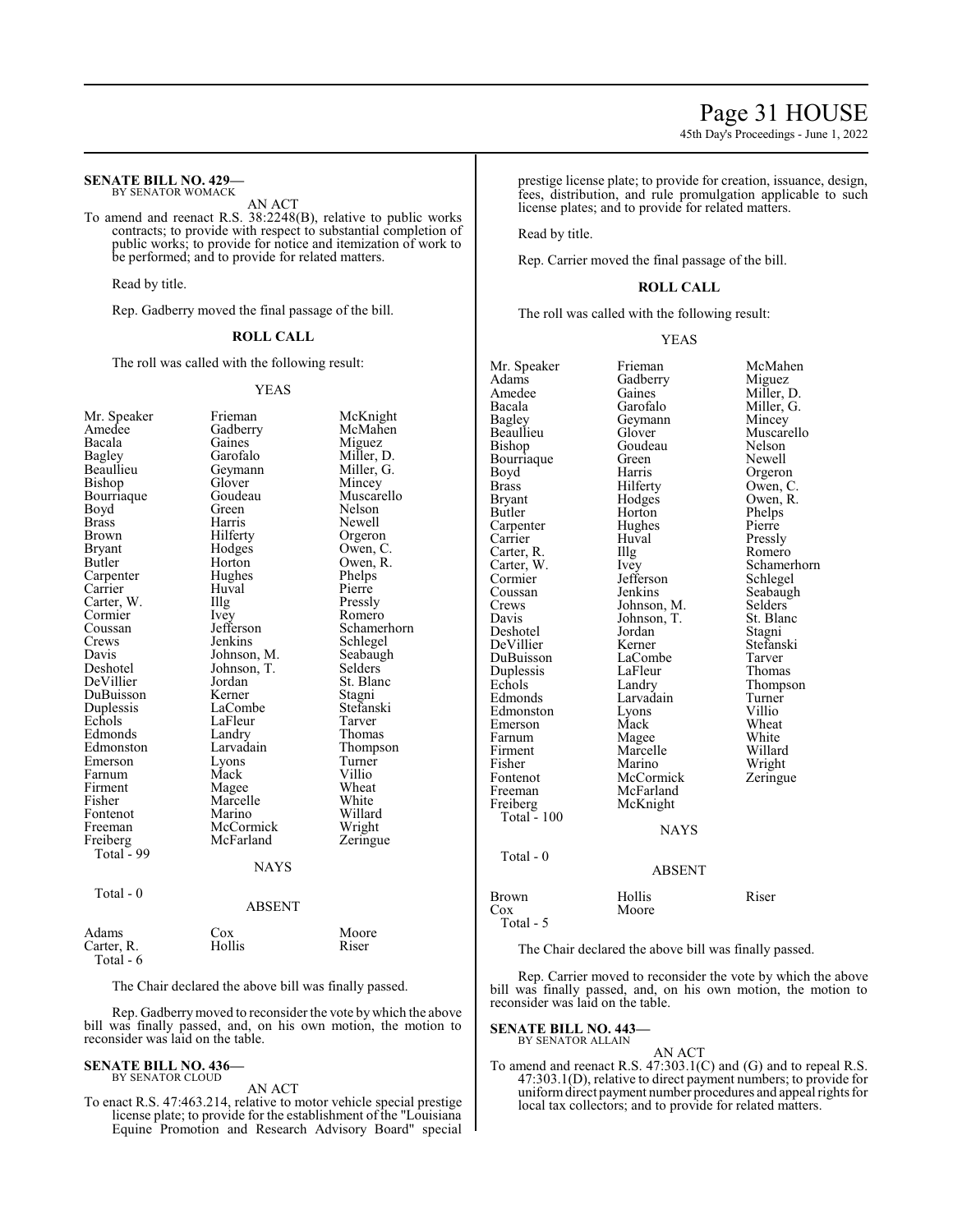# Page 32 HOUSE

45th Day's Proceedings - June 1, 2022

Read by title.

Rep. Bishop moved the final passage of the bill.

### **ROLL CALL**

The roll was called with the following result:

### YEAS

| Mr. Speaker  | Frieman       | McMahen     |
|--------------|---------------|-------------|
| Adams        | Gadberry      | Miguez      |
| Amedee       | Gaines        | Miller, D.  |
| Bacala       | Garofalo      | Miller, G.  |
| Beaullieu    | Geymann       | Mincey      |
| Bishop       | Glover        | Muscarello  |
| Bourriaque   | Goudeau       | Nelson      |
| Boyd         | Green         | Newell      |
| <b>Brass</b> | Harris        | Orgeron     |
| <b>Brown</b> | Hilferty      | Owen, C.    |
| Bryant       | Hodges        | Owen, R.    |
| Butler       | Horton        | Phelps      |
| Carpenter    | Hughes        | Pierre      |
| Carrier      | Huval         | Pressly     |
| Carter, R.   | Illg          | Romero      |
| Carter, W.   | <i>lvey</i>   | Schamerhorn |
| Cormier      | Jefferson     | Schlegel    |
| Coussan      | Jenkins       | Seabaugh    |
| Crews        | Johnson, M.   | Selders     |
| Davis        | Johnson, T.   | St. Blanc   |
| Deshotel     | Jordan        | Stagni      |
| DeVillier    | Kerner        | Stefanski   |
| DuBuisson    | LaCombe       | Tarver      |
| Duplessis    | LaFleur       | Thomas      |
| Echols       | Landry        | Thompson    |
| Edmonds      | Larvadain     | Turner      |
| Edmonston    | Lyons         | Villio      |
| Emerson      | Mack          | Wheat       |
| Farnum       | Magee         | White       |
| Firment      | Marcelle      | Willard     |
| Fisher       | Marino        | Wright      |
| Fontenot     | McCormick     | Zeringue    |
| Freeman      | McFarland     |             |
| Freiberg     | McKnight      |             |
| Total - 100  |               |             |
|              | NAYS          |             |
| Total - 0    |               |             |
|              | <b>ABSENT</b> |             |
| Bagley       | Hollis        | Riser       |
| Cox          | Moore         |             |
| Total - 5    |               |             |

The Chair declared the above bill was finally passed.

Rep. Bishop moved to reconsider the vote by which the above bill was finally passed, and, on his own motion, the motion to reconsider was laid on the table.

#### **SENATE BILL NO. 444—** BY SENATOR ALLAIN

AN ACT

To amend and reenact R.S. 47:1408(D)(1), 1418(7)(d), 1432(A), 1574.2(A), the introductory paragraph of 1574.2(B), and 1574.2(D) and to enact R.S. 47:338.223, 1408(D)(3), and  $1574.2(E)$ , (F), and (G), relative to tax administration and the Board of Tax Appeals; to provide for the administration of certain occupancy taxes; to authorize the board to issue protective orders; to provide relative to notice and the opportunity to be heard for all matters and all parties before the board; to provide for the jurisdiction of the board; to authorize the board to issue preliminary injunctions during suits to enjoin certain tax preparers; to authorize the secretary of revenue to issue cease and desist orders to tax preparers who engage in certain conduct; to impose penalties on preparers who violate injunctions or orders; to provide for an effective date; and to provide for related matters.

Read by title.

Rep. Bishop moved the final passage of the bill.

#### **ROLL CALL**

The roll was called with the following result:

#### YEAS

Mr. Speaker Freiberg McKnight<br>
Adams Frieman McMahen Adams Frieman McMahen<br>Amedee Gadberry Miguez Amedee Gadberry<br>Bacala Gaines Bacala Gaines Miller, D.<br>Bagley Garofalo Miller, G. Bagley Garofalo Miller, G.<br>Beaullieu Geymann Mincey Beaullieu Geymann<br>Bishop Glover Glover Muscarello<br>Goudeau Nelson Bourriaque Goudeau Nelson<br>Boyd Green Newell Boyd Green<br>Brass Harris Brass Harris Orgeron<br>Brown Hilferty Owen, C Brown Hilferty Owen, C.<br>Bryant Hodges Owen, R. Bryant Hodges Owen, R.<br>Butler Horton Phelps Horton Phelps<br>Hughes Pierre Carpenter Hughe<br>Carrier Huval Huval Pressly<br>
Illg Romero Carter, R. Illg<br>Carter, W. Ivey Carter, W. Ivey Schamerhorn<br>
Cormier Jefferson Schlegel Cormier Jefferson<br>Coussan Jenkins Coussan Jenkins Seabaugh<br>Crews Johnson, M. Selders Johnson, M. Selders<br>Johnson, T. St. Blanc Davis Johnson, T. St. Blanck<br>Deshotel Jordan Stagni Deshotel Jordan Stagni DeVillier Kerner Stefans<br>DuBuisson LaCombe Tarver DuBuisson LaCombe Tarver<br>
Duplessis LaFleur Thomas Duplessis LaFleur<br>Echols Landry Echols Landry Thompson<br>Edmonds Larvadain Turner Larvadain Turner<br>
Lyons Villio Edmonston Lyons Villio Emerson Mack Wheat<br>
Farnum Magee White Farnum Magee White<br>
Firment Marcelle Willard Firment Marcelle Willard<br>Fisher Marino Wright Fisher Marino Wright<br>
Fontenot McCormick Zeringue Fontenot McCormick<br>Freeman McFarland McFarland Total - 101 NAYS Total - 0 ABSENT Cox Moore<br>
Hollis Riser Hollis

Total - 4

The Chair declared the above bill, having received a two-thirds vote of the elected members, was finally passed.

Rep. Bishop moved to reconsider the vote by which the above bill was finally passed, and, on his own motion, the motion to reconsider was laid on the table.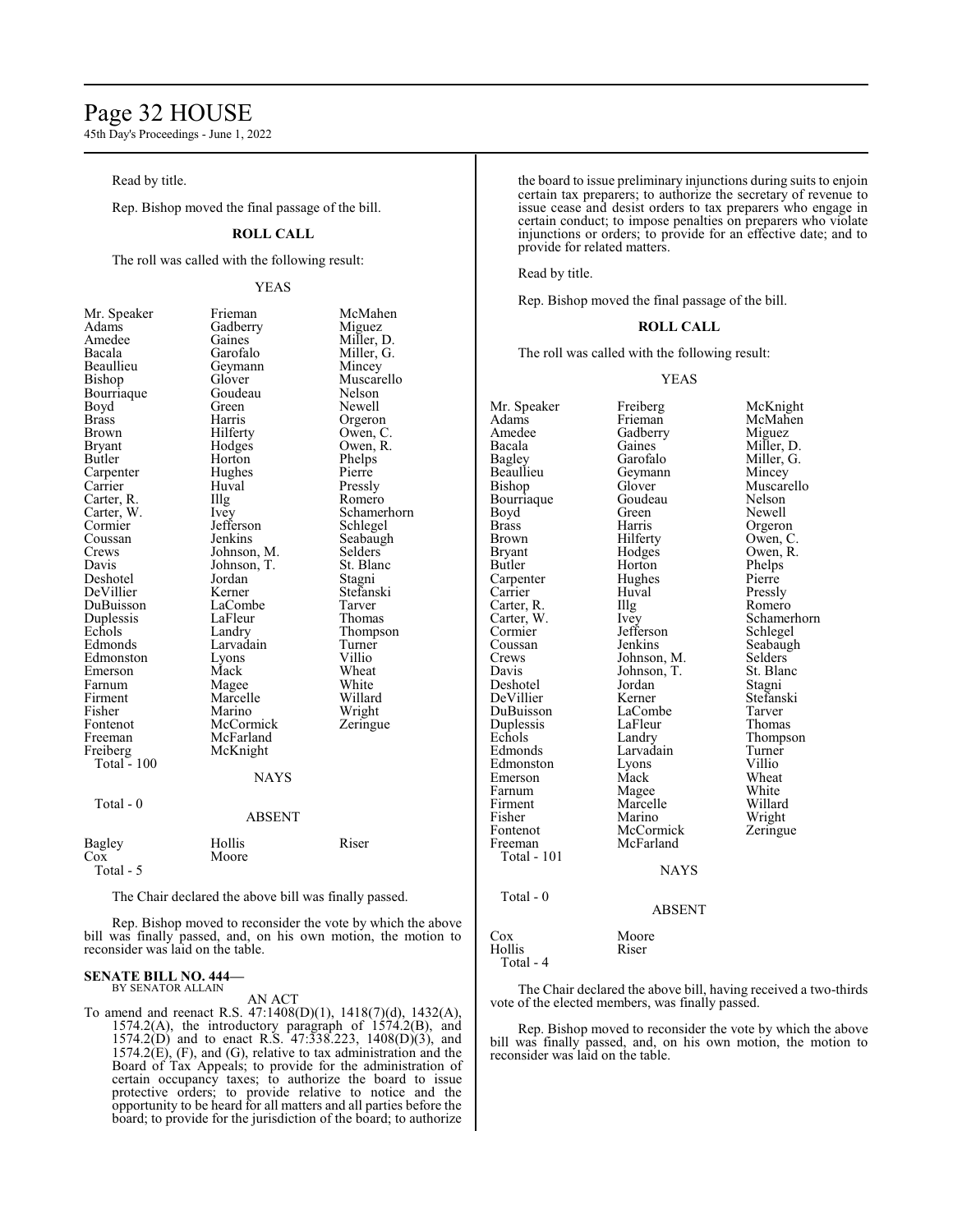# Page 33 HOUSE

45th Day's Proceedings - June 1, 2022

# **SENATE BILL NO. 446—**

BY SENATOR FRED MILLS AN ACT

To amend and reenact R.S. 6:337 and 338(A), (B), and (C), relative to insurance settlement monies paid for damages to property or contents; to require placement of certain insurance settlement monies in segregated accounts; to provide for disbursement of certain insurance settlement monies to the borrower-payee; and to provide for related matters.

Read by title.

#### **Motion**

On motion ofRep. Farnum, the bill was returned to the calendar.

#### **SENATE BILL NO. 465** BY SENATOR CONNICK

AN ACT

To amend and reenact R.S.  $38:330.1(C)(2)(c)$ ,  $(3)(a)$ ,  $(b)$ , and  $(c)$ , and (4)(a), relative to flood protection authorities; to provide for vacancies on a flood protection authority board; to provide for nominating committees; to provide for the custodian ofrecords; to provide for notifications; and to provide for related matters.

Read by title.

Rep. Kerner moved the final passage of the bill.

# **ROLL CALL**

The roll was called with the following result:

Bourriaque Goude<br>Bovd Green Carpenter Huv<br>Carrier Hllg Carter, W. Jefferson<br>Cormier Jenkins Davis Jordan<br>Deshotel Kerner DuBuisson LaFleu<br>
Duplessis Landry Fisher McCormick<br>Fontenot McFarland Fontenot McFarland<br>Freeman McKnight Total - 100

YEAS Mr. Speaker Freiberg McMahen<br>Adams Frieman Miguez Adams Frieman Miguez<br>Amedee Gadberry Miller, l Amedee Gadberry Miller, D.<br>Bacala Gaines Miller, G. Bacala Gaines Miller, G.<br>Bagley Garofalo Mincey Bagley Garofalo Mincey<br>Beaullieu Geymann Muscaro Beaullieu Geymann Muscarello<br>Bishop Glover Nelson Glover Nelson<br>Goudeau Newell Boyd Green Orgeron<br>Brass Harris Owen Brass Harris Owen, C.<br>Brown Hodges Owen, R. Hodges Owen, R.<br>Horton Phelps Bryant Horton Phelps<br>Butler Hughes Pierre Hughes Pierre<br>Huval Pressly Carrier IIIg Romero<br>Carter, R. Ivey Schame Ivey Schamerhorn<br>Jefferson Schlegel Cormier Jenkins Seabaugh<br>
Coussan Johnson, M. Selders Coussan Johnson, M. Selders<br>Crews Johnson, T. St. Blanc Crews Johnson, T. St. Blanch<br>Davis Jordan Stagni Deshotel Kerner Stefanski LaCombe Tarver<br>LaFleur Thomas Duplessis Landry Thompson<br>
Echols Larvadain Turner Larvadain Turner<br>
Lyons Villio Edmonds Lyons Villio<br>Edmonston Mack Wheat Edmonston Mack Wheat<br>
Emerson Magee White Emerson Magee White<br>
Farnum Marcelle Willard Marcelle Willard<br>
Marino Wright Firment Marino Wright<br>
Fisher McCormick Zeringue McKnight

Total - 0

| Cox<br>Hilferty<br>Total - 5 | Hollis<br>Moore | Riser |
|------------------------------|-----------------|-------|
|                              |                 |       |

The Chair declared the above bill was finally passed.

Rep. Kerner moved to reconsider the vote by which the above bill was finally passed, and, on his own motion, the motion to reconsider was laid on the table.

**ABSENT** 

### **SENATE BILL NO. 490—**

BY SENATOR CORTEZ

AN ACT To amend and reenact R.S. 40:1379.1(N) and to enact Chapter 12 of Title 24 of the Louisiana Revised Statutes of 1950, to be comprised ofR.S. 24:681 through 685 and 691 through 693 and R.S. 40:2402(3)(f), relative to capitol security; to provide for a director of capitol security; to provide for the qualifications, compensation, duties and functions of the director; to provide for capitol security officers; to provide for the manner in which certain special officer commissions may be issued; to create the Capitol Security Council; to provide for the composition and membership of the council; to provide for the powers and duties of the council; to provide for definitions; and to provide for related matters.

Read by title.

#### **Speaker Pro Tempore Magee in the Chair**

Rep. Jenkins sent up floor amendments which were read as follows:

### **HOUSE FLOOR AMENDMENTS**

Amendments proposed by Representative Jenkins to Reengrossed Senate Bill No. 490 by Senator Cortez

AMENDMENT NO. 1

On page 5, line 4, change "ten" to "twelve"

AMENDMENT NO. 2

On page 5, between lines 10 and 11, add the following:

(5) The sergeant at arms of the Senate who shall serve as an ex officio nonvoting member.

(6) The sergeant at arms of the House of Representatives who shall serve as an ex officio nonvoting member."

#### **Speaker Schexnayder in the Chair**

On motion of Rep. Jenkins, the amendments were adopted.

Rep. Ivey sent up floor amendments which were read as follows:

#### **HOUSE FLOOR AMENDMENTS**

Amendments proposed by Representative Ivey to Reengrossed Senate Bill No. 490 by Senator Cortez

### AMENDMENT NO. 1

Delete House Committee Amendments No. 2 and 5 by the House Committee on House and Governmental Affairs (#4142)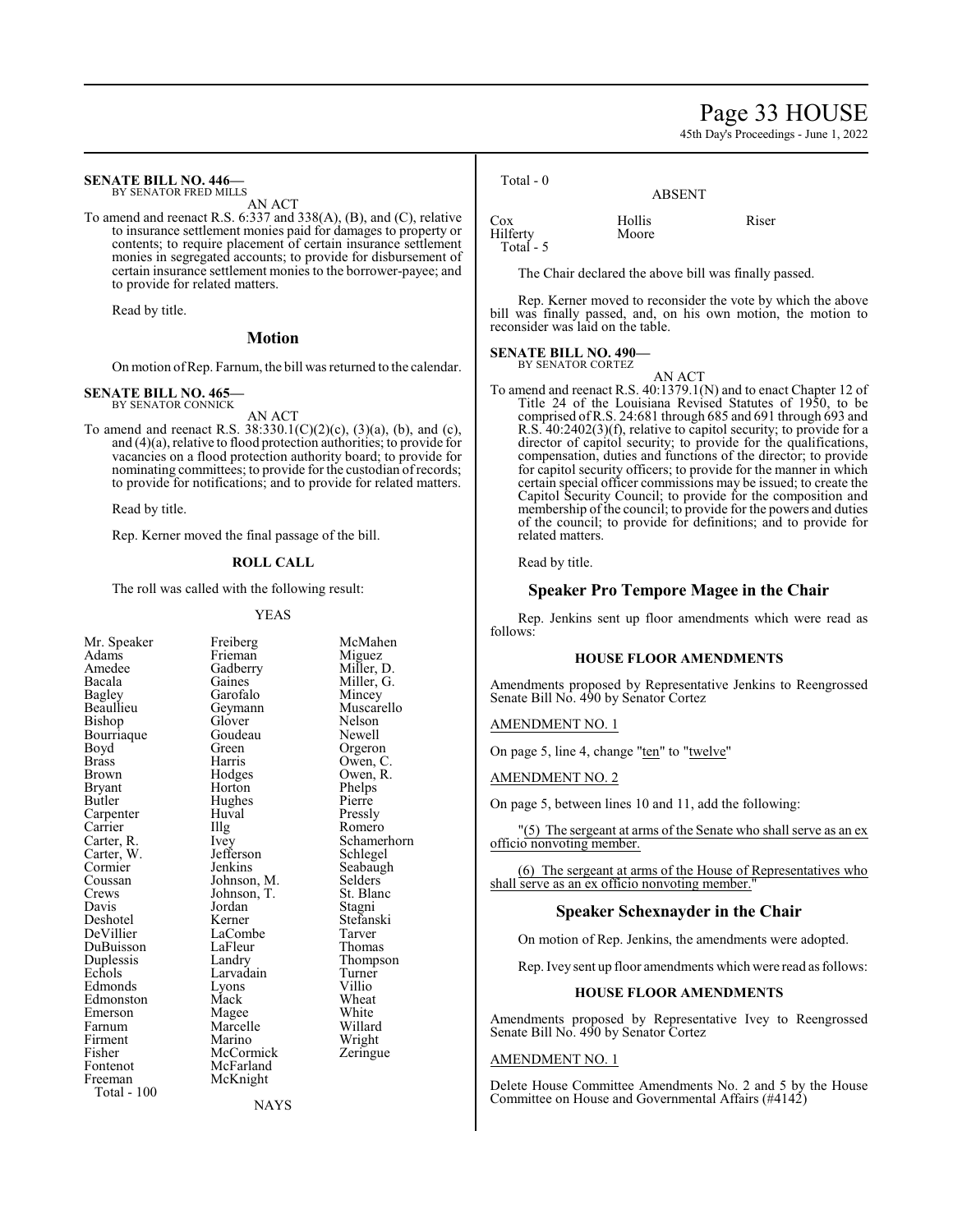# Page 34 HOUSE

45th Day's Proceedings - June 1, 2022

## AMENDMENT NO. 2

On page 1, line 4, change "693" to "694,"

#### AMENDMENT NO. 3

On page 1, line 13, change "693" to "694,"

### AMENDMENT NO. 4

On page 4, line 28, after "Representatives." insert the following:

"Notwithstanding any provision of this Chapter to the contrary, the director of capitol security and any capitol security officer shall be subject to the direction of the sergeant at arms of the Senate and the sergeant at arms of the House of Representatives with regard to the duties of the sergeant at arms of the Senate and the sergeant at arms of the House of Representatives as established in the respective rules of the Senate or House of Representatives, except in the case of an emergency.

#### AMENDMENT NO. 5

On page 6, between lines 17 and 18 insert the following:

"§694. Capitol security; joint rule

Notwithstanding any provision of this Chapter to the contrary, the legislature may, by joint rule, provide for the structure, authority, powers, functions, and duties of the Capitol Security Council, the director of capitol security, capitol security officers, capitol security personnel, and officers of the legislature relative to capitol security."

On motion of Rep. Ivey, the amendments were adopted.

Rep. Zeringue moved the final passage of the bill, as amended.

#### **ROLL CALL**

The roll was called with the following result:

#### YEAS

| мг. Speaker | r reiberg   | мсма     |
|-------------|-------------|----------|
| Adams       | Frieman     | Miguez   |
| Bacala      | Gadberry    | Miller,  |
| Bagley      | Gaines      | Miller,  |
| Beaullieu   | Geymann     | Mincey   |
| Bishop      | Glover      | Muscar   |
| Bourriaque  | Goudeau     | Nelson   |
| Boyd        | Green       | Newell   |
| Brass       | Harris      | Orgero   |
| Brown       | Hilferty    | Owen,    |
| Bryant      | Hodges      | Owen,    |
| Butler      | Horton      | Phelps   |
| Carpenter   | Hughes      | Pierre   |
| Carrier     | Huval       | Romer    |
| Carter, R.  | Illg        | Scham    |
| Carter, W.  | Ivey        | Schlege  |
| Cormier     | Jefferson   | Selders  |
| Coussan     | Jenkins     | St. Blai |
| Davis       | Johnson, M. | Stagni   |
| Deshotel    | Johnson, T. | Stefans  |
| DeVillier   | Jordan      | Tarver   |
| DuBuisson   | Kerner      | Thoma    |
| Duplessis   | LaCombe     | Thomp    |
| Echols      | LaFleur     | Turner   |
| Edmonds     | Landry      | Villio   |
| Emerson     | Larvadain   | Wheat    |
| Farnum      | Lyons       | White    |
| Firment     | Mack        | Willard  |
| Fisher      | Magee       | Wright   |
|             |             |          |

Freiberg McMahen<br>Frieman Miguez Frieman<br>Gadberry Gadberry Miller, D.<br>Gaines Miller, G. Geymann<br>Glover Goudeau Nelson<br>Green Newell Harris Orgeron<br>Hilferty Owen, C Hilferty Owen, C.<br>Hodges Owen, R. Hodges Owen, R.<br>Horton Phelps Huval Romero<br>Illg Schame Ivey Schlegel<br>Jefferson Selders Jefferson<br>Jenkins Johnson, M. Stagni<br>Johnson, T. Stefanski Johnson, T.<br>Jordan Tarver Kerner Thomas<br>LaCombe Thomps LaFleur Turner<br>Landry Villio Landry Villio<br>Larvadain Wheat Larvadain Wheat<br>
Lyons White Magee Wright

Miller, G.<br>Mincey

Muscarello<br>Nelson

Schamerhorn

St. Blanc<br>Stagni

Thompson<br>Turner

Willard

Fontenot Marino Zeringue<br>Freeman McKnight McKnight Total - 92 **NAYS** Amedee Edmonston Seabaugh Crews McCormick Total - 5 ABSENT Cox Marcelle Pressly<br>Garofalo McFarland Riser Garofalo McFarland<br>
Hollis Moore Moore Total - 8

The Chair declared the above bill was finally passed.

Rep. Zeringue moved to reconsider the vote by which the above bill was finally passed, and, on his own motion, the motion to reconsider was laid on the table.

#### **Consent to Correct a Vote Record**

Rep. Mincey requested the House consent to record his vote on final passage of Senate Bill No. 490 as yea, which consent was unanimously granted.

#### **SENATE BILL NO. 69—**

BY SENATOR CONNICK

AN ACT To amend and reenact R.S. 46:1806(A)(1), 1842(3)(c), and (15)(c) and (d), 1843, and 1844(H),  $(K)(1)(a)$ , and  $(T)(1)$  and  $(3)$ , and to enact R.S.  $46:1842(3)(d)$  through (h) and  $(15)(e)$  through (h), relative to crime victim protections; to provide relative to broadening rights for victims of crimes and designated family members; and to provide for related matters.

Read by title.

Rep. Villio sent up floor amendments which were read as follows:

### **HOUSE FLOOR AMENDMENTS**

Amendments proposed by Representative Villio to Reengrossed Senate Bill No. 69 by Senator Connick

### AMENDMENT NO. 1

On page 1, line 2, change "R.S. 46:1806(A)(1), 1842(3)(c)," to "R.S. 46:1842(3)(c),"

### AMENDMENT NO. 2

On page 1, line 8, change "R.S. 46:1806(A)(1), 1842(3)(c)," to "R.S. 46:1842(3)(c),"

#### AMENDMENT NO. 3

On page 1, delete lines 11 through 17 in their entirety and on page 2, delete lines 1 through 4 in their entirety

On motion of Rep. Villio, the amendments were adopted.

Rep. Marino moved the final passage of the bill, as amended.

### **ROLL CALL**

The roll was called with the following result:

#### YEAS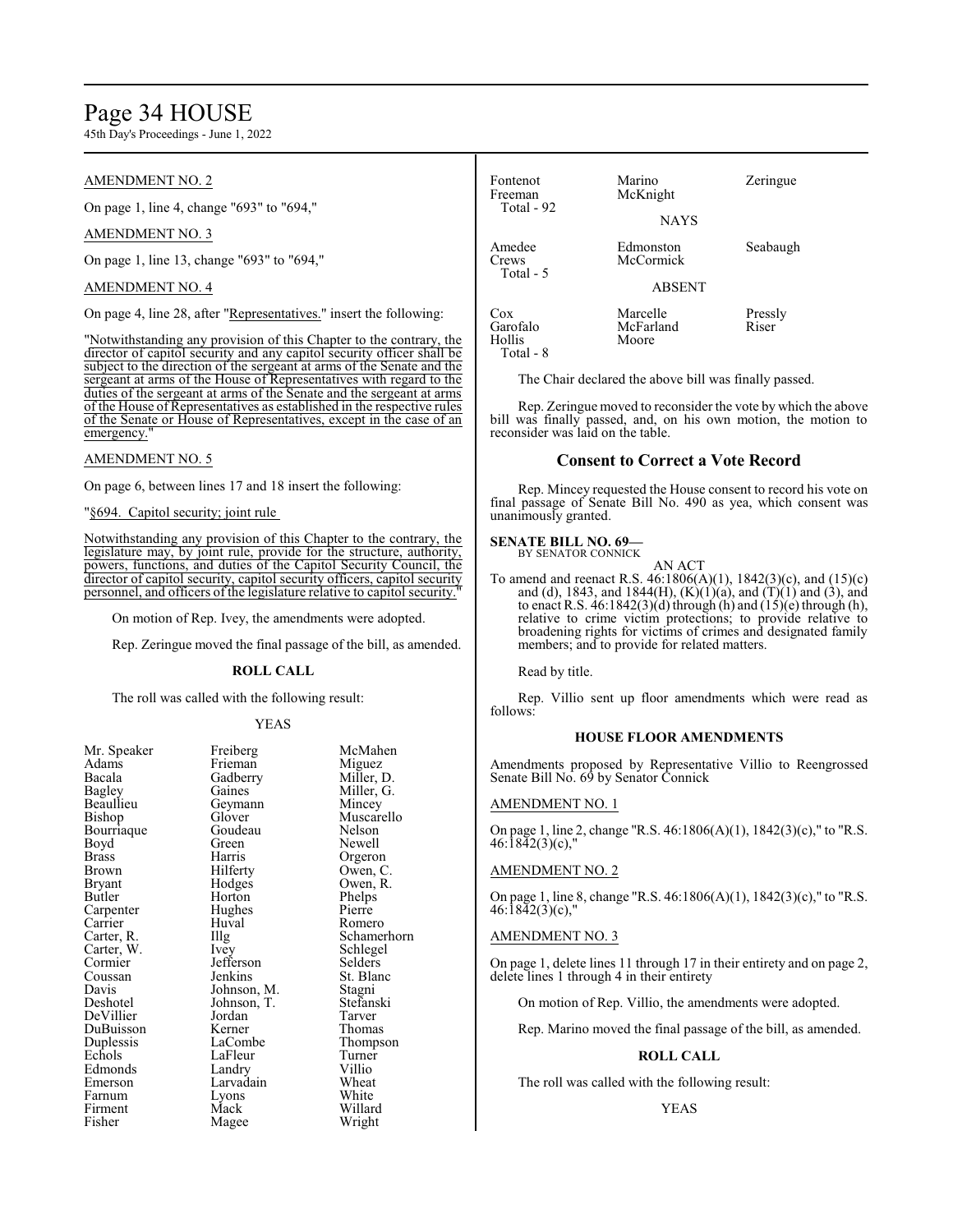45th Day's Proceedings - June 1, 2022

Mr. Speaker Fontenot McCormick<br>Adams Freeman McFarland Adams Freeman McFarland Amedee Freiberg McKnight<br>Bacala Frieman McMahen Bacala Frieman McMahen Bagley Gadberry<br>Beaullieu Gaines Bishop Garofalo Mincey<br>Bourriaque Geymann Muscarello Bourriaque Geymann Muscarello<br>Boyd Glover Nelson Boyd Glover Nelson<br>Brass Goudeau Orgeron Brass Goudeau<br>Brown Harris Brown Harris Owen, C.<br>
Bryant Hilferty Owen, R. Bryant Hilferty Owen, R.<br>Butler Hodges Pierre Hodges Pierre<br>
Horton Pressly Carpenter Horton<br>Carrier Huval Carrier Huval Romero<br>Carter, R. Illg Schame Carter, R. Illg Schamerhorn<br>
Schlegel Schlegel<br>
Schlegel Cormier Ivey Schlegel<br>Coussan Jefferson Seabaug Coussan Jefferson Seabaugh<br>Crews Jenkins Selders Crews Jenkins Selders<br>Davis Johnson, M. St. Blanc Davis Johnson, M. St. Blanck<br>Deshotel Johnson, T. Stagni Johnson, T. Stagni<br>Jordan Stefanski DeVillier Jordan Stefanski DuBuisson Kerner<br>
Duplessis LaCombe Duplessis LaCombe Thompson<br>
Echols LaFleur Turner LaFleur Turne<br>
Landry Villio Edmonds Landry Villio<br>Edmonston Larvadain Wheat Edmonston Larvadain Wheat<br>Emerson Lyons White Emerson Lyons White<br>
Farnum Mack Willard Farnum Mack Willard<br>
Firment Magee Wright Firment Magee<br>Fisher Marino Total - 93 Total - 0 Carter, W. Hughes Newell Cox Marcelle Phelps Green Miller, D. Riser<br>Hollis Moore Tarver

Total - 12

The Chair declared the above bill was finally passed.

Moore

**NAYS** 

ABSENT

Rep. Marino moved to reconsider the vote by which the above bill was finally passed, and, on his own motion, the motion to reconsider was laid on the table.

# **SENATE BILL NO. 90—** BY SENATOR ROBERT MILLS

AN ACT

To amend and reenact R.S. 22:1019.2(A), (B)(5), the introductory paragraph ofR.S. 22:1019.2(C), and R.S. 22:1019.2(D),relative to network adequacy for health benefit plans; to provide for regulations to set standards by which to measure network adequacy; and to provide for related matters.

Read by title.

Rep. Pressly sent up floor amendments which were read as follows:

#### **HOUSE FLOOR AMENDMENTS**

Amendments proposed by Representative Pressly to Reengrossed Senate Bill No. 90 by Senator Robert Mills

## AMENDMENT NO. 1

On page 2, line 6, delete "Beginning January 1, 2014,"

### AMENDMENT NO. 2

Miller, G.

Zeringue

On page 2, line 7, before "health insurance" delete "a" and insert "A"

On motion of Rep. Pressly, the amendments were adopted.

Rep. Pressly moved the final passage of the bill, as amended.

# **ROLL CALL**

The roll was called with the following result:

#### YEAS

| Mr. Speaker | Freeman       | McCormick   |
|-------------|---------------|-------------|
| Adams       | Freiberg      | McKnight    |
| Amedee      | Frieman       | McMahen     |
| Bacala      | Gadberry      | Miguez      |
| Bagley      | Gaines        | Miller, G.  |
| Bishop      | Garofalo      | Mincey      |
| Bourriaque  | Geymann       | Muscarello  |
| Boyd        | Glover        | Nelson      |
| Brass       | Goudeau       | Orgeron     |
| Brown       | Harris        | Owen, C.    |
| Butler      | Hilferty      | Owen, R.    |
| Carpenter   | Hodges        | Pierre      |
| Carrier     | Horton        | Pressly     |
| Carter, R.  | Hughes        | Romero      |
| Cormier     | Huval         | Schamerhorn |
| Coussan     | Illg          | Schlegel    |
| Crews       | Ivey          | Seabaugh    |
| Davis       | Jefferson     | Selders     |
| Deshotel    | Jenkins       | St. Blanc   |
| DeVillier   | Johnson, M.   | Stagni      |
| DuBuisson   | Jordan        | Stefanski   |
| Duplessis   | Kerner        | Thomas      |
| Echols      | LaCombe       | Thompson    |
| Edmonds     | LaFleur       | Turner      |
| Edmonston   | Landry        | Villio      |
| Emerson     | Larvadain     | Wheat       |
| Farnum      | Lyons         | White       |
| Firment     | Mack          | Willard     |
| Fisher      | Magee         | Wright      |
| Fontenot    | Marino        | Zeringue    |
| Total - 90  |               |             |
|             | <b>NAYS</b>   |             |
| Total - 0   |               |             |
|             | <b>ABSENT</b> |             |
| Beaullieu   | Hollis        | Moore       |
| Bryant      | Johnson, T.   | Newell      |
| Carter, W.  | Marcelle      | Phelps      |
| Cox         | McFarland     | Riser       |
| Green       | Miller, D.    | Tarver      |
| Total - 15  |               |             |

The Chair declared the above bill was finally passed.

Rep. Pressly moved to reconsider the vote by which the above bill was finally passed, and, on his own motion, the motion to reconsider was laid on the table.

# **SENATE BILL NO. 97—** BY SENATOR BOUDREAUX

AN ACT To amend and reenact R.S. 37:1203(B), relative to pharmacist licensure by reciprocity; to provide for licensure by reciprocity; and to provide for related matters.

Read by title.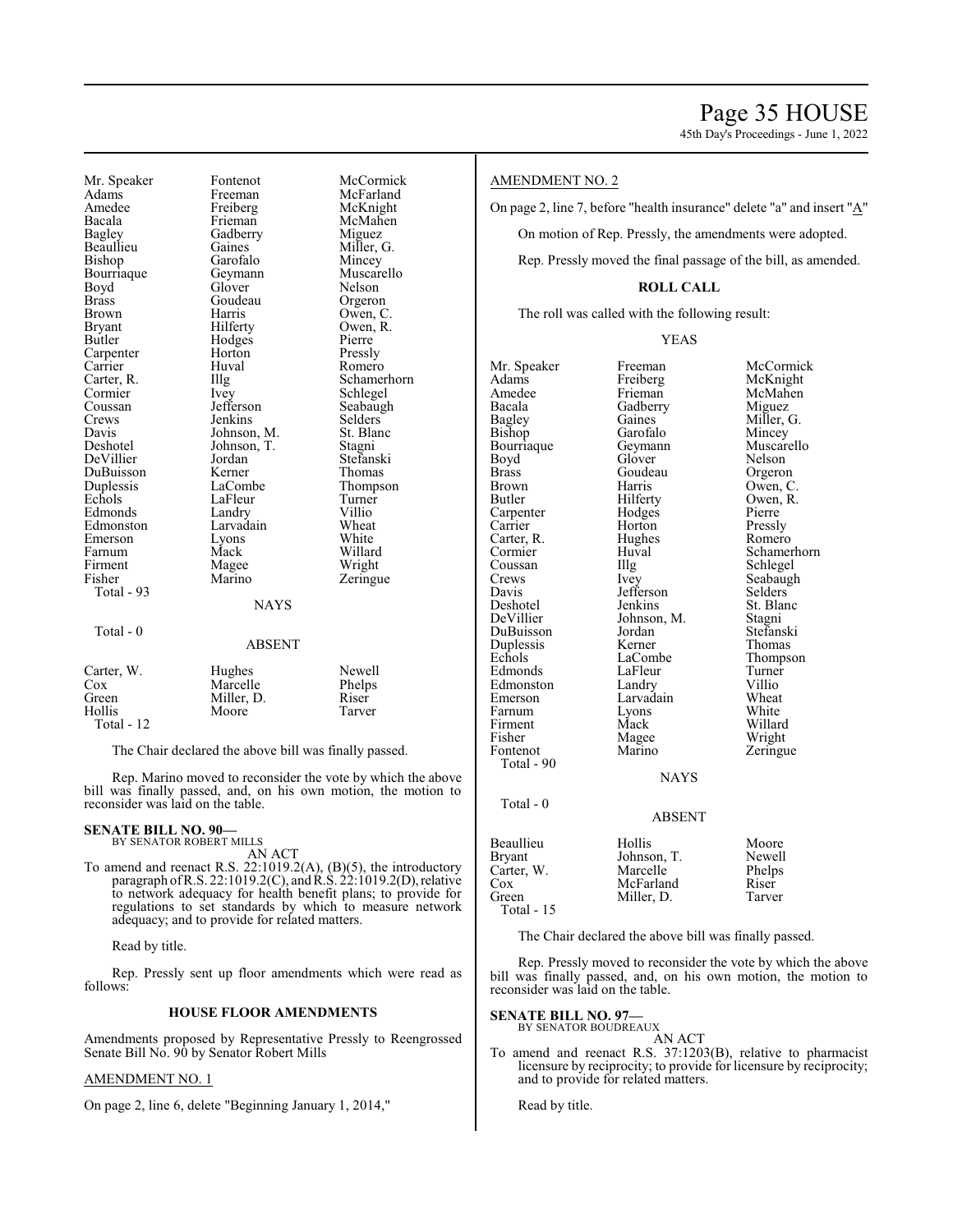# Page 36 HOUSE

45th Day's Proceedings - June 1, 2022

#### **Motion**

On motion of Rep. Magee, the bill was returned to the calendar.

#### **SENATE BILL NO. 112—** BY SENATOR ROBERT MILLS

AN ACT

To enact Subpart A-4 of Part III of Chapter 4 of Title 22 of the Louisiana Revised Statutes of 1950, comprised of R.S. 22:1020.61, relative to health insurance; to provide for prior authorization for health insurance claims related to certain health care procedures; to provide for the creation of programs for the selective application of prior authorization; to provide for definitions; to provide for development and maintenance of programs seeking to reduce prior authorization requirements related to certain health care services performed by certain health care providers; to provide for the promulgation of rules; and to provide for related matters.

Read by title.

Rep. Pressly moved the final passage of the bill.

### **ROLL CALL**

The roll was called with the following result:

#### YEAS

| Mr. Speaker               | Freeman                         | McFar                       |
|---------------------------|---------------------------------|-----------------------------|
| Adams                     | Freiberg                        | McKn                        |
| Amedee                    | Frieman                         | McMa                        |
| Bacala                    | Gadberry                        | Migue                       |
| <b>Bagley</b>             | Gaines                          | Miller.                     |
| Beaullieu                 | Garofalo                        | Mince                       |
| Bishop                    | Geymann                         | Musca                       |
| Bourriaque                | Glover                          | Nelsor                      |
| Boyd                      | Goudeau                         | Orgero                      |
| <b>Brass</b>              | Harris                          | Owen,                       |
| <b>Brown</b>              | Hodges                          | Owen,                       |
| <b>Bryant</b>             | Horton                          | Pressly                     |
| Butler                    | Hughes                          | Romer                       |
| Carpenter                 | Huval                           | Scham                       |
| Carrier                   | Illg                            | Schleg                      |
| Carter, R.                | Ivey                            | Seabai                      |
| Cormier                   | Jefferson                       | Selder                      |
| Coussan<br>Crews<br>Davis | Jenkins<br>Johnson, M.          | St. Bla<br>Stagni<br>Stefan |
| Deshotel<br>DeVillier     | Johnson, T.<br>Jordan<br>Kerner | Tarver<br>Thoma             |
| DuBuisson                 | LaCombe                         | Thomp                       |
| Duplessis                 | LaFleur                         | Turner                      |
| Echols                    | Landry                          | Villio                      |
| Edmonds                   | Larvadain                       | Wheat                       |
| Edmonston                 | Lyons                           | White                       |
| Emerson                   | Mack                            | Willar                      |
| Farnum                    | Magee                           | Wrigh                       |
| Firment                   | Marino                          | Zering                      |
| Fisher<br>Total - 92      | McCormick<br><b>NAYS</b>        |                             |
| Total - 0                 | <b>ABSENT</b>                   |                             |
| Carter, W.                | Hollis                          | Phelps                      |

McFarland McKnight McMahen Miguez Miller, G. Mincey Muscarello Nelson Orgeron Owen, C. Owen, R. Pressly Romero Schamerhorn Schlegel Seabaugh Selders<sup>o</sup> St. Blanc Stagni Stefanski<br>Tarver Thomas Thompson Turner<br>Villio Wheat White Willard Wright Zeringue

Phelps<br>Pierre

Fontenot Miller, D.<br>Green Moore Hilferty

Cox Marcelle Pierre<br>Fontenot Miller, D. Riser Moore<br>Newell

Total - 13

The Chair declared the above bill was finally passed.

Rep. Pressly moved to reconsider the vote by which the above bill was finally passed, and, on his own motion, the motion to reconsider was laid on the table.

#### **SENATE BILL NO. 118—** BY SENATOR TALBOT

AN ACT

To amend and reenact R.S. 22:1028.3(B)(2) and to enact R.S.  $22:1028.3(D)(3)$  and (4), relative to the medical necessity for genetic testing of certain cancer mutations; to require medical necessity for genetic testing of certain cancer mutations is based on nationally recognized clinical practice guidelines; to provide definitions; and to provide for related matters.

Read by title.

Rep. LaCombe sent up floor amendments which were read as follows:

#### **HOUSE FLOOR AMENDMENTS**

Amendments proposed by Representative LaCombe to Engrossed Senate Bill No. 118 by Senator Talbot

#### AMENDMENT NO. 1

Delete Amendment No. 1 by the House Committee on Insurance (#3678).

#### AMENDMENT NO. 2

On page 1, line 2, change "R.S. 22:1028.3(B)(2)" to "R.S.  $22:1028.3(B)(2)$ , (C), and (D)(introductory paragraph) and (2)"

#### AMENDMENT NO. 3

Delete Amendment No. 4 by the House Committee on Insurance (#3678).

#### AMENDMENT NO. 4

On page 1, line 8, delete "R.S. 22:1028.3(B)(2) is" and insert "R.S.  $22:10\overline{28}.3(B)(2)$ , (C), and (D)(introductory paragraph) and (2) are"

#### AMENDMENT NO. 5

Delete Amendment No. 6 by the House Committee on Insurance (#3678).

#### AMENDMENT NO. 6

On page 2, line 3, after "indications for" delete the remainder of the line and insert "diagnostic tests to direct treatment decisions that are approved or cleared by the United"

#### AMENDMENT NO. 7

On page 2, line 4, change "tests" to "diagnostic tests"

#### AMENDMENT NO. 8

On page 2, line 11, delete the asterisks and insert in lieu thereof the following:

'C. For purposes of this Section, "health coverage plan" means any hospital, health, or medical expense insurance policy, hospital or medical service contract, employee welfare benefit plan, contract, or other agreement with a health maintenance organization or a preferred provider organization, health and accident insurance policy, or any other insurance contract of this type in this state, including a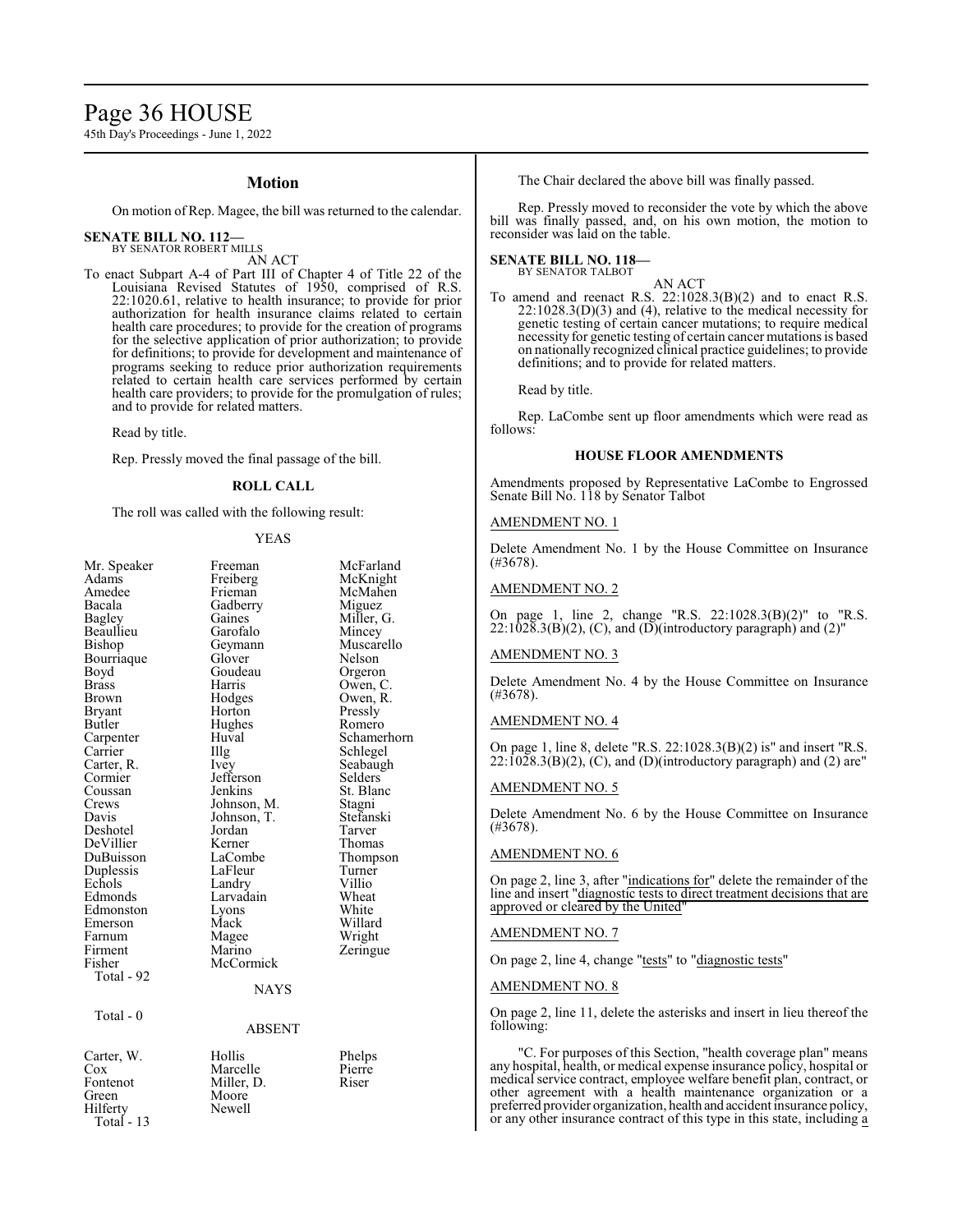45th Day's Proceedings - June 1, 2022

group insurance plan<del>, a</del> or self-insurance plan<del>, and the office of group</del> benefits programs. "Health coverage plan" shall does not include a plan providing coverage for excepted benefits defined in R.S. 22:1061, limited benefit health insurance plans, and short-term policies that have a term of less than twelve months, nor any plan offered through the office of group benefits."

#### AMENDMENT NO. 9

On page 2, line 28, change "July 1, 2022" to "January 1, 2023"

On motion of Rep. LaCombe, the amendments were adopted.

Rep. LaCombe moved the final passage of the bill, as amended.

#### **ROLL CALL**

The roll was called with the following result:

#### YEAS

| Mr. Speaker  | Freeman       | McKnight    |
|--------------|---------------|-------------|
| Adams        | Freiberg      | McMahen     |
| Amedee       | Frieman       | Miguez      |
| Bacala       | Gadberry      | Miller, D.  |
| Bagley       | Gaines        | Miller, G.  |
| Beaullieu    | Garofalo      | Mincey      |
| Bishop       | Geymann       | Muscarello  |
| Bourriaque   | Glover        | Nelson      |
| Boyd         | Goudeau       | Newell      |
| <b>Brass</b> | Harris        | Orgeron     |
| Brown        | Hodges        | Owen, C.    |
| Bryant       | Horton        | Owen, R.    |
| Butler       | Hughes        | Pierre      |
| Carpenter    | Huval         | Pressly     |
| Carrier      | Illg          | Romero      |
| Carter, R.   | Ivey          | Schamerhorn |
| Cormier      | Jefferson     | Seabaugh    |
| Coussan      | Jenkins       | Selders     |
| Crews        | Johnson, M.   | St. Blanc   |
| Davis        | Johnson, T.   | Stagni      |
| Deshotel     | Jordan        | Stefanski   |
| DeVillier    | Kerner        | Tarver      |
| DuBuisson    | LaCombe       | Thomas      |
| Duplessis    | LaFleur       | Thompson    |
| Echols       | Landry        | Turner      |
| Edmonds      | Larvadain     | Villio      |
| Edmonston    | Lyons         | Wheat       |
| Emerson      | Mack          | White       |
| Farnum       | Magee         | Willard     |
| Firment      | Marcelle      | Wright      |
| Fisher       | Marino        | Zeringue    |
| Fontenot     | McCormick     |             |
| Total - 95   |               |             |
|              | NAYS          |             |
| Total - 0    |               |             |
|              | <b>ABSENT</b> |             |
| Carter, W.   | Hollis        | Riser       |
| $\cos$       | McFarland     | Schlegel    |
| Green        | Moore         |             |
| Hilferty     | Phelps        |             |
| Total - 10   |               |             |

The Chair declared the above bill was finally passed.

Rep. LaCombemoved to reconsider the vote bywhich the above bill was finally passed, and, on his own motion, the motion to reconsider was laid on the table.

#### **SENATE BILL NO. 121—** BY SENATOR BERNARD

AN ACT

To repeal R.S. 37:1227, relative to the display of pharmacy permits; to repeal the requirement for display of a pharmacy permit; and to provide for related matters.

Read by title.

#### **Motion**

On motion of Rep. Magee, the bill was returned to the calendar.

#### **SENATE BILL NO. 167—**

BY SENATORS TALBOT, BARROW, CARTER, HENSGENS, LUNEAU, MCMATH, FRED MILLS, MIZELL AND POPE AN ACT

To amend and reenact R.S. 40:2009.25(A), (C) through (E), and (I) and to enact R.S. 40:1563(N), relative to emergency preparedness plans for nursing homes; to provide for the duties of the state fire marshal; to provide for the duties of the Louisiana Department of Health; to provide for an effective date; and to provide for related matters.

Read by title.

Rep. Villio moved the final passage of the bill.

#### **ROLL CALL**

The roll was called with the following result:

#### YEAS

| Mr. Speaker | Freiberg      | Miguez      |
|-------------|---------------|-------------|
| Adams       | Frieman       | Miller, D.  |
| Amedee      | Gadberry      | Miller, G.  |
| Bacala      | Gaines        | Mincey      |
| Bagley      | Garofalo      | Muscarello  |
| Beaullieu   | Geymann       | Nelson      |
| Bishop      | Glover        | Newell      |
| Bourriaque  | Goudeau       | Orgeron     |
| Boyd        | Harris        | Owen, C.    |
| Brass       | Hodges        | Owen, R.    |
| Brown       | Horton        | Pierre      |
| Bryant      | Hughes        | Pressly     |
| Butler      | Huval         | Romero      |
| Carpenter   | Illg          | Schamerhorn |
| Carrier     | Ivey          | Schlegel    |
| Carter, R.  | Jefferson     | Seabaugh    |
| Cormier     | Jenkins       | Selders     |
| Coussan     | Johnson, M.   | St. Blanc   |
| Crews       | Johnson, T.   | Stagni      |
| Davis       | Jordan        | Stefanski   |
| DeVillier   | Kerner        | Tarver      |
| DuBuisson   | LaCombe       | Thomas      |
| Duplessis   | LaFleur       | Thompson    |
| Echols      | Landry        | Turner      |
| Edmonds     | Larvadain     | Villio      |
| Edmonston   | Lyons         | Wheat       |
| Emerson     | Mack          | White       |
| Farnum      | Magee         | Willard     |
| Firment     | Marcelle      | Wright      |
| Fisher      | McCormick     | Zeringue    |
| Fontenot    | McKnight      |             |
| Freeman     | McMahen       |             |
| Total - 94  |               |             |
|             | <b>NAYS</b>   |             |
|             |               |             |
| Total - 0   | <b>ABSENT</b> |             |
|             |               |             |
| Carter, W.  | Hilferty      | Moore       |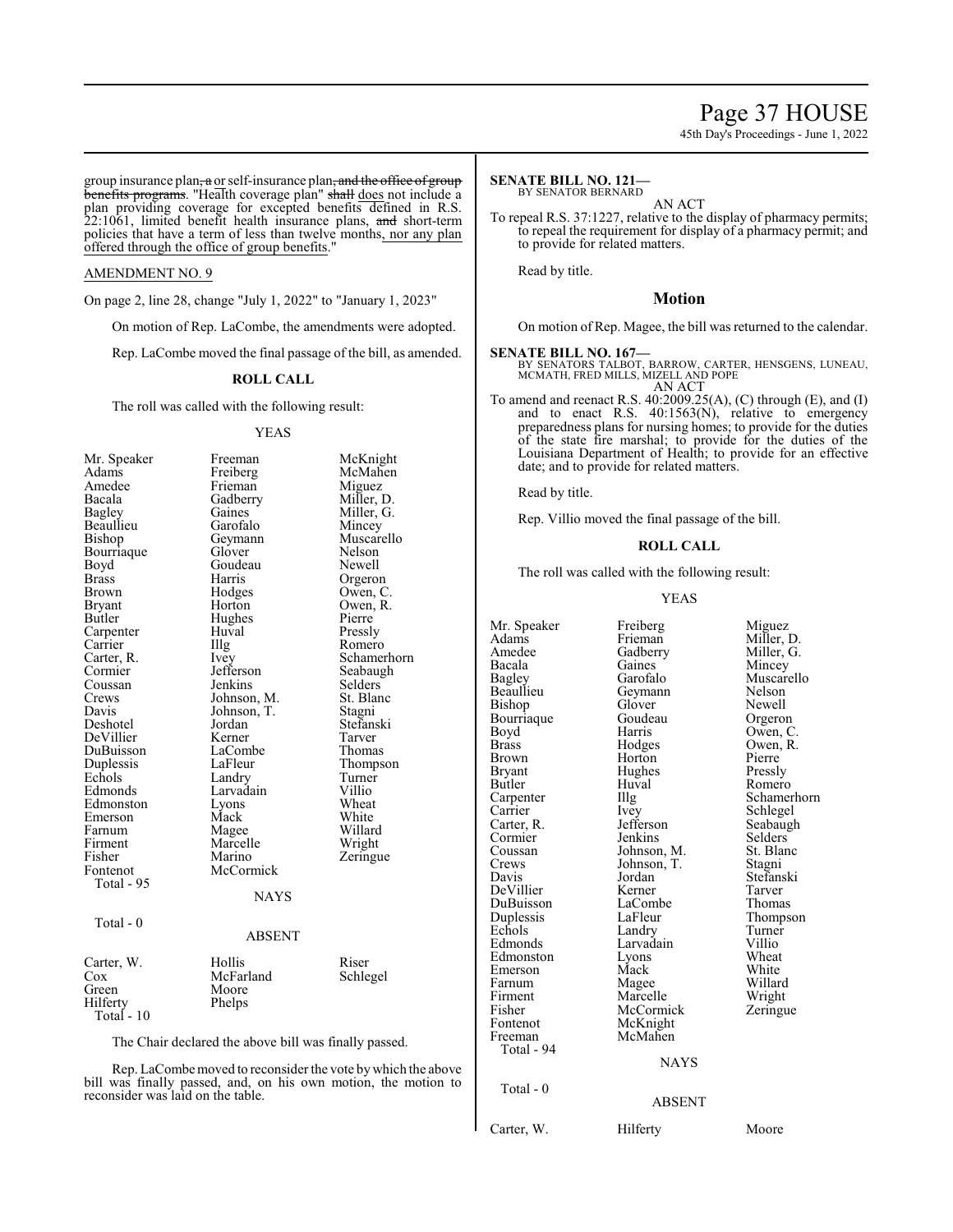# Page 38 HOUSE

45th Day's Proceedings - June 1, 2022

| Cox        | Hollis    | Phelps |  |
|------------|-----------|--------|--|
| Deshotel   | Marino    | Riser  |  |
| Green      | McFarland |        |  |
| Total - 11 |           |        |  |

The Chair declared the above bill was finally passed.

Rep. Villio moved to reconsider the vote by which the above bill was finally passed, and, on her own motion, the motion to reconsider was laid on the table.

#### **SENATE BILL NO. 213—** BY SENATOR LUNEAU

AN ACT

To amend and reenact R.S. 40:2162(A)(3) and (7), (C)(3), (D)(1), (2)(c), (3)(b), and (H)(1) and to repeal R.S.  $40:2162(C)(2)(c)$ , relative to behavioral health rehabilitation services in the medical assistance program; to provide for community psychiatric support and treatment services; to provide for psychosocial rehabilitation services; to provide for licensure requirements of individuals providing services; to provide for technical updates of outdated provisions; to provide for an effective date; and to provide for related matters.

Read by title.

Rep. Selders sent up floor amendments which were read as follows:

# **HOUSE FLOOR AMENDMENTS**

Amendments proposed by Representative Selders to Engrossed Senate Bill No. 213 by Senator Luneau

#### AMENDMENT NO. 1

On page 1, at the end of line 2, insert a comma "," and "to enact R.S.  $40:2162(L)$ ,"

#### AMENDMENT NO. 2

On page 1, line 11, after "reenacted" and before "to" insert "and R.S.  $40:\overline{2}1\overline{6}2(L)$  is hereby enacted"

#### AMENDMENT NO. 3

On page 4, between lines 5 and 6, insert the following:

The department and the Medicaid managed care organizations shall take appropriate actions to ensure that recipients of CPST and PSR services are authorized to receive customized treatment based on the medical necessity of the recipients."

#### AMENDMENT NO. 4

On page 4, delete lines 7 through 11 in their entirety and insert in lieu thereof the following:

"Section 3. This Act shall become effective on January 1, 2023."

On motion of Rep. Selders, the amendments were adopted.

Rep. Selders moved the final passage of the bill, as amended.

#### **ROLL CALL**

The roll was called with the following result:

#### YEAS

Mr. Speaker Freeman McKnight

| Adams<br>Amedee<br>Bacala<br>Bagley<br>Beaullieu<br>Bishop<br>Bourriaque<br>Boyd<br><b>Brass</b><br><b>Brown</b><br><b>Bryant</b><br>Butler<br>Carpenter<br>Carrier<br>Carter, R.<br>Cormier<br>Coussan<br>Crews<br>Davis | Freiberg<br>Frieman<br>Gadberry<br>Gaines<br>Garofalo<br>Geymann<br>Glover<br>Goudeau<br>Harris<br>Hodges<br>Horton<br>Hughes<br>Huval<br>Illg<br>Ivey<br>Jefferson<br>Jenkins<br>Johnson, M.<br>Johnson, T. | McMah<br>Miguez<br>Miller,<br>Mincey<br>Muscar<br>Nelson<br>Newell<br>Orgeror<br>Owen,<br>Owen, l<br>Phelps<br>Pierre<br>Pressly<br>Romerc<br>Schame<br>Schlege<br>Seabau<br>Selders<br>St. Blar |
|---------------------------------------------------------------------------------------------------------------------------------------------------------------------------------------------------------------------------|--------------------------------------------------------------------------------------------------------------------------------------------------------------------------------------------------------------|--------------------------------------------------------------------------------------------------------------------------------------------------------------------------------------------------|
|                                                                                                                                                                                                                           |                                                                                                                                                                                                              |                                                                                                                                                                                                  |
|                                                                                                                                                                                                                           |                                                                                                                                                                                                              |                                                                                                                                                                                                  |
|                                                                                                                                                                                                                           |                                                                                                                                                                                                              |                                                                                                                                                                                                  |
|                                                                                                                                                                                                                           |                                                                                                                                                                                                              |                                                                                                                                                                                                  |
|                                                                                                                                                                                                                           |                                                                                                                                                                                                              |                                                                                                                                                                                                  |
|                                                                                                                                                                                                                           |                                                                                                                                                                                                              |                                                                                                                                                                                                  |
|                                                                                                                                                                                                                           |                                                                                                                                                                                                              |                                                                                                                                                                                                  |
|                                                                                                                                                                                                                           |                                                                                                                                                                                                              |                                                                                                                                                                                                  |
|                                                                                                                                                                                                                           |                                                                                                                                                                                                              |                                                                                                                                                                                                  |
|                                                                                                                                                                                                                           |                                                                                                                                                                                                              |                                                                                                                                                                                                  |
|                                                                                                                                                                                                                           |                                                                                                                                                                                                              |                                                                                                                                                                                                  |
|                                                                                                                                                                                                                           |                                                                                                                                                                                                              |                                                                                                                                                                                                  |
|                                                                                                                                                                                                                           |                                                                                                                                                                                                              |                                                                                                                                                                                                  |
| Deshotel                                                                                                                                                                                                                  | Jordan                                                                                                                                                                                                       | Stagni                                                                                                                                                                                           |
| DeVillier                                                                                                                                                                                                                 | Kerner                                                                                                                                                                                                       | Stefansl                                                                                                                                                                                         |
| DuBuisson                                                                                                                                                                                                                 | LaCombe                                                                                                                                                                                                      | Thomas                                                                                                                                                                                           |
| Duplessis                                                                                                                                                                                                                 | LaFleur                                                                                                                                                                                                      | <b>Thomps</b>                                                                                                                                                                                    |
| Echols                                                                                                                                                                                                                    | Landry                                                                                                                                                                                                       | Turner                                                                                                                                                                                           |
| Edmonds                                                                                                                                                                                                                   | Larvadain                                                                                                                                                                                                    | Villio                                                                                                                                                                                           |
| Edmonston                                                                                                                                                                                                                 | Lyons                                                                                                                                                                                                        | Wheat                                                                                                                                                                                            |
| Emerson                                                                                                                                                                                                                   | Mack                                                                                                                                                                                                         | White                                                                                                                                                                                            |
| Farnum                                                                                                                                                                                                                    | Magee                                                                                                                                                                                                        | Willard                                                                                                                                                                                          |
| Firment                                                                                                                                                                                                                   | Marino                                                                                                                                                                                                       | Wright                                                                                                                                                                                           |
| Fisher                                                                                                                                                                                                                    | McCormick                                                                                                                                                                                                    | Zeringu                                                                                                                                                                                          |
| Fontenot                                                                                                                                                                                                                  | McFarland                                                                                                                                                                                                    |                                                                                                                                                                                                  |
| Total - 95                                                                                                                                                                                                                |                                                                                                                                                                                                              |                                                                                                                                                                                                  |
|                                                                                                                                                                                                                           | <b>NAYS</b>                                                                                                                                                                                                  |                                                                                                                                                                                                  |
| Total - 0                                                                                                                                                                                                                 |                                                                                                                                                                                                              |                                                                                                                                                                                                  |
|                                                                                                                                                                                                                           | <b>ABSENT</b>                                                                                                                                                                                                |                                                                                                                                                                                                  |
| Carter, W.                                                                                                                                                                                                                | Hollis                                                                                                                                                                                                       | Riser                                                                                                                                                                                            |
| Cox                                                                                                                                                                                                                       | Marcelle                                                                                                                                                                                                     | Tarver                                                                                                                                                                                           |
| Green                                                                                                                                                                                                                     | Miller, D.                                                                                                                                                                                                   |                                                                                                                                                                                                  |
| Hilferty                                                                                                                                                                                                                  | Moore                                                                                                                                                                                                        |                                                                                                                                                                                                  |

The Chair declared the above bill was finally passed.

Rep. Selders moved to reconsider the vote by which the above bill was finally passed, and, on his own motion, the motion to reconsider was laid on the table.

McMahen<br>Miguez

Miller, G. **Mincey** Muscarello<br>Nelson

Orgeron Owen, C. Owen, R. Phelps Pierre Pressly Romero Schamerhorn Schlegel Seabaugh Selders<sup>7</sup> St. Blanc<br>Stagni

Stefanski Thomas Thompson<br>Turner

Willard Wright Zeringue

# **SENATE BILL NO. 214—** BY SENATOR LUNEAU

Total - 10

AN ACT To amend and reenact Code of Civil Procedure Art. 1435, relative to depositions and trial testimony of certain insurance claims adjusters; to require certain out-of-state insurance claims adjusters to appear and offer testimony; to provide for venue; to provide for definitions; and to provide for related matters.

Read by title.

Rep. Michael Johnson sent up floor amendments which were read as follows:

#### **HOUSE FLOOR AMENDMENTS**

Amendments proposed by Representative Mike Johnson to Engrossed Senate Bill No. 214 by Senator Luneau

#### AMENDMENT NO. 1

On page 2, line 5, after " $\frac{this}{"}$ " and before the comma "," change "Subsection" to "Article"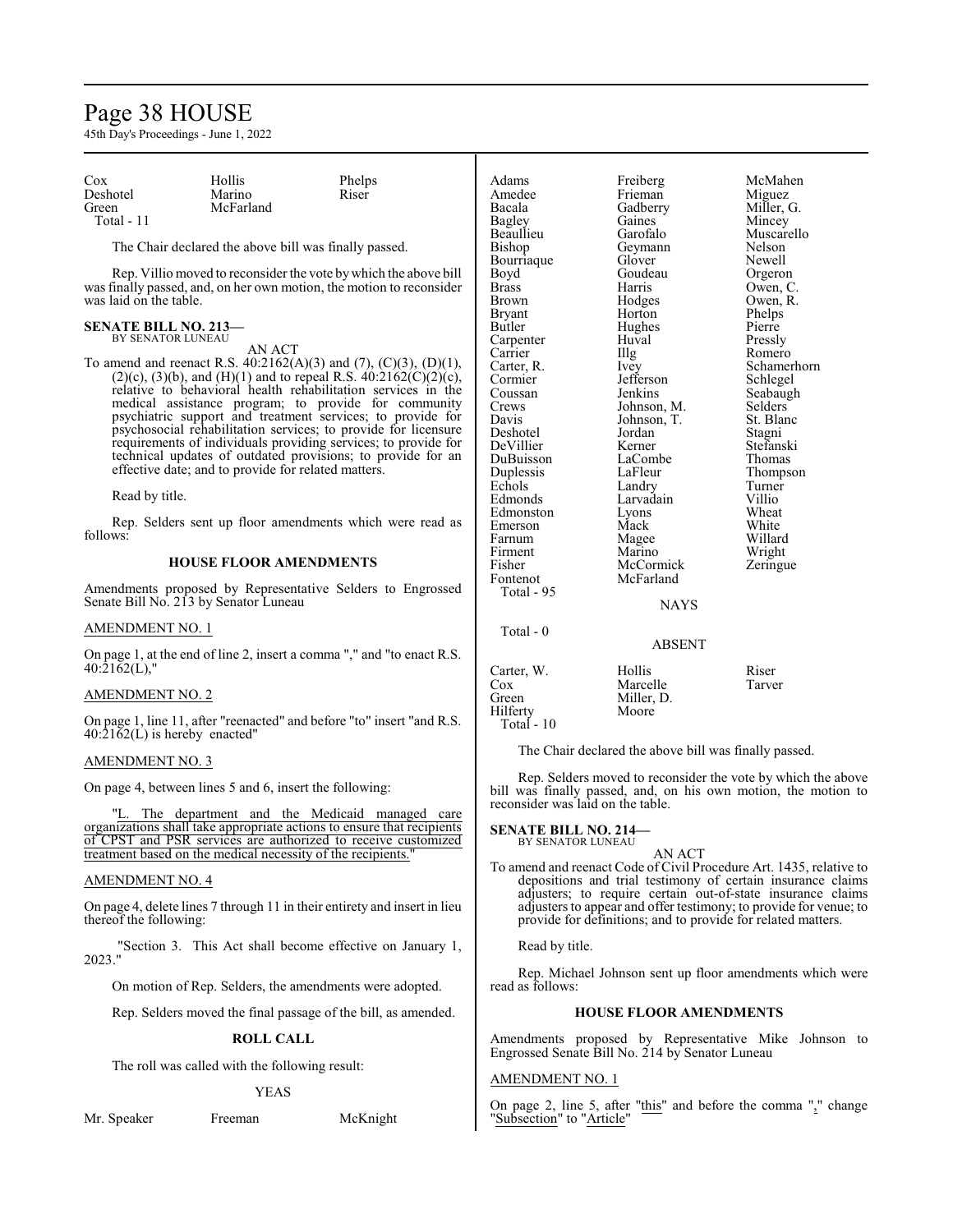# Page 39 HOUSE

45th Day's Proceedings - June 1, 2022

# AMENDMENT NO. 2

On page 2, after line 6, add the following:

"C. Paragraph B of this Article shall not apply to any insurance claim adjuster for an insurer domiciled in Louisiana.

Rep. Michael Johnson moved the adoption of the amendments.

Rep. LaCombe objected.

By a vote of 56 yeas and 38 nays, the amendments were adopted.

Rep. Frieman sent up floor amendments which were read as follows:

#### **HOUSE FLOOR AMENDMENTS**

Amendments proposed by Representative Frieman to Engrossed Senate Bill No. 214 by Senator Luneau

#### AMENDMENT NO. 1

On page 2, at the end of line 3, delete "at a pretrial deposition" and at the beginning of line 4 delete "or"

#### AMENDMENT NO. 2

On page 2, between lines 4 and 5 insert the following:

"(2) A nonresident insurance claims adjuster subject to the provisions of Paragraph (1) of this Subsection shall be available for deposition via telephone or video telecomference."

#### AMENDMENT NO. 3

On page 2, at the beginning of line 5, change  $"(2)"$  to  $"(3)"$ 

Rep. Frieman moved the adoption of the amendments.

Rep. LaCombe objected.

# **Speaker Pro Tempore Magee in the Chair**

By a vote of 69 yeas and 27 nays, the amendments were adopted.

Rep. LaCombe moved the final passage of the bill, as amended.

#### **ROLL CALL**

The roll was called with the following result:

#### YEAS

| Mr. Speaker   | Gadberry    | McKnight   |
|---------------|-------------|------------|
| Amedee        | Gaines      | McMahen    |
| Bagley        | Geymann     | Miller, D. |
| Bishop        | Glover      | Miller, G. |
| Bourriaque    | Goudeau     | Mincey     |
| Boyd          | Green       | Muscarello |
| <b>Brass</b>  | Harris      | Newell     |
| Brown         | Hilferty    | Owen, R.   |
| <b>Bryant</b> | Hodges      | Phelps     |
| Carpenter     | Hughes      | Pierre     |
| Carrier       | Illg        | Romero     |
| Carter, R.    | Ivey        | Schlegel   |
| Cormier       | Jefferson   | Selders    |
| Coussan       | Jenkins     | St. Blanc  |
| Davis         | Johnson, M. | Stagni     |
| DeVillier     | Johnson, T. | Stefanski  |
|               |             |            |

DuBuisson Jordan Tarver Duplessis Kerner Thomp<br>Echols LaCombe Turner Farnum Landry Villio<br>Firment Larvadain Wheat Firment Larvadain Wheat<br>
Fisher Lyons White Fontenot Mack Willard<br>
Freeman Magee Wright Freeman Magee<br>Freiberg Marino Freiberg Marino Zeringue<br>Frieman McCormick Zeringue Total - 77 Adams Emerson Orgeron<br>Bacala Garofalo Pressly Bacala Garofalo Pressly Beaullieu Horton Schamerhorn<br>Butler Huval Seabaugh Butler Huval Seabaugh<br>Crews LaFleur Thomas Crews LaFleur<br>Edmonds McFarla **Edmonston** Total - 19

Deshotel Total - 9 LaCombe Turner<br>
Landry Villio Lyons White<br>Mack Willard McCormick NAYS

### ABSENT

Carter, W. Hollis Nelson<br>
Cox Marcelle Owen, C. Marcelle Owen<br>
Moore Riser

McFarland<br>Miguez

The Chair declared the above bill was finally passed.

Rep. LaCombe moved to reconsider the vote bywhich the above bill was finally passed, and, on his own motion, the motion to reconsider was laid on the table.

# **SENATE BILL NO. 97—**

BY SENATOR BOUDREAUX AN ACT

To amend and reenact R.S. 37:1203(B), relative to pharmacist licensure by reciprocity; to provide for licensure by reciprocity; and to provide for related matters.

Called from the calendar.

Read by title.

Rep. Dustin Miller moved the final passage of the bill.

#### **ROLL CALL**

The roll was called with the following result:

Johnson, T.

### YEAS

Mr. Speaker Frieman McFarland<br>Adams Gadberry McKnight Adams Gadberry McKnight<br>Amedee Gaines McMahen Amedee Gaines McMahen<br>Bacala Garofalo Miguez Bacala Garofalo Miguez<br>Beaullieu Geymann Miller, D. Beaullieu Geymann<br>Bishop Glover Bishop Glover Miller, G.<br>Boyd Goudeau Mincey Boyd Goudeau<br>Brass Green Brass Green Muscarello Brown Harris Nelson<br>Bryant Hilferty Newell Bryant Hilferty<br>Butler Hodges Carpenter Horton Pierre<br>Carrier Hughes Pressly Carter, R. Illg Cormier Cormier Ivey Schamerhorn<br>Coussan Jefferson Seabaugh Coussan Jefferson Seabaugh<br>Crews Jenkins Selders Crews Jenkins Selders <br>Davis Johnson, M. St. Blanc Davis Johnson, M. St. Blanck<br>Deshotel Johnson, T. Stagni

Hodges Owen, R.<br>Horton Pierre Hughes Pressly<br>Illg Romero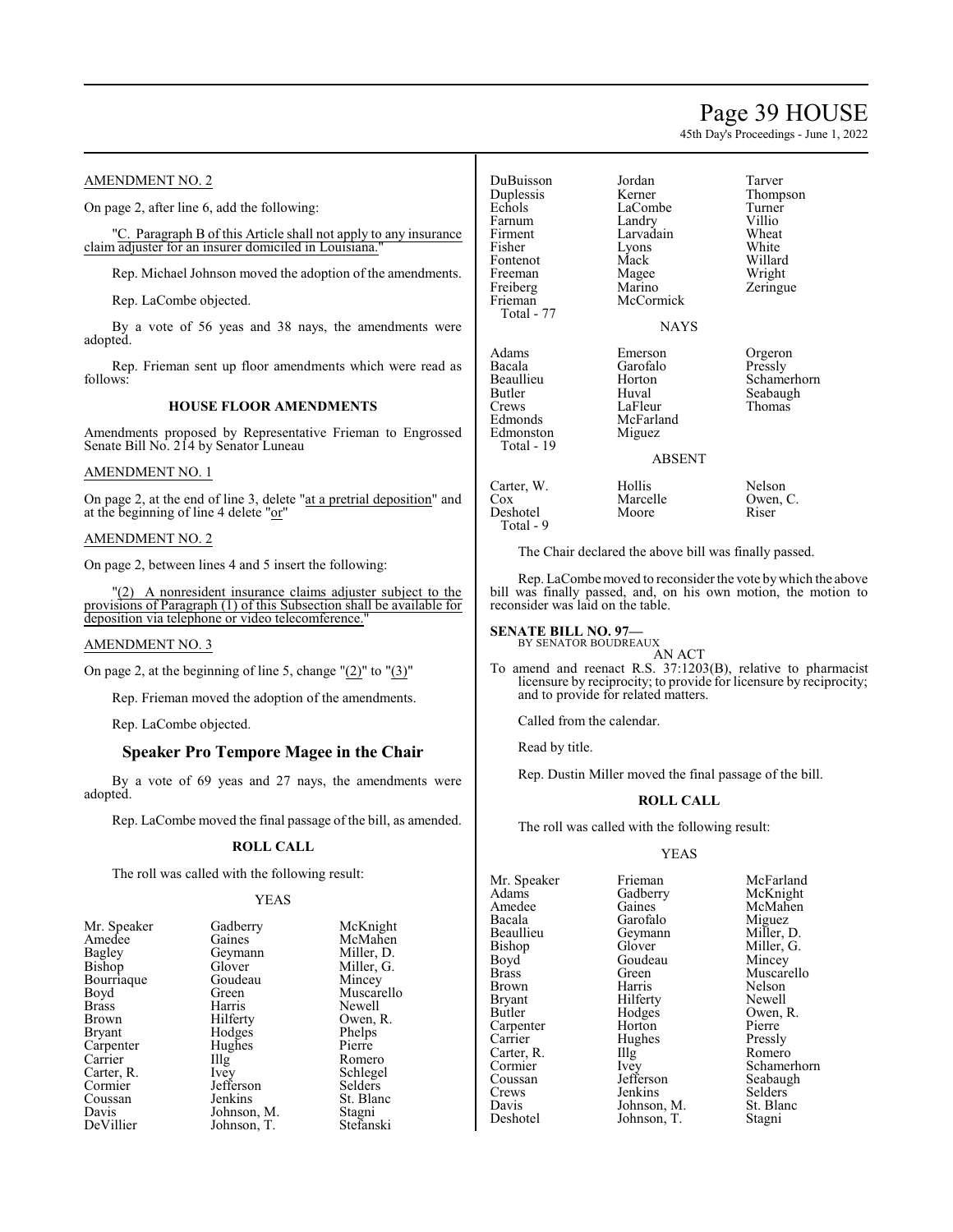# Page 40 HOUSE

45th Day's Proceedings - June 1, 2022

| DeVillier  | Jordan        | Stefanski |
|------------|---------------|-----------|
| DuBuisson  | Kerner        | Tarver    |
| Echols     | LaCombe       | Thomas    |
| Edmonds    | LaFleur       | Thompson  |
|            |               |           |
| Edmonston  | Landry        | Turner    |
| Emerson    | Larvadain     | Villio    |
| Farnum     | Lyons         | Wheat     |
| Firment    | Mack          | White     |
| Fisher     | Magee         | Willard   |
| Freeman    | Marino        | Wright    |
| Freiberg   | McCormick     | Zeringue  |
| Total - 90 |               |           |
|            |               |           |
|            | <b>NAYS</b>   |           |
|            |               |           |
| Total - 0  |               |           |
|            | <b>ABSENT</b> |           |
| Bagley     | Fontenot      | Orgeron   |
|            |               |           |
| Bourriaque | Hollis        | Owen, C.  |
| Carter, W. | Huval         | Phelps    |
| Cox        | Marcelle      | Riser     |
| Duplessis  | Moore         | Schlegel  |
| Total - 15 |               |           |

The Chair declared the above bill was finally passed.

Rep. Dustin Miller moved to reconsider the vote by which the above bill was finally passed, and, on his own motion, the motion to reconsider was laid on the table.

#### **SENATE BILL NO. 121—** BY SENATOR BERNARD

AN ACT

To repeal R.S. 37:1227, relative to the display of pharmacy permits; to repeal the requirement for display of a pharmacy permit; and to provide for related matters.

Called from the calendar.

Read by title.

Rep. Dustin Miller moved the final passage of the bill.

#### **ROLL CALL**

The roll was called with the following result:

#### YEAS

| Mr. Speaker   | Freiberg    | McKni        |
|---------------|-------------|--------------|
| Adams         | Frieman     | McMal        |
| Amedee        | Gadberry    | Miguez       |
| Bagley        | Gaines      | Miller,      |
| Beaullieu     | Garofalo    | Miller,      |
| Bishop        | Glover      | Mincey       |
| Bourriaque    | Goudeau     | Muscar       |
| Boyd          | Green       | Nelson       |
| <b>Brass</b>  | Harris      | Newell       |
| Brown         | Hilferty    | Owen,        |
| <b>Bryant</b> | Hodges      | Owen,        |
| Butler        | Horton      | Pierre       |
| Carpenter     | Hughes      | Pressly      |
| Carrier       | Huval       | <b>Romer</b> |
| Carter, R.    | $\prod$ llg | Scham        |
| Cormier       | Ivey        | Schlege      |
| Coussan       | Jefferson   | Seabau       |
| Crews         | Jenkins     | Selders      |
| Davis         | Johnson, M. | St. Blai     |
| Deshotel      | Johnson, T. | Stagni       |
| DeVillier     | Jordan      | Stefans      |
| DuBuisson     | Kerner      | Tarver       |
| Duplessis     | LaCombe     | Thoma        |
|               |             |              |

McKnight McMahen Miguez Miller, D. Miller, G. Mincey Muscarello<br>Nelson Owen, C. Owen, R. Pierre Pressly Romero Schamerhorn Schlegel Seabaugh Selders<sup>7</sup> St. Blanc Stagni Stefanski<br>Tarver Thomas

| Echols<br>Edmonds<br>Edmonston<br>Emerson<br>Farnum<br>Firment<br>Fisher<br>Fontenot<br>Freeman<br>Total - 95 | LaFleur<br>Landry<br>Larvadain<br>Lyons<br>Mack<br>Magee<br>Marino<br>McCormick<br>McFarland | Thompson<br>Turner<br>Villio<br>Wheat<br>White<br>Willard<br>Wright<br>Zeringue |
|---------------------------------------------------------------------------------------------------------------|----------------------------------------------------------------------------------------------|---------------------------------------------------------------------------------|
|                                                                                                               | <b>NAYS</b>                                                                                  |                                                                                 |
| Total $-0$                                                                                                    | <b>ABSENT</b>                                                                                |                                                                                 |
| Bacala<br>Carter, W.<br>$\cos$<br>Geymann<br>$Total - 10$                                                     | Hollis<br>Marcelle<br>Moore<br>Orgeron                                                       | Phelps<br>Riser                                                                 |

The Chair declared the above bill was finally passed.

Rep. Dustin Miller moved to reconsider the vote by which the above bill was finally passed, and, on his own motion, the motion to reconsider was laid on the table.

**SENATE BILL NO. 255—**<br>BY SENATOR BARROW AND REPRESENTATIVES FREIBERG AND MOORE

AN ACT

To amend and reenact Children's Code Article 1570.1 and R.S. 46:2136.1, relative to domestic abuse assistance; to provide relative to costs and fees associated with protective orders; to provide that failure to appear at a hearing for a protective order does not, in and of itself, constitute grounds for assessing costs and fees against a victim of domestic abuse; to provide definitions; and to provide for related matters.

Read by title.

Rep. Jefferson moved the final passage of the bill.

#### **ROLL CALL**

The roll was called with the following result:

#### YEAS

Mr. Speaker Freiberg McKnight<br>
Adams Frieman McMahen Amedee Gadberry<br>Bacala Gaines Bagley Garofalo<br>Beaullieu Glover Bourriaque Green<br>Boyd Harris Boyd Harris Owen, C.<br>Brass Hilferty Owen, R. Brass Hilferty Owen, R.<br>Brown Hodges Pierre Brown Hodges Pierre<br>Bryant Horton Pressly Bryant Horton Pressly<br>Butler Hughes Romero Butler Hughes<br>Carpenter Huval Carrier Illg Schlegel<br>Carter, R. Ivey Seabaugl Cormier Jefferson<br>Coussan Jenkins Coussan Jenkins St. Blanc<br>Crews Johnson, M. Stagni Crews Johnson, M. Stagni<br>
Davis Johnson, T. Stefanski DeVillier Jordan Tarver DuBuisson Kerner<br>Duplessis LaCombe

Goudeau Nelson<br>Green Newell Johnson, T. Stefans<br>Jordan Tarver LaFleur

Adams Frieman McMahen<br>Amedee Gadberry Miguez Bacala Gaines Miller, G.<br>Bagley Garofalo Mincey Beaulieu Glover Muscarello<br>Bishop Goudeau Nelson Carpenter Huval Schamerhorn<br>
Carrier Huval Schlegel<br>
Schlegel Carter, R. Ivey Seabaugh Duplessis LaCombe Thompson<br>
Echols LaFleur Turner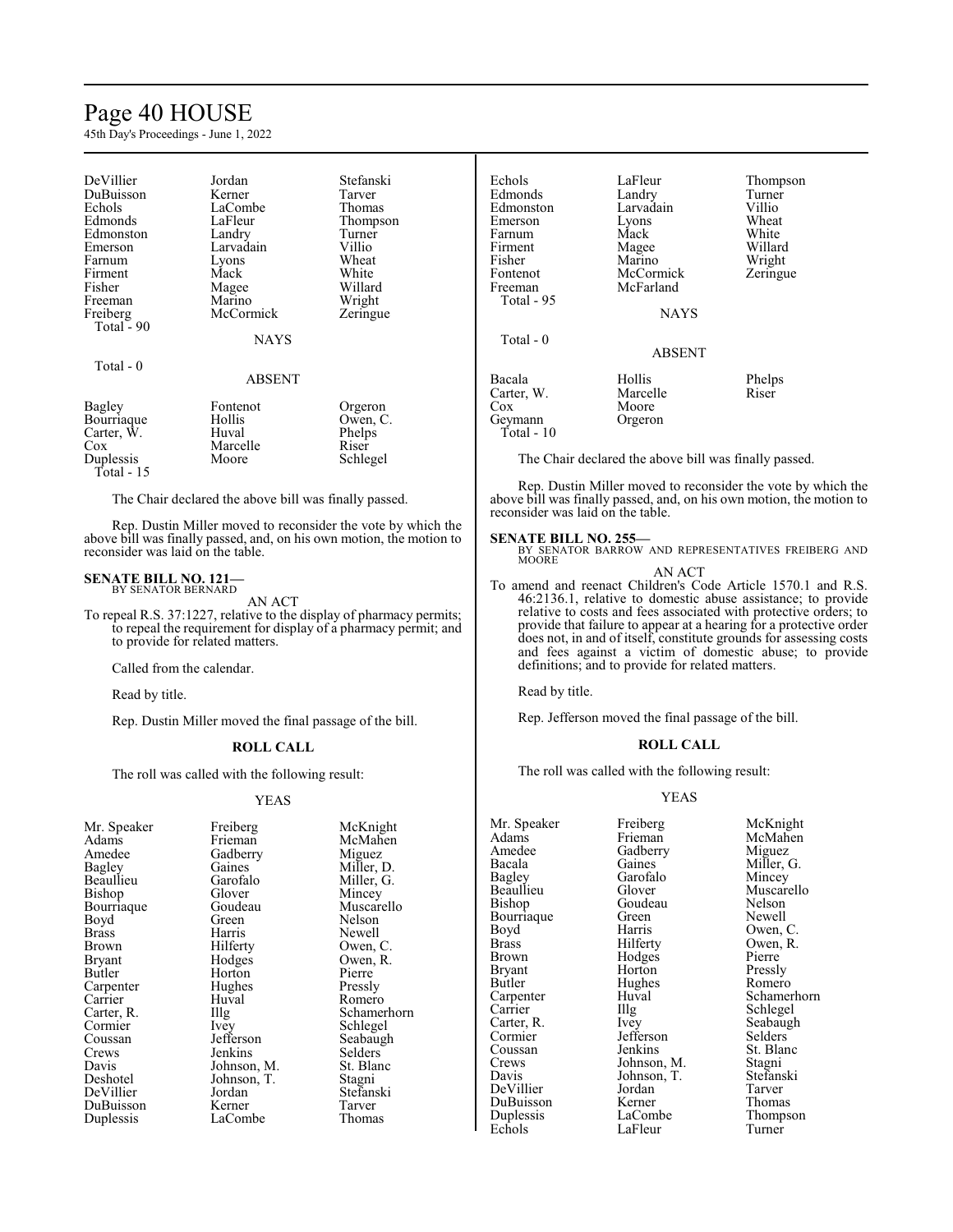# Page 41 HOUSE

45th Day's Proceedings - June 1, 2022

| Edmonds    | Landry        | Villio   |
|------------|---------------|----------|
| Edmonston  | Larvadain     | Wheat    |
| Emerson    | Lyons         | White    |
| Farnum     | Mack          | Willard  |
| Firment    | Magee         | Wright   |
| Fisher     | Marino        | Zeringue |
| Fontenot   | McCormick     |          |
| Freeman    | McFarland     |          |
| Total - 94 |               |          |
|            | <b>NAYS</b>   |          |
| Total - 0  |               |          |
|            | <b>ABSENT</b> |          |
| Carter, W. | Hollis        | Orgeron  |
| Cox        | Marcelle      | Phelps   |
| Deshotel   | Miller, D.    | Riser    |
| Geymann    | Moore         |          |
| Total - 11 |               |          |

The Chair declared the above bill was finally passed.

Rep. Jefferson moved to reconsider the vote by which the above bill was finally passed, and, on his own motion, the motion to reconsider was laid on the table.

#### **SENATE BILL NO. 298—** BY SENATOR BARROW

AN ACT

To enact R.S. 40:2018.3.1, relative to Medicaid coverage for sickle cell disease; to require an annual review of available treatments for sickle cell disease; to require an assessment of Medicaid coverage for sickle cell treatments; to provide for public input; to provide for annual reporting by the Louisiana Department of Health; to provide for a short title; and to provide for related matters.

Read by title.

Rep. Selders moved the final passage of the bill.

#### **ROLL CALL**

The roll was called with the following result:

#### YEAS

| Freiberg    | McFarland  |
|-------------|------------|
| Frieman     | McKnight   |
| Gadberry    | McMahen    |
| Gaines      | Miguez     |
| Garofalo    | Miller, G. |
| Geymann     | Mincey     |
| Glover      | Muscarello |
| Goudeau     | Nelson     |
| Green       | Newell     |
| Harris      | Orgeron    |
| Hilferty    | Owen, C.   |
| Hodges      | Owen, R.   |
| Horton      | Pierre     |
| Hughes      | Pressly    |
| Huval       | Romero     |
|             | Schamerho: |
| Ivey        | Schlegel   |
| Jefferson   | Seabaugh   |
| Jenkins     | Selders    |
| Johnson, M. | St. Blanc  |
| Johnson, T. | Stagni     |
| Jordan      | Stefanski  |
| Kerner      | Tarver     |
| LaCombe     | Thomas     |
| LaFleur     | Thompson   |
|             | Illg       |

Schamerhorn Thompson

| Edmonston<br>Emerson<br>Farnum<br>Firment<br>Fisher<br>Fontenot<br>Freeman<br>Total - 96 | Landry<br>Larvadain<br>Lyons<br>Mack<br>Magee<br>Marino<br>McCormick<br><b>NAYS</b> | Turner<br>Villio<br>Wheat<br>White<br>Willard<br>Wright<br>Zeringue |
|------------------------------------------------------------------------------------------|-------------------------------------------------------------------------------------|---------------------------------------------------------------------|
| Total $-0$                                                                               | <b>ABSENT</b>                                                                       |                                                                     |
| Bagley<br>Carter, W.<br>Cox<br>Total - 9                                                 | Hollis<br>Marcelle<br>Miller, D.                                                    | Moore<br>Phelps<br>Riser                                            |

The Chair declared the above bill was finally passed.

Rep. Selders moved to reconsider the vote by which the above bill was finally passed, and, on his own motion, the motion to reconsider was laid on the table.

#### **Speaker Schexnayder in the Chair**

#### **SENATE BILL NO. 324—**

BY SENATOR CARTER

AN ACT To amend and reenact R.S. 37:761(A)(4) and (C) and 764(A)(2) and  $(5)$  and  $(D)$  and to repeal R.S.  $37:761(D)$  and  $764(E)$ , relative to qualifications for licensure by the Louisiana State Board of Dentistry; to provide for licensing examinations for dentists; to provide for citizenship requirements for dental hygienists; to provide for licensing examinations for dental hygienists; and to provide for related matters.

Read by title.

Rep. Boyd moved the final passage of the bill.

#### **ROLL CALL**

The roll was called with the following result:

#### YEAS

| Mr. Speaker  | Frieman     | McMahen     |
|--------------|-------------|-------------|
| Adams        | Gadberry    | Miguez      |
| Amedee       | Gaines      | Miller, G.  |
| Bacala       | Garofalo    | Mincey      |
| Bagley       | Geymann     | Muscarello  |
| Beaullieu    | Glover      | Nelson      |
| Bishop       | Goudeau     | Newell      |
| Bourriaque   | Green       | Orgeron     |
| Boyd         | Harris      | Owen, C.    |
| <b>Brass</b> | Hilferty    | Owen, R.    |
| Brown        | Hodges      | Phelps      |
| Bryant       | Horton      | Pierre      |
| Butler       | Hughes      | Pressly     |
| Carpenter    | Huval       | Romero      |
| Carrier      | Illg        | Schamerhorn |
| Carter, R.   | Ivey        | Schlegel    |
| Cormier      | Jefferson   | Seabaugh    |
| Coussan      | Jenkins     | Selders     |
| Crews        | Johnson, M. | St. Blanc   |
| Davis        | Johnson, T. | Stagni      |
| Deshotel     | Jordan      | Stefanski   |
| DeVillier    | Kerner      | Tarver      |
| DuBuisson    | LaCombe     | Thomas      |
| Duplessis    | LaFleur     | Thompson    |
| Echols       | Landry      | Turner      |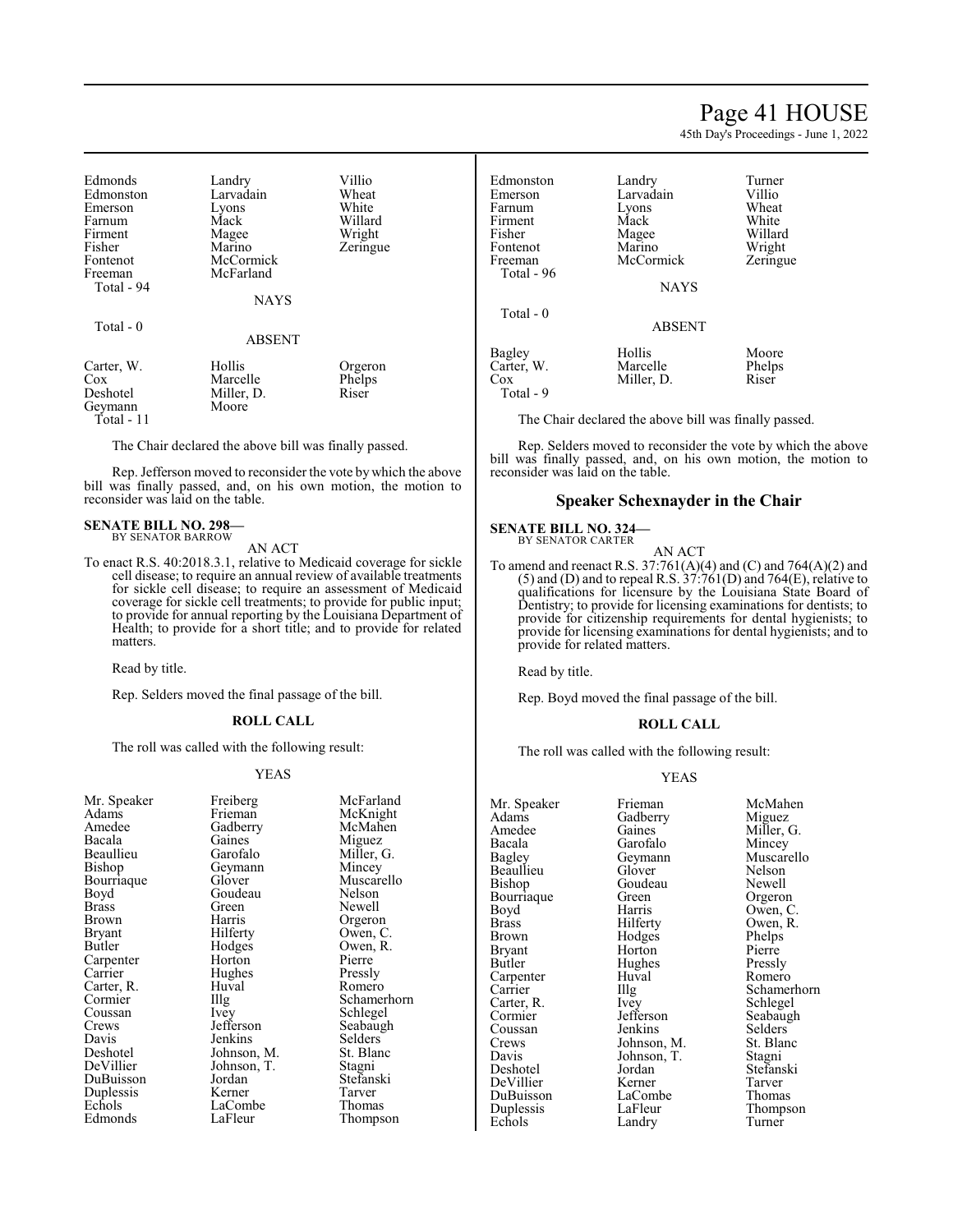# Page 42 HOUSE

45th Day's Proceedings - June 1, 2022

| Edmonds     | Larvadain     | Villio   |
|-------------|---------------|----------|
| Emerson     | Lyons         | Wheat    |
| Farnum      | Mack          | White    |
| Firment     | Magee         | Willard  |
| Fisher      | Marino        | Wright   |
| Fontenot    | McCormick     | Zeringue |
| Freeman     | McFarland     |          |
| Freiberg    | McKnight      |          |
| Total $-97$ |               |          |
|             | <b>NAYS</b>   |          |
| Total $-0$  |               |          |
|             | <b>ABSENT</b> |          |
| Carter, W.  | Hollis        | Moore    |
| Cox         | Marcelle      | Riser    |

Edmonston Miller, D. Total - 8

The Chair declared the above bill was finally passed.

Rep. Boyd moved to reconsider the vote by which the above bill was finally passed, and, on her own motion, the motion to reconsider was laid on the table.

# **Conference Committee Reports Received**

Conference Committee Reports were received for the following legislative instruments:

House Bill Nos. 200, 312 and 549

The Conference Committee Reports for the above legislative instruments lie over under the rules.

### **Suspension of the Rules**

On motion of Rep. Ivey, the rules were suspended in order to take up and consider House and House Concurrent Resolutions on Third Reading for Final Consideration at this time.

# **House and House Concurrent Resolutions on Third Reading for Final Consideration**

The following House and House Concurrent Resolutions on third reading for final consideration were taken up and acted upon as follows:

#### **HOUSE RESOLUTION NO. 162—** BY REPRESENTATIVE IVEY

A RESOLUTION

To amend and readopt House Rule 2.11 of the Rules of Order of the House of Representatives to provide relative to the Sergeant at Arms of the House of Representatives.

Called from the calendar.

Read by title.

### **Motion**

On motion of Rep. Ivey, the resolution was returned to the calendar.

## **Senate Bills and Joint Resolutions on Third Reading and Final Passage**

The following Senate Bills and Joint Resolutions on third reading and final passage were taken up and acted upon as follows:

#### **SENATE BILL NO. 126—** BY SENATOR CATHEY

AN ACT

To amend and reenact R.S. 17:350.21(A) and (C), relative to funding of laboratory schools; to authorize the University of Louisiana at Monroe to receive state funding for a laboratory school; and to provide for related matters.

Called from the calendar.

Read by title.

# **Motion**

On motion of Rep. Zeringue, the bill was returned to the calendar.

# **Notice of Intention to Call**

Pursuant to House Rule No. 8.20(A), Rep. Zeringue gave notice of his intention to call Senate Bill No. 126 from the calendar on Thursday, June 2, 2022.

**SENATE BILL NO. 140—** BY SENATOR ABRAHAM

AN ACT

To enact R.S.  $13:5554(G)(4)(d)$ , (e), (f), and (g), relative to insurance benefits for certain sheriffs and deputies; to provide for eligibility requirements for the payment of insurance premium costs for retired sheriffs and deputies of the Acadia Parish Sheriff's Office; and to provide for related matters.

Called from the calendar.

Read by title.

# **Motion**

On motion of Rep. Zeringue, the bill was returned to the calendar.

# **Notice of Intention to Call**

Pursuant to House Rule No. 8.20(A), Rep. Zeringue gave notice of his intention to call Senate Bill No. 140 from the calendar on Thursday, June 2, 2022 .

**SENATE BILL NO. 141—** BY SENATOR MORRIS

AN ACT

To enact R.S. 22:860.1, relative to insurance contract requirements; to prohibit insurers from requiring or requesting a vaccination status for individuals, family members, and businesses; to prohibit insurers from requiring or requesting that a business adopt policies and procedures for vaccination status, or from requiring or requesting information on whether a business has adopted such policies and procedures; to prohibit the use of vaccination status for underwriting purposes; to prohibit insurers from using vaccination status for underwriting purposes; to provide for definitions; and to provide for related matters.

Called from the calendar.

Read by title.

# **Motion**

On motion of Rep. Zeringue, the bill was returned to the calendar.

# **Notice of Intention to Call**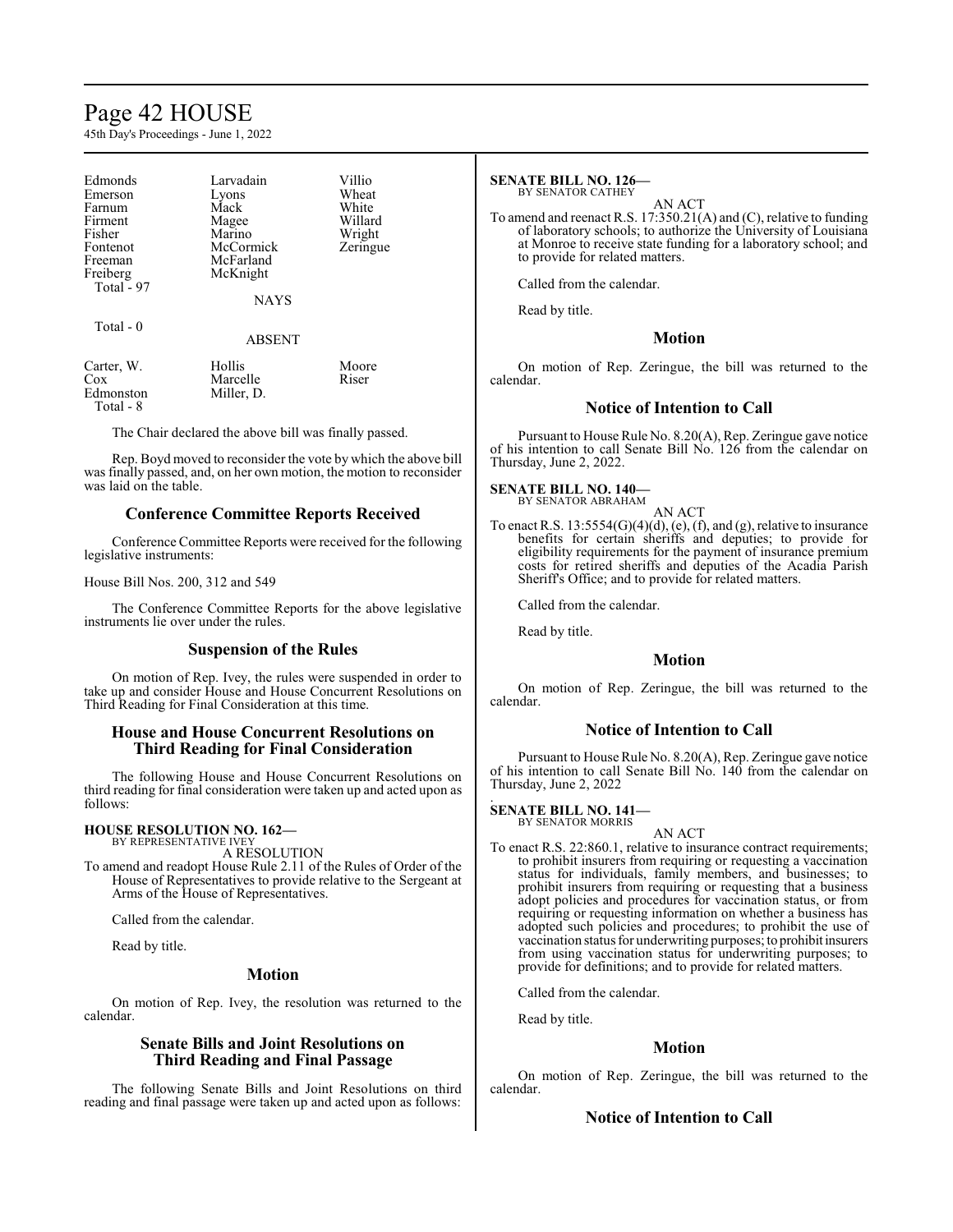Page 43 HOUSE

45th Day's Proceedings - June 1, 2022

Pursuant to House Rule No. 8.20(A), Rep. Zeringue gave notice of his intention to call Senate Bill No. 141 from the calendar on Thursday, June 2, 2022

#### **SENATE BILL NO. 209—** BY SENATOR STINE

AN ACT

To amend and reenact R.S. 22:1969(A)(1), relative to the commissioner of insurance; to authorize the commissioner to order certain penalties to persons engaging in an unfair method of competition or an unfair or deceptive act or practice; to increase the maximum penalties for violations; and to provide for related matters.

Called from the calendar.

Read by title.

#### **Motion**

On motion of Rep. Zeringue, the bill was returned to the calendar.

### **Notice of Intention to Call**

Pursuant to House Rule No. 8.20(A), Rep. Zeringue gave notice of his intention to call Senate Bill No. 209 from the calendar on Thursday, June 2, 2022

# **SENATE BILL NO. 275—** BY SENATOR ABRAHAM

AN ACT

To enact Chapter 15-B of Title 33 of the Louisiana Revised Statutes of 1950, to be comprised ofR.S. 33:5081 through 5089, relative to affiliates and subsidiaries of local housing authority members; to authorize the pooling of coverage risks; to authorize the pooling of coverage risks that the board of the risk management organization agencydeems appropriate; to provide for definitions; and to provide for related matters.

Called from the calendar.

Read by title.

# **Motion**

On motion of Rep. Zeringue, the bill was returned to the calendar.

# **Notice of Intention to Call**

Pursuant to House Rule No. 8.20(A), Rep. Zeringue gave notice of his intention to call Senate Bill No. 275 from the calendar on Thursday, June 2, 2022

#### **SENATE BILL NO. 313—** BY SENATOR CLOUD

AN ACT

To enact R.S. 33:441(D), relative to Mayor's court; to provide relative to training requirements for mayors and magistrates; to provide relative to verification of training; to provide relative to continuing education; and to provide for related matters.

Called from the calendar.

Read by title.

#### **Motion**

On motion of Rep. Zeringue, the bill was returned to the calendar.

## **Notice of Intention to Call**

Pursuant to House Rule No. 8.20(A), Rep. Zeringue gave notice of his intention to call Senate Bill No. 313 from the calendar on Thursday, June 2, 2022

# **SENATE BILL NO. 332—** BY SENATOR HENRY

AN ACT

To amend and reenact R.S.  $26:80(A)(2)$  and  $280(A)(2)$ , relative to the office of alcohol and tobacco control; to provide relative to permits; to provide relative to residency requirements; to remove the two-year residency requirement for alcohol retail permits; and to provide for related matters.

Called from the calendar.

Read by title.

#### **Motion**

On motion of Rep. Zeringue, the bill was returned to the calendar.

#### **Notice of Intention to Call**

Pursuant to House Rule No. 8.20(A), Rep. Zeringue gave notice of his intention to call Senate Bill No. 332 from the calendar on Thursday, June 2, 2022

#### **SENATE BILL NO. 393—**

BY SENATOR WHITE

AN ACT To amend and reenact R.S. 14:95.1(D) and to enact R.S. 14:2(B)(29) and 95.1(E), relative to crimes of violence; to designate the crime of possession of firearm or carrying concealed weapon by a person convicted of certain felonies as a crime of violence; to provide for an effective date; and to provide for related matters.

Called from the calendar.

Read by title.

# **Motion**

On motion of Rep. Zeringue, the bill was returned to the calendar.

#### **Notice of Intention to Call**

Pursuant to House Rule No. 8.20(A), Rep. Zeringue gave notice of his intention to call Senate Bill No. 393 from the calendar on Thursday, June 2, 2022

**SENATE BILL NO. 402—**

BY SENATOR ABRAHAM AN ACT

To amend and reenact R.S.  $13:4165(F)(7)$  and to enact R.S.  $13:4165(F)(9)$  and  $(10)$ , relative to courts and judicial procedure; to provide for the appointment, duties, powers, and compensation of special masters; and to provide for related matters.

Called from the calendar.

Read by title.

#### **Motion**

On motion of Rep. Zeringue, the bill was returned to the calendar.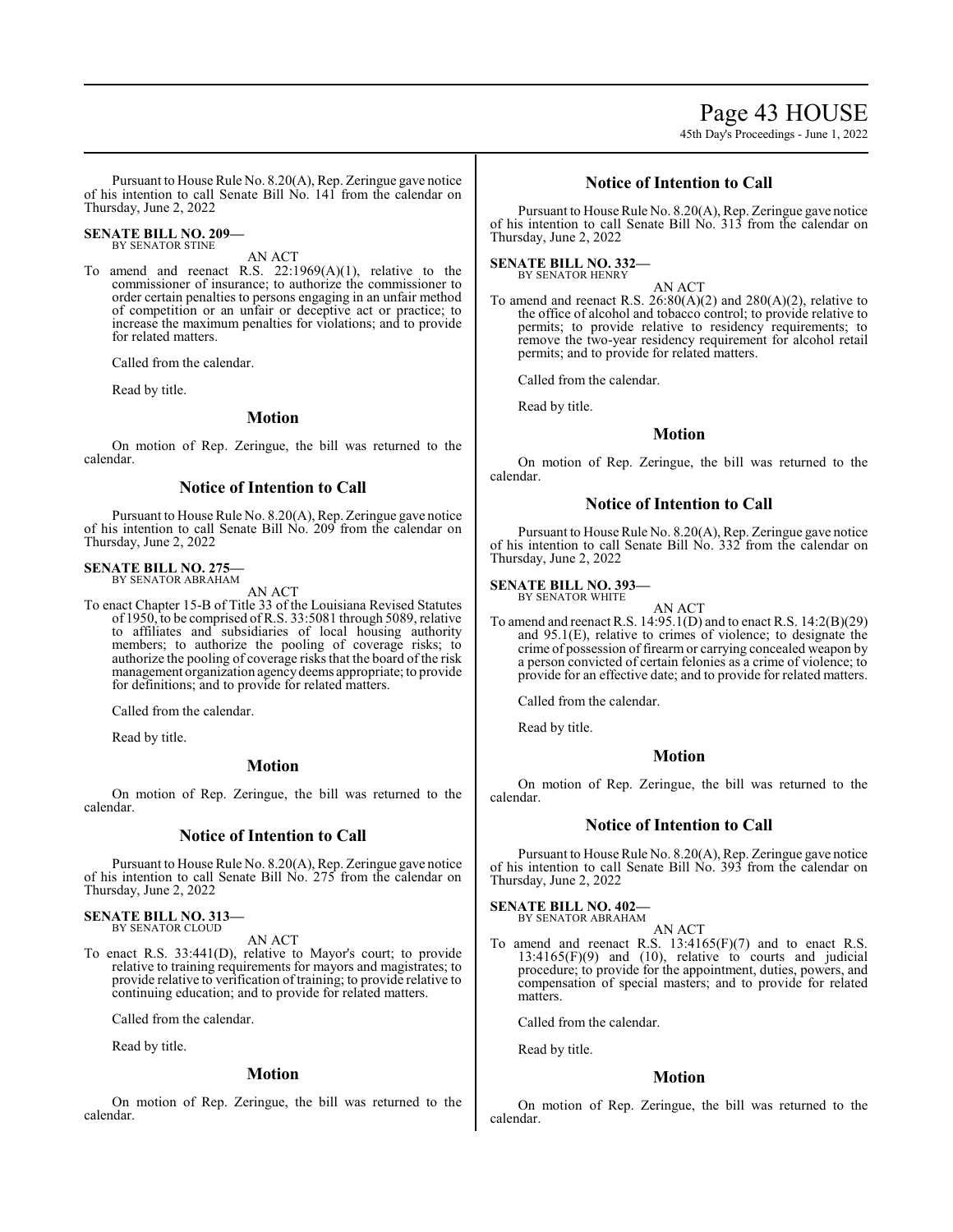# Page 44 HOUSE

45th Day's Proceedings - June 1, 2022

## **Notice of Intention to Call**

Pursuant to House Rule No. 8.20(A), Rep. Zeringue gave notice of his intention to call Senate Bill No. 402 from the calendar on Thursday, June 2, 2022

#### **SENATE BILL NO. 447—** BY SENATOR HENSGENS

AN ACT

To enact R.S. 56:325.5, relative to the commercial menhaden fishery; to provide for commercial menhaden harvest reporting; to provide for required data; to provide for confidentiality; to provide for reports to legislative committees; to provide for the powers and duties of the Louisiana Wildlife and Fisheries Commission; to provide for a definition; and to provide for related matters.

Called from the calendar.

Read by title.

#### **Motion**

On motion of Rep. Zeringue, the bill was returned to the calendar.

## **Notice of Intention to Call**

Pursuant to House Rule No. 8.20(A), Rep. Zeringue gave notice of his intention to call Senate Bill No. 447 from the calendar on Thursday, June 2, 2022

#### **SENATE BILL NO. 480—**

BY SENATORS BOUDREAUX AND CORTEZ AN ACT

To amend and reenact the introductory paragraph of R.S.  $34:291(B)(1)$  and  $292(B)(1)(b)$  through (f), to enact R.S. 34:291(B)(3) and 292(B)(1)(g), and to repeal R.S. 34:291.1 and 295, relative to the Lafayette Economic Development Authority; to provide for oversight responsibility; to remove certain responsibilities for examinations and investigations; to provide for board appointment; to provide for transition; to provide for an effective date; and to provide for related matters.

Called from the calendar.

Read by title.

#### **Motion**

On motion of Rep. Zeringue, the bill was returned to the calendar.

### **Notice of Intention to Call**

Pursuant to House Rule No. 8.20(A), Rep. Zeringue gave notice of his intention to call Senate Bill No. 480 from the calendar on Thursday, June 2, 2022

### **Suspension of the Rules**

On motion of Rep. Magee, the rules were suspended in order to take up and consider Petitions, Memorials, and Communications at this time.

# **Petitions, Memorials, and Communications**

The following petitions, memorials, and communications were received and read:

### **Message from the Senate**

# **ASKING CONCURRENCE IN SENATE CONCURRENT RESOLUTIONS**

June 1, 2022

To the Honorable Speaker and Members of the House of Representatives:

I am directed to inform your honorable body that the Senate has adopted and asks your concurrence in the following Senate Concurrent Resolutions:

Senate Concurrent Resolution Nos. 67, 68 and 71

Respectfully submitted,

YOLANDA J. DIXON Secretary of the Senate

# **Senate Concurrent Resolutions Lying Over**

The following Senate Concurrent Resolutions contained in the message were taken up and acted upon as follows:

#### **SENATE CONCURRENT RESOLUTION NO. 67—** BY SENATOR WOMACK

A CONCURRENT RESOLUTION

To urge and request the Department of Wildlife and Fisheries to formulate plans to contain and eradicate chronic wasting disease in certain areas of the state.

Read by title.

Lies over under the rules.

#### **SENATE CONCURRENT RESOLUTION NO. 68—** BY SENATOR FESI

A CONCURRENT RESOLUTION

To urge and request the attorney general to review the creation of the Office of Environmental Justice within the Environment and Natural Resources Division of the United States Department of Justice, monitor the office's operations, and take any actions necessary,including coordinating actions with attorneys general of other states, to ensure the office's compliance with all laws, including the United States Constitution.

Read by title.

Lies over under the rules.

#### **SENATE CONCURRENT RESOLUTION NO. 71—** BY SENATOR PEACOCK

A CONCURRENT RESOLUTION

To commend Mrs. Rosemary Slattery Davis, widow of former State Senator Jackson Beauregard Davis, on the occasion of her one hundredth birthday on May 21, 2022.

Read by title.

Lies over under the rules.

# **Suspension of the Rules**

On motion of Rep. Magee, the rules were suspended in order to take up and consider Petitions, Memorials, and Communications at this time.

## **Petitions, Memorials, and**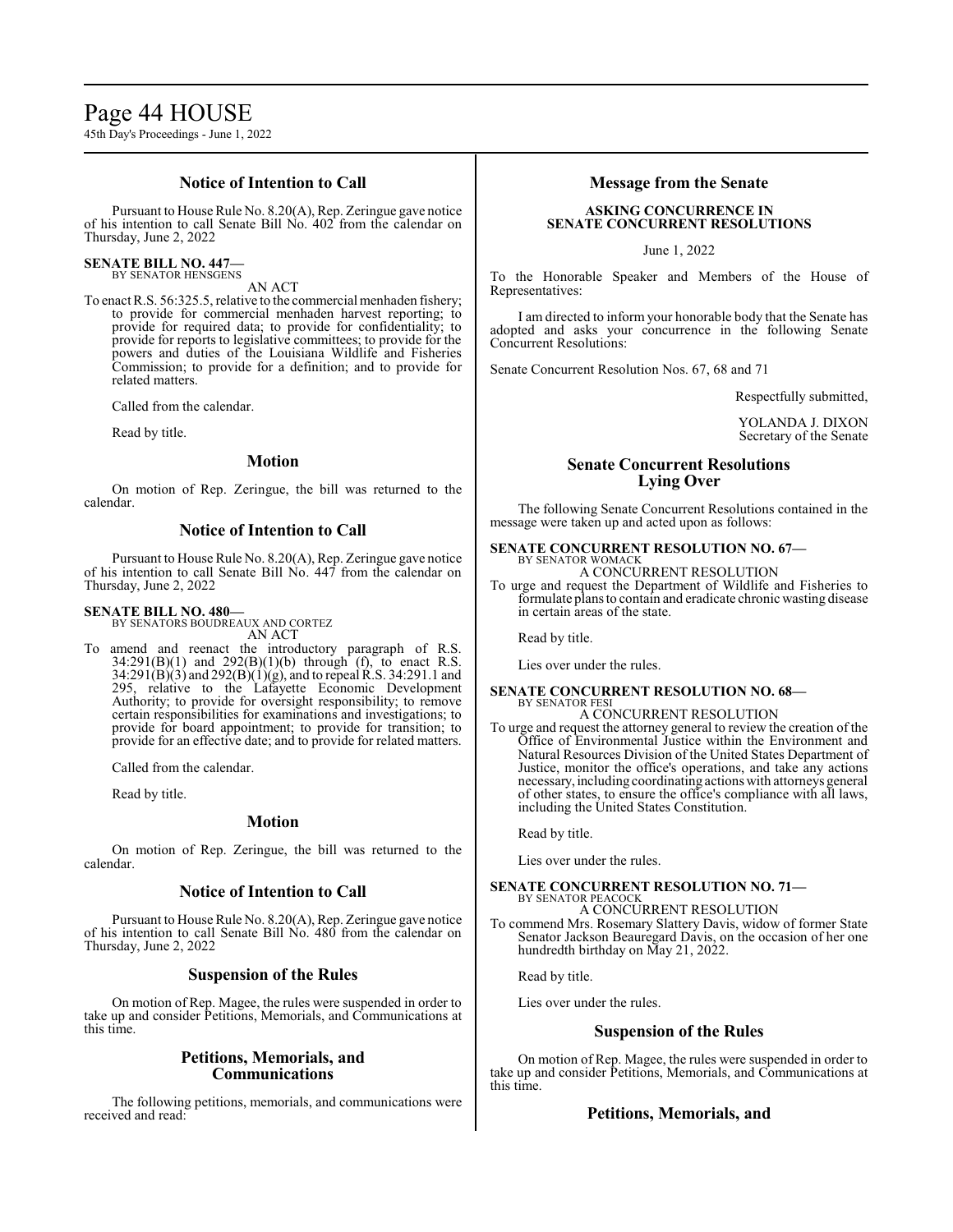# Page 45 HOUSE

45th Day's Proceedings - June 1, 2022

# **Communications**

The following petitions, memorials, and communications were received and read:

### **Message from the Senate**

### **HOUSE CONCURRENT RESOLUTIONS**

June 1, 2022

To the Honorable Speaker and Members of the House of Representatives:

I am directed to inform your honorable body that the Senate has concurred in the following House Concurrent Resolutions:

House Concurrent Resolution No. 17 Returned without amendments

House Concurrent Resolution No. 36 Returned without amendments

House Concurrent Resolution No. 51 Returned without amendments

House Concurrent Resolution No. 60 Returned without amendments

House Concurrent Resolution No. 78 Returned without amendments

House Concurrent Resolution No. 81 Returned without amendments

House Concurrent Resolution No. 94 Returned without amendments

House Concurrent Resolution No. 96 Returned without amendments

House Concurrent Resolution No. 98 Returned without amendments

House Concurrent Resolution No. 101 Returned without amendments

House Concurrent Resolution No. 111 Returned without amendments

House Concurrent Resolution No. 114 Returned without amendments

House Concurrent Resolution No. 132 Returned without amendments

House Concurrent Resolution No. 133 Returned without amendments

Respectfully submitted,

YOLANDA J. DIXON Secretary of the Senate

### **Message from the Senate**

### **HOUSE BILLS**

#### June 1, 2022

To the Honorable Speaker and Members of the House of Representatives:

I am directed to inform your honorable body that the Senate has finally passed the following House Bills:

House Bill No. 49 Returned without amendments

House Bill No. 117 Returned with amendments

House Bill No. 123 Returned without amendments

House Bill No. 136 Returned with amendments

House Bill No. 145 Returned with amendments

House Bill No. 156 Returned without amendments

House Bill No. 161 Returned with amendments

House Bill No. 185 Returned without amendments

House Bill No. 193 Returned without amendments

House Bill No. 291 Returned without amendments

House Bill No. 298 Returned without amendments

House Bill No. 319 Returned without amendments

House Bill No. 346 Returned with amendments

House Bill No. 357 Returned without amendments

House Bill No. 359 Returned without amendments

House Bill No. 364 Returned with amendments

House Bill No. 384 Returned without amendments

House Bill No. 416 Returned without amendments

House Bill No. 456 Returned without amendments

House Bill No. 505 Returned with amendments

House Bill No. 539 Returned with amendments

House Bill No. 546 Returned with amendments

House Bill No. 555 Returned with amendments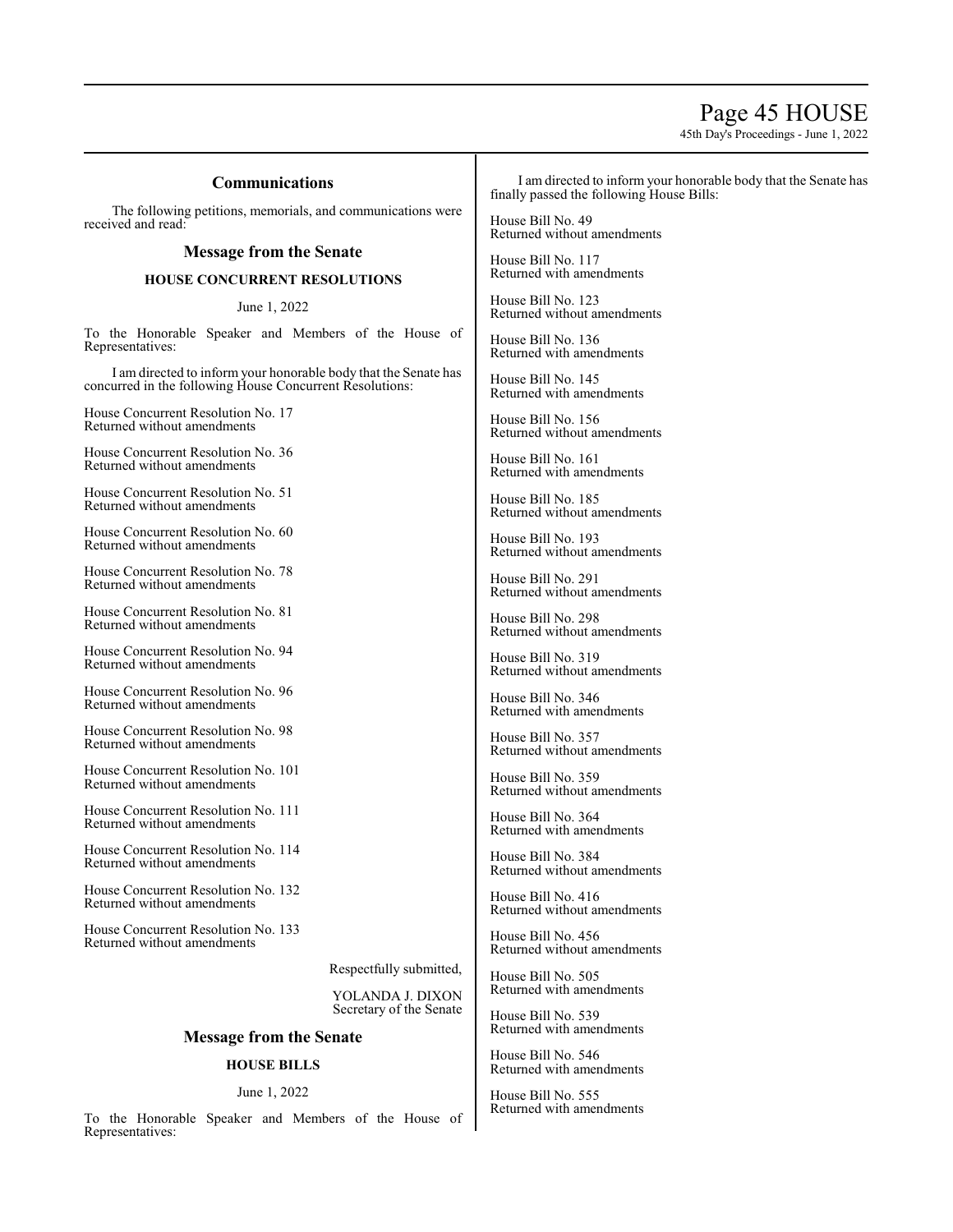# Page 46 HOUSE

45th Day's Proceedings - June 1, 2022

House Bill No. 558 Returned with amendments House Bill No. 567 Returned with amendments House Bill No. 598 Returned without amendments House Bill No. 615 Returned without amendments House Bill No. 673 Returned with amendments House Bill No. 677 Returned without amendments House Bill No. 733 Returned without amendments House Bill No. 739 Returned without amendments House Bill No. 745 Returned without amendments House Bill No. 773 Returned with amendments House Bill No. 786 Returned with amendments House Bill No. 790 Returned with amendments House Bill No. 789 Returned with amendments House Bill No. 795 Returned with amendments House Bill No. 796 Returned with amendments House Bill No. 802 Returned with amendments Representatives: Representatives:

House Bill No. 825 Returned without amendments

House Bill No. 841 Returned without amendments

Respectfully submitted,

YOLANDA J. DIXON Secretary of the Senate

# **Message from the Senate**

# **DISAGREEMENT TO SENATE BILL**

### June 1, 2022

To the Honorable Speaker and Members of the House of Representatives:

I am directed to inform your honorable body that the Senate has refused to concur in the proposed House Amendments to Senate Bill No. 45 by Sen. Foil, and ask the Speaker to appoint a committee to confer with a like committee from the Senate on the disagreement.

Respectfully submitted,

YOLANDA J. DIXON Secretary of the Senate

# **Message from the Senate**

# **DISAGREEMENT TO SENATE BILL**

June 1, 2022

To the Honorable Speaker and Members of the House of

I am directed to inform your honorable body that the Senate has refused to concur in the proposed House Amendments to Senate Bill No. 107 by Sen. Luneau, and ask the Speaker to appoint a committee to confer with a like committee from the Senate on the disagreement.

Respectfully submitted,

YOLANDA J. DIXON Secretary of the Senate

# **Message from the Senate**

# **DISAGREEMENT TO SENATE BILL**

June 1, 2022

To the Honorable Speaker and Members of the House of

I am directed to inform your honorable body that the Senate has refused to concur in the proposed House Amendments to Senate Bill No. 396 by Sen. Morris, and ask the Speaker to appoint a committee to confer with a like committee from the Senate on the disagreement.

Respectfully submitted,

YOLANDA J. DIXON Secretary of the Senate

# **Message from the Senate**

# **SIGNED SENATE CONCURRENT RESOLUTIONS**

#### June 1, 2022

To the Honorable Speaker and Members of the House of Representatives:

I am directed to inform your honorable body that the President of the Senate has signed the following Senate Concurrent Resolutions:

Senate Concurrent Resolution No. 69

and ask the Speaker of the House of Representatives to affix his signature to the same.

Respectfully submitted,

YOLANDA J. DIXON Secretary of the Senate

The Senate Concurrent Resolutions contained herein were signed by the Speaker of the House.

### **Message from the Senate**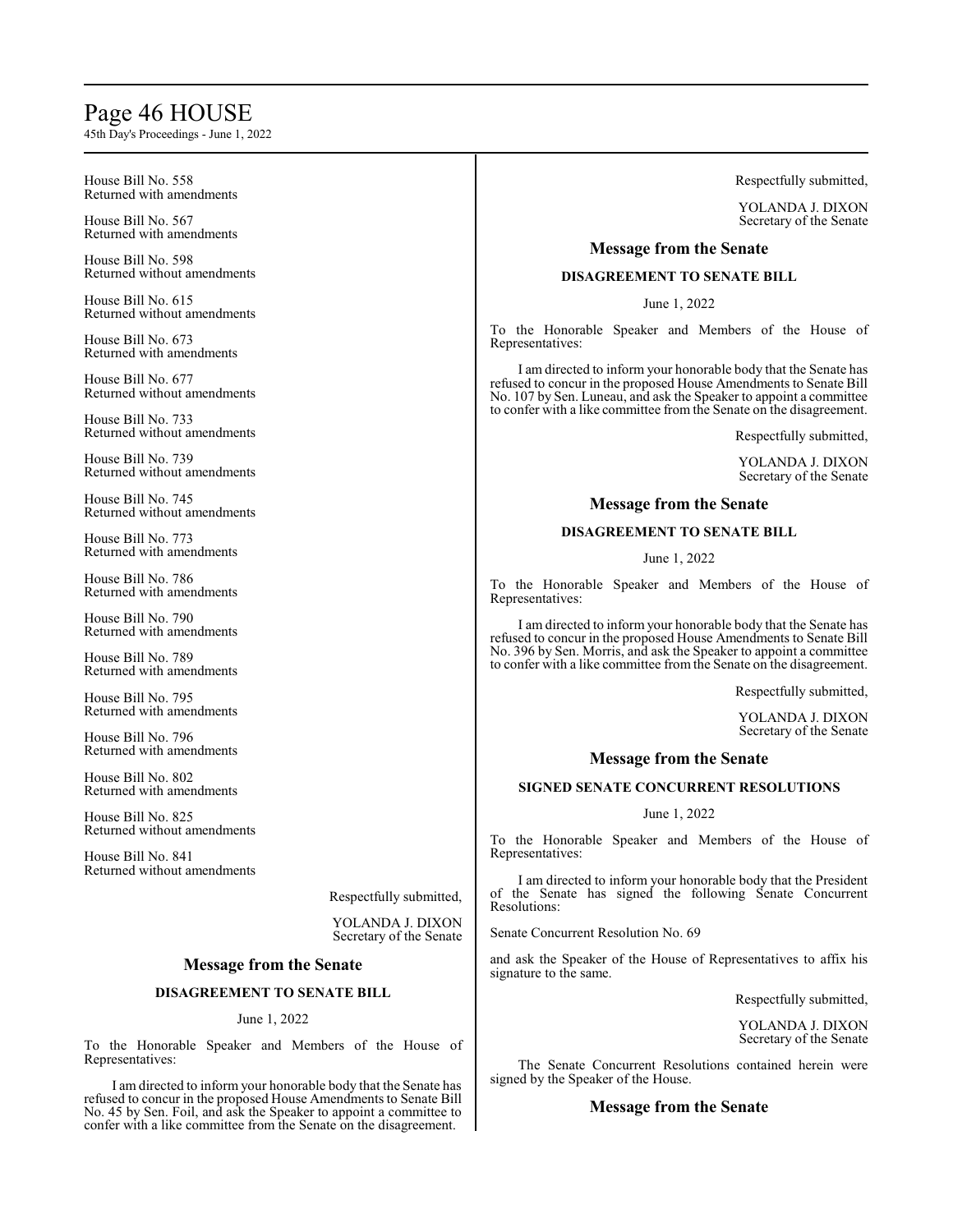# Page 47 HOUSE

45th Day's Proceedings - June 1, 2022

# **SIGNED SENATE BILLS AND JOINT RESOLUTIONS**

June 1, 2022

To the Honorable Speaker and Members of the House of Representatives:

I am directed to inform your honorable body that the President of the Senate has signed the following Senate Bills:

Senate Bill Nos. 30, 46, 47, 50, 51, 59, 62, 83, 88, 93, 99, 101, 104, 111, 115, 146, 147, 157, 159, 176, 190, 193, 197, 201, 215, 259, 261, 267, 268, 273, 285, 317, 318, 328, 354, 367, 398, 407, 442, 450, 477, 485, 486 and 493

and ask the Speaker of the House of Representatives to affix his signature to the same.

Respectfully submitted,

YOLANDA J. DIXON Secretary of the Senate

The Senate Bills and Joint Resolutions contained herein were signed by the Speaker of the House.

### **Privileged Report of the Legislative Bureau**

June 1, 2022

To the Speaker and Members of the House of Representatives:

I am directed by your Legislative Bureau to submit the following report:

Senate Bill No. 498 Reported without amendments.

Respectfully submitted,

DODIE HORTON Chair

# **Privileged Report of the Committee on Enrollment**

#### June 1, 2022

To the honorable Speaker and Members of the House of Representatives:

I am directed by your Committee on Enrollment to submit the following report:

The following House Bills have been properly enrolled:

#### **HOUSE BILL NO. 28—**

BY REPRESENTATIVE MUSCARELLO AN ACT

To amend and reenact Code of Civil Procedure Article 4844, relative to the City Court of Hammond; to provide for the jurisdictional amount in certain eviction proceedings; and to provide for related matters.

#### **HOUSE BILL NO. 38—** BY REPRESENTATIVE THOMPSON

AN ACT

To amend and reenact R.S. 13:5554(R)(2) and (3) and to enact R.S. 13:5554(R)(4) and 5554.8, relative to the payment of group insurance premium costs for persons retired from the Richland Parish Sheriff's Office; to provide for eligibility for payment of such costs for retired sheriffs and retired deputy sheriffs of the Richland Parish Sheriff's Office; to provide for effective dates; to create a permanent fund; to require the depositing of certain monies into the fund; to provide for investment of monies in the fund; to authorize the withdrawal of earnings; to provide for limitations on appropriations from the fund; to provide for audits of the fund; to provide for the membership and election on the investment advisory board; and to provide for related matters.

#### **HOUSE BILL NO. 39—**

BY REPRESENTATIVE CHARLES OWEN AN ACT

To enact R.S. 35:418, relative to ex officio notaries public for the Beauregard Parish School Board; to authorize the superintendent of the Beauregard Parish School Board to designate ex officio notaries public; to provide for duties and functions of the ex officio notaries public; to provide for limitations and termination of the ex officio notaries public; and to provide for related matters.

**HOUSE BILL NO. 42—** BY REPRESENTATIVE FRIEMAN AN ACT

To amend and reenact R.S. 14:95(K), relative to carrying of weapons; to provide relative to the crime of illegal carrying of weapons; to provide for exceptions; and to provide for related matters.

#### **HOUSE BILL NO. 97—**

BY REPRESENTATIVE MAGEE AN ACT

To amend and reenact R.S. 38:2212(C)(3), relative to the termination date applicable to provisions governing certain work not publicly bid; to extend the termination date for the restoration or rehabilitation of a levee not maintained with federal funds and not publicly bid; and to provide for related matters.

**HOUSE BILL NO. 124—**

#### BY REPRESENTATIVE MUSCARELLO AN ACT

To enact Code of Civil Procedure Article 195.1, relative to judicial proceedings conducted by audio-visual means; to provide for hearings and exceptions; to provide for judge trials; to provide for the discretion of the court; to provide for the consent of the parties; and to provide for related matters.

HOUSE BILL NO. 131—<br>
BY REPRESENTATIVES COUSSAN, ADAMS, AMEDEE, BACALA,<br>
BEAULLIEU, BRASS, BROWN, BUTLER, ROBBY CARTER, CORMIER,<br>
COX, EDMONDS, EMERSON, FREIBERG, GAINES, GAROFALO, GREEN,<br>
HORTON, JENKINS, MIKE JOHNSON, TR

To enact R.S. 17:423.1, relative to teacher salaries; to provide for the compensation of teachers whose employment is interrupted by military service; to provide for application; and to provide for related matters.

# **HOUSE BILL NO. 133—** BY REPRESENTATIVE HARRIS

AN ACT To amend and reenact R.S.  $17:7(2)(d)$  and  $(f)(ii)$ ,  $(6)(a)(ii)$  and (b)(i)(bb) and (ii), and (8), 7.2(C), 7.5(A), 10.7.1(E)(1) and  $(H)(4)(b)$ , 24.1 $(B)$  and  $(D)(1)$ , 24.9 $(B)(8)$ , 25.1 $(A)(1)$  and  $(2)$ ,  $(B)(1)$  and  $(2)$ ,  $(C)$ , and  $(E)(1)$ , 64(A)(3), 105.1(D), 151.3(C)(3), 203(introductory paragraph),  $221(A)(1)(b)$  and  $(B)(1)(b)$ , 222(C)(1), 372(introductory paragraph), 391.2(introductory paragraph), 392.1(C)(3), 395(A), 396(introductory paragraph) and (1), 407.1(introductory paragraph), 407.33, 407.62(introductory paragraph), 407.82(introductory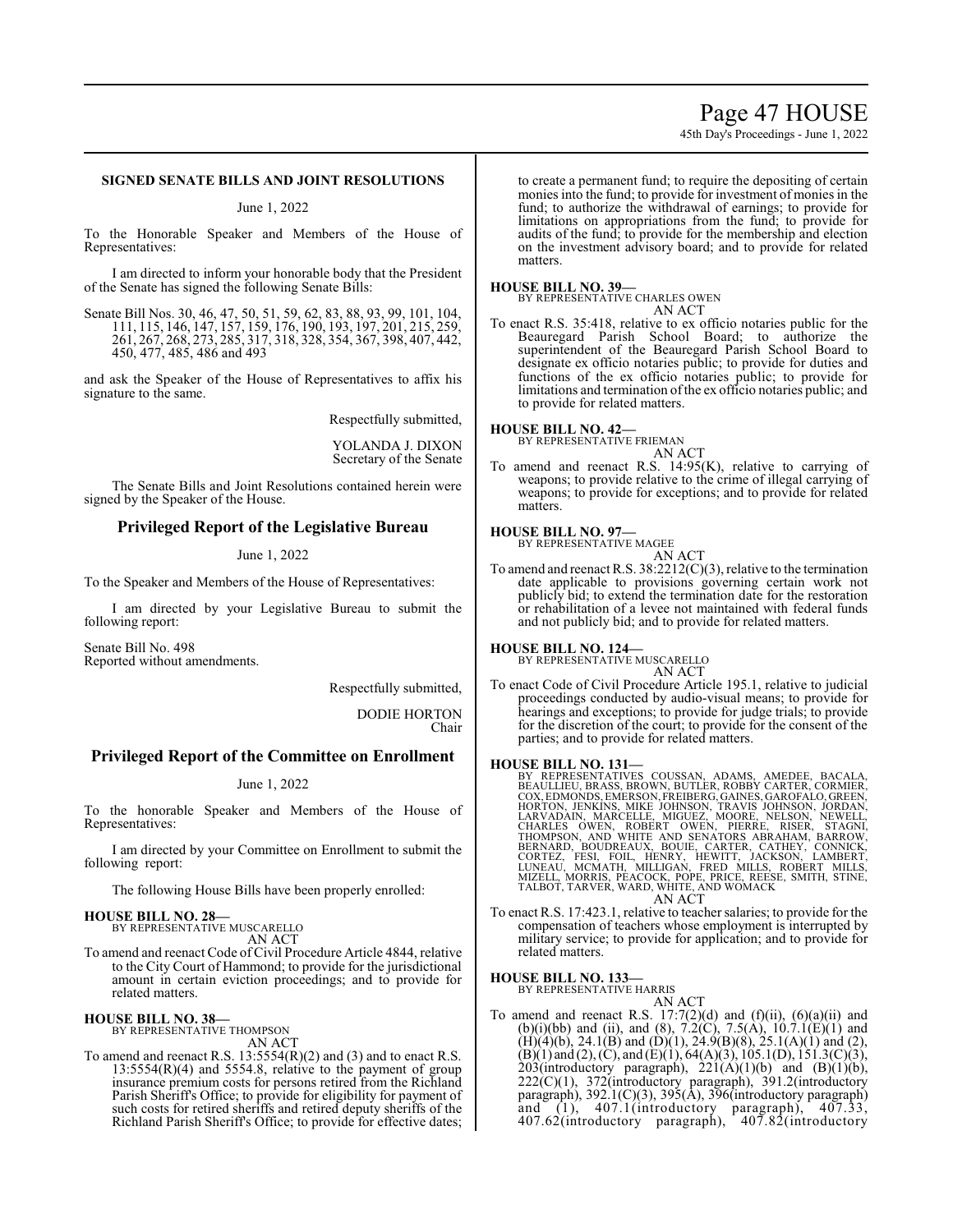# Page 48 HOUSE

45th Day's Proceedings - June 1, 2022

paragraph), 407.91(introductory paragraph), 409.2(introductory paragraph),  $416(A)(1)(c)(iii)(ll), (B)(1)(a), (C)(1)$  and  $(2)(d)(ii),$  $(H)(\overline{1})$ , and  $(K)$ , 419.2(D), 434(A), 441(introductory paragraph), 540(introductory paragraph), 1233(introductory paragraph), 1519.1(introductory paragraph), 1672, 1673, 1942, 1943(A) and (C), 1944(D), 1945.2(B), 1946(A), 1947(C), 1962(introductory paragraph) and (1), 1970.2(introductory paragraph),  $1970.22$ (introductory paragraph),  $1970.24(B)(1)$ , 1972(introductory paragraph), 1982(introductory paragraph), 1987(C), 1989.2(introductory paragraph), 1990( $\overline{B}(1)$ ( $\overline{b}$ ) and  $(C)(1)(a)$  and  $(2)(a)(i)(introducing) paragnaph)$  and  $(ii)$ , 1991(A)(introductoryparagraph), 2803(introductory paragraph) and (1), 2925(A)(6), 2942, 2990.2, 3002, 3005(G), 3047.6(A)(1)(c), 3047.7(C), 3050.11(C)(1)(b) and (c), 3052, 3082(introductory paragraph), 3092(introductory paragraph), 3100.2(introductory paragraph), 3102(introductory paragraph), 3129.9(A)(introductory paragraph), 3140.1(introductory paragraph), 3162(C)(8), 3165.2(B), 3202(introductory paragraph), 3394.2(introductory paragraph),  $3399.12$ (introductory paragraph),  $3399.15(A)$ , 3399.21(introductory paragraph), 3399.31(introductory paragraph), 3602(introductory paragraph), 3702(introductory paragraph), 3772(introductory paragraph) and (2), 3801(D), 3822(introductory paragraph), 3831(introductory paragraph), 3873(introductory paragraph), 3882(introductory paragraph), 3973(introductory paragraph), 4002.3(introductory paragraph),  $4013$ (introductory paragraph),  $4036.1(\overline{D})(1)$ , and 4041(introductory paragraph), to enact R.S. 17:2351(introductory paragraph), and to repeal R.S. 17:7(2)(b) and (32), 7.5(B), 10.7.1(H)(6), 24.4(F)(5), 393, 407.23(C)(3), and  $1970.24(E)(1)(o)(ii)$ , relative to providing technical corrections for Title 17 of the Louisiana Revised Statutes of 1950; to provide for technical corrections; to provide for standardization of language; to remove obsolete reporting requirements; and to provide for related matters.

#### **HOUSE BILL NO. 173—**

BY REPRESENTATIVE STEFANSKI AN ACT

To amend and reenact R.S. 15:587(C), relative to criminal identification and information; to provide relative to a criminal history records check for gaming licenses; to provide relative to information made available from the Louisiana Bureau of Criminal Identification and Information; and to provide for related matters.

#### **HOUSE BILL NO. 174—** BY REPRESENTATIVE GREEN

AN ACT

To amend and reenact R.S. 40:1472.3(E)(3)(b), relative to the license to handle explosives; to provide relative to the qualifications of an applicant to handle explosives; to provide relative to criminal history records checks of applicants for licenses to handle explosives; to require fingerprints of applicants for licenses to handle explosives; and to provide for related matters.

#### **HOUSE BILL NO. 202—** BY REPRESENTATIVE MIKE JOHNSON

AN ACT

To amend and reenact R.S.  $18:1491.1(B)(5)$  and to enact R.S. 18:1491.1(F), relative to campaign finance disclosure; to provide relative to the registration of political committees; to require political committees to include specified information on the statement of organization; to provide for the duties of the supervisory committee relative thereto; to provide for an effective date; and to provide for related matters.

### **HOUSE BILL NO. 204—**

BY REPRESENTATIVE GREGORY MILLER AN ACT

To enact R.S. 40:41(C)(1)(f) through (i), relative to the state registrar of vital records; to provide with respect to those parties who may inspect records or be issued a death certificate; and to provide for related matters.

# **HOUSE BILL NO. 249—**

BY REPRESENTATIVE WRIGHT AN ACT

To amend and reenact R.S.  $44:4.1(B)(21)$  and to enact R.S. 34:3499.2, relative to certain port facility records; to provide for the confidentiality of blueprints, floor plans, and interior renderings of such facilities and of blueprints, plans, and renderings of port infrastructure; to provide for an effective date; to provide for a public record exception; and to provide for related matters.

#### **HOUSE BILL NO. 282—**

BY REPRESENTATIVE MARINO

AN ACT To amend and reenact R.S. 13:5304(B)(3)(b) and Code of Criminal Procedure Article 893(B)(3), relative to probation programs; to provide relative to the probation period for certain defendants who participate in a drug division probation program; to provide relative to the supervision of defendants on probation in specialty court programs; and to provide for related matters.

#### **HOUSE BILL NO. 284—**

BY REPRESENTATIVE STAGNI

AN ACT

To amend and reenact R.S. 37:1339(B)(1), relative to boards and commissions; to provide for membership ofthe governing board of the Louisiana Emergency Response Network; and to provide for related matters.

#### **HOUSE BILL NO. 315—**

BY REPRESENTATIVES TURNER AND EDMONSTON AN ACT

To enact R.S. 17:1960.1, relative to students with disabilities; relative to public school governing authorities; relative to certain publicly funded programs; to create the Blind and Visually Impaired Child's Bill of Rights; and to provide for related matters.

# **HOUSE BILL NO. 324—** BY REPRESENTATIVE ORGERON

AN ACT

To amend and reenact R.S. 56:421(B)(5), (8), (13), and (14) and 421(C) and to enact R.S.  $56:421(B)(15)$ , relative to the composition of the Oyster Task Force; to provide for members appointed by the Louisiana Oyster Dealers and Growers Association; and to provide for related matters.

**HOUSE BILL NO. 326—** BY REPRESENTATIVE STEFANSKI AN ACT

To enact R.S. 4:218.1, relative to horse racing; to provide relative to historical horse racing; to provide relative to license fees; to authorize the Louisiana State Racing Commission to collect a license fee on historical horse racing; and to provide for related matters.

# **HOUSE BILL NO. 335—** BY REPRESENTATIVE DUPLESSIS

AN ACT

To amend and reenact R.S. 28:2(13) and 69(B)(2), to enact R.S. 28:2(40), and to repeal R.S. 28:68(C), relative to behavioral health; to provide for a definition of the term "psychiatric deterioration"; to amend the definition of "gravely disabled"; to provide for certain regulations regarding a Physician's Report to Court or an affidavit from certain mental health professionals; and to provide for related matters.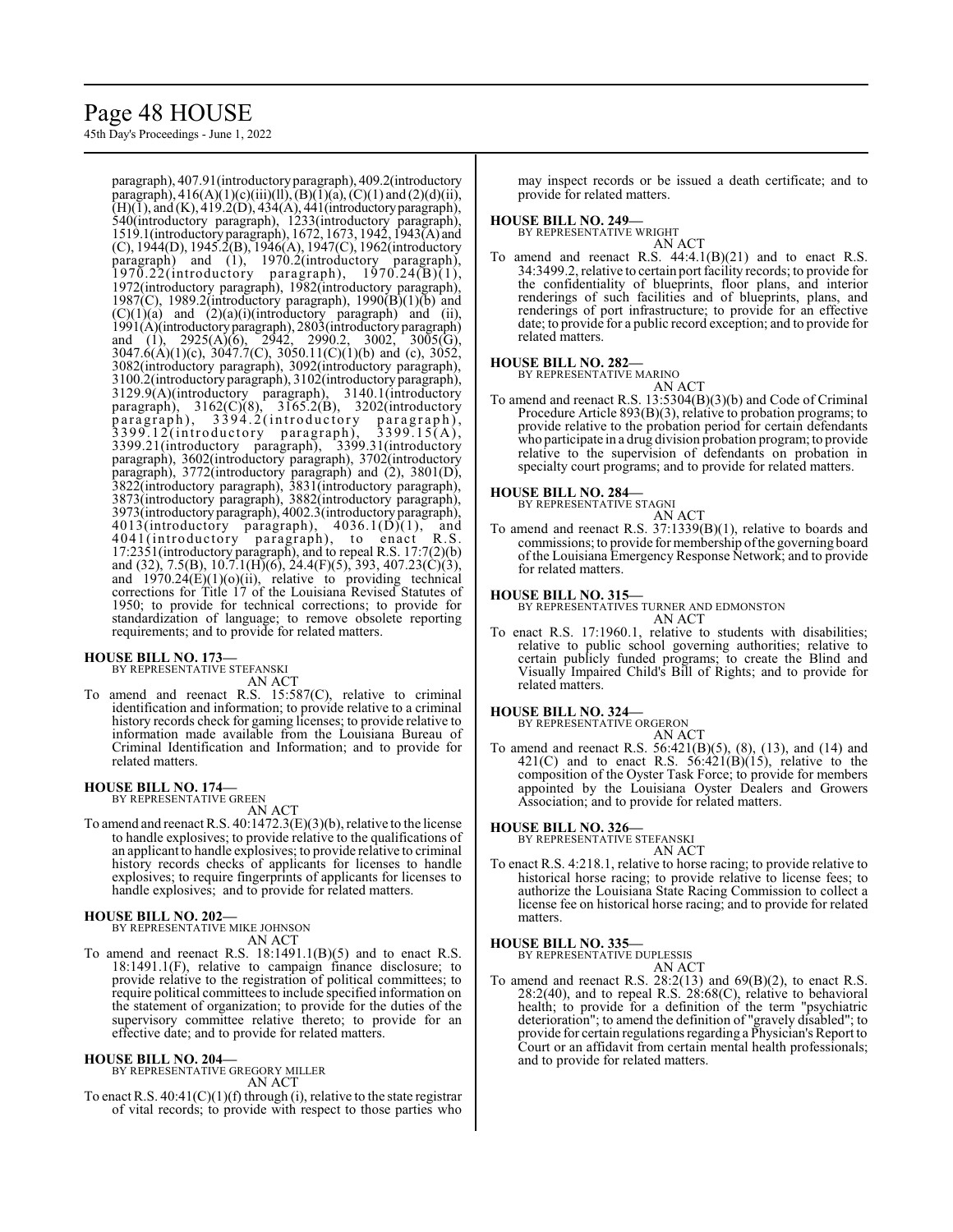# Page 49 HOUSE

45th Day's Proceedings - June 1, 2022

#### **HOUSE BILL NO. 345—**

BY REPRESENTATIVE ORGERON AN ACT

To amend and reenact R.S. 17:426(A), relative to toll exemptions for certain school personnel; to provide an exemption from tolls on the Louisiana Highway 1 Bridge for teachers, school bus operators, and other school employees; to provide for effectiveness; and to provide for related matters.

# **HOUSE BILL NO. 361—** BY REPRESENTATIVE MARINO

AN ACT

To amend and reenact Code of Criminal Procedure Articles 161(A)(introductory paragraph) and 163(C) and to enact Code ofCriminal Procedure Article 163.2, relative to search warrants; to provide relative to search warrants for medical records; to authorize the issuance of a search warrant for medical records of any person; to provide for procedures for the execution of such warrants; and to provide for related matters.

### **HOUSE BILL NO. 400—**

BY REPRESENTATIVES HODGES, AMEDEE, PHELPS, AND SCHLEGEL AN ACT

To enact R.S. 17:440.2 and 3996(B)(67), relative to school employees; to require certain school employees and volunteers to complete an annual education program relative to sudden cardiac arrest; and to provide for related matters.

#### **HOUSE BILL NO. 402—**

BY REPRESENTATIVE HUGHES

- AN ACT
- To amend and reenact R.S. 9:2800.9(A)(1), relative to prescription; to provide relative to the prescriptive period for certain civil actions against a person for certain acts committed against a minor; to provide for definitions; to provide for implementation; to provide for an effective date; and to provide for related matters.

#### **HOUSE BILL NO. 403—**

BY REPRESENTATIVE JEFFERSON AN ACT

To amend and reenact R.S. 9:374(B), (C), (D), and (E) and to enact R.S. 9:374(F) and (G), relative to the award of use and occupancy of community property; to provide for an award for rent; to prohibit a limitation on the allocation of the use of community property; and to provide for related matters.

#### **HOUSE BILL NO. 409—** BY REPRESENTATIVE MARINO

AN ACT

To enact Code of Criminal Procedure Article 211(E), relative to summons by an officer instead of arrest and booking; to provide an exception to the issuance of a summons by an officer instead of arrest and booking when certain domestic violence crimes have occurred; and to provide for related matters.

#### **HOUSE BILL NO. 420—**

BY REPRESENTATIVE GREGORY MILLER AN ACT

To amend and reenact R.S. 27:32(A), R.S. 28:64(A)(1), R.S. 29:769(E),R.S. 36:3(introductory paragraph), 4(B) through (D), 53, 239, 259(A)(introductory paragraph), (B)(introductory paragraph) and (10) through (21), (C)(introductory paragraph), and (D), 359, 409(C), (D), (E), (F)(introductory paragraph), (G), (H), (I), and (J), 459, 478, 610(B) and (C), 769, 801(introductory paragraph), 801.1(A), 802(introductory paragraph),  $803(A)(1)$ ,  $851(A)$ ,  $901(A)$ , and  $921(A)$ , R.S. 40:1081.8(D) and 1664.11(A)(introductoryparagraph), andR.S. 46:2403(E), to enact R.S. 36:4(B)(35), 259(B)(9) and (D)(8),  $(E)$ ,  $(F)$ , and  $(G)$ ,  $409(A)$ , and  $610(A)$ , and to repeal R.S. 36:4(E) through (BB), 259(B)(23) through (38), 409(K) through (R), 610(D) through (N), 801.3, 802.14, 802.15, 802.18, 803.1, 806, 807, 809, 914, 915, 917, 918, 919, 919.2, 919.3, and 919.4, relative to providing technical corrections for Title 36 of the Louisiana Revised Statutes of 1950; to provide for technical corrections; to provide for re-organization of the structure of Title 36; and to provide for related matters.

#### **HOUSE BILL NO. 460—**

BY REPRESENTATIVE BRASS AND SENATORS BARROW, BERNARD,<br>BOUDREAUX, BOUIE, CARTER, FOIL, JACKSON, LUNEAU, ROBERT<br>MILLS, MIZELL, PRICE, SMITH, STINE, TARVER, AND WOMACK AN ACT

To amend and reenact R.S.  $15:1099.5(C)(1)$ , (D), and (E), relative to early childhood programs; to provide relative to the purpose for which a parish governing authority levies an additional tax; and to provide for related matters.

HOUSE BILL NO. 477—<br>BY REPRESENTATIVES COUSSAN, BACALA, BISHOP, BROWN,<br>BUTLER, CARRIER, WILFORD CARTER, DAVIS, DEVILLIER,<br>EDMONDS,EMERSON,FIRMENT,FREIBERG,GADBERRY,GEYMANN,<br>HUVAL, ILLG, JEFFERSON, JENKINS, MIKE JOHNSON, TR

AN ACT To amend and reenact R.S. 16:51(A)(introductory paragraph), (1), (5), (7), (12), (14), (15), (16), (18), (19), (21), (24), (26), (27), (29), (32), (34), (36), and (37), relative to assistant district attorneys; to provide for additional assistant district attorneys for certain judicial districts; to provide for an effective date; and to provide for related matters.

#### **HOUSE BILL NO. 478—**

BY REPRESENTATIVE FONTENOT AN ACT

To enact R.S.  $40:41(C)(1)(f)$ , relative to disclosure of records; to provide for the disclosure of records or issuance of certificates to an agent for the surety of a person who is the party to a criminal bail bond; to provide relative to proper documentation; and to provide for related matters.

### **HOUSE BILL NO. 489—**

BY REPRESENTATIVE DAVIS AN ACT

To amend and reenact R.S. 13:996.3(A), relative to the judicial expense fund for the Family Court for the parish of East Baton Rouge; to provide for the maximum fee to be charged by the clerk; to provide for implementation; and to provide for related matters.

#### **HOUSE BILL NO. 492—**

BY REPRESENTATIVE FONTENOT

AN ACT

To enact Code of Criminal Procedure Article 211(A)(1)(e) and (f) and (E), relative to arrest; to provide relative to the issuance of a summons by a peace officer instead of arrest and booking; to require an officer to make an arrest under certain conditions; to provide relative to causes of action; and to provide for related matters.

- HOUSE BILL NO. 495—<br>BY REPRESENTATIVES SCHLEGEL, ADAMS, AMEDEE, BACALA,<br>BEAULLIEU, BOYD, BRASS, BUTLER, CARPENTER, CARRIER,<br>CORMIER, CREWS, DAVIS, DEVILLIER, DUBUISSON, ECHOLS,<br>EDMONDS, EDMONSTON, FIRMENT, FISHER, FREEMAN, AN ACT
- To amend and reenact R.S. 17:282.4(C)(1)(introductory paragraph) and (c) and  $286(A)$  and to enact R.S. 17:282.4(G) and (H), relative to suicide prevention and violence in schools; to require training on related topics for certain students; to provide for requirements of the state Department of Education; to require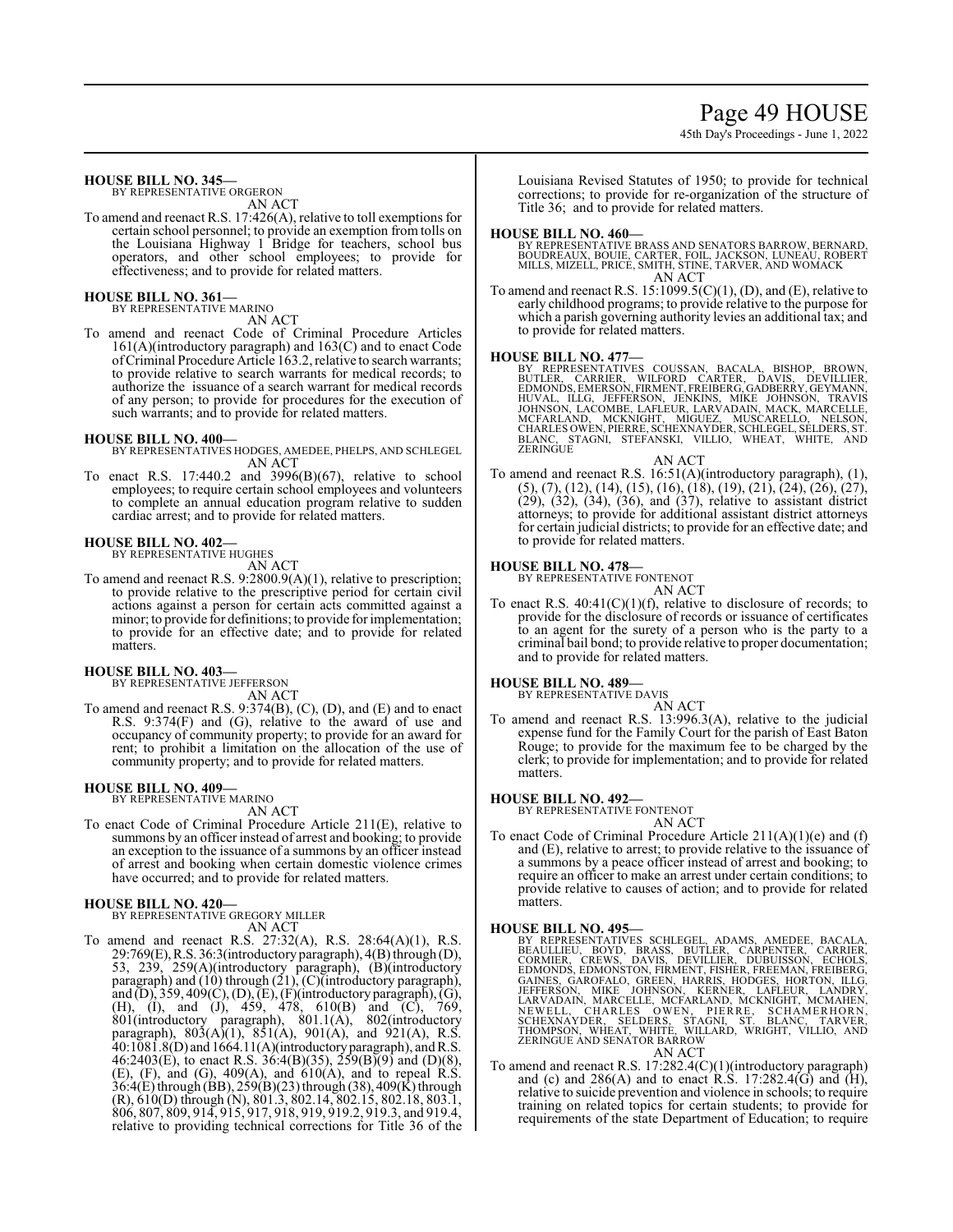# Page 50 HOUSE

45th Day's Proceedings - June 1, 2022

formation of student organizations; to provide for effectiveness; and to provide for related matters.

**HOUSE BILL NO. 507—** BY REPRESENTATIVE MARINO AND SENATORS ALLAIN, BERNARD, BOUDREAUX, CARTER, STINE, AND WOMACK AN ACT

To enact R.S. 40:34.2(2)(e), relative to birth certificates; to provide for the designation of a surname under certain circumstances; and to provide for related matters.

#### **HOUSE BILL NO. 517—** BY REPRESENTATIVE SELDERS

AN ACT

To amend and reenact R.S. 15:831(A) and to enact R.S. 15:827.4, relative to medical services in the Department of Public Safety and Corrections; to create a Medical Advisory Council within the Department of Public Safety and Corrections; to provide relative to membership and powers of the Medical Advisory Council; to provide relative to powers of the secretary of the Department of Public Safety and Corrections; and to provide for related matters.

#### **HOUSE BILL NO. 524—** BY REPRESENTATIVE LYONS

AN ACT To amend and reenact R.S. 27:625(G)(5) and R.S. 29:726.6(Section heading) and to enact R.S. 29:726.7, relative to services for people with disabilities affected by disasters; to create the Disability-Focused Disaster Preparedness and Response Fund as a special fund in the state treasury; to provide for dedication to the fund of revenue from the tax upon net gaming proceeds from sports wagering; to authorize the use of monies in the fund for certain purposes; to create and provide for a program to conduct needs assessments among, and provide services to, people with disabilities affected by disasters; to provide for duties and responsibilities of the Governor's Office of Homeland Security and Emergency Preparedness with respect to the program; to authorize the Governor's Office of Homeland Security and Emergency Preparedness to utilize certain monies for administrative costs and grant administration; to require the Governor's Office of Homeland Security and Emergency Preparedness to contract with a disability assessment and coordination entity for certain functions; to provide relative to state actions to obtain federal reimbursement for certain disaster-related expenses; and to provide for related matters.

#### **HOUSE BILL NO. 557—**

BY REPRESENTATIVES WILLARD AND LANDRY AN ACT

To enact Subpart E of Part I of Chapter 5-E of Title 40 of the Louisiana Revised Statutes of 1950, to be comprised of R.S. 40:1248.21, relative to the dispensation of contraceptives; to provide for the Louisiana Department of Health relative to requiring health plans of the state Medicaid program to provide reimbursement for a six-month supply of contraceptive drugs dispensed at one time; to provide for a required usage period; to provide for definitions; to provide for applicability; and to provide for related matters.

**HOUSE BILL NO. 568—** BY REPRESENTATIVES EDMONDS AND VILLIO AN ACT

To enact R.S.  $14:67.5(A)(3)$  and (C), relative to misappropriation without violence; to provide relative to adoption deception; to provide relative to elements of the offense; and to provide for related matters.

**HOUSE BILL NO. 607—**

#### BY REPRESENTATIVES GEYMANN AND MCKNIGHT AN ACT

To amend and reenact R.S. 14:102.1(A)(2)(a), relative to cruelty to animals; to provide relative to the penalties for a first offense of the crime of cruelty to animals; to provide relative to payments

for expenses incurred for the animal; and to provide for related matters.

# **HOUSE BILL NO. 620—** BY REPRESENTATIVE STEFANSKI

AN ACT

To amend and reenact R.S. 4:707(D), (E), and (F)(2), relative to charitable raffles, bingo, and keno; to provide relative to licensing and reporting requirements; to authorize private nonprofit elementary or secondary schools and public elementary or secondary schools to conduct certain games of chance; to provide for definitions; to exempt such schools from licensing and reporting requirements; and to provide for related matters.

### **HOUSE BILL NO. 658—**

BY REPRESENTATIVE STAGNI AN ACT

To amend and reenact R.S. 32:422.2, relative to the Louisiana Advisory Council on Driver Education membership; to modify the rules, regulations, and standards to include driver education providers; to increase the membership of the council; to remove the additional two-year cap on members appointed to the council; to increase the number of unexcused absences; to modify the procedure for council vacancies and appointment of council officers; to provide for council meeting venues; and to provide for related matters.

#### **HOUSE BILL NO. 661—**

BY REPRESENTATIVES HILFERTY AND GAROFALO AN ACT

To enact R.S. 29:736(E), relative to state buildings; to exempt state buildings and facilities from locally declared disasters and emergencies; and to provide for related matters.

#### **HOUSE BILL NO. 682—**

BY REPRESENTATIVE BROWN AND SENATORS SMITH AND STINE AN ACT

To enact R.S. 22:1679, relative to a claims adjuster database; to require the Department of Insurance to create and maintain a database of claims adjusters working in this state; to provide requirements for each profile in the database; to provide for accessibility by the public; and to provide for related matters.

#### **HOUSE BILL NO. 691—**

BY REPRESENTATIVE EMERSON

AN ACT

To authorize and provide for the transfer of certain state property; to authorize the exchange of certain state property in St. Martin Parish; to provide for property descriptions; to provide for the reservation of mineral rights; to provide terms and conditions; to provide for an effective date; and to provide for related matters.

# **HOUSE BILL NO. 709—** BY REPRESENTATIVE SELDERS

AN ACT To enact R.S. 40:2155(B)(3), relative to behavioral health services; to provide relative to services of behavioral health services providers licensed by the Louisiana Department of Health; to authorize such providers to furnish services to clients and patients regardless of the location of those persons within the state; and to provide for related matters.

#### **HOUSE BILL NO. 726—**

BY REPRESENTATIVE LYONS

AN ACT To enact Code of Criminal Procedure Article 875.1(H), relative to the financial obligations for criminal offenders; to provide relative to incarceration; and to provide for related matters.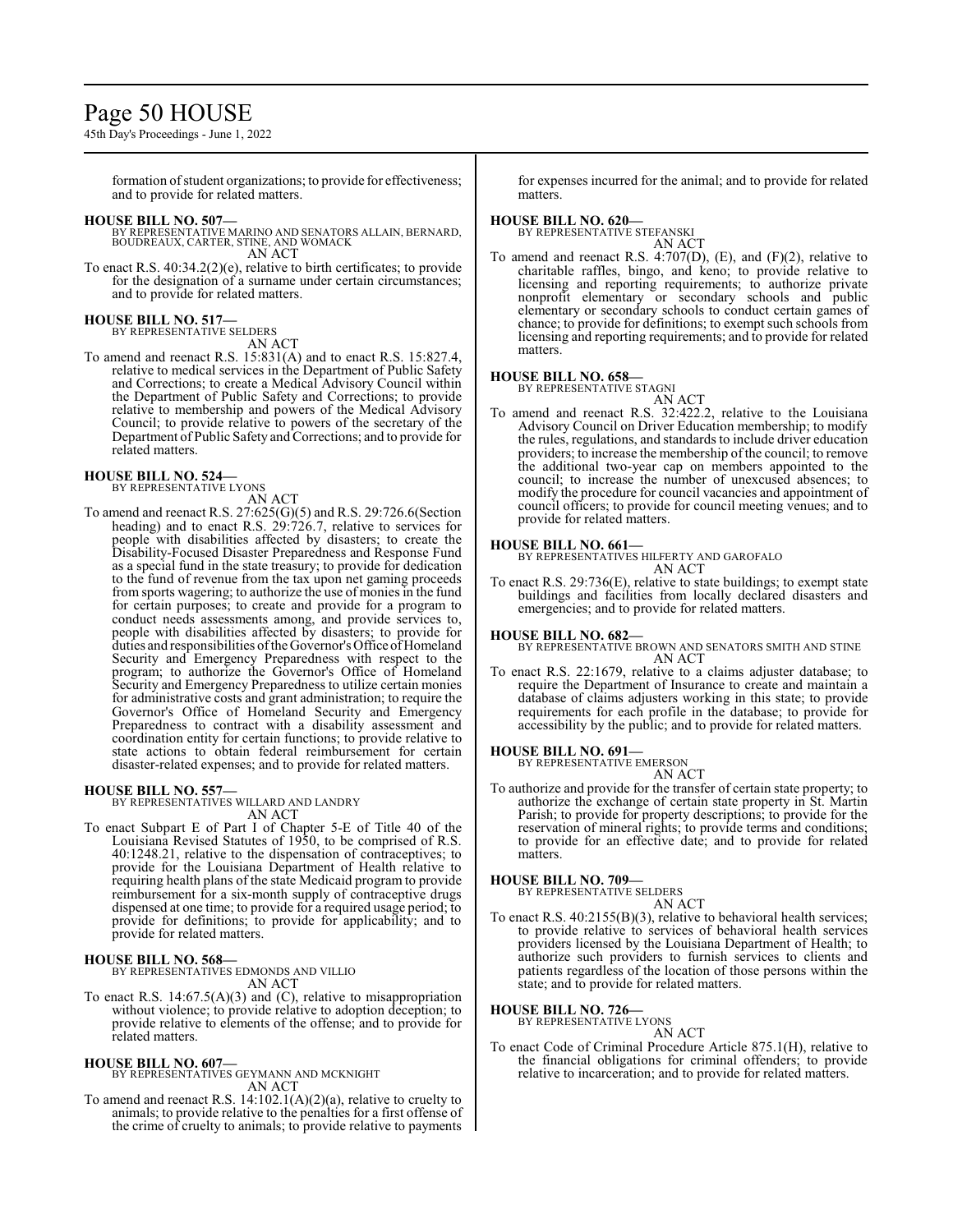# Page 51 HOUSE

45th Day's Proceedings - June 1, 2022

**HOUSE BILL NO. 727—**

BY REPRESENTATIVE BACALA AND SENATOR FOIL AN ACT

To amend and reenact Children's Code Articles 1207, 1213(A) and (C), 1229, and 1235(A) and (B), and to repeal Children's Code Articles 1213(D) and 1235(C), relative to adoptions; to provide relative to agency and private adoptions; to provide relative to adoption finalization; to provide for prerequisites; to provide for reporting and in-home visitation; to provide for resources to families; and to provide for related matters.

### **HOUSE BILL NO. 887—**

BY REPRESENTATIVES ROBBY CARTER AND EDMONDS AN ACT

To amend and reenact Civil Code Articles 2315.1(D) and 2315.2(D), relative to wrongful death and survival actions; to provide for actions brought by a child given in adoption; to provide for actions brought by a sibling given in adoption; and to provide for related matters.

#### **HOUSE BILL NO. 905—**

BY REPRESENTATIVE GREGORY MILLER AN ACT

To amend and reenact Code of Civil Procedure Article 4614, relative to partition of co-owned property; to provide relative to purchase by a co-owner; to provide for credit for property interest in property; and to provide for related matters.

#### **HOUSE BILL NO. 966—**

BY REPRESENTATIVE CARRIER

AN ACT

To enact R.S. 13:5727, relative to coroners; to provide for funding; to provide for alternative funding for coroners of certain parishes; to authorize a renewable tax; and to provide for related matters.

**HOUSE BILL NO. 1064** (Substitute for House Bill No. 1023 by Representative Farnum)—

Representative Farnum)—<br>BY REPRESENTATIVES FARNUM, BOURRIAQUE, WILFORD CARTER,<br>DAVIS, GEYMANN, ROMERO, AND TARVER AND SENATORS FRED<br>MILLS AND STINE

AN ACT

To amend and reenact R.S. 6:337 and 338, relative to the disbursement of insurance proceeds for damages to residential property; to provide for prompt endorsement; to require prompt payment to borrower-payees in certain circumstances; to require placement of settlement proceeds in a segregated account; to provide for requirements for a residential mortgagee or mortgage servicer; to provide for the payment of proceeds relative to additional living expenses and contents insurance; to provide for notice by a mortgagee or mortgage servicer in certain circumstances; to provide for the release of proceeds held by a mortgagee or mortgage servicer; to provide for civil money penalties; to provide for the payment of interest accrued on settlement proceeds; to provide for release of excess funds upon written request; to provide for applicability; and to provide for related matters.

Respectfully submitted,

STEPHANIE HILFERTY Chairwoman

The above House Bills contained in the report were signed by the Speaker of the House and taken to the Senate by the Clerk and were signed by the President of the Senate and taken by the Clerk of the House to the Governor for executive approval.

# **Introduction of Resolutions, House and House Concurrent**

The following members introduced the following entitled House and House Concurrent Resolutions, which were read the first time by their titles and placed upon the calendar for their second reading:

## **HOUSE RESOLUTION NO. 220—**

BY REPRESENTATIVE CARPENTER A RESOLUTION

To commend the Reverend Dr. Gwendolyn Elizabeth Boyd on her accomplishments.

Read by title.

On motion of Rep. Carpenter, and under a suspension of the rules, the resolution was adopted.

### **HOUSE RESOLUTION NO. 221—**

BY REPRESENTATIVE WHEAT A RESOLUTION

To commend Sandy Price on being named Mrs. Louisiana America 2022.

Read by title.

On motion of Rep. Wheat, and under a suspension of the rules, the resolution was adopted.

# **HOUSE RESOLUTION NO. 222—** BY REPRESENTATIVE SCHEXNAYDER

A RESOLUTION

To commend Sergeant Jonathan Walker of St. John the Baptist Parish Sheriff's Office on receiving the 2022 Deputy Valor Award presented by the Louisiana Sheriffs' Association.

Read by title.

On motion of Rep. Magee, and under a suspension of the rules, the resolution was adopted.

# **HOUSE RESOLUTION NO. 223—** BY REPRESENTATIVE SCHEXNAYDER

A RESOLUTION

To commend Lieutenant Jennifer Duet of the Livingston Parish Sheriff's Office on being named 2022 Deputy of the Year by the Louisiana Sheriffs' Association.

Read by title.

On motion of Rep. Magee, and under a suspension of the rules, the resolution was adopted.

**HOUSE RESOLUTION NO. 224—** BY REPRESENTATIVES EDMONDS AND LACOMBE A RESOLUTION

To express the condolences of the House of Representatives upon the death of Dr. Kenneth "Kenny" David St. Romain, Jr.

Read by title.

On motion of Rep. Edmonds, and under a suspension of the rules, the resolution was adopted.

#### **HOUSE RESOLUTION NO. 225—** BY REPRESENTATIVE CREWS

A RESOLUTION

To direct the Louisiana Department of Health to conduct a comprehensive assessment ofthis state's response and outcomes with respect to the COVID-19 pandemic and to report the findings of the assessment to the House Committee on Health and Welfare.

Read by title.

Lies over under the rules.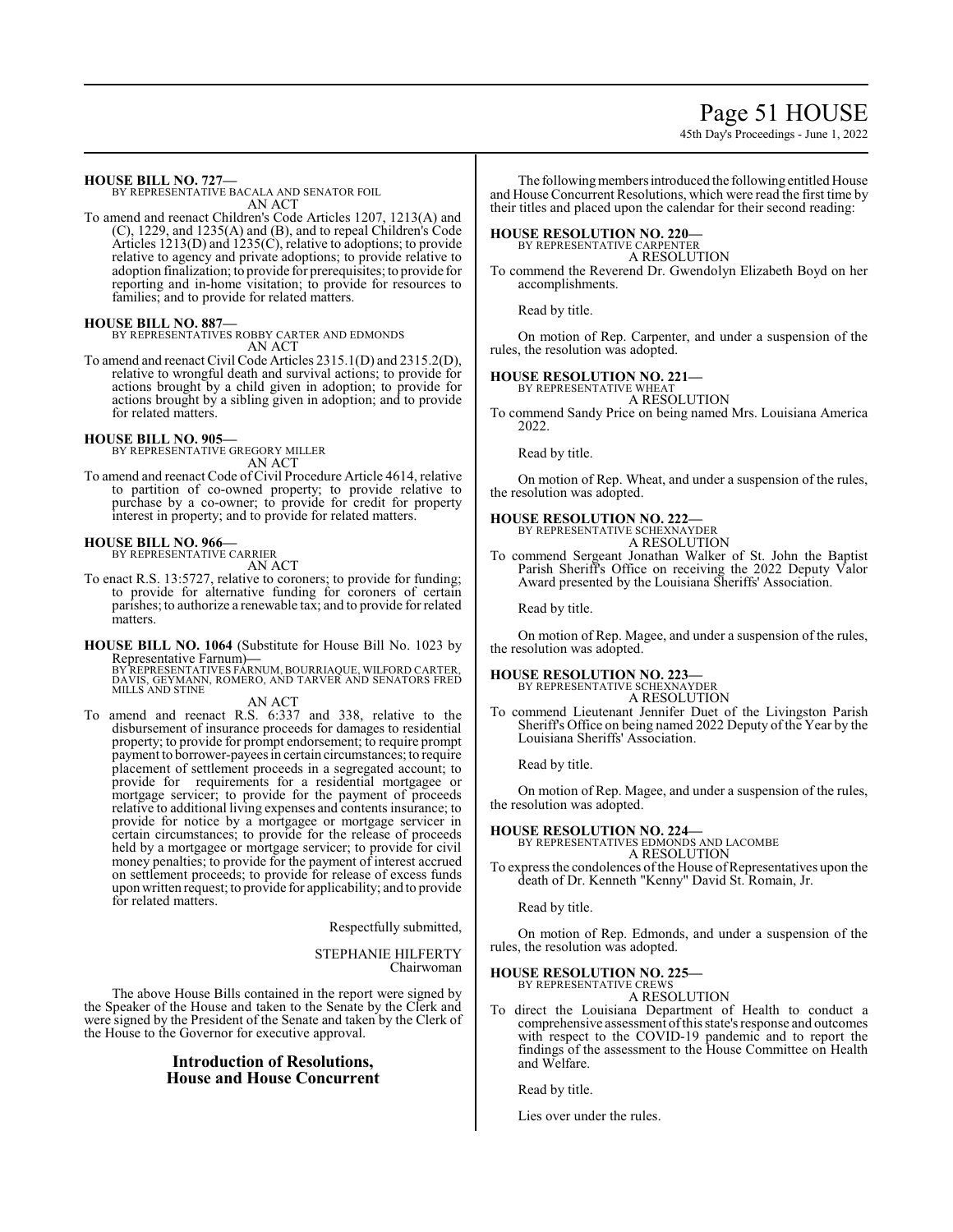# Page 52 HOUSE

45th Day's Proceedings - June 1, 2022

#### **HOUSE RESOLUTION NO. 226—** BY REPRESENTATIVE AMEDEE

A RESOLUTION

To commend the members and volunteers of the 2022 Concerned Women for America of Louisiana's Encourage-A-Legislator Project.

Read by title.

On motion ofRep. Amedee, and under a suspension ofthe rules, the resolution was adopted.

#### **HOUSE RESOLUTION NO. 227—**

BY REPRESENTATIVE ZERINGUE A RESOLUTION

To urge and request that the Coastal Protection and Restoration Authority, the Governor's Office of Homeland Security and Emergency Preparedness, the Department of Natural Resources, the Department of Transportation and Development, the Department of Environmental Quality, the Department of Wildlife and Fisheries, and the Division of Administration's Office of Community Development work with the leadership or designees of the Association of Levee Boards of Louisiana (ALBL), to recommend a legislative framework and the structure of a permanent nonstate entity to track and advocate to address, change, propose, or modify federal policy and law issues impacting flood protection and restoration throughout Louisiana and to create a structure to receive outside funding for these same purposes and to deliver a report regarding the same to the House of Representatives of the Legislature of Louisiana prior to the 2023 Regular Session of the Legislature.

Read by title.

Lies over under the rules.

#### **HOUSE RESOLUTION NO. 228—**

BY REPRESENTATIVES GREGORY MILLER AND JEFFERSON A RESOLUTION

To urge and request the Louisiana State Law Institute to review laws, rules, regulations, policies, and proceduresrelated to evaluations conducted by mental health professionals used in child custody and visitation proceedings.

Read by title.

Lies over under the rules.

# **HOUSE CONCURRENT RESOLUTION NO. 134—** BY REPRESENTATIVES SCHEXNAYDER AND GREGORY MILLER AND

SENATORS PRICE AND SMITH A CONCURRENT RESOLUTION

To commend the St. Charles Catholic High School baseball team on winning the Louisiana High School Athletic Association 2022 Division III state championship.

Read by title.

On motion of Rep. Gregory Miller, and under a suspension of the rules, the resolution was adopted.

Ordered to the Senate.

# **House and House Concurrent Resolutions Lying Over**

The following House and House Concurrent Resolutions lying over were taken up and acted upon as follows:

#### **Motion**

Rep. Crews moved that the Committee on Education be discharged from further consideration of House Resolution No. 169. Rep. Jenkins objected.

## **Point of Order**

Rep. Jenkins asked for a ruling from the Chair as to what would be the vote requirement to discharge the bill from committee.

### **Ruling of the Chair**

The Chair ruled the vote required a majority of the elected members to be discharged from the committee.

A record vote was asked for and ordered by the House.

#### **ROLL CALL**

The roll was called with the following result:

#### YEAS

| Amedee        | Firment     | Nelson      |  |
|---------------|-------------|-------------|--|
| Bacala        | Fontenot    | Owen, C.    |  |
| Bagley        | Frieman     | Owen, R.    |  |
| Beaullieu     | Gadberry    | Pressly     |  |
| Bourriaque    | Garofalo    | Romero      |  |
| Butler        | Goudeau     | Schamerhorn |  |
| Carrier       | Harris      | Schlegel    |  |
| Coussan       | Horton      | Stefanski   |  |
| Crews         | Illg        | Tarver      |  |
| Davis         | Ivey        | Thomas      |  |
| Deshotel      | Johnson, M. | Thompson    |  |
| DuBuisson     | McCormick   | Turner      |  |
| Echols        | McFarland   | Villio      |  |
| Edmonds       | McKnight    | Wheat       |  |
| Edmonston     | McMahen     | Zeringue    |  |
| Emerson       | Miguez      |             |  |
| Farnum        | Mincey      |             |  |
| Total - 49    |             |             |  |
|               | NAYS        |             |  |
|               |             |             |  |
| Mr. Speaker   | Freiberg    | Larvadain   |  |
| Adams         | Glover      | Lyons       |  |
| Boyd          | Hughes      | Marcelle    |  |
| <b>Brass</b>  | Jefferson   | Marino      |  |
| <b>Brown</b>  | Jenkins     | Newell      |  |
| Carpenter     | Jordan      | Phelps      |  |
| Carter, R.    | Kerner      | Pierre      |  |
| Cormier       | LaCombe     | St. Blanc   |  |
| Duplessis     | LaFleur     | Stagni      |  |
| Freeman       | Landry      | Willard     |  |
| Total - 30    |             |             |  |
| <b>ABSENT</b> |             |             |  |
| Bishop        | Hilferty    | Moore       |  |
| Bryant        | Hodges      | Muscarello  |  |
| Carter, W.    | Hollis      | Orgeron     |  |
| Cox           | Huval       | Riser       |  |
| DeVillier     | Johnson, T. | Seabaugh    |  |
| Fisher        | Mack        | Selders     |  |
| Gaines        | Magee       | White       |  |
| Geymann       | Miller, D.  | Wright      |  |
| Green         | Miller, G.  |             |  |

Total - 26

The House refused to discharge the Committee on Education from further consideration of the resolution.

#### **Motion**

Rep. Goudeau moved that the Committee on Transportation, Highways and Public Works be discharged from further consideration of House Resolution No. 183.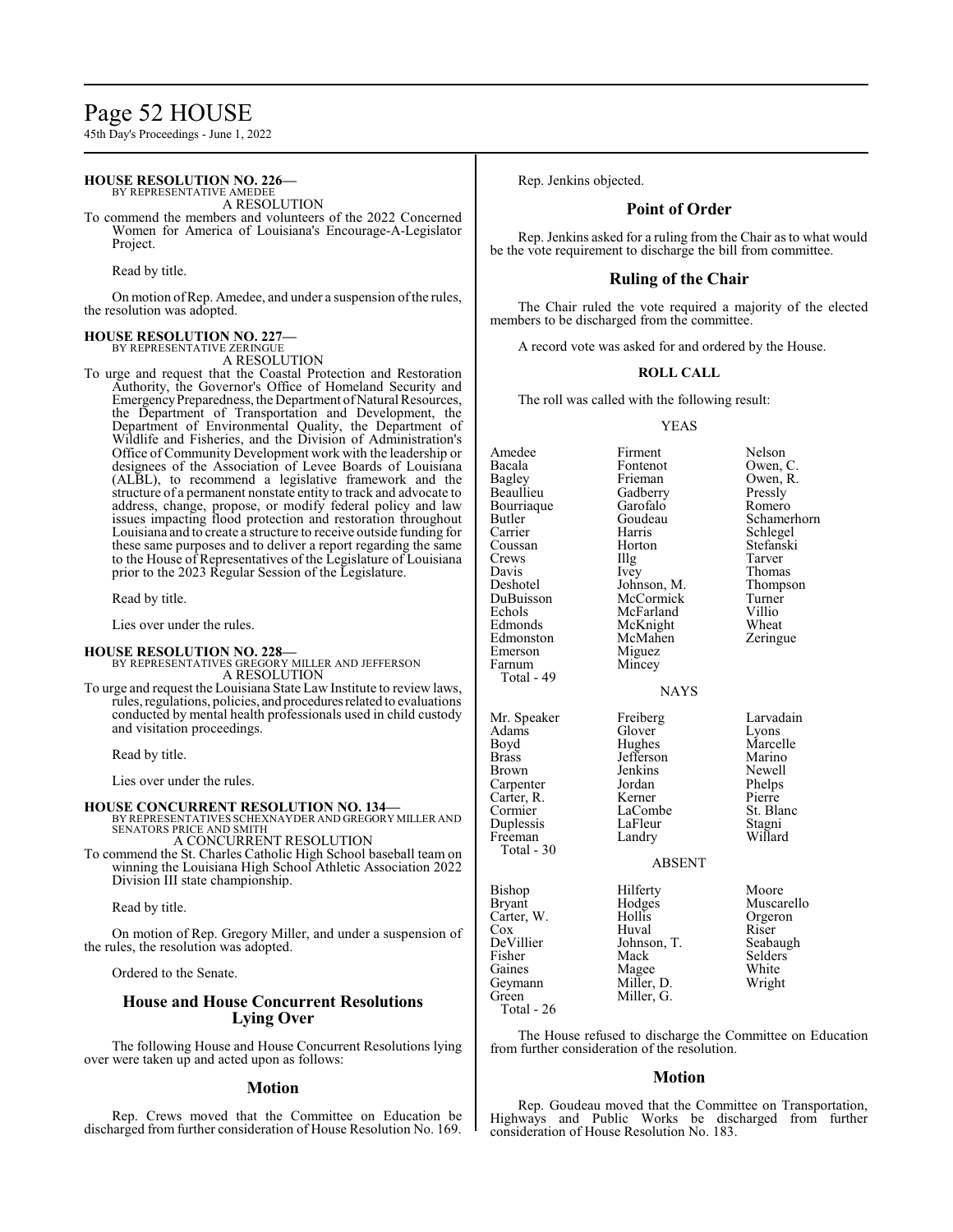# Page 53 HOUSE

45th Day's Proceedings - June 1, 2022

Rep. Pierre objected.

By a vote of 60 yeas and 20 nays, the House agreed to discharge the Committee on Transportation, Highways and Public Works from further consideration of the resolution.

# **HOUSE RESOLUTION NO. 183—** BY REPRESENTATIVE GOUDEAU

A RESOLUTION

To create the Atchafalaya Basin Bridge Task Force to study and make recommendations regarding safety on the Interstate Highway 10 bridge over the Atchafalaya Basin and the implementation of a law enforcement police force on the Interstate Highway 10 bridge over the Atchafalaya Basin in St. Martin and Iberville Parish.

Read by title.

On motion of Rep. Goudeau, the resolution was ordered passed to its third reading.

#### **Motion**

On motion of Rep. Freiberg, the Committee on Labor and Industrial Relations was discharged from further consideration of House Resolution No. 184.

**HOUSE RESOLUTION NO. 184—** BY REPRESENTATIVE FREIBERG

A RESOLUTION

To urge and request the legislative auditor to conduct a performance audit of the Workforce Innovation and Opportunity Act programs administered by the Louisiana Workforce Commission.

Read by title.

On motion of Rep. Freiberg, the resolution was ordered passed to its third reading.

#### **Motion**

On motion of Rep. Hughes, the Committee on Education was discharged from further consideration of House Resolution No. 204.

#### **HOUSE RESOLUTION NO. 204—** BY REPRESENTATIVE HUGHES

A RESOLUTION

To urge and request the state Department of Education and each public school governing authority to support and implement effective, evidence-based, high impact tutoring programs as a strategy to combat COVID-19 learning loss.

Read by title.

On motion of Rep. Hughes, the resolution was ordered passed to its third reading.

#### **Leave of Absence**

Rep. Riser - 1 day

#### **Adjournment**

On motion of Rep. Thompson, at 5:06 P.M., the House agreed to adjourn until Thursday, June 2, 2022, at 10:00 A.M.

The Speaker of the House declared the House adjourned until 10:00 A.M., Thursday, June 2, 2022.

> MICHELLE D. FONTENOT Clerk of the House

ANGELA S. SMITH Assistant Clerk of the House / Journal Clerk

## **Committee Meeting Notices**

The following committees posted notices as follows:

Water Sector Commission

Thursday, June 02, 2022

8:00 A.M.

#### House Committee Room 1

AGENDA

- I. CALL TO ORDER
- II. ROLL CALL
- III. BUSINESS
- 1. Approval of minutes: April 4, 2022
- 2. Reconsideration ofduplicated benefits for Round 1 grant awards
- 3. Consideration of deadline extension requests from Round 1 grant recipients
- 4. Consideration of project scope change requests from Round 1 grant recipients
- 5. Consideration of Water Sector Program guidelines for Round 2
- IV. CONSIDERATION OF ANY OTHER MATTERS THAT MAY COME BEFORE THE COMMITTEE

## V. ADJOURNMENT

Persons who do not feel comfortable giving testimony in person at this time may submit a prepared statement in lieu of appearing before the committee:

A. Any interested person or any committee member may file with the committee a prepared statement concerning a specific instrument or matter under consideration by the committee or concerning anymatter within the committee's scope of authority, and the committee records shall reflect receipt of such statement and the date and time thereof.

B. Any person who files a prepared statement which contains data or statistical information shall include in such prepared statement sufficient information to identify the source of the data or statistical information.

Forthe purposes ofthis Paragraph, the term"source" shall mean a publication, website, person, or other source from which the data or statistical information contained in the prepared statement was obtained by the person or persons who prepared the statement.

NOTE: Only statements mailed to briscoed@legis.la.gov and received prior to noon Wednesday, June 1, 2022, will be included in the record for this committee meeting.

All persons desiring to participate in the meeting shall utilize appropriate protective health measures and observe the recommended and appropriate social distancing.

Representative Jerome "Zee" Zeringue, Chairman